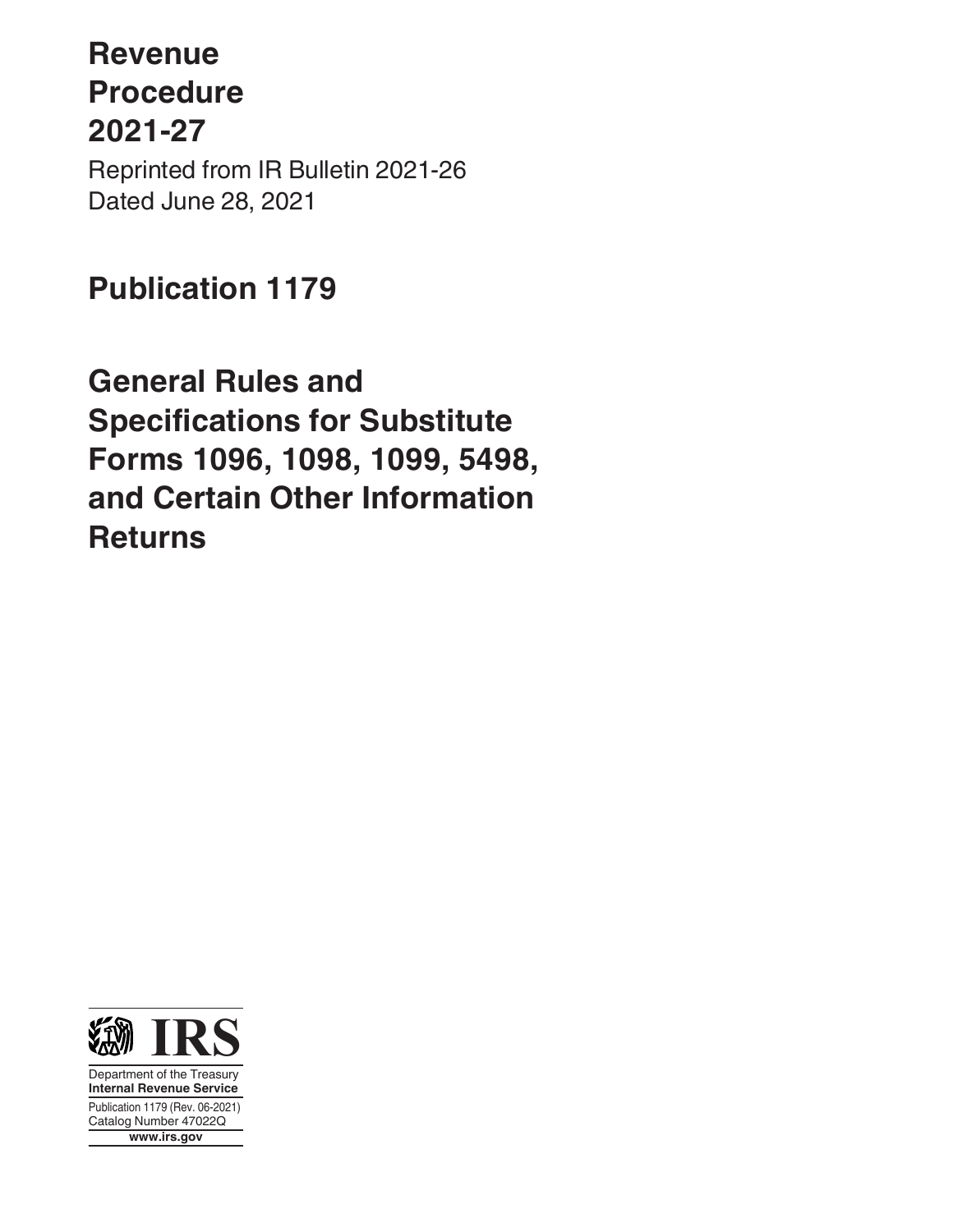**NOTE.** This revenue procedure will be reproduced as the next revision of IRS Publication 1179, General Rules and Specifications for Substitute Forms 1096, 1098, 1099, 5498, and Certain Other Information Returns.

Forms and instructions. (Also, Part 1, Sections 101, 162(f), 170, 199A, 220, 223, 401(a), 403(a), 403(b), 408, 408A, 457(b), 529, 529A, 530, 853A, 892, 1400Z-1, 1400Z–2, 1441, 6041, 6041A, 6042, 6043, 6044, 6045, 6047, 6049, 6050A, 6050B, 6050D, 6050E, 6050H, 6050J, 6050N, 6050P, 6050Q, 6050R, 6050S, 6050U, 6050W, 6050X, 6050Y, 6071, 1.402A-2, 1.408-5, 1.408-7, 1.408-8, 1.408A-7, 1.1441-1 through 1.1441-5, 1.1471-4, 1.6041-1, 1.6042-2, 1.6042-4, 1.6043-4, 1.6044-2, 1.6044-5, 1.6045-1, 1.6045-2, 1.6045-4, 1.6047-1, 1.6047-2, 1.6049-4, 1.6049-6, 1.6049-7, 1.6050A-1, 1.6050B-1, 1.6050D-1, 1.6050E-1, 1.6050H-1, 1.6050H-2, 1.6050J-1T, 1.6050N-1, 1.6050P-1, 1. 6050S-1, 1.6050S-3, 1.6050W-1, 1.6050W-2, 1.6050Y-1, 1.6050Y-2, 1.6050Y-3.)

### **Rev. Proc. 2021-27 TABLE OF CONTENTS**

#### **Part 1 – GENERAL INFORMATION**

| Section 1.1 – Overview of Revenue Procedure 2021-27/What's New $\dots \dots \dots \dots \dots$                         |  |
|------------------------------------------------------------------------------------------------------------------------|--|
| Section 1.2 – Definitions $\ldots \ldots \ldots \ldots \ldots \ldots \ldots \ldots \ldots \ldots \ldots \ldots \ldots$ |  |
| Section 1.3 – General Requirements for Acceptable Substitute Forms 1096, 1097-                                         |  |
| BTC, 1098, 1099, 3921, 3922, 5498, W-2G, and 1042-S $\dots \dots \dots$                                                |  |
|                                                                                                                        |  |

#### **Part 2 – SPECIFICATIONS FOR SUBSTITUTE FORMS 1096 AND COPIES A OF FORMS 1098, 1099, 3921, 3922, AND 5498 (ALL FILED WITH THE IRS)**

| Section 2.2 – Instructions for Preparing Paper Forms That Will Be Filed With the |  |
|----------------------------------------------------------------------------------|--|
|                                                                                  |  |

#### **Part 3 – SPECIFICATIONS FOR SUBSTITUTE FORM W-2G (FILED WITH THE IRS)**

#### **Part 4 – SUBSTITUTE STATEMENTS TO FORM RECIPIENTS AND FORM RECIPIENT COPIES**

| Section 4.1 – Specifications $\ldots \ldots \ldots \ldots \ldots \ldots \ldots \ldots \ldots \ldots \ldots \ldots \underline{16}$ |  |
|-----------------------------------------------------------------------------------------------------------------------------------|--|
|                                                                                                                                   |  |
| Section 4.3 – Additional Information for Substitute and Composite Forms 1099-B $\ldots$ 23                                        |  |
| Section 4.4 – Required Legends $\ldots \ldots \ldots \ldots \ldots \ldots \ldots \ldots \ldots \ldots \ldots \ldots$              |  |
| Section 4.5 – Miscellaneous Instructions for Copies B, C, D, E, 1, and 2 26                                                       |  |
|                                                                                                                                   |  |
|                                                                                                                                   |  |

#### **Part 5 – ADDITIONAL INSTRUCTIONS FOR SUBSTITUTE FORMS 1097- BTC, 1098, 1099, 5498, W-2G, AND 1042-S**

| Section 5.3 – Ordering Forms and Instructions $\ldots \ldots \ldots \ldots \ldots \ldots \ldots \ldots \ldots$ |  |
|----------------------------------------------------------------------------------------------------------------|--|
|                                                                                                                |  |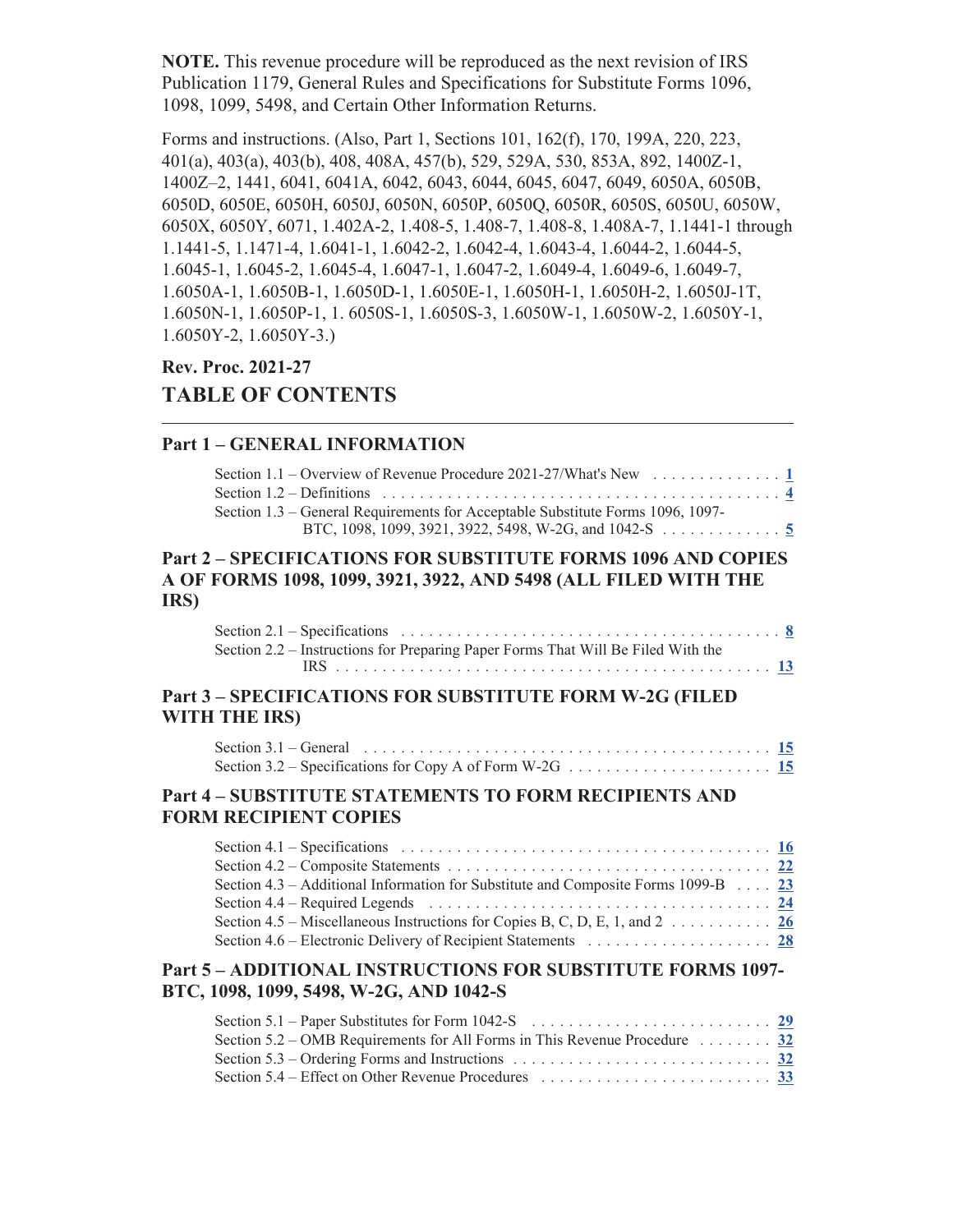#### **Part 6 – EXHIBITS**

| Section 6.1 – Exhibits of Forms in This Revenue Procedure $\ldots \ldots \ldots \ldots \ldots$ 33 |  |
|---------------------------------------------------------------------------------------------------|--|
|                                                                                                   |  |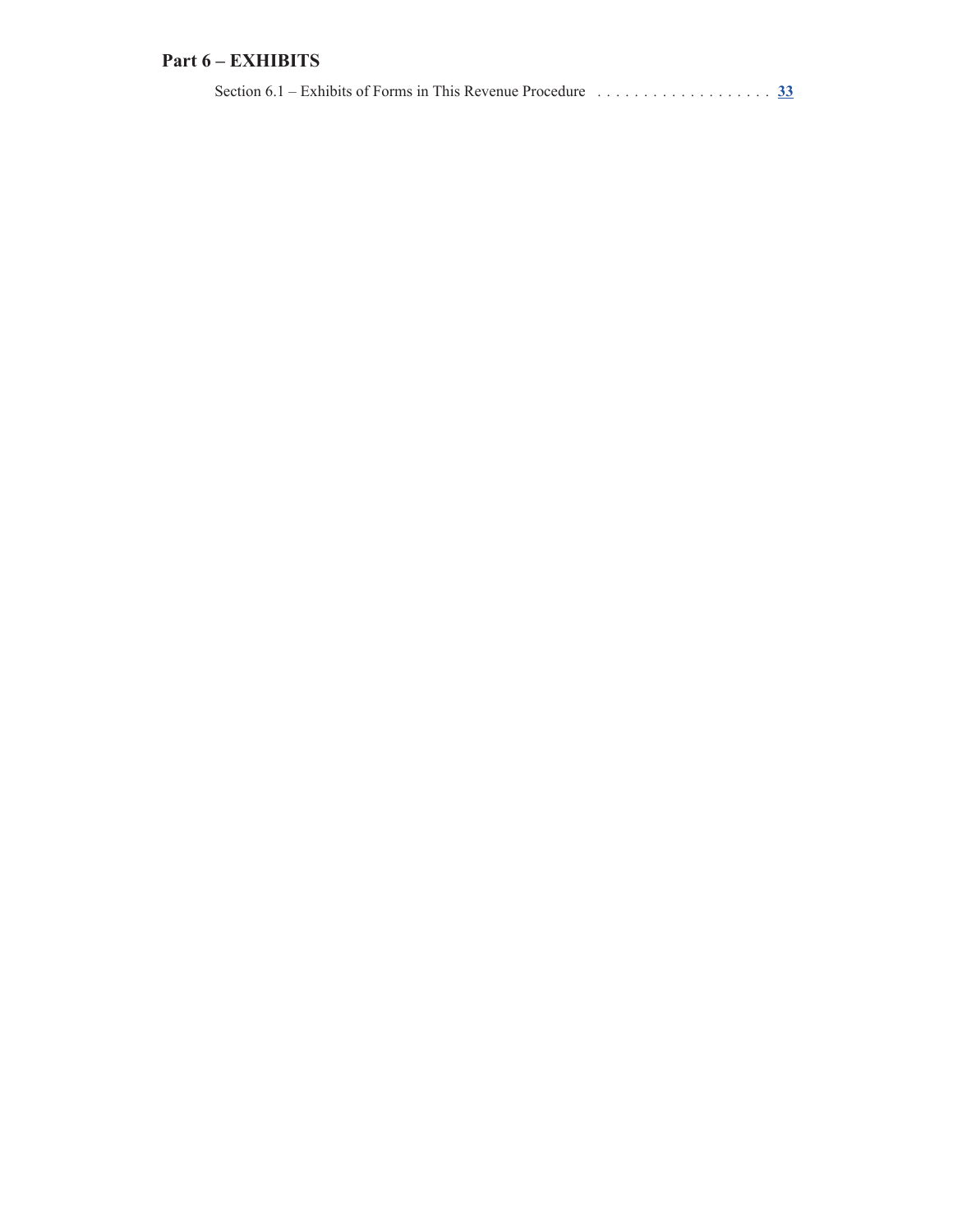### **Part 1 General Information**

### <span id="page-3-0"></span>**Section 1.1 – Overview of Revenue Procedure 2021-27/What's New**

**1.1.1 Purpose** The purpose of this revenue procedure is to set forth the 2021 requirements for:

- Using official Internal Revenue Service (IRS) forms to file information returns with the IRS,
- Preparing acceptable substitutes of the official IRS forms to file information returns with the IRS, and
- Using official or acceptable substitute forms to furnish information to recipients.

. This revenue procedure contains specifications for these information returns:

| Form       | <b>Title</b>                                                            |
|------------|-------------------------------------------------------------------------|
| 1096       | Annual Summary and Transmittal of U.S. Information Returns              |
| 1097-BTC   | <b>Bond Tax Credit</b>                                                  |
| 1098       | Mortgage Interest Statement                                             |
| 1098-C     | Contributions of Motor Vehicles, Boats, and Airplanes                   |
| 1098-E     | <b>Student Loan Interest Statement</b>                                  |
| 1098-F     | Fines, Penalties, and Other Amounts                                     |
| 1098-MA    | Mortgage Assistance Payments                                            |
| 1098-Q     | Qualifying Longevity Annuity Contract Information                       |
| 1098-T     | <b>Tuition Statement</b>                                                |
| $1099 - A$ | Acquisition or Abandonment of Secured Property                          |
| $1099-B$   | Proceeds From Broker and Barter Exchange Transactions                   |
| 1099-C     | Cancellation of Debt                                                    |
| 1099-CAP   | Changes in Corporate Control and Capital Structure                      |
| 1099-DIV   | Dividends and Distributions                                             |
| 1099-G     | <b>Certain Government Payments</b>                                      |
| 1099-H     | Health Coverage Tax Credit (HCTC) Advance Payments                      |
| 1099-INT   | <b>Interest Income</b>                                                  |
| 1099-K     | Payment Card and Third Party Network Transactions                       |
| 1099-LS    | Reportable Life Insurance Sale                                          |
| 1099-LTC   | Long-Term Care and Accelerated Death Benefits                           |
| 1099-MISC  | Miscellaneous Information                                               |
| 1099-NEC   | Nonemployee Compensation                                                |
| 1099-OID   | Original Issue Discount                                                 |
| 1099-PATR  | Taxable Distributions Received From Cooperatives                        |
| 1099-Q     | Payments From Qualified Education Programs (Under Sections 529 and 530) |

**1.1.2 Which Forms Are Covered?**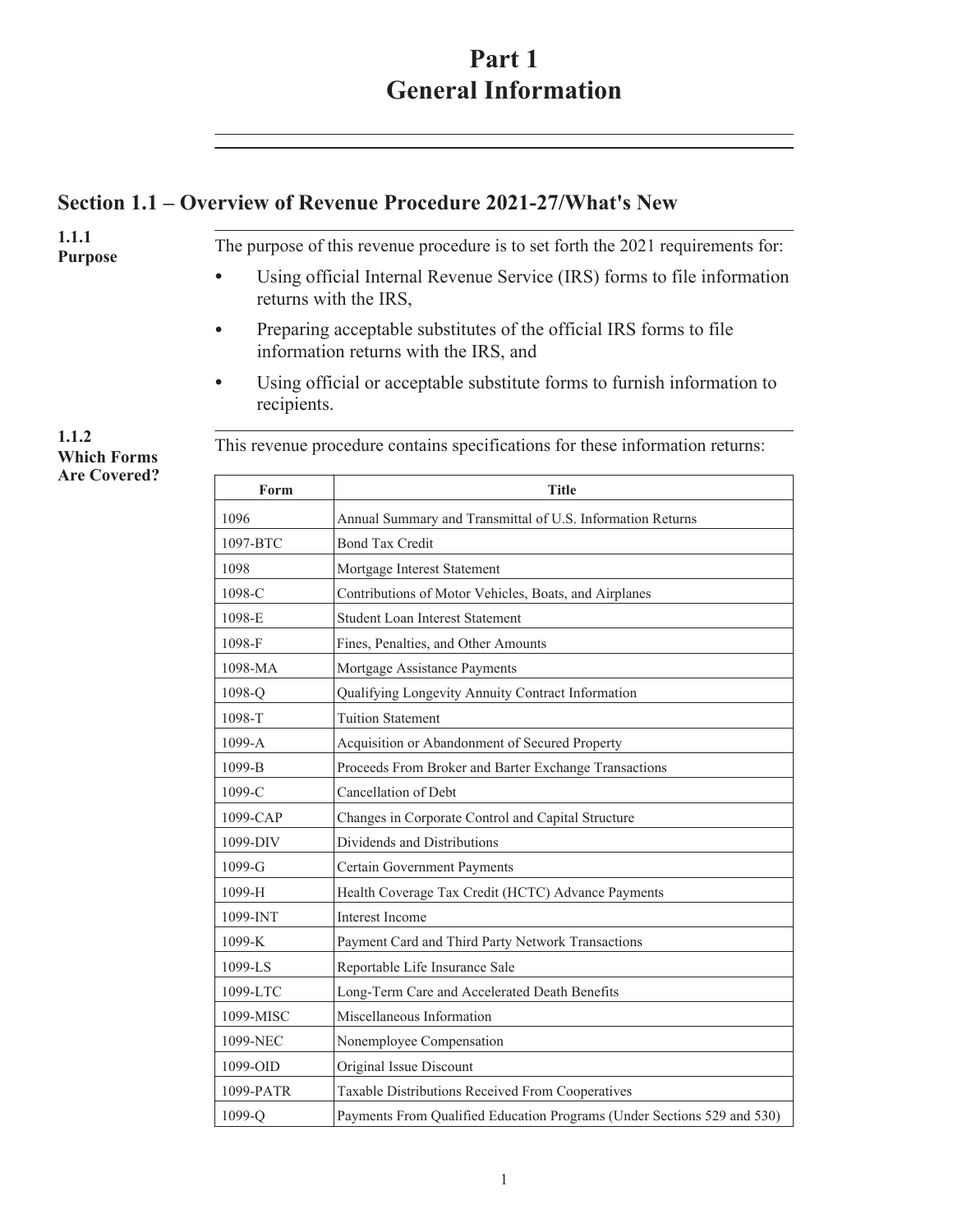| Form       | <b>Title</b>                                                                                                   |
|------------|----------------------------------------------------------------------------------------------------------------|
| 1099-OA    | Distributions From ABLE Accounts                                                                               |
| $1099 - R$ | Distributions From Pensions, Annuities, Retirement or Profit-Sharing Plans,<br>IRAs, Insurance Contracts, etc. |
| 1099-S     | Proceeds From Real Estate Transactions                                                                         |
| 1099-SA    | Distributions From an HSA, Archer MSA, or Medicare Advantage MSA                                               |
| 1099-SB    | Seller's Investment in Life Insurance Contract                                                                 |
| 3921       | Exercise of an Incentive Stock Option Under Section 422(b)                                                     |
| 3922       | Transfer of Stock Acquired Through An Employee Stock Purchase Plan<br>Under Section $423(c)$                   |
| 5498       | <b>IRA</b> Contribution Information                                                                            |
| 5498-ESA   | Coverdell ESA Contribution Information                                                                         |
| 5498-QA    | <b>ABLE</b> Account Contribution Information                                                                   |
| 5498-SA    | HSA, Archer MSA, or Medicare Advantage MSA Information                                                         |
| $W-2G$     | Certain Gambling Winnings                                                                                      |
| $1042-S$   | Foreign Person's U.S. Source Income Subject to Withholding                                                     |

**1.1.3 Scope**

. For purposes of this revenue procedure, a substitute form or statement is one that is not published by the IRS. For a substitute form or statement to be acceptable to the IRS, it must conform to the official form or the specifications outlined in this revenue procedure. Do not submit any substitute forms or statements listed above to the IRS for approval. Privately published forms may not state, "This is an IRS approved form."

Filers making payments to certain recipients during a calendar year are required by the Internal Revenue Code (the Code) to file information returns with the IRS for these payments. These filers must also provide this information to their recipients. In some cases, this also applies to payments received. See *Part 4* for specifications that apply to recipient statements (generally Copy B).

In general, section 6011 of the Code contains requirements for filers of information returns. A filer must file information returns electronically or on paper. A filer who is required to file 250 or more information returns of any one type during a calendar year must file those returns electronically.

**Caution.** Financial institutions that are required to report payments made under chapter 3 or 4 **must** file Forms 1042-S electronically, regardless of the number of forms to file.

**Note.** If you file electronically, do not file the same returns on paper.

Although not required, small volume filers (fewer than 250 returns during a calendar year) may file the forms electronically. See the requirements for filing information returns (and providing a copy to a payee) in the 2021 General Instructions for Certain Information Returns and the 2021 Instructions for Form 1042-S. In addition, see the current revision of Publication 1220, Specifications for Electronic Filing of Forms 1097, 1098, 1099, 3921, 3922, 5498, and W-2G, for electronic filing through the IRS FIRE system.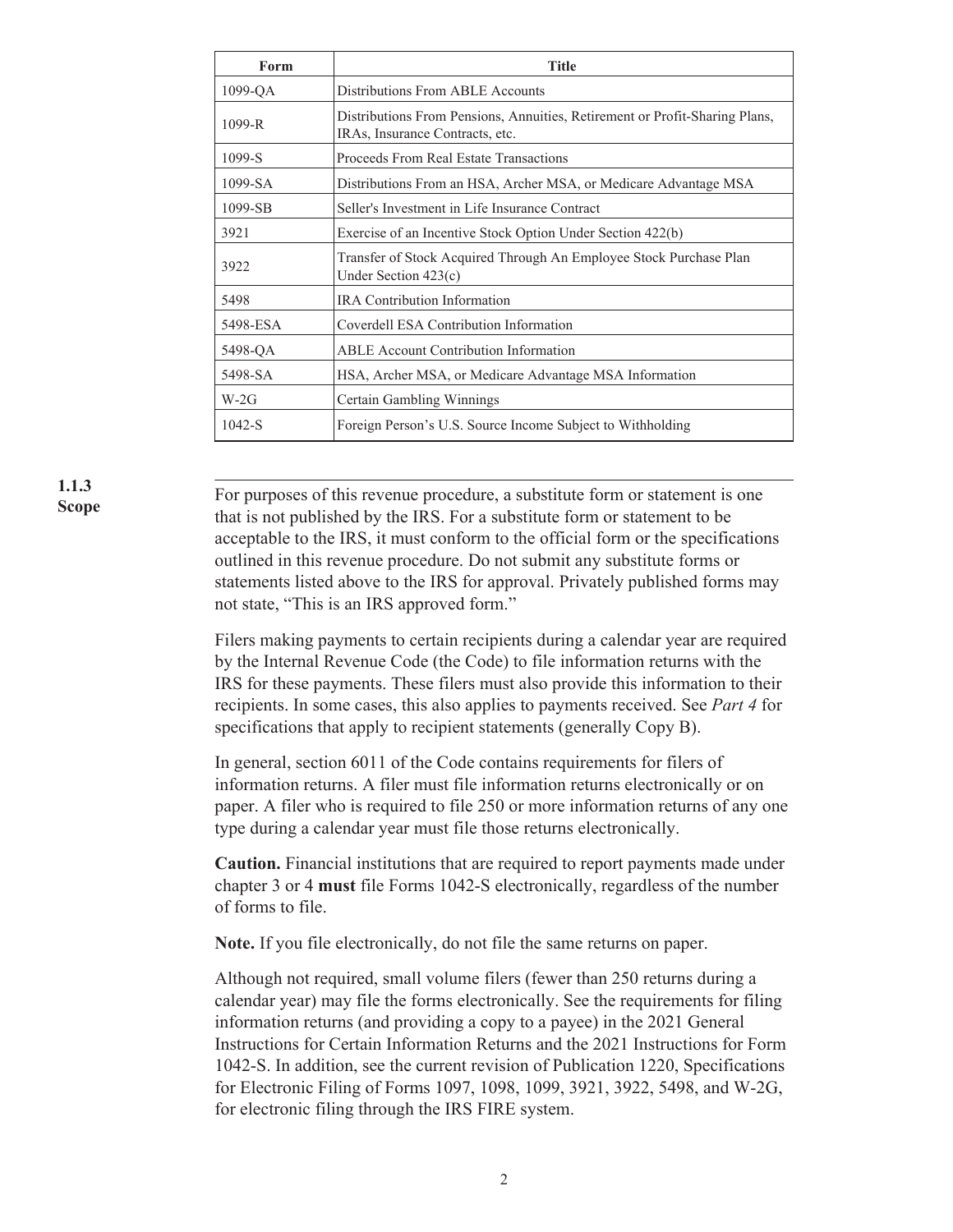| 1.1.4<br><b>For More</b><br><b>Information</b> | The IRS prints and provides the forms on which various payments must be<br>reported. See Section 5.3, later, for ordering forms and instructions. Alternately,<br>filers may prepare substitute copies of these IRS forms and use such forms to<br>report payments to the IRS.                                                                                                                                                                                                                                                                                                                                                                                                                                                                                            |
|------------------------------------------------|---------------------------------------------------------------------------------------------------------------------------------------------------------------------------------------------------------------------------------------------------------------------------------------------------------------------------------------------------------------------------------------------------------------------------------------------------------------------------------------------------------------------------------------------------------------------------------------------------------------------------------------------------------------------------------------------------------------------------------------------------------------------------|
|                                                | The Internal Revenue Service/Information Returns Branch (IRS/IRB)<br>maintains a centralized customer service call site to answer questions<br>related to information returns (Forms W-2, W-3, W-2c, W-3c, 1099<br>series, 1096, etc.). You can reach the call site at 866-455-7438<br>(toll-free) or outside the U.S. 304-263-8700 (not a toll-free number).<br>Persons with a hearing or speech disability with access to TTY/TDD<br>equipment can call 304-579-4827 (not a toll-free number). You may<br>also send questions to the call site via the Internet at $\frac{mcirp(\hat{a})irs.gov}$ .<br>Note. IRS/IRB does not process information returns which are filed on<br>paper forms. See Publication 1220 for information on waivers and<br>extensions of time. |
|                                                | For other tax information related to business returns or accounts, call<br>$\bullet$<br>800-829-4933. Persons with hearing or speech disabilities with access<br>to TTY/TDD equipment can call 800-829-4059 to ask tax account<br>questions or to order forms and publications.                                                                                                                                                                                                                                                                                                                                                                                                                                                                                           |
|                                                | Note. Further information impacting Publication 1179, such as issues arising<br>after its final release, will be posted on IRS gov at <i>IRS gov/pub1179</i> .                                                                                                                                                                                                                                                                                                                                                                                                                                                                                                                                                                                                            |
| 1.1.5<br><b>What's New</b>                     | The following changes have been made to this year's revenue procedure. For<br>further information about each form listed below, see the separate reporting<br>instructions.                                                                                                                                                                                                                                                                                                                                                                                                                                                                                                                                                                                               |
|                                                | <b>Electronic filing of returns.</b> The Taxpayer First Act of 2019, enacted July 1,<br>2019, authorized the Department of the Treasury and the IRS to issue<br>regulations that reduce the 250-return requirement for 2021 tax returns. If those<br>regulations are issued and effective for 2021 tax returns required to be filed in<br>2022, we will post an article at IRS gov explaining the change. Until regulations<br>are issued, however, the number remains at 250, as reflected in these<br>instructions.                                                                                                                                                                                                                                                     |
|                                                | Where to send extension of time to furnish statements to recipients. An<br>extension of time to furnish the statements is now a fax only submission. See $M$ .<br>Extension of time to furnish statements to recipients, in the 2021 General<br>Instructions for Certain Information Returns. You can access the extension of<br>time to furnish statements to recipients section at <i>IRS.gov/instructions/</i><br>i1099gi#idm140388152503184.                                                                                                                                                                                                                                                                                                                          |

**Form 1098-F filing requirements.** At the time these instructions were sent to print, the filing of Form 1098-F was not yet required. See the proposed regulations at *[www.federalregister.gov/documents/2020/05/13/2020-08649/](https://www.federalregister.gov/documents/2020/05/13/2020-08649/denial-of-deduction-for-certain-fines-penalties-and-other-amounts-information-with-respect-to) [denial-of-deduction-for-certain-fines-penalties-and-other-amounts-information](https://www.federalregister.gov/documents/2020/05/13/2020-08649/denial-of-deduction-for-certain-fines-penalties-and-other-amounts-information-with-respect-to)[with-respect-to](https://www.federalregister.gov/documents/2020/05/13/2020-08649/denial-of-deduction-for-certain-fines-penalties-and-other-amounts-information-with-respect-to)*. For the latest filing information, see *[Form1098F](https://www.irs.gov/Form1098F)*.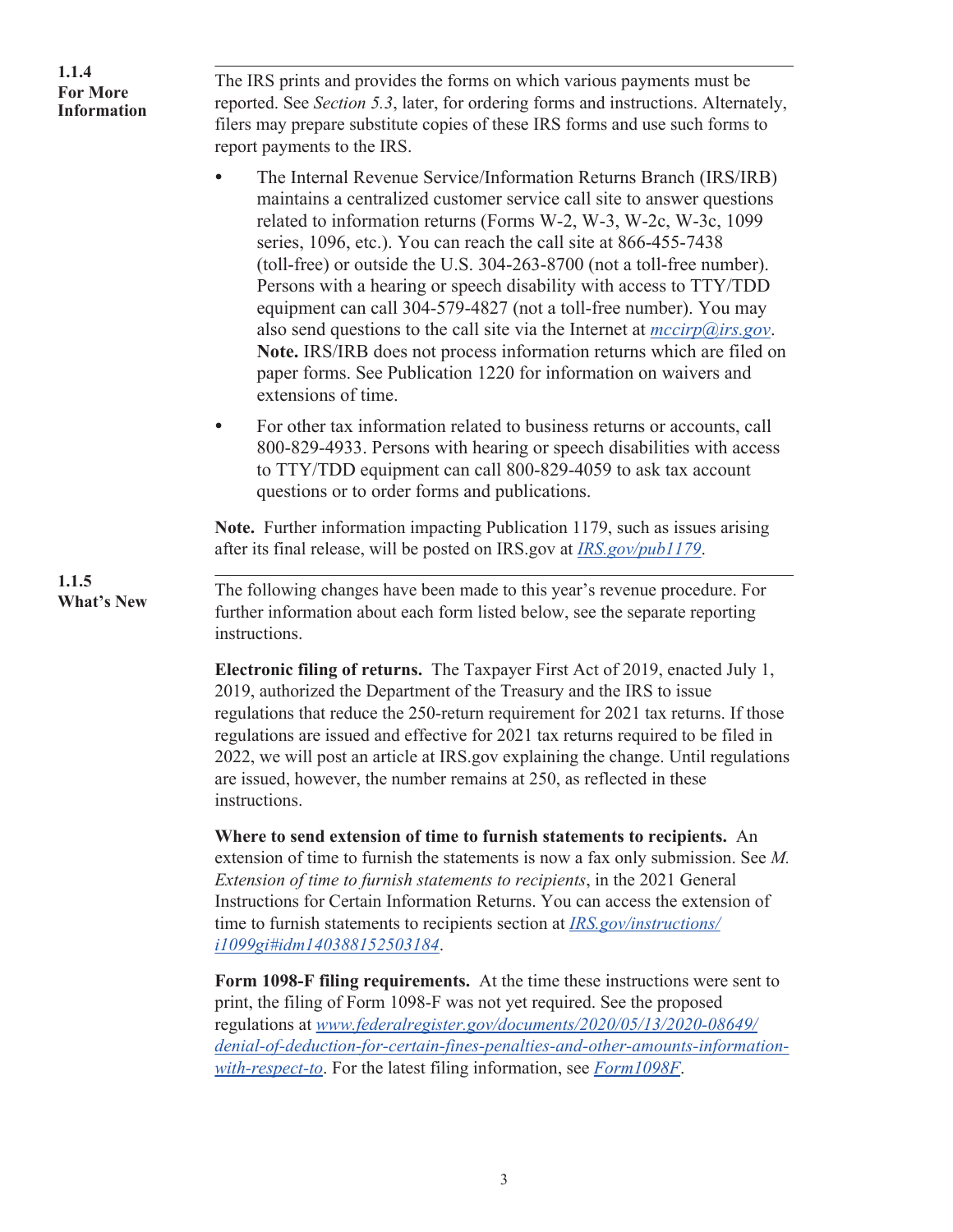<span id="page-6-0"></span>**Form 1099-H continuous-use conversion.** Form 1099-H and its instructions have been converted from annual updates to continuous use. The form and its instructions will be updated as required. For more information, see the *Guide to Information Returns*, in the General Instructions for Certain Information Returns. For the latest filing information, see *[Form 1099-H](https://www.irs.gov/forms-pubs/about-form-1099-h)*.

**Form 1099-MISC.** The title of the Form 1099-MISC has changed from Miscellaneous Income to Miscellaneous Information.

**Form 1099-NEC resized.** We have reduced the height of the form so it can accommodate 3 forms on a page.

**Exhibits.** All of the exhibits in this publication were updated to include all of the 2021 revisions of those forms that have been revised.

**Editorial changes.** We made editorial changes throughout, including updated references. Redundancies were eliminated as much as possible.

#### **Section 1.2 – Definitions**

| 1.2.1<br><b>Form Recipient</b>                                                                      | Form recipient means the person to whom you are required by law to furnish a<br>copy of the official form or information statement. The form recipient may be<br>referred to by different names on various Forms 1099 and related forms<br>(beneficiary, borrower, debtor, donor, employee, filer, homeowner, insured,<br>participant, payee, payer, payer/borrower, payment recipient, policyholder,<br>seller, shareholder, student, transferor, or, in the case of Form W-2G, the<br>winner). See Section 1.3.4.                                                                                                                                                                                                                                                                                                                                      |
|-----------------------------------------------------------------------------------------------------|----------------------------------------------------------------------------------------------------------------------------------------------------------------------------------------------------------------------------------------------------------------------------------------------------------------------------------------------------------------------------------------------------------------------------------------------------------------------------------------------------------------------------------------------------------------------------------------------------------------------------------------------------------------------------------------------------------------------------------------------------------------------------------------------------------------------------------------------------------|
| 1.2.2<br><b>Filer</b>                                                                               | Filer means the person or organization required by law to file with the IRS a<br>form listed in Section 1.1.2 with the IRS. A filer may be a payer, creditor,<br>payment settlement entity, recipient of mortgage or student loan interest<br>payments, educational institution, broker, barter exchange, person reporting real<br>estate transactions; a trustee or issuer of any educational or ABLE Act savings<br>account, individual retirement arrangement, or medical savings account; a<br>lender who acquires an interest in secured property or who has reason to know<br>that the property has been abandoned; a corporation reporting a change in<br>control and capital structure or transfer of stock to an employee; certain donees<br>of motor vehicles, boats, and airplanes; or an acquirer or issuer of a life<br>insurance contract. |
| 1.2.3<br><b>Substitute Form</b>                                                                     | Substitute form means a paper substitute of Copy A of an official form listed in<br>Section 1.1.2 that completely conforms to the provisions in this revenue<br>procedure.                                                                                                                                                                                                                                                                                                                                                                                                                                                                                                                                                                                                                                                                               |
| 1.2.4<br><b>Substitute Form</b><br><b>Recipient</b><br><b>Statement</b><br>(recipient<br>statement) | Substitute form recipient statement means a paper or electronic statement of the<br>information reported on a form listed in Section 1.1.2. For the remainder of this<br>revenue procedure, we will refer to this as a recipient statement. This statement<br>must be furnished to a person (form recipient), as defined under the applicable<br>provisions of the Code and the applicable regulations.                                                                                                                                                                                                                                                                                                                                                                                                                                                  |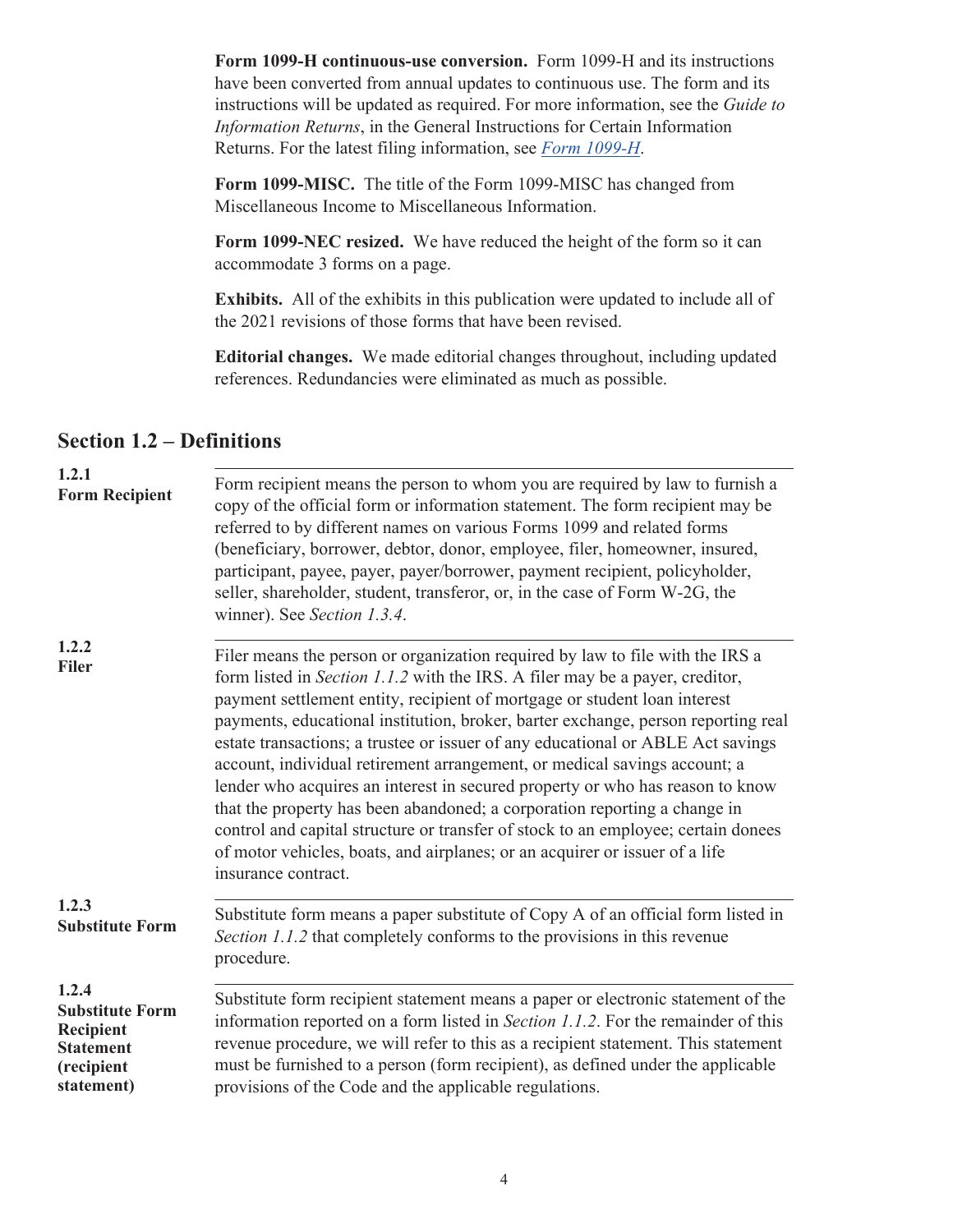<span id="page-7-0"></span>**1.2.5 Composite Substitute Statement**

. Composite substitute statement means one in which two or more required statements (for example, Forms 1099-INT and 1099-DIV) are furnished to the recipient on one document. However, each statement must be designated separately and must contain all the requisite Form 1099 information except as provided under *Section 4.2*. A composite statement may not be filed with the IRS.

### **Section 1.3 – General Requirements for Acceptable Substitute Forms 1096, 1097-BTC, 1098, 1099, 3921, 3922, 5498, W-2G, and 1042-S**

| 1.3.1<br>Introduction                                    | Paper substitutes for Form 1096 and Copy A of Forms 1097-BTC, 1098, 1099,<br>3921, 3922, 5498, W-2G, and 1042-S that completely conform to the<br>specifications listed in this revenue procedure may be privately printed and filed<br>as returns with the IRS. The reference to the Department of the Treasury-<br>Internal Revenue Service should be included on all such forms.                                                                                                                                                                |
|----------------------------------------------------------|----------------------------------------------------------------------------------------------------------------------------------------------------------------------------------------------------------------------------------------------------------------------------------------------------------------------------------------------------------------------------------------------------------------------------------------------------------------------------------------------------------------------------------------------------|
|                                                          | If you are uncertain of any specification and want it clarified, you may submit a<br>letter citing the specification, stating your understanding and interpretation of<br>the specification, and enclosing an example of the form (if appropriate) to:                                                                                                                                                                                                                                                                                             |
|                                                          | <b>Internal Revenue Service</b><br>Attn: Substitute Forms Program<br>SE:W:CAR:MP:P:TP<br>1111 Constitution Ave. NW<br>Room 6554<br>Washington, DC 20224                                                                                                                                                                                                                                                                                                                                                                                            |
|                                                          | <b>Note.</b> Allow at least 30 days for the IRS to respond.                                                                                                                                                                                                                                                                                                                                                                                                                                                                                        |
|                                                          | You may also contact the Substitute Forms Program via email at<br>substitute forms @ irs.gov. Please enter "Substitute Forms" on the Subject Line.                                                                                                                                                                                                                                                                                                                                                                                                 |
|                                                          | Forms 1096, 1097-BTC, 1098, 1099, 3921, 3922, 5498, W-2G, and 1042-S are<br>subject to annual review and possible change. Therefore, filers are cautioned<br>against overstocking supplies of privately printed substitutes.                                                                                                                                                                                                                                                                                                                       |
| 1.3.2<br>Logos, Slogans,<br>and<br><b>Advertisements</b> | Some Forms 1097-BTC, 1098, 1099, 3921, 3922, 5498, W-2G, and 1042-S that<br>include logos, slogans, and advertisements may not be recognized as important<br>tax documents. A payee may not recognize the importance of the payee copy for<br>tax reporting purposes due to the use of logos, slogans, and advertisements.<br>Accordingly, the IRS has determined that logos, slogans, and advertising are not<br>allowed on the payee copies of the above forms, on Copy A filed with the IRS,<br>or on Form 1096, with the following exceptions: |
|                                                          | The exact name of the payer, broker, or agent, primary trade name,<br>trademark, service mark, or symbol of the payer, broker, or agent, an<br>embossment or watermark on the information return and payee copies                                                                                                                                                                                                                                                                                                                                  |

5

that is a representation of the name, a primary trade name, trademark,

service mark, or symbol of the payer, broker, or agent, that is;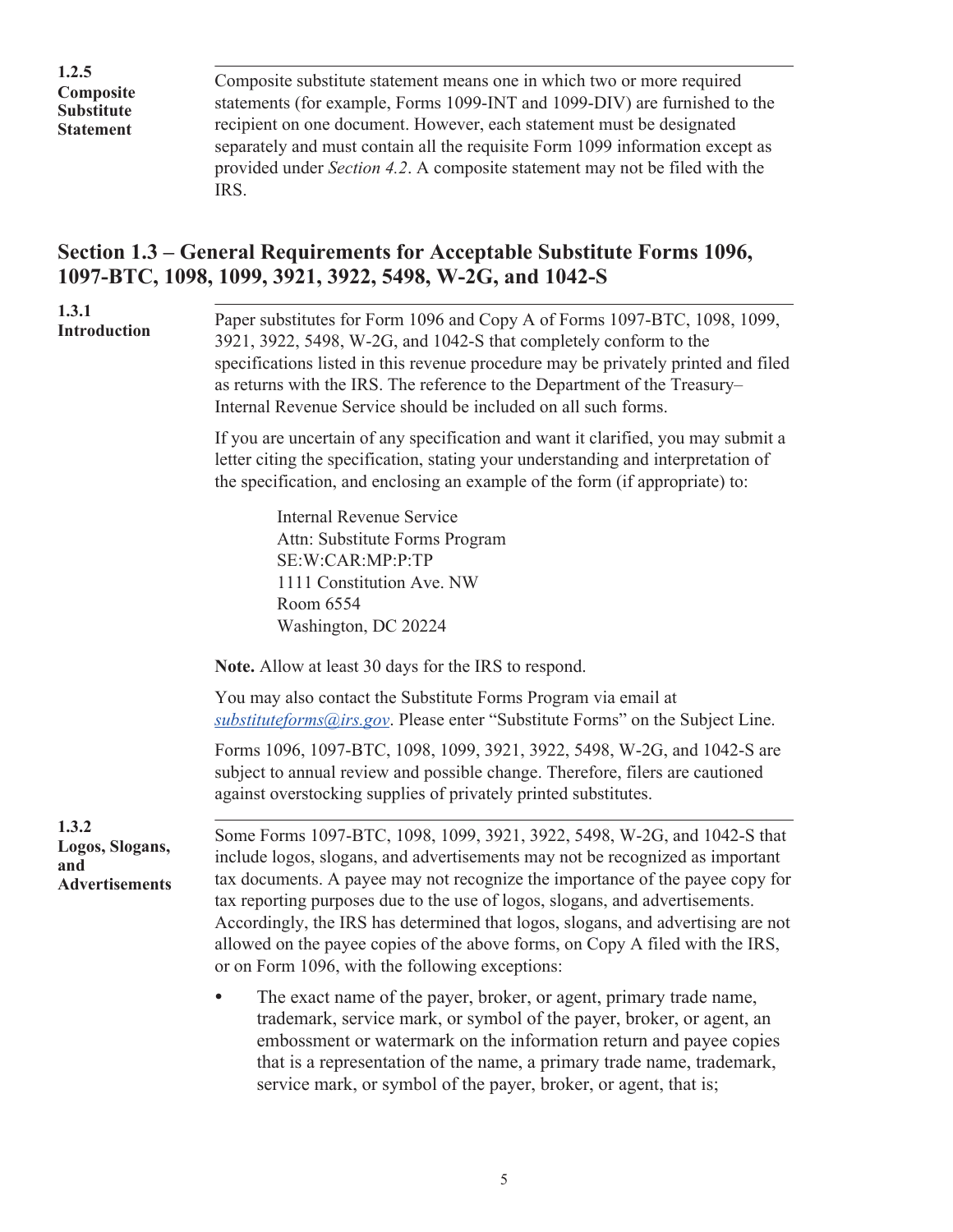| $\bullet$ | Presented in any typeface, font, stylized fashion, or print color |
|-----------|-------------------------------------------------------------------|
|           | normally used by the payer, broker, or agent, and used in a non   |
|           | intrusive manner; and                                             |

As long as these items do not materially interfere with the ability of the recipient to recognize, understand, and use the tax information on the payee copies.

The IRS e-file logo on the IRS official payee copies may be included, but it is not required, on any of the substitute form copies.

The information return and payee copies must clearly identify the payer's name associated with its employer identification number.

Logos and slogans may be used on permissible enclosures, such as a check or account statement, other than information returns and payee copies.

If you have comments about the restrictions on including logos, slogans, and advertising on information returns and payee copies, send your comments to:

> Internal Revenue Service Attn: Substitute Forms Program SE:W:CAR:MP:P:TP 1111 Constitution Ave. NW Room 6554 Washington, DC 20224

or email them to *[substituteforms@irs.gov](mailto:substituteforms@irs.gov)*.

| Proposed substitutes of Copy A must be exact replicas of the official IRS form    |  |
|-----------------------------------------------------------------------------------|--|
| with respect to layout and content. Proposed substitutes for Copy A that do not   |  |
| conform to the specifications in this revenue procedure are not acceptable.       |  |
| Further, if you file such forms with the IRS, you may be subject to a penalty for |  |
| failure to file a correct information return under section 6721 of the Code. The  |  |
| amount of the penalty is based on when you file the correct information return.   |  |
|                                                                                   |  |

**Penalties.** The amounts of the penalty for returns required to be filed in 2022 is shown in *O. Penalties* in the 2021 General Instructions for Certain Information Returns. You can access the penalties section at *[IRS.gov/instructions/](https://www.irs.gov/instructions/i1099gi#idm140065029227536) [i1099gi#idm140065029227536](https://www.irs.gov/instructions/i1099gi#idm140065029227536)*.

**1.3.4 Copy B and Copy C Specifications**

**1.3.3 Copy A Specifications**

> . Copy B and Copy C of the following forms must contain the information in *Part 4* to be considered a "statement" or "official form" under the applicable provisions of the Code. The format of this information is at the discretion of the filer with the exception of the location of the tax year, form number, form name, and the information for composite Form 1099 statements as outlined under *Section 4.2*.

Copy B, of the forms below, is for the following recipients.

| Form   | Recipient                 |
|--------|---------------------------|
| 1098   | <b>For Payer/Borrower</b> |
| 1098-C | For Donor                 |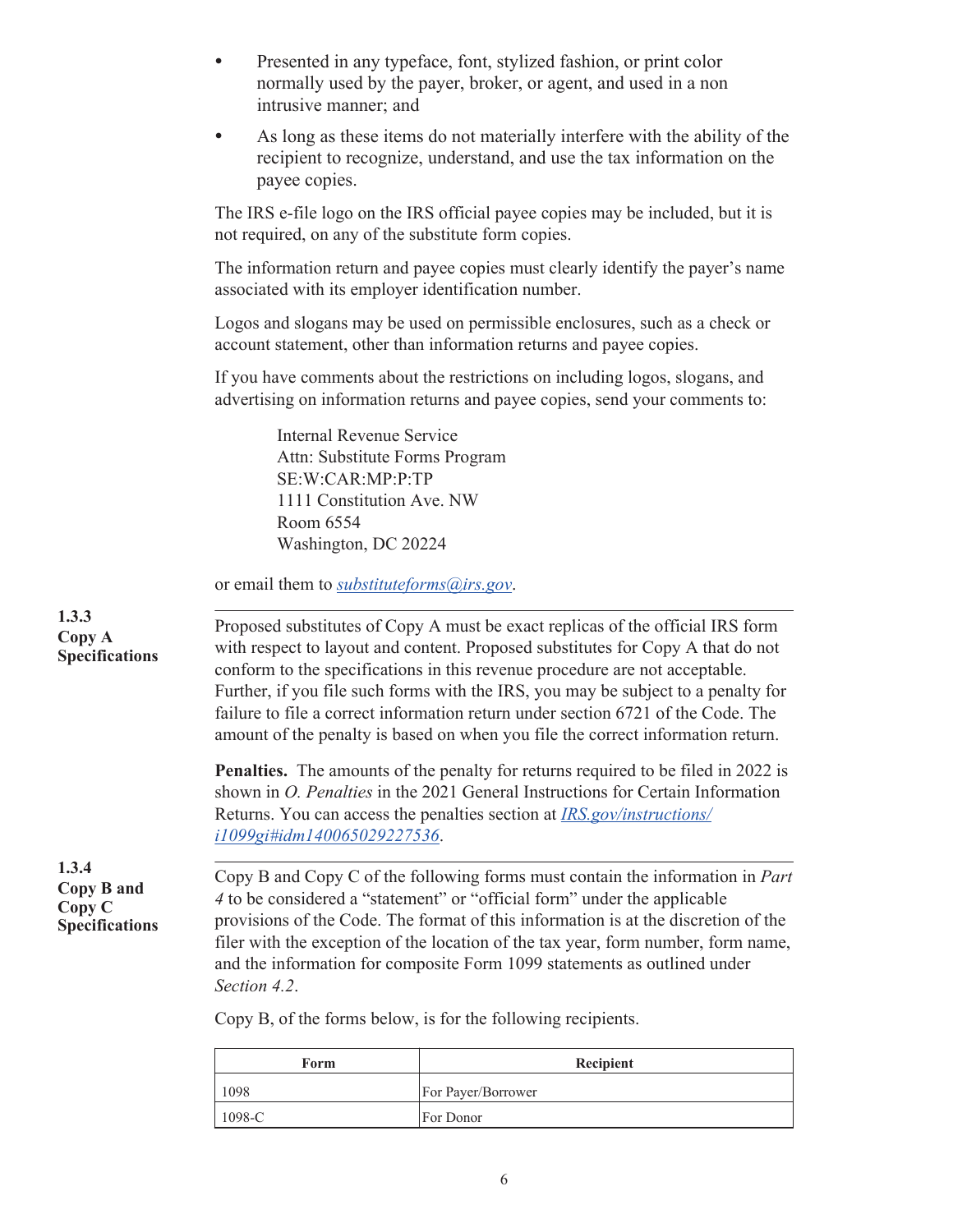| Form                                         | Recipient                                                                                         |
|----------------------------------------------|---------------------------------------------------------------------------------------------------|
| 1098-E; 1099-A                               | For Borrower                                                                                      |
| 1098-F                                       | For Payer                                                                                         |
| 1098-MA                                      | For Homeowner                                                                                     |
| 1098-Q                                       | For Participant                                                                                   |
| 1098-T                                       | For Student                                                                                       |
| 1099-C                                       | For Debtor                                                                                        |
| 1099-CAP                                     | For Shareholder                                                                                   |
| $1099-K$                                     | For Payee                                                                                         |
| 1099-LS                                      | For Payment Recipient                                                                             |
| 1099-LTC                                     | For Policyholder                                                                                  |
| 1099-R: W-2G                                 | Indicates that these forms may require Copy B to be attached<br>to the federal income tax return. |
| $1099-S$                                     | For Transferor                                                                                    |
| 1099-SB                                      | For Seller                                                                                        |
| All remaining Forms 1099;<br>1097-BTC;1042-S | For Recipient                                                                                     |
| 3921; 3922                                   | For Employee                                                                                      |
| 5498; 5498-SA                                | For Participant                                                                                   |
| 5498-QA; 5498-ESA                            | For Beneficiary                                                                                   |

Copy C of the following forms is for the following recipients.

| Form                                 | Recipient               |
|--------------------------------------|-------------------------|
| 1097-BTC                             | For Payer               |
| 1098                                 | For Recipient/Lender    |
| 1098-C                               | For Donor's Records     |
| 1042-S; 1098-E                       | For Recipient           |
| 1098-F; 1098-MA; 1098-T;<br>$1099-K$ | For Filer               |
| 1098-Q                               | For Issuer              |
| 1099-CAP; 3921; 3922                 | For Corporation         |
| 1099-LTC                             | For Insured             |
| 1099-QA                              | For Payer               |
| $1099 - R$                           | For Recipient's Records |
| All other Forms 1099                 | See Section 4.5.2       |
| 5498                                 | For Trustee or Issuer   |
| 5498-ESA; 5498-SA                    | For Trustee             |
| 5498-QA                              | For Issuer              |
| $W-2G$                               | For Winner's Records    |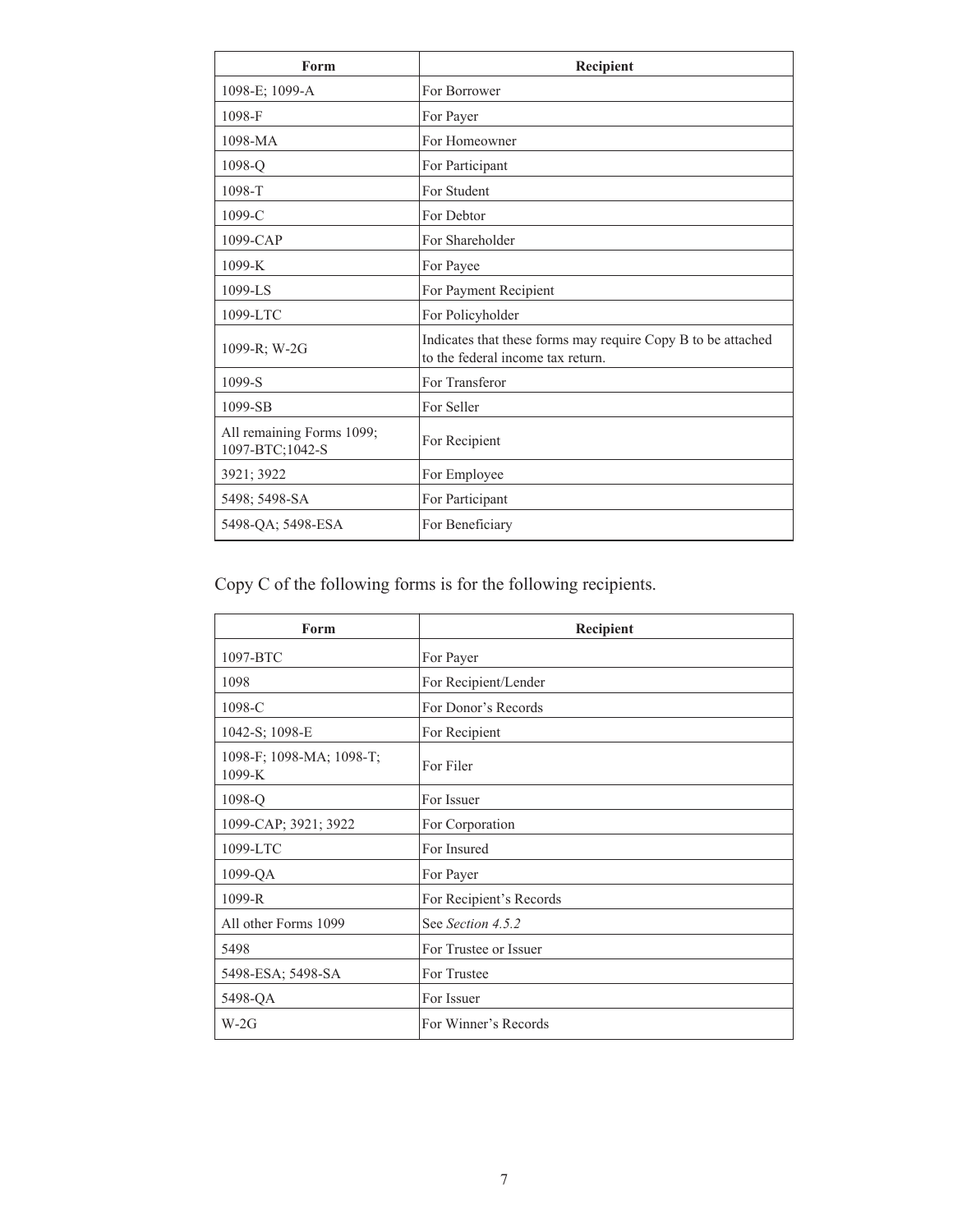<span id="page-10-0"></span>**Note.** On Copy C, Form 1099-LTC, you may reverse the locations of the policyholder's and the insured's name, street address, city, state, and ZIP code for easier mailing.

### **Part 2**

## **Specifications for Substitute Forms 1096 and Copies A of Forms 1098, 1099, 3921, 3922, and 5498 (All Filed With the IRS)**

### **Section 2.1 – Specifications**

| 2.1.1<br><b>Online Fillable</b><br><b>Forms</b> |                                                                                                                                                                                                                                                                                                                                                                                                                                                                                                                                                           |
|-------------------------------------------------|-----------------------------------------------------------------------------------------------------------------------------------------------------------------------------------------------------------------------------------------------------------------------------------------------------------------------------------------------------------------------------------------------------------------------------------------------------------------------------------------------------------------------------------------------------------|
|                                                 | Due to the very low volume of paper Forms 1097-BTC, 1098-C, 1098-F,<br>1098-MA, 1099-A, 1099-CAP, 1099-LTC, 1099-Q, 1099-QA, 1099-SA, 3922,<br>5498-ESA, 5498-QA, and 5498-SA received and processed by the IRS each<br>year, these forms have been converted to fillable online PDFs.<br>Note. The instructions for substitute Forms 1042-S, also a fillable online format,<br>are found separately in <i>Part 5</i> .                                                                                                                                   |
|                                                 | These forms in their fillable format can be found at <i>IRS.gov/formspubs.</i>                                                                                                                                                                                                                                                                                                                                                                                                                                                                            |
|                                                 | All the instructions regarding the substitute forms found in <i>Part 1</i> , and <i>Sections</i><br>2.1.2, 2.1.7, 2.1.9, and 2.1.10, and the remainder of this publication, unless<br>specified differently immediately below, remain in effect if you are going to<br>produce the online fillable forms as paper or online substitute forms.                                                                                                                                                                                                             |
|                                                 | Copy A of privately printed substitutes of the forms listed above must<br>be exact replicas of the official forms with respect to layout and<br>content. Use the official form, found on IRS gov, printed actual size on<br>an $8\frac{1}{2}$ inches by 11 inches sheet of paper. The forms will print one to a<br>page.                                                                                                                                                                                                                                  |
|                                                 | All printing must be in high quality nongloss black ink.                                                                                                                                                                                                                                                                                                                                                                                                                                                                                                  |
|                                                 | Paper for Copy A must be white chemical wood bond, or equivalent,<br>$\bullet$<br>20 pounds (basis $17 \times 22-500$ ), plus or minus $5\%$ (0.05); or offset book<br>paper, 50 pounds (basis 25 x 38-500). No optical brighteners may be<br>added to the pulp or paper during manufacture. The paper must consist<br>of principally bleached chemical wood pulp or recycled printed paper.<br>It must also be suitably sized to accept ink without feathering.                                                                                          |
|                                                 | Note. If you want to print the forms as they formerly appeared to save paper,<br>with the exception of Forms 1097-BTC (printed 2-to-a-page) and 1098-C (single<br>form page), they are all printed 3-to-a-page. Follow the 3-to-a-page<br>convenients in $\mathbb{C}$ - $\mathbb{C}$ $\mathbb{C}$ $\mathbb{C}$ and 1000 $\mathbb{C}$ and be found at ID $\mathbb{C}$ $\mathbb{C}$ $\mathbb{C}$ $\mathbb{C}$ $\mathbb{C}$ $\mathbb{C}$ $\mathbb{C}$ $\mathbb{C}$ $\mathbb{C}$ $\mathbb{C}$ $\mathbb{C}$ $\mathbb{C}$ $\mathbb{C}$ $\mathbb{C}$ $\mathbb{C$ |

measurements in *Section 6*. Form 1098-C can be found at *[IRS.gov/Form1098C](https://irs.gov/Form1098C)*. Print the form to actual size, no scaling.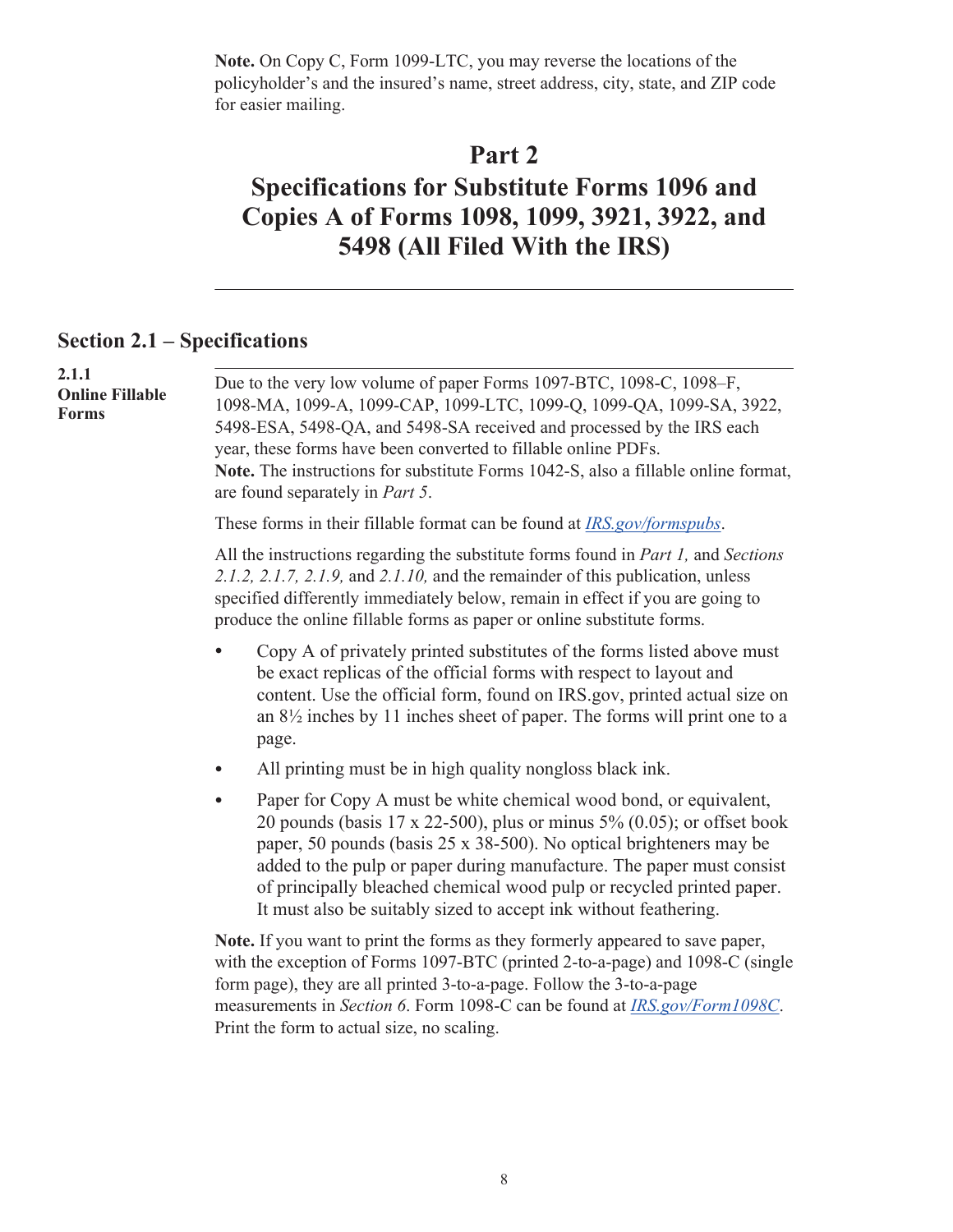| 2.1.2<br><b>General</b><br><b>Requirements</b> | Form identifying numbers (for example, 9191 for Form 1099-DIV) must be<br>printed in nonreflective black carbon-based ink in print positions 15 through 19<br>using an optical character recognition (OCR) A font. The checkboxes to the<br>right of the form identifying numbers must be 10-point boxes. The "VOID"<br>checkbox is in print position 25 (1.9 inches from left vertical line of the form).<br>The "CORRECTED" checkbox is in print position 33 (2.7 inches from left<br>vertical line of the form). Measurements are generally from the left edge of the<br>paper, not including the perforated strip. |           |
|------------------------------------------------|------------------------------------------------------------------------------------------------------------------------------------------------------------------------------------------------------------------------------------------------------------------------------------------------------------------------------------------------------------------------------------------------------------------------------------------------------------------------------------------------------------------------------------------------------------------------------------------------------------------------|-----------|
|                                                | The substitute form Copy A must be an exact replica of the official IRS form<br>with respect to layout and content. To determine the correct form measurements,<br>see <i>Exhibits A through CC</i> at the end of this publication.                                                                                                                                                                                                                                                                                                                                                                                    |           |
|                                                | Hot wax and cold carbon spots are not permitted on any of the internal form<br>plies. These spots are permitted on the back of a mailer top envelope ply.                                                                                                                                                                                                                                                                                                                                                                                                                                                              |           |
|                                                | Use of chemical transfer paper for Copy A is acceptable.                                                                                                                                                                                                                                                                                                                                                                                                                                                                                                                                                               |           |
|                                                | The Government Printing Office (GPO) symbol must be deleted.                                                                                                                                                                                                                                                                                                                                                                                                                                                                                                                                                           |           |
| 2.1.3<br><b>Color and Paper</b><br>Quality     | Color and paper quality for Copy A (cut sheets and continuous pinfeed forms)<br>as specified by JCP Code 0-25, dated November 29, 1978, must be white 100%<br>bleached chemical wood, OCR bond produced in accordance with the following<br>specifications.<br>Note. Reclaimed fiber in any percentage is permitted provided the requirements<br>of this standard are met.                                                                                                                                                                                                                                             |           |
|                                                | Acidity: Ph value, average, not less than                                                                                                                                                                                                                                                                                                                                                                                                                                                                                                                                                                              | 4.5       |
|                                                | Basis Weight: 17 x 22-500 cut sheets                                                                                                                                                                                                                                                                                                                                                                                                                                                                                                                                                                                   | 18-20     |
|                                                | Metric equivalent-g/m <sup>2</sup>                                                                                                                                                                                                                                                                                                                                                                                                                                                                                                                                                                                     | 75        |
|                                                | A tolerance of $\pm 5$ pct. is allowed.                                                                                                                                                                                                                                                                                                                                                                                                                                                                                                                                                                                |           |
|                                                | Stiffness: Average, each direction, not less than-milligrams                                                                                                                                                                                                                                                                                                                                                                                                                                                                                                                                                           | 50        |
|                                                | Tearing strength: Average, each direction, not less than-grams                                                                                                                                                                                                                                                                                                                                                                                                                                                                                                                                                         | 40        |
|                                                | Opacity: Average, not less than-percent                                                                                                                                                                                                                                                                                                                                                                                                                                                                                                                                                                                | 82        |
|                                                | Thickness: Average-inch                                                                                                                                                                                                                                                                                                                                                                                                                                                                                                                                                                                                | 0.0038    |
|                                                | Metric equivalent-mm                                                                                                                                                                                                                                                                                                                                                                                                                                                                                                                                                                                                   | 0.097     |
|                                                | A tolerance of +0.0005 inch (0.0127 mm) is allowed. Paper cannot vary more than<br>$0.0004$ inch $(0.0102$ mm) from one edge to the other.                                                                                                                                                                                                                                                                                                                                                                                                                                                                             |           |
|                                                | Porosity: Average, not less than-seconds                                                                                                                                                                                                                                                                                                                                                                                                                                                                                                                                                                               | 10        |
|                                                | Finish (smoothness): Average, each side-seconds                                                                                                                                                                                                                                                                                                                                                                                                                                                                                                                                                                        | $20 - 55$ |
|                                                |                                                                                                                                                                                                                                                                                                                                                                                                                                                                                                                                                                                                                        |           |
|                                                | For information only, the Sheffield equivalent-units                                                                                                                                                                                                                                                                                                                                                                                                                                                                                                                                                                   | 170-100   |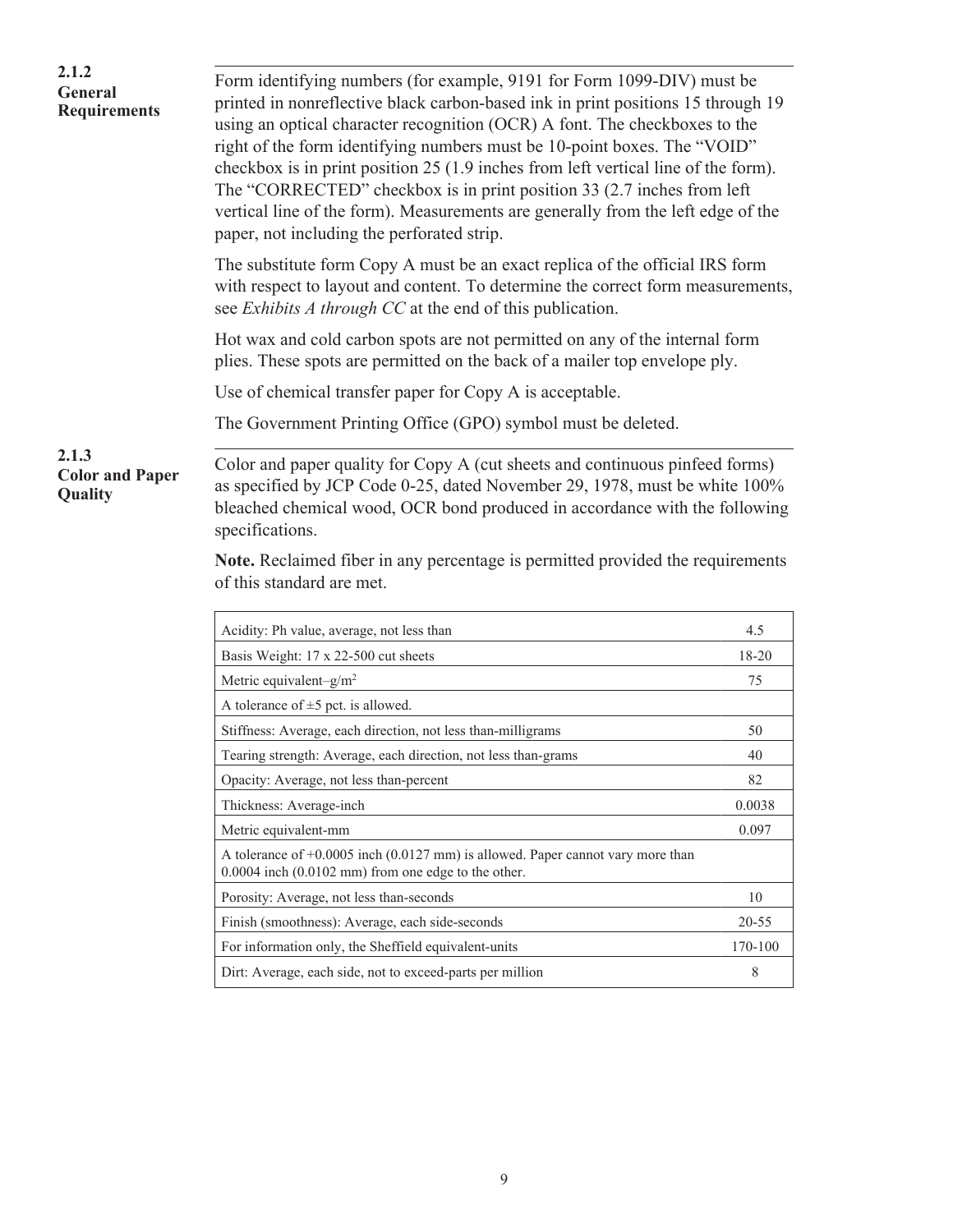| 2.1.4<br><b>Chemical</b><br><b>Transfer Paper</b> | Chemical transfer paper is permitted for Copy A only if the following standards<br>are met.                                                                                                                                                                                                                                                                                                                                                                                                                                                                                                        |
|---------------------------------------------------|----------------------------------------------------------------------------------------------------------------------------------------------------------------------------------------------------------------------------------------------------------------------------------------------------------------------------------------------------------------------------------------------------------------------------------------------------------------------------------------------------------------------------------------------------------------------------------------------------|
|                                                   | Only chemically backed paper is acceptable for Copy A. Front and<br>back chemically treated paper cannot be processed properly by<br>machine.                                                                                                                                                                                                                                                                                                                                                                                                                                                      |
|                                                   | Carbon-coated forms are not permitted.                                                                                                                                                                                                                                                                                                                                                                                                                                                                                                                                                             |
|                                                   | Chemically transferred images must be black.                                                                                                                                                                                                                                                                                                                                                                                                                                                                                                                                                       |
|                                                   | All copies must be clearly legible. Fading must be minimized to assure<br>legibility.                                                                                                                                                                                                                                                                                                                                                                                                                                                                                                              |
| 2.1.5<br>Printing                                 | All print on Copy A of Forms 1097-BTC, 1098, 1098-C, 1098-E, 1098-MA,<br>1098-Q, 1098-T, 1099-A, 1099-B, 1099-C, 1099-DIV, 1099-G, 1099-INT,<br>1099-K, 1099-LS, 1099-MISC, 1099-NEC, 1099-OID, 1099-PATR, 1099-Q,<br>1099-R, 1099-S, 1099-SB, 3921, 3922, 5498, and the print on Form 1096 above<br>the statement, "Return this entire page to the Internal Revenue Service.<br>Photocopies are not acceptable." must be in Flint J-6983 red OCR dropout ink<br>or an exact match. However, the 4-digit form identifying number must be in<br>nonreflective carbon-based black ink in OCR A font. |
|                                                   | The shaded areas of any substitute form should generally correspond to the<br>format of the official form.                                                                                                                                                                                                                                                                                                                                                                                                                                                                                         |
|                                                   | The printing for the Form 1096 jurat statement and the text that follows may be<br>in any shade or tone of black ink. Black ink should only appear on the lower<br>part of the reverse side of Form 1096, where it will not bleed through and<br>interfere with scanning.                                                                                                                                                                                                                                                                                                                          |
|                                                   | Note. The instructions on the front and back of Form 1096, which include filing<br>addresses, must be printed.                                                                                                                                                                                                                                                                                                                                                                                                                                                                                     |
|                                                   | Separation between fields must be 0.1 inch.                                                                                                                                                                                                                                                                                                                                                                                                                                                                                                                                                        |
|                                                   | Other printing requirements are discussed in Sections 2.1.5 through 2.1.9.                                                                                                                                                                                                                                                                                                                                                                                                                                                                                                                         |
| 2.1.6<br><b>OCR</b><br><b>Specifications</b>      | You must initiate, or have, a quality control program to assure OCR ink density.<br>Readings will be made when printed on approved 20 lb. white OCR bond with a<br>reflectance of not less than $80\%$ (0.80). Black ink must not have a reflectance<br>greater than $15\%$ (0.15). These readings are based on requirements of the<br>"BancTec IntelliScan XDS" Optical Scanner using Flint J-6983 red OCR<br>dropout ink or an exact match.                                                                                                                                                      |
|                                                   | The following testers and ranges are acceptable:                                                                                                                                                                                                                                                                                                                                                                                                                                                                                                                                                   |
|                                                   | <b>Important information:</b> The forms produced under these specifications must<br>be guaranteed to function properly when processed through High Speed<br>Scan-Optics 9000 mm scanners. Forms require precision spacing, printing, and<br>trimming.                                                                                                                                                                                                                                                                                                                                              |
|                                                   | Density readings on the solid J-6983 (red) must be between the ranges of 0.95 to<br>0.90. The optimal scanning range is 0.93. Density readings on the solid black<br>must be between the ranges of 112 to 108. The optimal scanning range is 110.                                                                                                                                                                                                                                                                                                                                                  |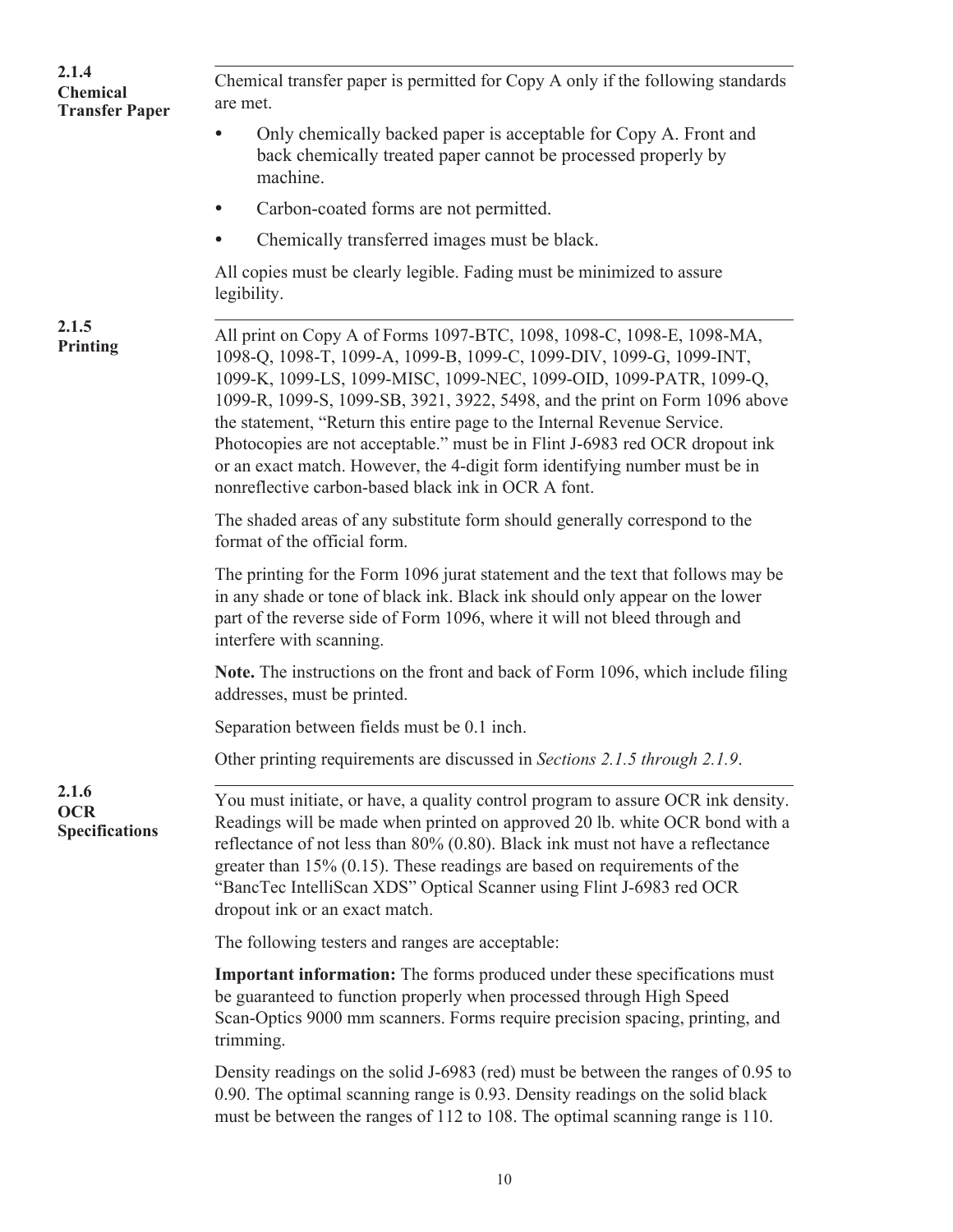|                            | Note. The readings are taken using an Ex-Rite 500 series densitemeter, in Status<br>T with Absolute or – paper setting under an Illuminate 5000 Kelvin Watt Light.<br>You must maintain print contrast specification of ink and densitometer<br>reflectivity reading throughout the entire production run.                                                                               |
|----------------------------|------------------------------------------------------------------------------------------------------------------------------------------------------------------------------------------------------------------------------------------------------------------------------------------------------------------------------------------------------------------------------------------|
|                            | <i>MacBeth PCM-II</i> . The tested Print Contrast Signal (PCS) values when<br>using the MacBeth PCM-II tester on the "C" scale must range from .01<br>minimum to .06 maximum.                                                                                                                                                                                                            |
|                            | Kidder 082A. The tested PCS values when using the Kidder 082A<br>$\bullet$<br>tester on the Infra Red (IR) scale must range from .12 minimum to .21<br>maximum. White calibration disc must be 100%. Sensitivity must be<br>set at one $(1)$ .                                                                                                                                           |
|                            | Alternative testers must be approved by the IRS to establish tested PCS<br>values. You may obtain approval by writing to the following address:                                                                                                                                                                                                                                          |
|                            | Commissioner of Internal Revenue<br>Attn: SE:W:CAR:MP:P:TP<br>Business Publishing - Tax Products<br>1111 Constitution Ave. NW<br>Room 6554<br>Washington, DC 20224                                                                                                                                                                                                                       |
| 2.1.7<br><b>Typography</b> | Type must be substantially identical in size and shape to the official form. All<br>rules are either $\frac{1}{2}$ -point or $\frac{3}{4}$ -point. Rules must be identical to those on the<br>official IRS form.                                                                                                                                                                         |
|                            | Note. The form identifying number must be nonreflective carbon-based black<br>ink in OCR A font.                                                                                                                                                                                                                                                                                         |
| 2.1.8<br><b>Dimensions</b> | Generally, three Copies A of Forms 1098, 1099, 3921, and 3922 are contained<br>on a single page (3-to-a-page), 8 inches wide (without any snap-stubs and/or<br>pinfeed holes) by 11 inches deep.                                                                                                                                                                                         |
|                            | Exceptions. Forms 1097-BTC, 1098, 1098-Q, 1099-B, 1099-DIV, 1099-INT,<br>1099-K, 1099-MISC, 1099-OID, 1099-R, and 5498 contain two copies on a<br>single page (2-to-a-page). Forms 1098-C and 1042-S are single-page<br>documents.                                                                                                                                                       |
|                            | There is a 0.33 inch top margin from the top of the corrected box, and a 0.2 to<br>0.25 inch right margin, with a $+/-1/20$ (0.05) inch tolerance for the right margin.<br>If the right and top margins are properly aligned, the left margin for all forms<br>will be correct. All margins must be free of print. See Exhibits A through CC in<br>Part 6 for correct form measurements. |
|                            | These measurements are constant for certain Forms 1098, 1099, and 5498.<br>These measurements are shown only once in this publication, on Form<br>1097-BTC (Exhibit B) 2-to-a-page and on Form 1098-E (Exhibit E) 3-to-a-page.<br>Exceptions to these measurements, and form-specific measurements are shown<br>on the rest of the exhibits.                                             |
|                            | The depth of the individual trim size of each 3-to-a-page form must be $3\frac{2}{3}$<br>inches, the same depth as the official form, unless otherwise indicated.                                                                                                                                                                                                                        |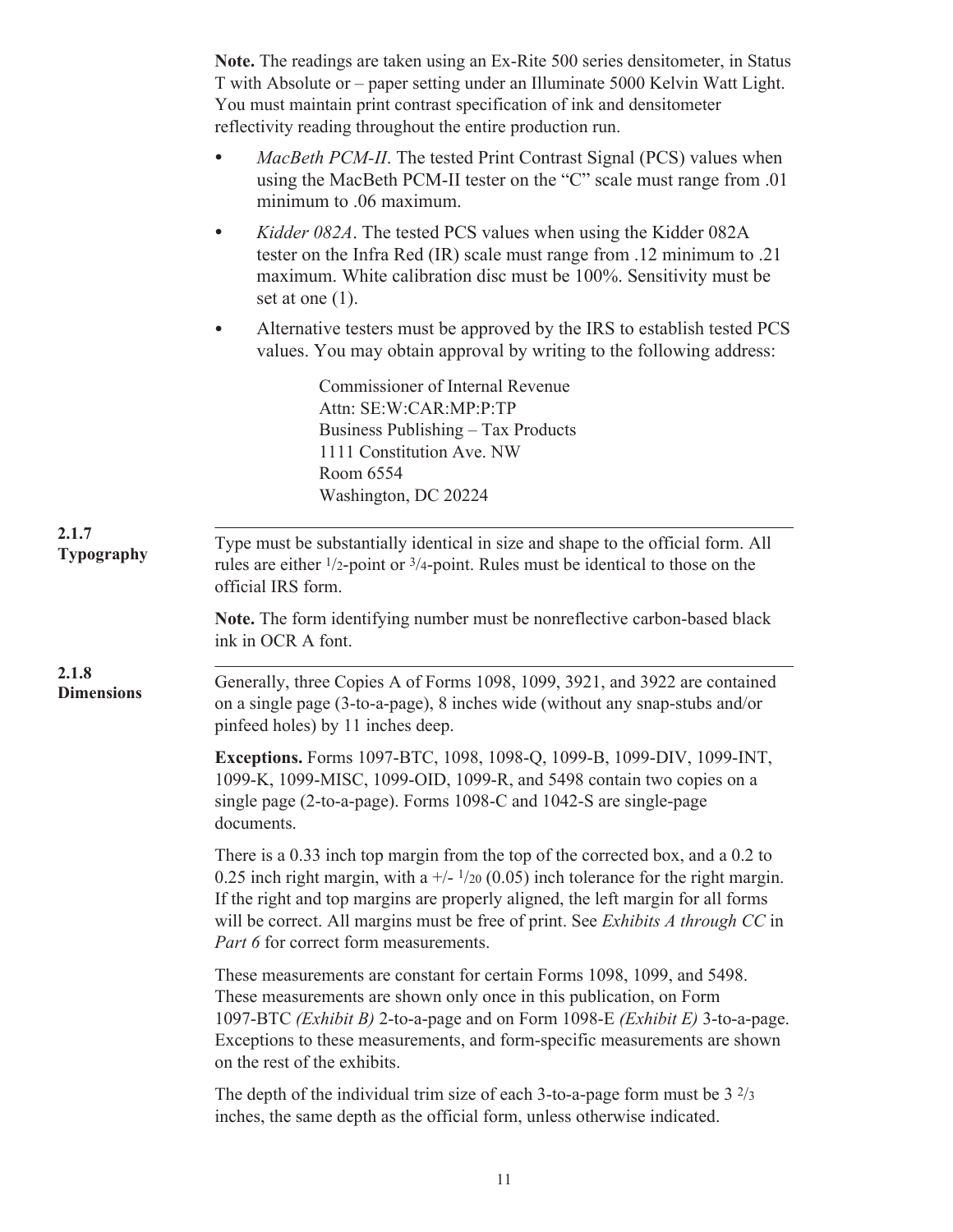|                                                               | The depth of the individual trim size of each 2-to-a-page form is $5\frac{1}{2}$ inches.                                                                                                                                                                                                                                                                                                                                                                                                                                                              |
|---------------------------------------------------------------|-------------------------------------------------------------------------------------------------------------------------------------------------------------------------------------------------------------------------------------------------------------------------------------------------------------------------------------------------------------------------------------------------------------------------------------------------------------------------------------------------------------------------------------------------------|
| 2.1.9<br><b>Perforation</b>                                   | Copy A (3-to-a-page and 2-to-a-page) of privately printed continuous substitute<br>forms must be perforated at each 11 inches page depth. No perforations are<br>allowed between forms on the Copy A page.                                                                                                                                                                                                                                                                                                                                            |
|                                                               | <b>Exception.</b> Copy A of Form W-2G may be perforated.                                                                                                                                                                                                                                                                                                                                                                                                                                                                                              |
|                                                               | The words "Do Not Cut or Separate Forms on This Page" must be printed in red<br>dropout ink (as required by form specifications) between the 3-to-a-page or<br>2-to-a-page. This statement should not be included after the last form on the<br>page.                                                                                                                                                                                                                                                                                                 |
|                                                               | Separations are required between all the other individual copies (Copies B and<br>C, and Copies 1 and 2 of Forms 1099-B, 1099-DIV, 1099-G, 1099-INT,<br>1099-K, 1099-MISC, 1099-NEC, 1099-OID, 1099-R, and Copy D for Forms<br>1099–LS, 1099-LTC, 1099-R, and 1042-S) in the set. Any recipient copies<br>printed on a single sheet of paper must be easily separated. The best method of<br>separation is to provide perforations between the individual copies. Each copy<br>should be easily distinguished, whatever method of separation is used. |
|                                                               | Note. Perforation does not apply to printouts of copies that are furnished<br>electronically to recipients (as described in Regulations section $31.6051-1(j)$ ).<br>However, these recipients should be cautioned to carefully separate any copies.<br>See Section 4.6.1, later, for information on electronically furnishing statements<br>to recipients.                                                                                                                                                                                           |
| 2.1.10<br><b>Required</b><br>Inclusions/<br><b>Exclusions</b> | You must include the OMB Number on Copies A and Form 1096 in the same<br>location as on the official form.                                                                                                                                                                                                                                                                                                                                                                                                                                            |
|                                                               | The following Privacy Act and Paperwork Reduction Act Notice phrases must<br>be printed on Copy A of the forms as follows. It must also be printed on the<br>Copy $C$ , $D$ , or $E$ of the form retained by the filer.                                                                                                                                                                                                                                                                                                                               |
|                                                               | "For Privacy Act and Paperwork Reduction Act Notice, see the current<br>version of the General Instructions for Certain Information Returns" on<br>Forms 3921 and 3922.                                                                                                                                                                                                                                                                                                                                                                               |
|                                                               | "For more information and the Privacy Act and Paperwork<br>$\bullet$<br>Reduction Act Notice, see the 2021 General Instructions for<br>Certain Information Returns" on Form 1096.                                                                                                                                                                                                                                                                                                                                                                     |
|                                                               | "For Privacy Act and Paperwork Reduction Act Notice, see<br>$\bullet$<br>instructions" on Form 1042-S.                                                                                                                                                                                                                                                                                                                                                                                                                                                |
|                                                               | "For Privacy Act and Paperwork Reduction Act Notice, see the 2021<br>$\bullet$<br><b>General Instructions for Certain Information Returns</b> " must be<br>printed on all other forms listed in Section 1.1.2.                                                                                                                                                                                                                                                                                                                                        |
|                                                               | A postal indicia may be used if it meets the following criteria.                                                                                                                                                                                                                                                                                                                                                                                                                                                                                      |
|                                                               | It is printed in the OCR ink color prescribed for the form.                                                                                                                                                                                                                                                                                                                                                                                                                                                                                           |
|                                                               | No part of the indicia is within one print position of the scannable area.                                                                                                                                                                                                                                                                                                                                                                                                                                                                            |
|                                                               | The printer's symbol (GPO) must not be printed on substitute Copy A. Instead,<br>the employer identification number (EIN) or the vendor code of the form's                                                                                                                                                                                                                                                                                                                                                                                            |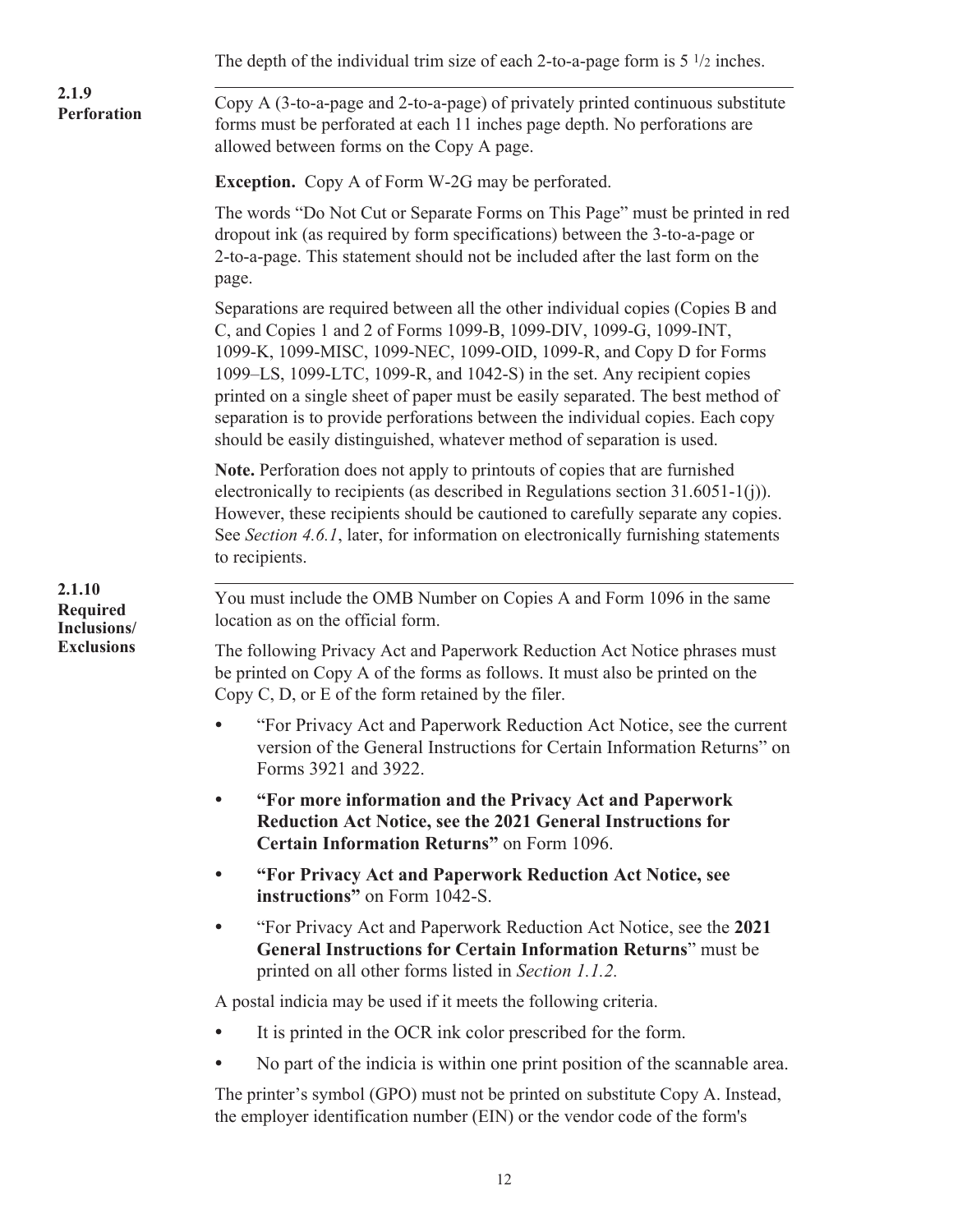<span id="page-15-0"></span>printer must be entered in place of the Catalog Number (Cat. No.). The 4-digit vendor code, preceded by four zeros and a slash, for example, 0000/9876, must appear in 12-point Arial font, or a close approximation, on Copy A only of Forms 1096, 1097-BTC, 1098, 1099, 3921, 3922, 5498, and W-2G. The vendor code is used to identify the forms producer. Vendor codes can be obtained free of charge from the National Association of Computerized Tax Processors (NACTP) via email at *[president@nactp.org](mailto:president@nactp.org.)*. The use of a vendor code is recommended.

**Note.** Vendor codes from the NACTP are required by those companies producing the 1099 family of forms (Forms 1096, 1097-BTC, 1098, 1099, 3921, 3922, 5498, and W-2G) as part of a product for resale to be used by multiple issuers. Issuers developing 1099 family forms to be used only for their individual company do not require a vendor code.

The Cat. No. shown on the forms is used for IRS distribution purposes and should not be printed on any substitute forms.

The form must not contain the statement "IRS approved" or any similar statement.

### **Section 2.2 – Instructions for Preparing Paper Forms That Will Be Filed With the IRS**

**2.2.1 Recipient Information**

. The form recipient's name, street address, city, state, ZIP code, and telephone number (if required) should be typed or machine printed in black ink in the same format as shown on the official IRS form. The city, state, and ZIP code must be on the same line.

The following rules apply to the form recipient's name(s).

- The name of the appropriate form recipient must be shown on the first or second name line in the area provided for the form recipient's name.
- No descriptive information or other name may precede the form recipient's name.
- Only one form recipient's name may appear on the first name line of the form.
- If multiple recipients' names are required on the form, enter on the first name line the recipient name that corresponds to the recipient taxpayer identification number (TIN) shown on the form. Place the other form recipients' names on the second name line (only 2 name lines are allowable).

Because certain states require that trust accounts be provided in a different format, filers should generally provide information returns reflecting payments to trust accounts with the:

- Trust's employer identification number (EIN) in the recipient's TIN area,
- Trust's name on the recipient's first name line, and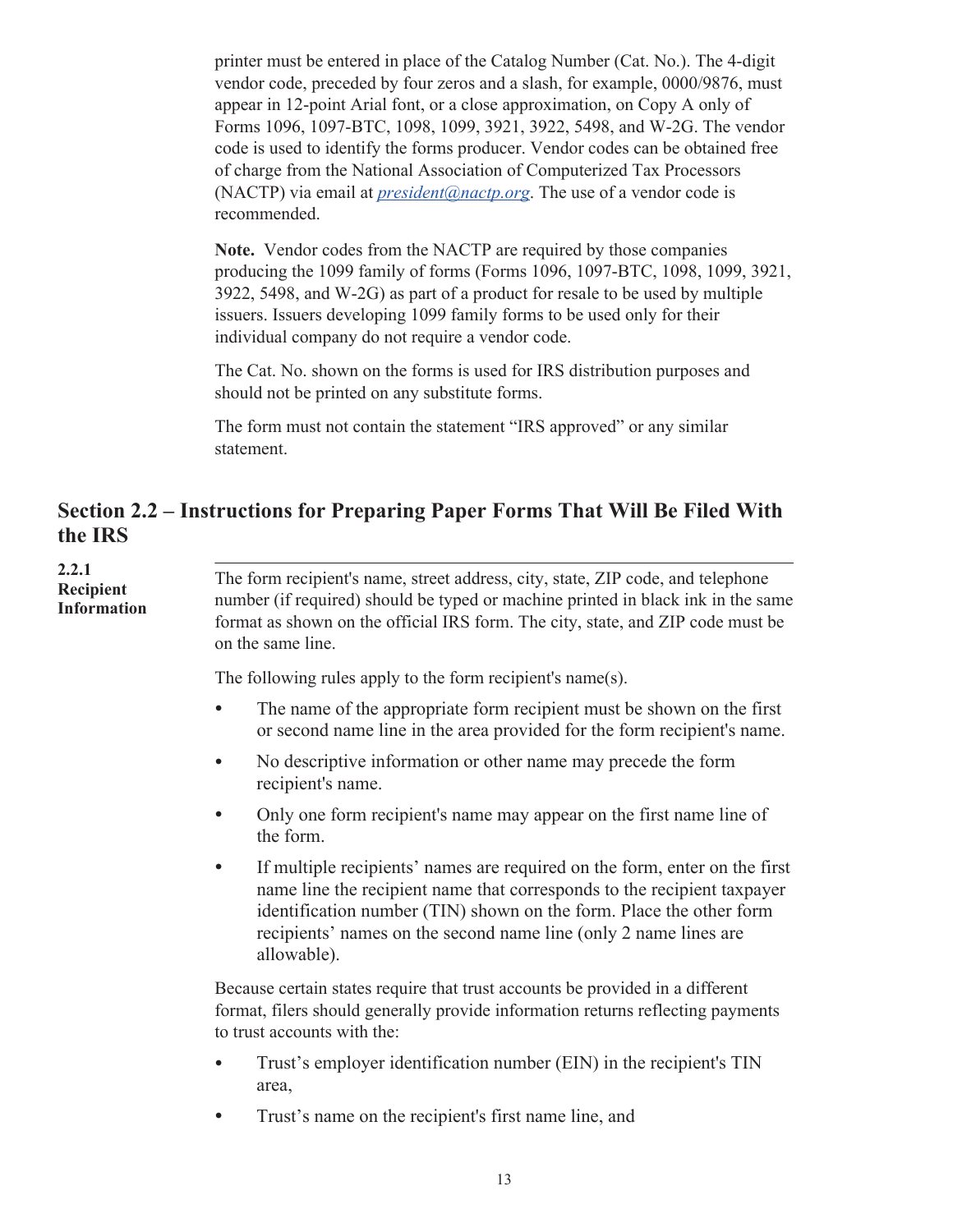• Name of the trustee on the recipient's second name line.

Although handwritten forms will be accepted, the IRS prefers that filers type or machine print data entries. Also, filers should insert data as directed by shading, or in the middle of blocks, well separated from other printing and guidelines, and take measures to guarantee clear, dark black, sharp images. Photocopies are not acceptable.

|                                                    | Truncating payee identification number on payee statements. Where<br>permitted, filers may truncate a payee's identification number (social security<br>number (SSN), individual taxpayer identification number (ITIN), adoption<br>taxpayer identification number (ATIN), or employer identification number<br>(EIN)) on the payee statement (including substitute and composite substitute<br>statements) furnished to the payee in paper form or electronically. Generally, the<br>payee statement is that copy of an information return designated "Copy B" on<br>the form. To truncate where allowed, replace the first 5 digits of the 9-digit<br>number with asterisks (*) or Xs (for example, an SSN xxx-xx-xxxx would<br>appear on the paper payee statement as ***-**-xxxx or XXX-XX-xxxx). See<br>Treasury Decision 9675, 2014-31 I.R.B. 242, available at <i>IRS.gov/irb/</i><br>2014-31 IRB#TD-9675.<br><b>Caution.</b> Recipient TINs must not be truncated on Copy A filed with the<br>IRS. |
|----------------------------------------------------|------------------------------------------------------------------------------------------------------------------------------------------------------------------------------------------------------------------------------------------------------------------------------------------------------------------------------------------------------------------------------------------------------------------------------------------------------------------------------------------------------------------------------------------------------------------------------------------------------------------------------------------------------------------------------------------------------------------------------------------------------------------------------------------------------------------------------------------------------------------------------------------------------------------------------------------------------------------------------------------------------------|
| 2.2.2<br><b>Account Number</b><br><b>Box</b>       | Use the account number box on all Forms 1098, 1099, 3921, 3922, 5498, and<br>W-2G for an account number designation when required by the official IRS<br>form. The account number is required if you have multiple accounts for a<br>recipient for whom you are filing more than one information return of the same<br>type. Additionally, the IRS encourages you to include the recipients' account<br>numbers on paper forms if your system of records uses the account number<br>rather than the name or TIN for identification purposes. Also, the IRS will<br>include the account number in future notices to you about backup withholding.<br>If you are using window envelopes to mail statements to recipients and using<br>reduced rate mail, be sure the account number does not appear in the window.<br>The Postal Service may not accept these for reduced rate mail.                                                                                                                         |
|                                                    | <b>Exception.</b> Form 1098-T can have third-party provider information.                                                                                                                                                                                                                                                                                                                                                                                                                                                                                                                                                                                                                                                                                                                                                                                                                                                                                                                                   |
| 2.2.3<br><b>Specifications</b><br>and Restrictions | Machine-printed forms should be printed using a 6 lines/inch option,<br>and should be printed in 10 pitch pica (10 print positions per inch) or<br>12 pitch elite (12 print positions per inch). Proportional spaced fonts<br>are unacceptable.                                                                                                                                                                                                                                                                                                                                                                                                                                                                                                                                                                                                                                                                                                                                                            |
|                                                    | Substitute forms prepared in continuous or strip form must be burst and<br>stripped to conform to the size specified for a single sheet before they<br>are filed with the IRS. The size specified does not include pin feed<br>holes. Pin feed holes must not be present on forms filed with the IRS.                                                                                                                                                                                                                                                                                                                                                                                                                                                                                                                                                                                                                                                                                                      |
|                                                    | Do not use a felt tip marker. The machine used to "read" paper forms<br>generally cannot read this ink type.                                                                                                                                                                                                                                                                                                                                                                                                                                                                                                                                                                                                                                                                                                                                                                                                                                                                                               |
|                                                    | Do not use dollar signs $(\$)$ , ampersands $(\&)$ , asterisks $(*)$ , commas $($ ),<br>$\bullet$<br>or other special characters in the numbered money boxes. Exception.                                                                                                                                                                                                                                                                                                                                                                                                                                                                                                                                                                                                                                                                                                                                                                                                                                   |

14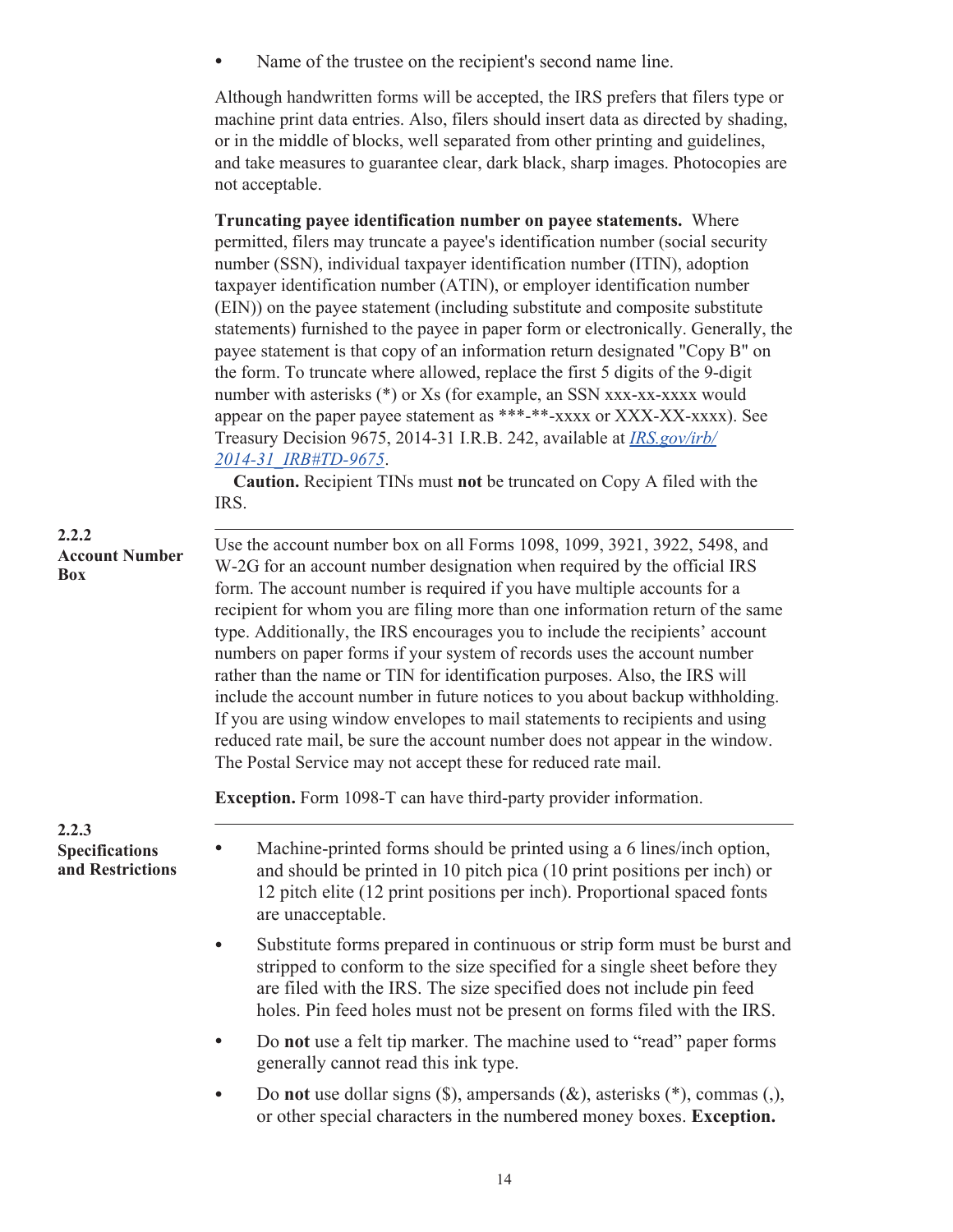Use decimal points to indicate dollars and cents (for example, 2000.00 is acceptable).

- <span id="page-17-0"></span>• Do **not** use apostrophes ('), asterisks (\*), or other special characters on the payee name line.
- Do **not** fold Forms 1097-BTC, 1098, 1099, 3921, 3922, or 5498 mailed to the IRS. Mail these forms flat in an appropriately sized envelope or box. Folded documents cannot be readily moved through the machine used in IRS processing.
- Do **not** staple Forms 1096 to the transmitted returns. Any staple holes near the return code number may impair the IRS's ability to machine scan the type of documents.
- Do **not** type other information on Copy A.
- Do **not** cut or separate the individual forms on the sheet of forms of Copy A (except Forms W-2G).

**2.2.4 Where To File**

.Mail completed paper forms to the IRS service center shown in the Instructions for Form 1096 and in the 2021 General Instructions for Certain Information Returns. Specific information needed to complete the forms mentioned in this revenue procedure are given in the specific form instructions. A chart showing which form must be filed to report a particular payment is included in the 2021 General Instructions for Certain Information Returns.

## **Part 3 Specifications for Substitute Form W-2G (Filed With the IRS)**

### **Section 3.1 – General**

. The following specifications give the format requirements for substitute Form W-2G (Copy A only), which is filed with the IRS. **3.1.1 Purpose**

A filer may use a substitute Form W-2G to file with the IRS (referred to as "substitute Copy A"). The substitute form must be an exact replica of the official form with respect to layout and content.

### **Section 3.2 – Specifications for Copy A of Form W-2G**

. You must follow these specifications when printing substitute Copy A of the Form W-2G. **Caution.** The payee's TIN (SSN, ITIN, ATIN, or EIN) must **not** be truncated on Copy A of Form W2-G. **3.2.1 Substitute Form W-2G (Copy A)**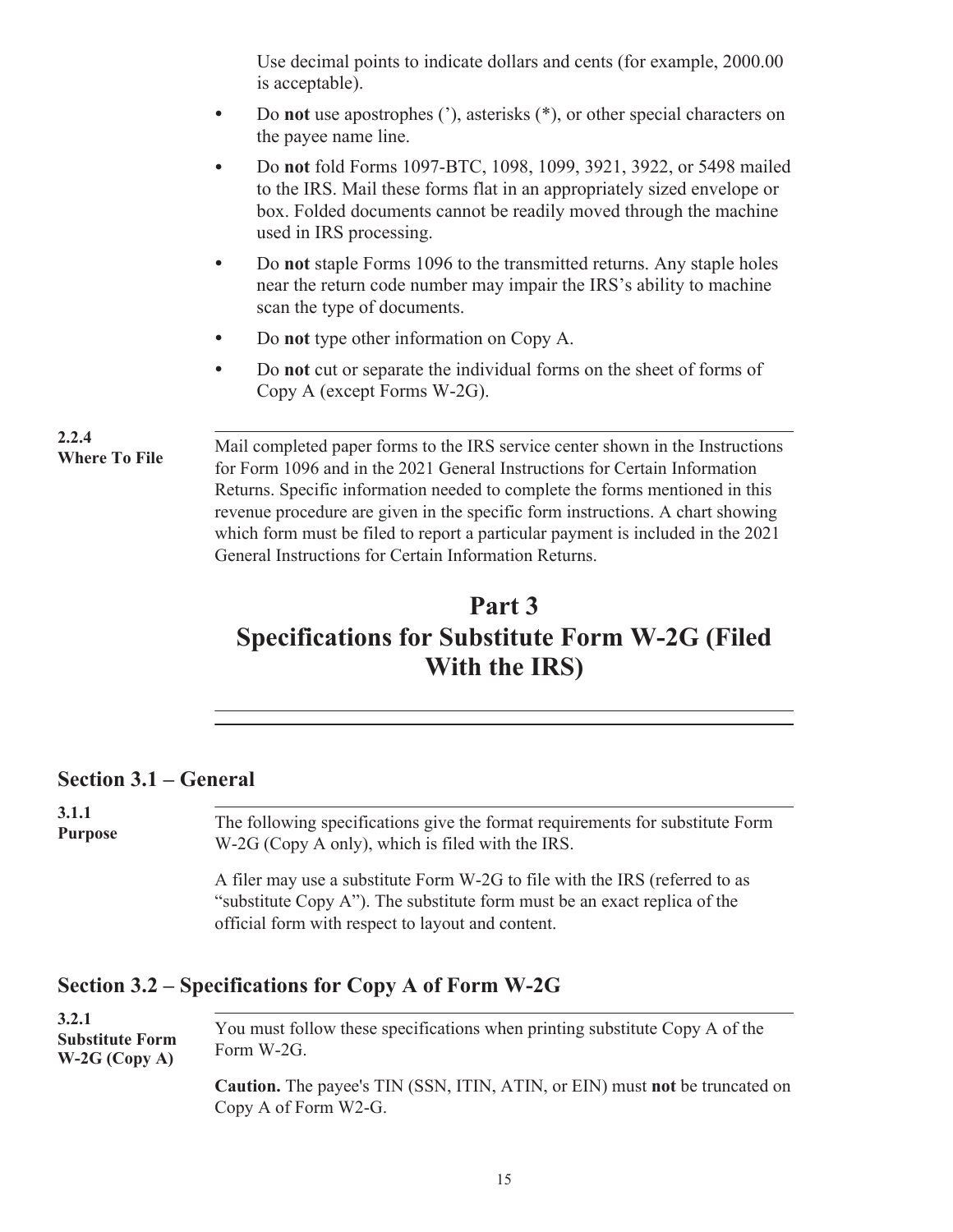<span id="page-18-0"></span>

| <b>Item</b>                      | <b>Substitute Form W-2G (Copy A)</b>                                                                                                                                                                                                                                                                                                                                                                                                                                                                                                                                                                                                                           |
|----------------------------------|----------------------------------------------------------------------------------------------------------------------------------------------------------------------------------------------------------------------------------------------------------------------------------------------------------------------------------------------------------------------------------------------------------------------------------------------------------------------------------------------------------------------------------------------------------------------------------------------------------------------------------------------------------------|
| Paper Color and<br>Quality       | Paper for Copy A must be white chemical wood bond, or equivalent, 20<br>pounds (basis $17 \times 22-500$ ), plus or minus $5\%$ (0.05). The paper must<br>consist substantially of bleached chemical wood pulp. It must be free<br>from unbleached or ground wood pulp or post-consumer recycled paper.<br>It must also be suitably sized to accept ink without feathering.                                                                                                                                                                                                                                                                                    |
| Ink Color and Quality            | All printing must be in a high quality nongloss black ink.                                                                                                                                                                                                                                                                                                                                                                                                                                                                                                                                                                                                     |
| Typography                       | The type must be substantially identical in size and shape to the official<br>form. All rules on the document are either $\frac{1}{2}$ point (0.007 inch), 1 point<br>$(0.015$ inch), or 3 point $(0.045)$ . Vertical rules must be parallel to the left<br>edge of the document; horizontal rules to the top edge.                                                                                                                                                                                                                                                                                                                                            |
| Dimensions                       | The official form is 8 inches wide $x$ 5 <sup>1</sup> / <sub>2</sub> inches deep, exclusive of a snap<br>stub. Any substitute Copy A can be between 8 inches and $8^{1/2}$ inches<br>wide by 5 inches deep. The snap feature is not required on substitutes.<br>All margins must be free of print. There is a 0.33 inch top margin from<br>the top of the corrected box, and a $1/2$ inch left margin. If the top and left<br>margins are properly aligned, the right margin for all forms will be<br>correct. If the substitute forms are in continuous or strip form, they must<br>be burst and stripped to conform to the size specified for a single form. |
| Hot Wax and Cold<br>Carbon Spots | Hot wax and cold carbon spots are not permitted on any of the internal<br>form plies. These spots are permitted on the back of a mailer top<br>envelope ply.                                                                                                                                                                                                                                                                                                                                                                                                                                                                                                   |
| Printer's Symbol                 | The Government Printing Office (GPO) symbol must not be printed on<br>substitute Forms W-2G. Instead, the employer identification number<br>(EIN) of the form's printer must be printed in the bottom margin on the<br>face of each individual Copy A on a sheet. The form must not contain<br>the statement "IRS approved" or any similar statement.                                                                                                                                                                                                                                                                                                          |
| Catalog Number                   | The Catalog Number (Cat. No.) shown on Form W-2G is used for IRS<br>distribution purposes and should not be printed on any substitute forms.                                                                                                                                                                                                                                                                                                                                                                                                                                                                                                                   |

## **Part 4 Substitute Statements to Form Recipients and Form Recipient Copies**

#### **Section 4.1 – Specifications**

#### **4.1.1 Introduction**

. If you do not use the official IRS form to furnish statements to recipients, you must furnish an acceptable substitute statement. Information presented in substitute statements should be in a point size large enough to be easily read by recipients. To be acceptable, your substitute statement must comply with the rules in this Part. If you are furnishing a substitute form, see Regulations sections 1.6042-4, 1.6044-5, 1.6049-6, and 1.6050N-1 to determine how the following statements must be provided to recipients for most Forms 1099-DIV and 1099-INT, all Forms 1099-OID and 1099-PATR, and Form 1099-MISC, or 1099-S for royalties. Generally, information returns may be furnished electronically with the consent of the recipient. See *Section 4.6.1*.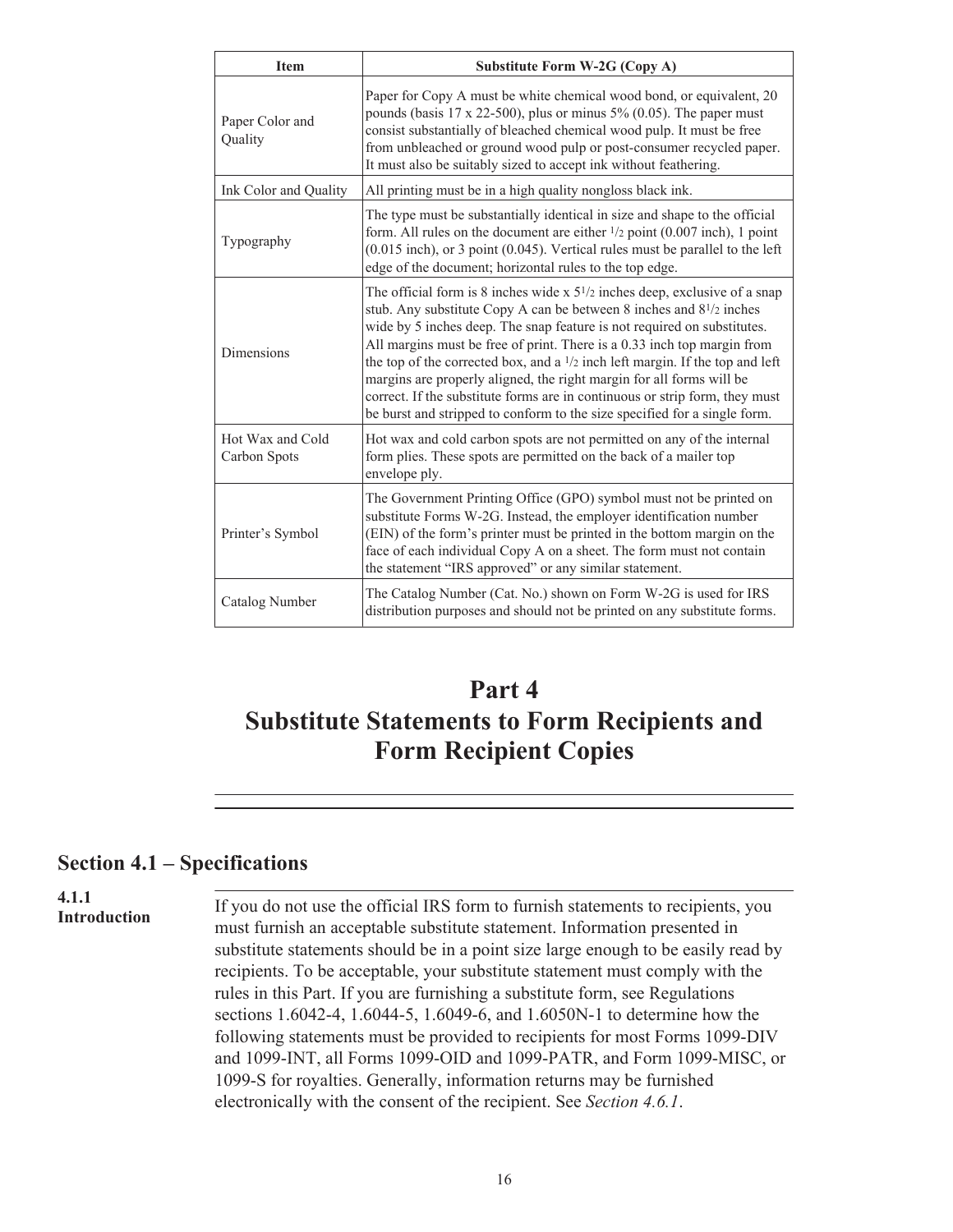**Note.** A trustee of a grantor-type trust may choose to file Forms 1099 and furnish a statement to the grantor under Regulations sections 1.671-4(b)(2)(iii) and  $(b)(3)(ii)$ . The statement required by those regulations is not subject to the requirements outlined in this section.

**4.1.2 Substitute Statements to Recipients for Certain Forms 1099-B, 1099- DIV, 1099-INT, 1099-OID, and 1099-PATR**

. The rules in this section apply to Form 1099-B, 1099-DIV (except for section 404(k) dividends), 1099-INT (except for interest reportable under section 6041), 1099-OID, and 1099-PATR only. You may furnish form recipients with Copy B of the official Form 1099 or a substitute Form 1099 (recipient statement) if it contains the same information as the official IRS form (such as aggregate amounts paid to the form recipient, any backup withholding, the name, address, and TIN of the person making the return, and any other information required by the official form). Information not required by the official form should not be included on the substitute form except for state income tax withholding information. But see *Section 4.3* regarding additional information that may be included on substitute and composite Forms 1099-B, such as basis for noncovered securities.

**Note.** Many of the information returns now include boxes for providing state withholding information as part of the official form, with additional copies for convenience. Payers may, however, provide the state withholding information separately (such as on a separate page or section) in order to assist the payee with completing a state income tax return that requires the attachment of any information return that includes state withholding amounts and payer numbers.

**Exception for supplementary information.** The substitute form may include supplementary information that will assist the payee with completing his or her tax return. Such information could include expense and cost basis factors related to the reporting for widely held fixed investment trusts (WHFITs), as required under Regulations section 1.671-5. The substitute statement should disclose to the payee that such supplementary information is not furnished to the IRS. See *Section 4.3* for additional requirements when providing supplemental information with the Form 1099-B that is not furnished to the IRS.

**Form 1099-B.** For transactions reportable on Form 8949, brokers that use substitute statements should segregate dispositions of noncovered securities from covered securities, and further segregate long-term and short-term dispositions of covered securities. They may also segregate long-term from short-term dispositions of noncovered securities, to the extent that date acquired is known. For 2021 dispositions, the substitute Forms 1099-B may have up to five separate sections, each with a heading identifying which securities are included in the list, and each separately totaled. Each section, after totaling or within the heading for the section, should indicate how to report the transactions on Form 8949, as indicated.

- 1. Short-term transactions for which basis **is** reported to the IRS—Report on Form 8949, **Part I**, with **Box A** checked.
- 2. Short-term transactions for which basis **is not** reported to the IRS—Report on Form 8949, **Part I**, with **Box B** checked.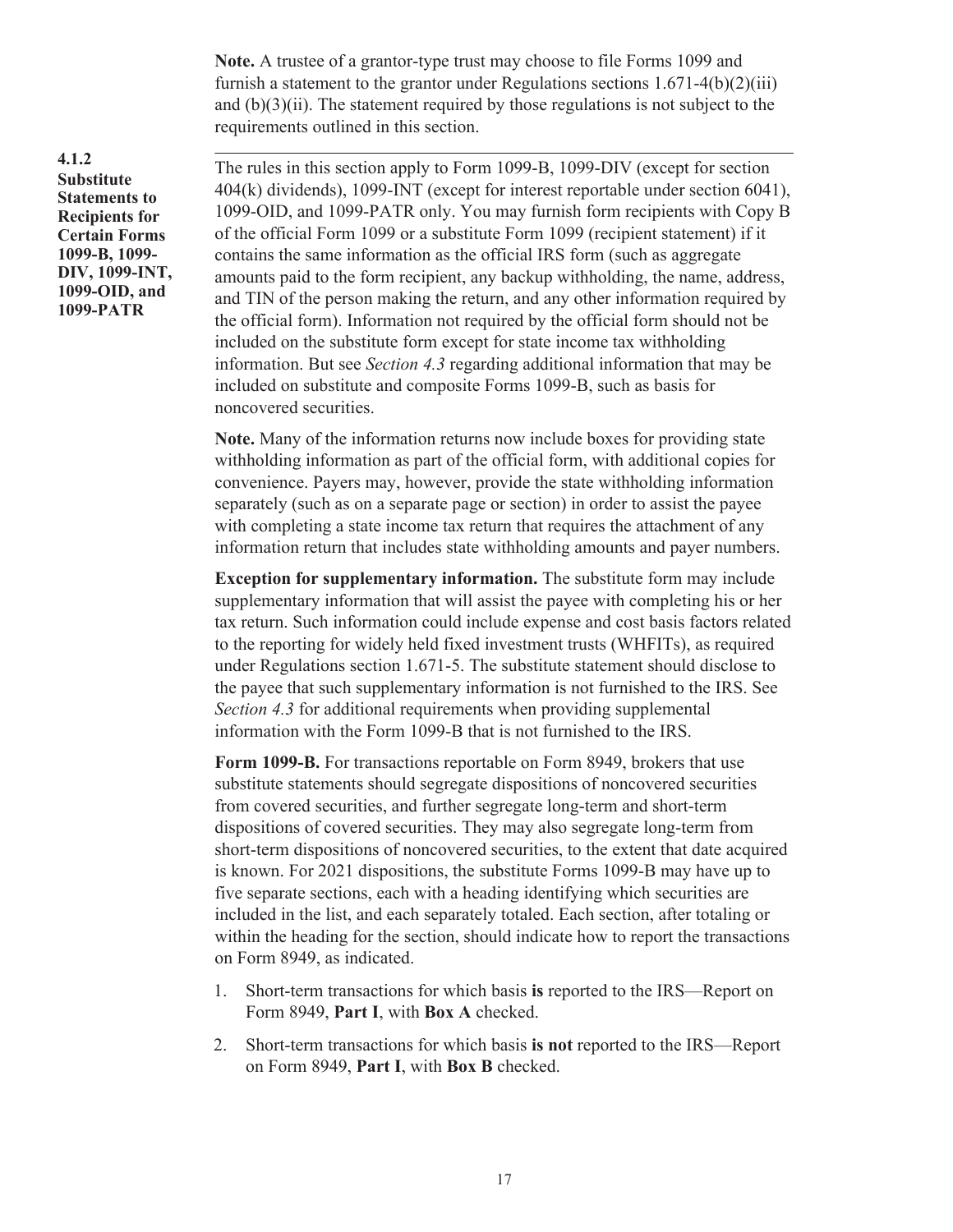- 3. Long-term transactions for which basis **is** reported to the IRS—Report on Form 8949, **Part II**, with **Box D** checked.
- 4. Long-term transactions for which basis **is not** reported to the IRS—Report on Form 8949, **Part II**, with **Box E** checked.
- 5. Transactions for which basis **is not** reported to the IRS and for which short-term or long-term determination is unknown (to Broker). You must determine short-term or long-term based on your records and report on Form 8949, **Part I**, with **Box B** checked, or on Form 8949, **Part II**, with **Box E** checked, as appropriate.

For each section, each transaction may include information not reported to the IRS, such as basis, date acquired, and gain or loss. Therefore, for short-term dispositions where basis was not reported to the IRS, basis and date acquired may be shown just as it would be shown for short-term dispositions where basis was reported to the IRS.

For 2021 dispositions, each of the applicable sections must have Sales Price and Cost or Other Basis (if known) separately totaled. Net gain or loss, if included for any of the sections, may also be totaled.

Brokers may also use substitute Form 1099-B for transactions that are not directly reported on Form 8949. Examples include transactions involving regulated futures contracts, foreign currency contracts, and section 1256 option contracts. Any additional sections created for this purpose should be segregated from those transactions directly reportable on Form 8949.

The substitute form requirements in the following paragraphs also apply to Form 1099-B.

**Form 1099-INT, 1099-DIV, 1099-OID, or 1099-PATR.** A substitute recipient statement for Forms 1099-INT, 1099-DIV, 1099-OID, or 1099-PATR must comply with the following requirements.

- Box captions and numbers that are applicable must be clearly identified, using the same wording and numbering as on the official form.
- The recipient statement (Copy B) must contain all applicable recipient instructions as provided on the front and back of the official IRS form. You may provide those instructions on a separate sheet of paper.
- The box caption **"Federal income tax withheld"** must be in boldface type or otherwise highlighted on the recipient statement.
- The recipient statement must contain the Office of Management and Budget (OMB) number as shown on the official IRS form. See *Section 5.2.*
- The recipient statement must contain the tax year (for example, 2021), form number (for example, Form 1099-INT), and form name (for example, Interest Income) of the official IRS Form 1099. This information must be displayed prominently together in one area of the statement. For example, the tax year, form number, and form name could be shown in the upper right part of the statement. Each copy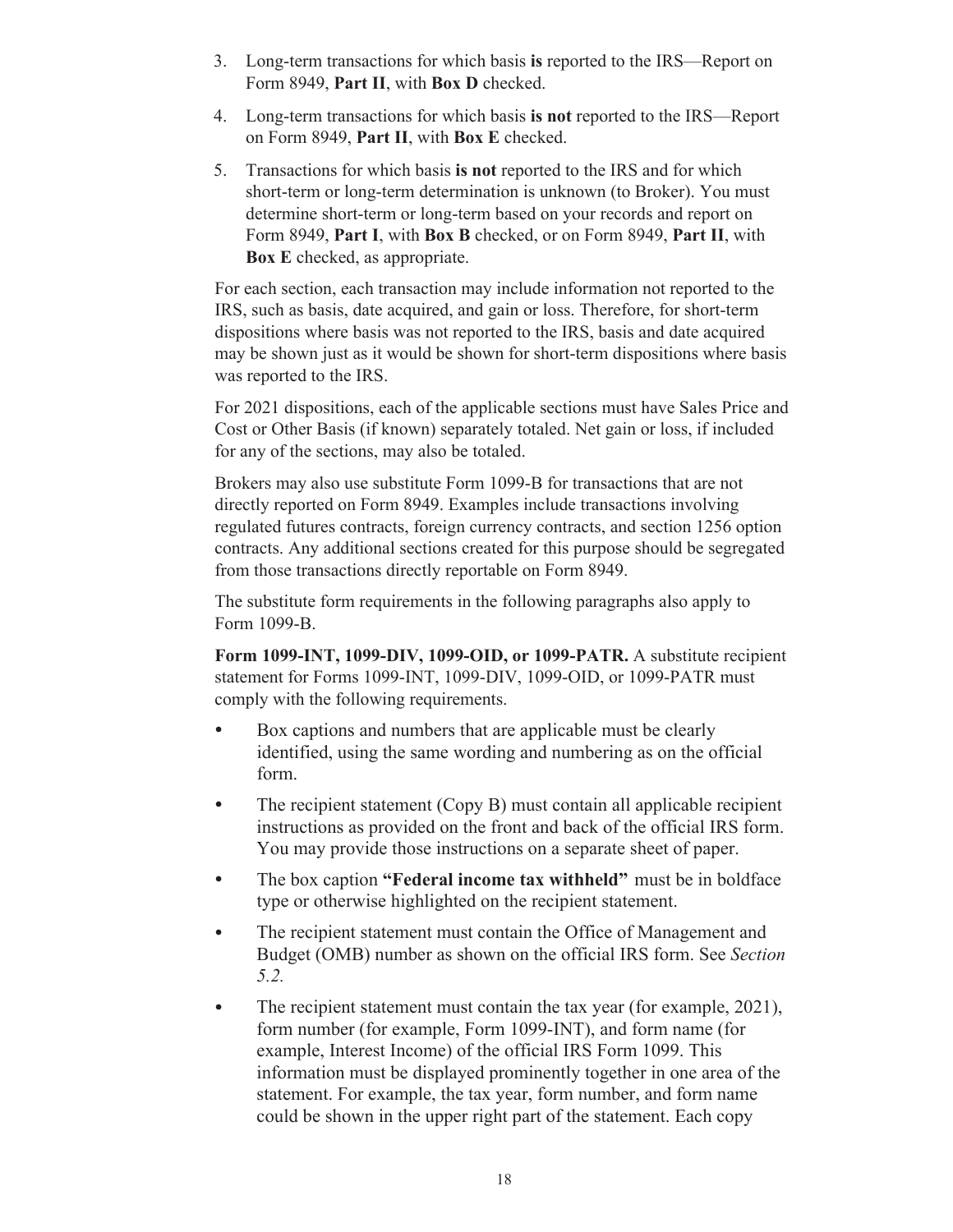must be appropriately labeled (such as Copy B, For Recipient). See *Section 4.5.2* for applicable labels and arrangement of assembly of forms. **Note.** Do not include the words "Substitute for" or "In lieu of" on the recipient statement.

- Layout and format of the statement is at the discretion of the filer. However, the IRS encourages the use of boxes so that the statement has the appearance of a form and can be easily distinguished from other nontax statements.
- Each recipient statement of Form 1099-B, 1099-DIV, 1099-INT, 1099-OID, or 1099-PATR must include the direct access telephone number of an individual who can answer questions about the statement. Include that telephone number conspicuously anywhere on the recipient statement.

A mutual fund family may furnish one statement (for example, one piece of paper) on which it reports the dividend income earned by a recipient from multiple funds within the family of mutual funds, as required by Form 1099-DIV. However, each fund and its earnings must be stated separately. The statement must contain an instruction to the recipient that each fund's dividends and name, not the name of the mutual fund family, must be reported on the recipient's tax return. The statement cannot contain an aggregate total of all funds. In addition, a mutual fund family may furnish a single statement (as a single filer) for Form 1099-INT, 1099-DIV, or 1099-OID information (see *Section 4.2.1*, later). Each fund and its earnings must be stated separately. The statement must contain an instruction to the recipient that each fund's earnings and name, not the name of the mutual fund family, must be reported on the recipient's tax return. The statement cannot contain an aggregate total of all funds.

You may enter a total of the individual accounts listed on the statement only if they have been paid by the same payer. For example, if you are listing interest paid on several accounts by one financial institution on Form 1099-INT, you may also enter the total interest amount. You may also enter a date next to the corrected box if that box is checked.

**4.1.3 Substitute Statements to Recipients for Certain Forms 1098, 1099, 5498, and W-2G**

. Statements to form recipients for Forms 1097-BTC, 1098, 1098-C, 1098-E, 1098-F, 1098-MA, 1098-Q, 1098-T, 1099-A, 1099-C, 1099-CAP, 1099-G, 1099-K, 1099-LS, 1099-LTC, 1099-MISC, 1099-NEC, 1099-Q, 1099-QA, 1099-R, 1099-S, 1099-SA, 1099-SB, 3921, 3922, 5498, 5498-ESA, 5498-QA, 5498-SA, W-2G, 1099-DIV (only for section 404(k) dividends reportable under section 6047), and 1099-INT (only for interest of \$600 or more made in the course of a trade or business reportable under section 6041) can be copies of the official forms or an acceptable substitute.

**Caution.** The IRS does not require a donee to use Form 1098-C as the written acknowledgment for contributions of motor vehicles, boats, and airplanes. However, if you choose to use copies of Form 1098-C or an acceptable substitute as the written acknowledgment, then you must follow the requirements of this section.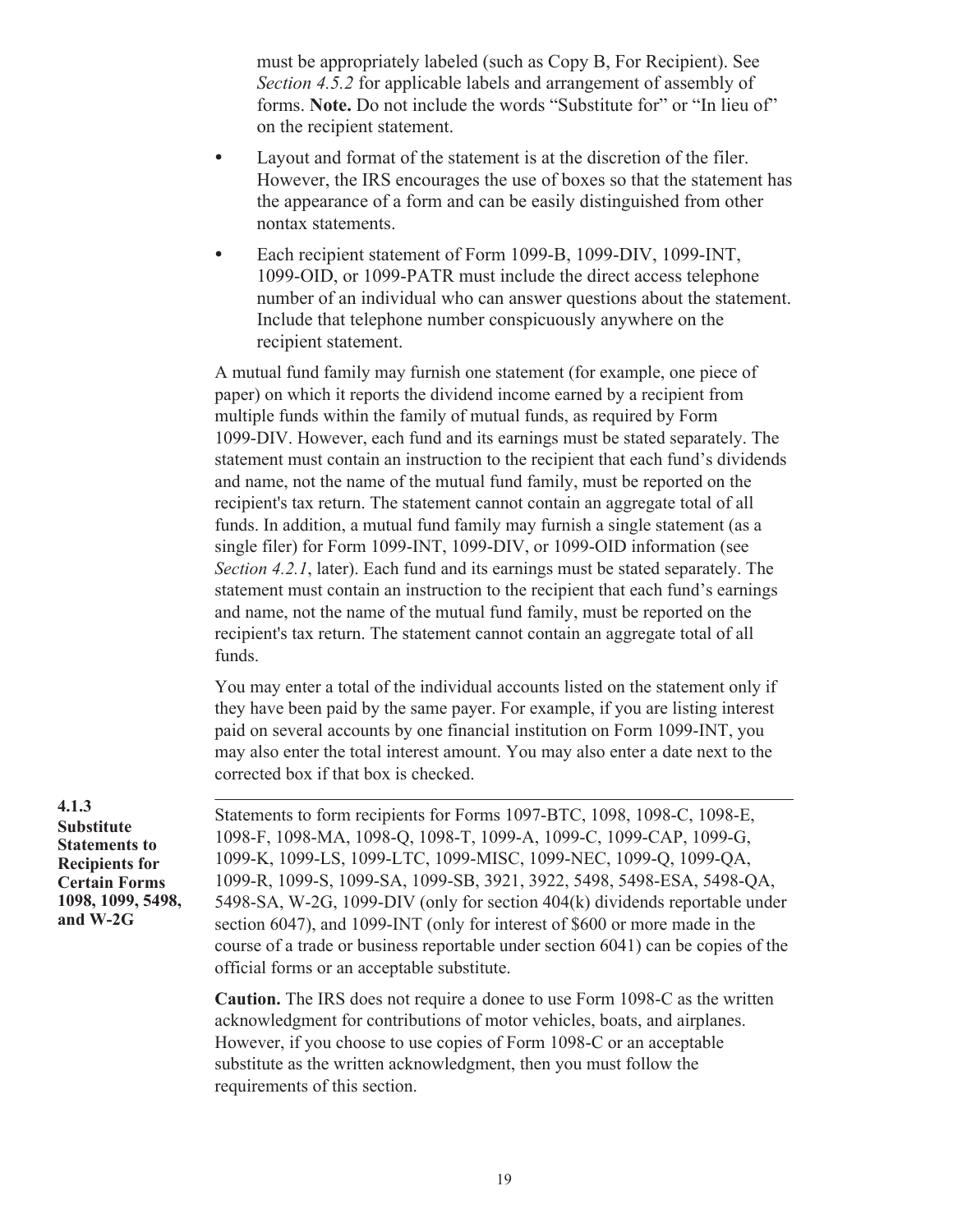To be acceptable, a substitute recipient statement must meet the following requirements.

- The tax year, form number, and form name must be the same as the official form and must be displayed prominently together in one area on the statement. For example, they may be shown in the upper right part of the statement.
- The statement must contain the same information as the official IRS form, such as aggregate amounts paid to the form recipient, any backup withholding, the name, address, and TIN of the filer and of the recipient, and any other information required by the official form.
- Each substitute recipient statement for Forms W-2G, 1097-BTC, 1098, 1098-C, 1098-E, 1098-F, 1098-T, 1099-A, 1099-C, 1099-CAP, 1099-DIV, 1099-G (excluding state and local income tax refunds), 1099-K, 1099-INT, 1099-LS, 1099-LTC, 1099-MISC (excluding fishing boat proceeds), 1099-NEC, 1099-Q, 1099-R (for qualified long-term care insurance contracts under combined arrangements only), 1099-S, 1099-SA, 1099-SB, and 5498-SA must include the direct access telephone number of an individual who can answer questions about the statement.
- Include the telephone number conspicuously anywhere on the recipient statement. Although not required, payers reporting on Forms 1099-QA, 1099-R (payments other than qualified long-term care insurance contracts under combined arrangements), 3921, 3922, 5498, 5498-ESA, and 5498-QA are encouraged to furnish telephone numbers at which recipients of the form(s) can reach a person familiar with the information reported.
- All applicable money amounts and information, including box numbers required to be reported to the form recipient, must be titled on the recipient statement in substantially the same manner as those on the official IRS form. The box caption **"Federal income tax withheld"**  must be in boldface type on the recipient statement.

**Exception.** If you are reporting a payment as "Other income" in box 3 of Form 1099-MISC, you may substitute appropriate language for the box title. For example, for payments of accrued wages and leave to a beneficiary of a deceased employee, you might change the title of box 3 to "Beneficiary payments" or something similar.

**Note.** You cannot make this change on Copy A.

• If federal income tax is withheld and shown on Form 1099-R or W-2G, Copy B and Copy C must be furnished to the recipient. If federal income tax is not withheld, only Copy C of Forms 1099-R and W-2G must be furnished. However, for Form 1099-R, instructions similar to those on the back of the official Copy B and Copy C of Form 1099-R must be furnished to the recipient. For convenience, you may choose to provide both Copies B and C of Form 1099-R to the recipient.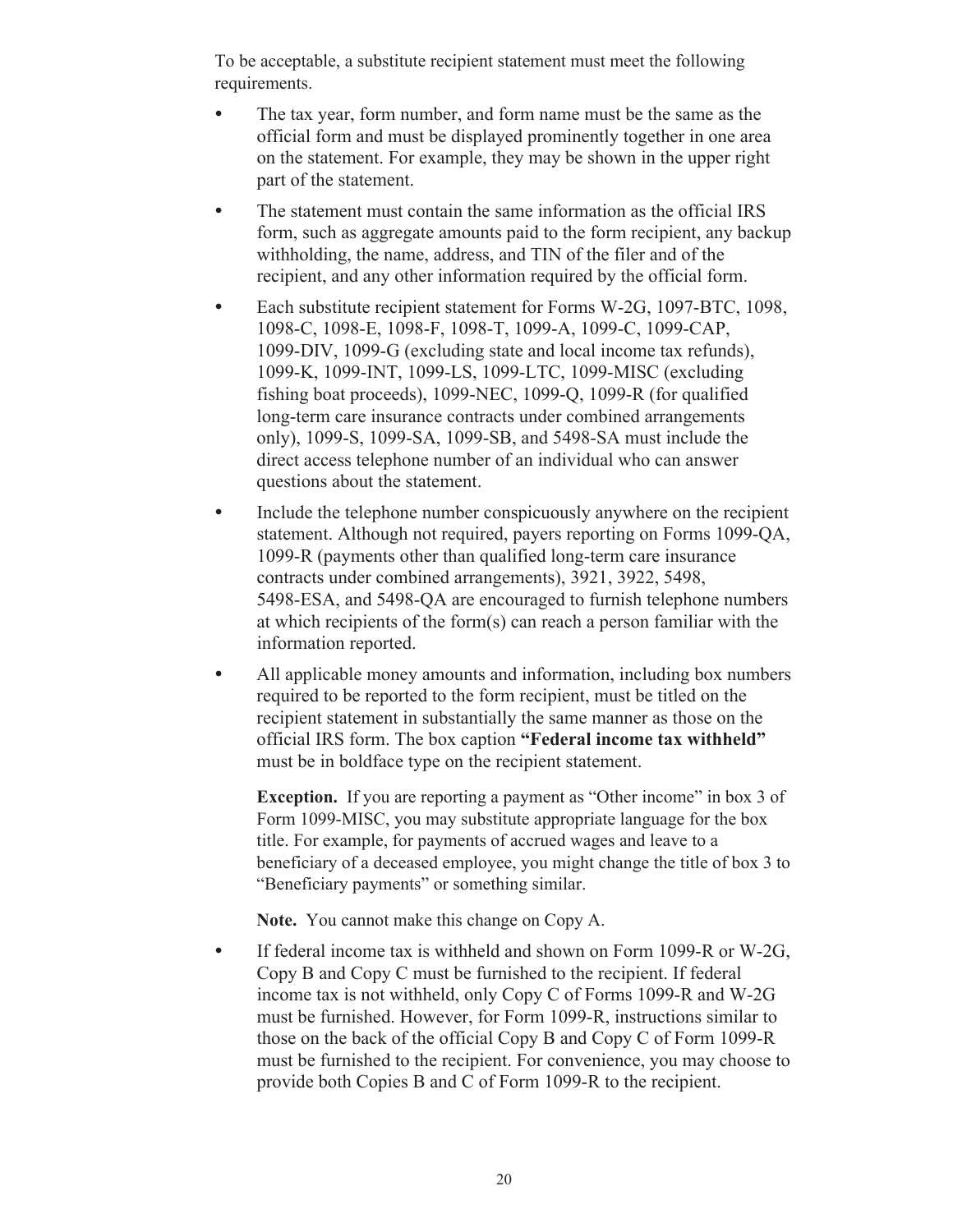- You must provide appropriate instructions to the form recipient similar to those on the official IRS form, to aid in the proper reporting on the form recipient's income tax return. For payments reported on Forms 1099-B and 1099-CAP, the requirement to include instructions substantially similar to those on the official IRS form, may be satisfied by providing form recipients with a single set of instructions for all Forms 1099-B and 1099-CAP statements required to be furnished in a calendar year.
- If you use carbonless sets to produce recipient statements, the quality of each copy in the set must meet the following standards.
	- 1. All copies must be clearly legible.
	- 2. All copies must be able to be photocopied.
	- 3. Fading must not diminish legibility and the ability to photocopy.
- In general, black chemical transfer inks are preferred, but other colors are permitted if the above standards are met. Hot wax and cold carbon spots are not permitted on any of the internal form plies. The back of a mailer top envelope ply may contain these spots.
- For reporting state income tax withholding and state payments, you may add an additional box(es) to recipient copies, as appropriate. In addition, the state withholding information may be provided separately and apart from the other information in the event the recipient must attach a copy to the recipient's tax return. **Note.** You cannot make this change on Copy A.
- On Copy C of Form 1099-LTC, you may reverse the location of the policyholder's and the insured's name, street address, city, state, and ZIP code for easier mailing.
- If an institution insurer uses a third-party service provider to file Form 1098-T, then in addition to the institution or insurer's name, address, and telephone number, the same information may be included for the third-party service provider in the space provided on the form.
- Forms 1099-A and 1099-C transactions, if related, may be combined on Form 1099-C.

. Copies B, C, D, 1, and 2, as applicable, to be furnished to recipients and kept in the filers' records, have been made online fillable at *[IRS.gov/forms-instructions](https://www.IRS.gov/forms-instructions)*  for many forms referenced in these instructions. See the separate instructions for Forms 1098, 1098-E & T, 1098-F, 1098-Q, 1099-A & C, 1099-B, 1099-DIV, 1099-G, 1099-INT & OID, 1099-K, 1099-LS, 1099-MISC, 1099-NEC, 1099-PATR, 1099-R & 5498, 1099-S, 1099-SB, and 3921. **4.1.4 Online Fillable Copies B, C, D, 1, and 2**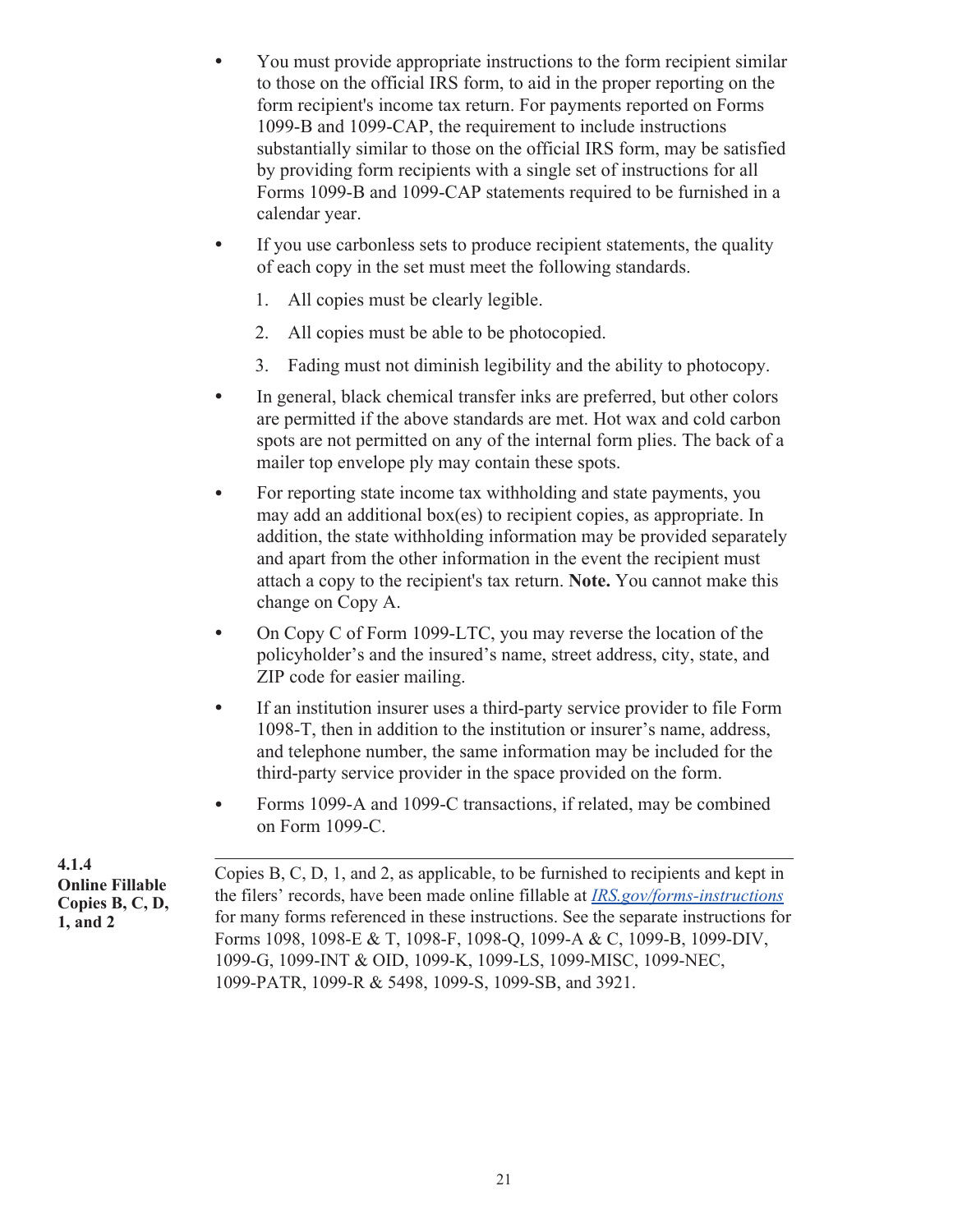### <span id="page-24-0"></span>**Section 4.2 – Composite Statements**

**4.2.1 Composite Substitute Statements for Certain Forms 1099-B, 1099- DIV, 1099-INT, 1099-MISC, 1099-OID, 1099- PATR, and 1099- S**

. A composite recipient statement is permitted for reportable payments consisting of the proceeds of brokerage and barter transactions, dividends, interest, original issue discount, patronage dividends, and royalties. The following forms may be included on a composite substitute statement, when one payer is reporting more than one of these payments during a calendar year to the same form recipient.

- Form 1099-B.
- Form 1099-DIV (except for section 404(k) dividends).
- Form 1099-INT (except for interest reportable under section 6041).
- Form 1099-MISC (only for royalties or substitute payments in lieu of dividends and interest).
- Form 1099-OID.
- Form 1099-PATR.
- Form 1099-S (only for royalties).

Generally, do not include any other Form 1099 information (for example, 1099-A or 1099-C) on a composite statement with the information required on the forms listed in the preceding sentence.

Although the composite recipient statement may be on one sheet, the format of the composite recipient statement must satisfy the following requirements in addition to the requirements listed earlier in *Sections 4.1.2*, *4.3,* and *4.4*, as applicable.

- All information pertaining to a particular type of payment must be located and blocked together on the form and separate from any information covering other types of payments included on the form. For example, if you are reporting interest and dividends, the Form 1099-INT information must be presented separately from the Form 1099-DIV information.
- The composite recipient statement must prominently display the form number and form name of the official IRS form together in one area at the beginning of each appropriate block of information. The tax year must only be placed on each block of information if it is not prominently displayed elsewhere on the page on which the information appears.
- Any information required by the official IRS forms that would otherwise be repeated in each information block is required to be listed only once in the first information block on the composite form. For example, there is no requirement to report the name of the filer in each information block. This rule does not apply to any money amounts (for example, federal income tax withheld) or to any other information that applies to money amounts.
- A composite statement is an acceptable substitute only if the type of payment, and the recipient's tax obligation with respect to the payment,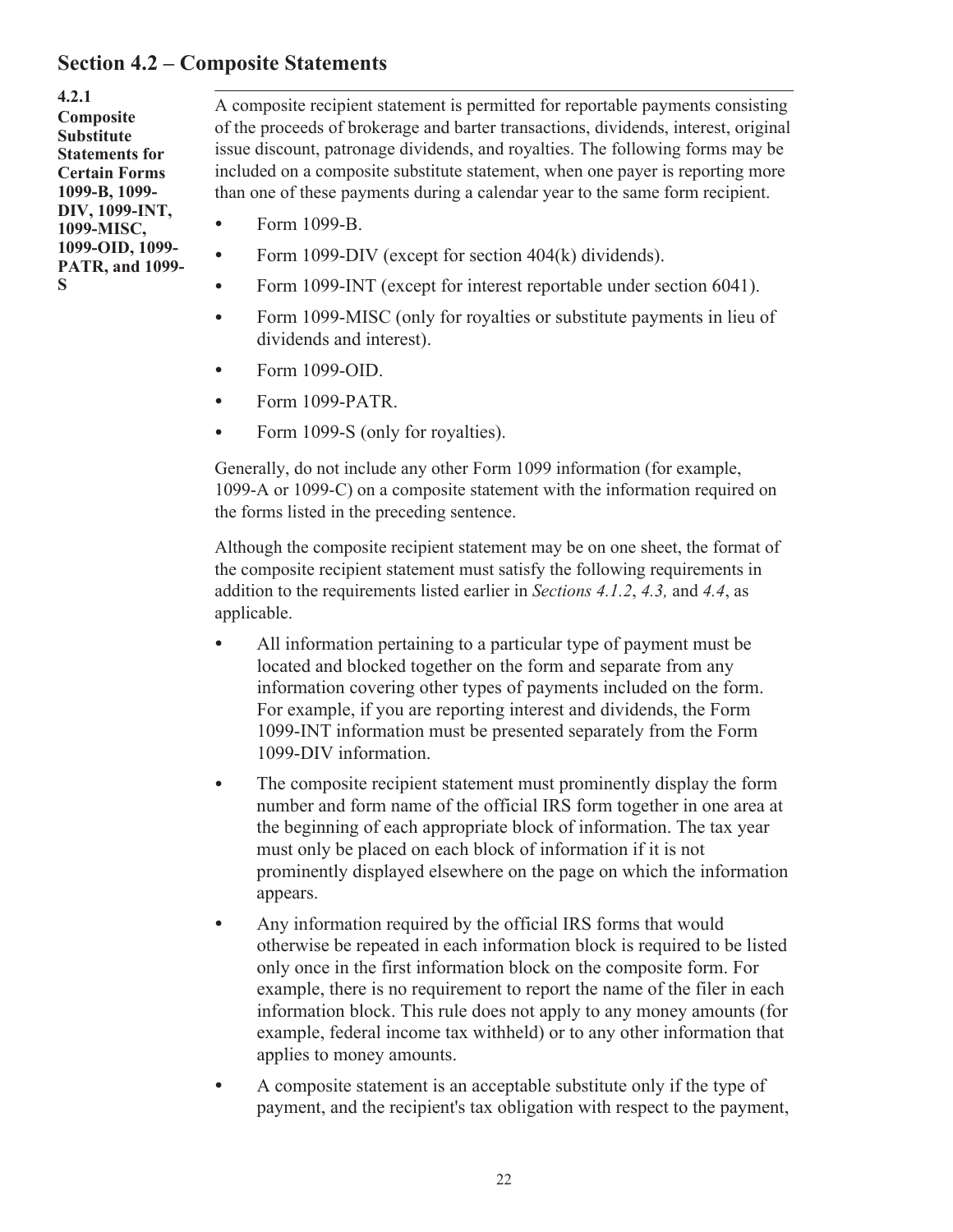are as clear as if each required statement were furnished separately on an official form.

<span id="page-25-0"></span>**4.2.2 Composite Substitute Statements to Recipients for Forms Specified in Sections 4.1.2 and 4.1.3**

. A composite recipient statement for the forms specified in *Section 4.1.2* **or** *4.1.3*  is permitted when one filer is reporting more than one type of payment during a calendar year to the same form recipient. A composite statement is **not** allowed for a combination of forms listed in *Sections 4.1.2* **and** *4.1.3*.

#### **Exceptions:**

- Substitute payments in lieu of dividends or interest reported in box 8 of Form 1099-MISC may be reported on a composite substitute statement with Form 1099-DIV.
- Form 1099-B information may be reported on a composite form with the forms specified in *Section 4.1.2* as described in *Section 4.2.1.*
- Royalties reported on Form 1099-MISC or 1099-S may be reported on a composite form only with the forms specified in *Section 4.1.2.*

Although the composite recipient statement may be on one sheet, the format of the composite recipient statement must satisfy the requirements listed in *Section 4.2.1* as well as the requirements in *Section 4.1.3.* A composite statement of Forms 1098 and 1099-INT (for interest reportable under section 6049) is not allowed.

### **Section 4.3 – Additional Information for Substitute and Composite Forms 1099-B**

**4.3.1 General Requirements for Presenting Additional Form 1099-B Information**

. A filer may include Form 1099-B information on a composite form with the forms listed in *Section 4.1.2.* Therefore, supporting, explanatory, or comparable relevant information for covered and noncovered lots on the 1099-B portion of the composite statement can be included. This information includes display on the payee statement of data elements such as basis for noncovered lots, explanatory remarks on permissible basis adjustments for covered lots, descriptions of the type of transaction (merger, buy to close, redemption, etc.), identification of contingent payment debt obligations, and lot relief methods.

If you wish to provide additional information to the investor on the same substitute recipient Form 1099-B, the form must follow the rules set forth in this *Section 4.3* and should clearly delineate how the information is presented. Any information presented should make reference to its corresponding number on the official form, as appropriate. You should clearly categorize each type of information you are reporting.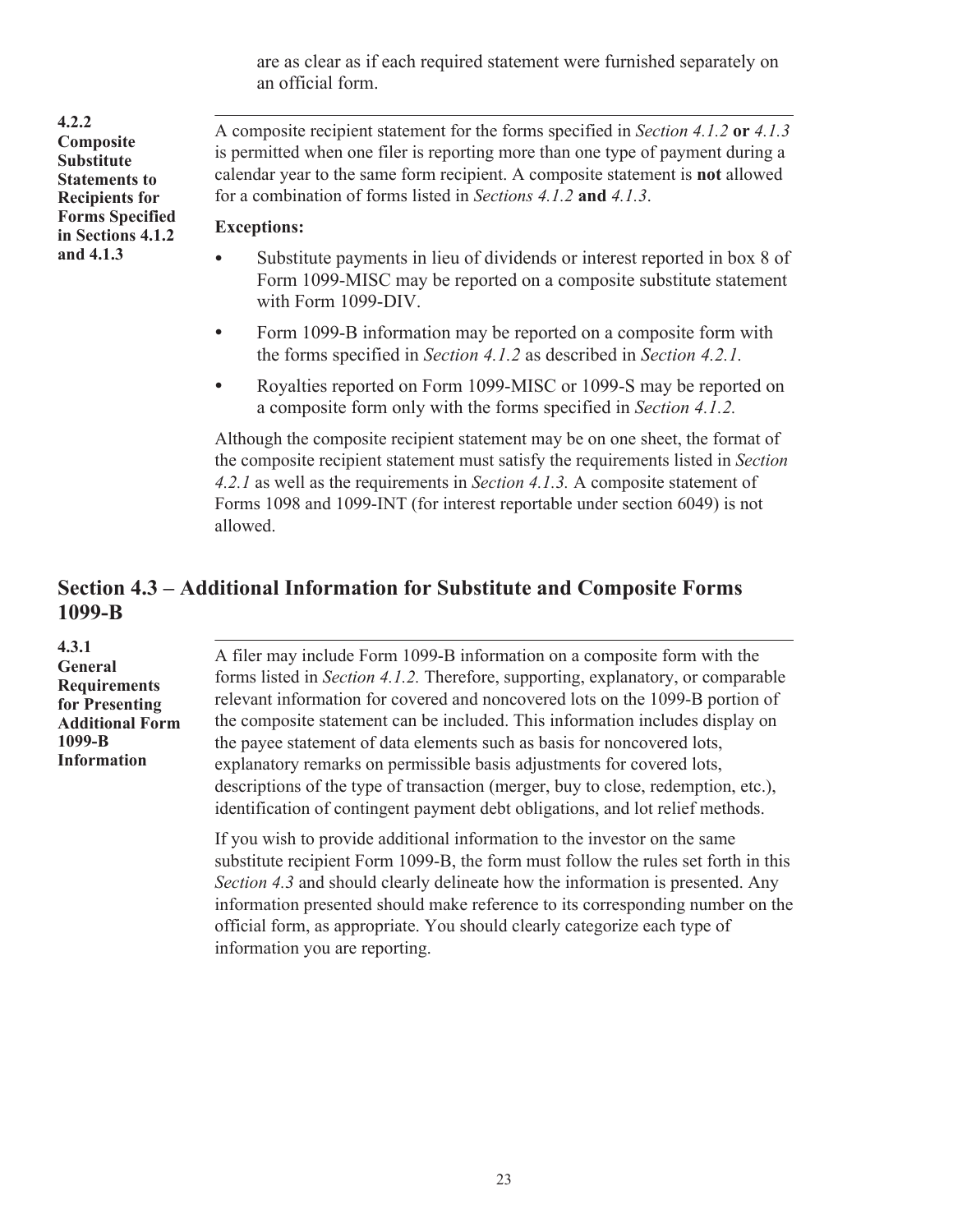<span id="page-26-0"></span>

| 4.3.2<br><b>Added Legend</b><br>for Providing | An additional separate legend is required that explains exactly which pieces of<br>information are and which are not reported to the IRS, to the extent, if any, the |
|-----------------------------------------------|----------------------------------------------------------------------------------------------------------------------------------------------------------------------|
| <b>Additional 1099-</b>                       | information is not already identified as not being reported to the IRS, as                                                                                           |
| <b>B</b> Information                          | described in <i>Section 4.1.2</i> . It should clearly explain how the information is                                                                                 |
|                                               | presented. You may present this legend in a way that is consistent with your                                                                                         |
|                                               | design as long as it clearly indicates which information is being provided to the                                                                                    |
|                                               | IRS. Additionally, a reminder to taxpayers that they are ultimately responsible                                                                                      |
|                                               | for the accuracy of their tax returns is also required.                                                                                                              |

### **Section 4.4 – Required Legends**

| 4.4.1<br>Required                       | Form 1098 recipient statements (Copy B) must contain the following legends:                                                   |
|-----------------------------------------|-------------------------------------------------------------------------------------------------------------------------------|
| <b>Legends</b> for<br><b>Forms 1098</b> | Form 1098                                                                                                                     |
|                                         | "The information in boxes 1 through 10 is important tax<br>information and is being furnished to the IRS. If you are required |

- information and is being furnished to the IRS. If you are required to file a return, a negligence penalty or other sanction may be imposed on you if the IRS determines that an underpayment of tax results because you overstated a deduction for the mortgage interest or for these points, reported in boxes 1 and 6; or because you did not report the refund of interest (box 4); or because you claimed a nondeductible item."
- 2. **Caution.** "The amount shown may not be fully deductible by you. Limits based on the loan amount and the cost and value of the secured property may apply. Also, you may only deduct interest to the extent it was incurred by you, actually paid by you, and not reimbursed by another person."
- Form 1098-C: Copy B "In order to take a deduction of more than \$500 for this contribution, you must attach this copy to your federal tax return. **Unless box 5a or 5b is checked, your deduction cannot exceed the amount in box 4c."** Copy C - "This information is being furnished to the IRS unless box 7 is checked."
- Form 1098-E: "This is important tax information and is being furnished to the IRS. If you are required to file a return, a negligence penalty or other sanction may be imposed on you if the IRS determines that an underpayment of tax results because you overstated a deduction for student loan interest."
- Forms 1098-F and 1098-MA: "This is important tax information and is being furnished to the IRS."
- Form 1098-O: "This information is being furnished to the IRS."
- Form 1098-T: "This is important tax information and is being furnished to the IRS. This form must be used to complete Form 8863 to claim education credits. Give it to the tax preparer or use it to prepare the tax return<sup>"</sup>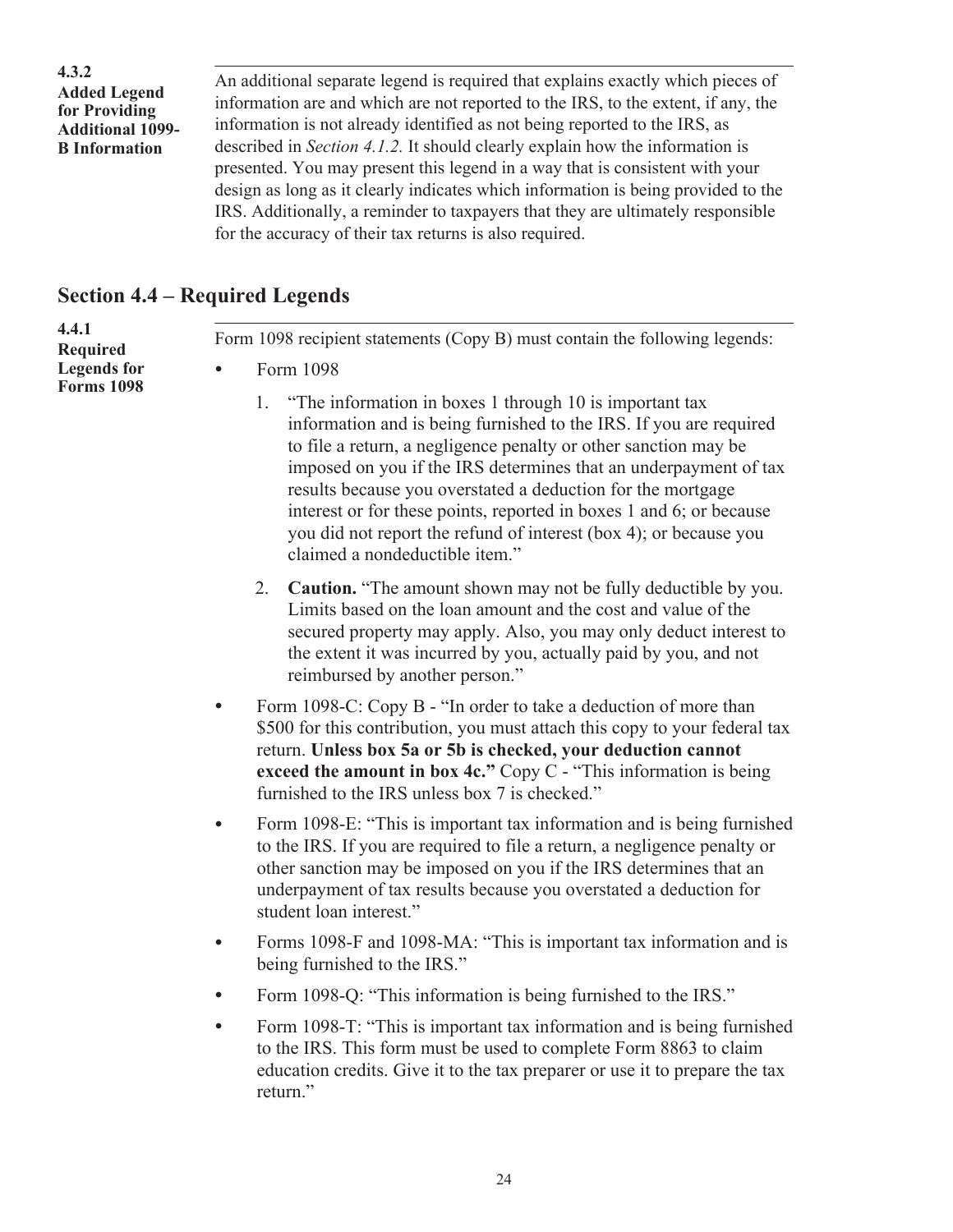**4.4.2 Required Legends for Forms 1099 and W-2G**

.

- Forms 1099-A, 1099-C, 1099-CAP, and 1099-K: Copy B "This is important tax information and is being furnished to the IRS. If you are required to file a return, a negligence penalty or other sanction may be imposed on you if taxable income results from this transaction and the IRS determines that it has not been reported."
- Forms 1099-B, 1099-DIV, 1099-G, 1099-INT, 1099-MISC, 1099-NEC, 1099-OID, 1099-PATR, 1099-Q, and 1099-QA: Copy B - "This is important tax information and is being furnished to the IRS. If you are required to file a return, a negligence penalty or other sanction may be imposed on you if this income is taxable and the IRS determines that it has not been reported."
- Form 1099-LS: Copy B "This is important tax information and is being furnished to the IRS. If you are required to file a return, a negligence penalty or other sanction may be imposed on you if this item is required to be reported and the IRS determines that it has not been reported." Copy C - "Copy C is provided to you for information only. Only the payment recipient is required to report this information on a tax return."
- Form 1099-LTC: Copy B "This is important tax information and is being furnished to the IRS. If you are required to file a return, a negligence penalty or other sanction may be imposed on you if this item is required to be reported and the IRS determines that it has not been reported." Copy C - "Copy C is provided to you for information only. Only the policyholder is required to report this information on a tax return."
- Form 1099-R: **Copy B "Report this income on your federal tax return. If this form shows federal income tax withheld in box 4, attach this copy to your return."** Copy C - "This information is being furnished to the IRS."
- Forms 1099-S and 1099-SB: Copy B "This is important tax information and is being furnished to the IRS. If you are required to file a return, a negligence penalty or other sanction may be imposed on you if this item is required to be reported and the IRS determines that it has not been reported."
- Form 1099-SA: Copy B "This information is being furnished to the IRS."
- Form W-2G: **Copy B** "This information is being furnished to the IRS. **Report this income on your federal tax return. If this form shows federal income tax withheld in box 4, attach this copy to your return."** Copy C - "This is important tax information and is being furnished to the IRS. If you are required to file a return, a negligence penalty or other sanction may be imposed on you if this income is taxable and the IRS determines that it has not been reported."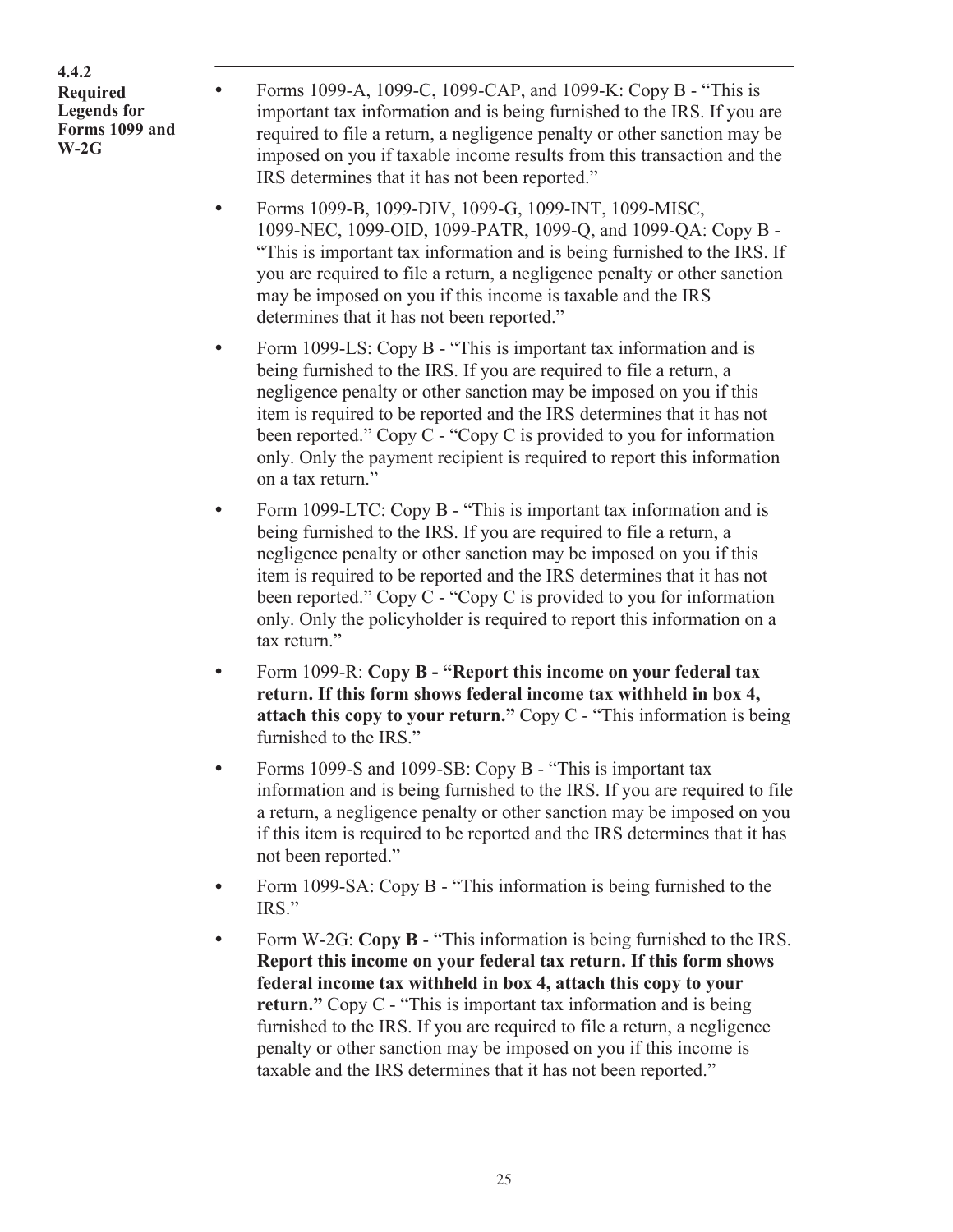<span id="page-28-0"></span>**4.4.3 Required Legends for Forms 1097- BTC, 3921, 3922, and 5498**

.

- Form 1097-BTC: Copy B "This is important tax information and is being furnished to the IRS. If you are required to file a return, a negligence penalty or other sanction may be imposed on you if an amount of tax credit exceeding the amount reported on this form is claimed on your income tax return."
- Form 3921: Copy B "This is important tax information and is being furnished to the IRS. If you are required to file a return, a negligence penalty or other sanction may be imposed on you if this item is required to be reported and the IRS determines that it has not been reported." Copy C - "This copy should be retained by the corporation whose stock has been transferred under Section 422(b)."
- Form 3922: Copy B "This is important tax information and is being furnished to the IRS." Copy C - "This copy should be retained by the corporation."
- Form 5498: Copy B "This information is being furnished to the IRS." **Note.** If you do not provide another statement to the participant because no contributions were made for the year, the statement of the fair market value, and any required minimum distribution of the account, must contain this legend and a designation of which information is being provided to the IRS.
- Forms 5498-ESA, 5498-QA, and 5498-SA: Copy B "This information is being furnished to the IRS."

### **Section 4.5 – Miscellaneous Instructions for Copies B, C, D, E, 1, and 2**

| 4.5.1<br><b>Copies</b>                            |                      | Copies B, C, and in some cases D, E, 1, and 2 are included in the official<br>assembly for the convenience of the filer. You are not legally required to include<br>all these copies with the privately printed substitute forms. Furnishing Copy B,<br>and in some cases Copy C, will satisfy the legal requirement to provide<br>statements of information to form recipients. |  |  |  |  |  |  |  |  |  |  |  |
|---------------------------------------------------|----------------------|----------------------------------------------------------------------------------------------------------------------------------------------------------------------------------------------------------------------------------------------------------------------------------------------------------------------------------------------------------------------------------|--|--|--|--|--|--|--|--|--|--|--|
|                                                   |                      | <b>Note.</b> If an amount of federal income tax withheld is shown on Form 1099-R or<br>W-2G, Copy B (to be attached to the tax return) and Copy C must be furnished<br>to the recipient. Copy D (Forms 1099-R and W-2G) may be used for payer<br>records. Only Copy A should be filed with the IRS.                                                                              |  |  |  |  |  |  |  |  |  |  |  |
| 4.5.2<br><b>Arrangement of</b><br><b>Assembly</b> |                      | Copy A ("For Internal Revenue Service Center") of all forms must be on top.<br>The rest of the assembly must be arranged, from top to bottom, as follows.                                                                                                                                                                                                                        |  |  |  |  |  |  |  |  |  |  |  |
|                                                   | Form<br><b>Title</b> |                                                                                                                                                                                                                                                                                                                                                                                  |  |  |  |  |  |  |  |  |  |  |  |
|                                                   | 1098                 | Copy B "For Payer/Borrower"; Copy C "For Recipient/Lender."                                                                                                                                                                                                                                                                                                                      |  |  |  |  |  |  |  |  |  |  |  |
|                                                   | 1098-C               | Copy B "For Donor"; Copy C "For Donor's Records"; Copy D "For Donee."                                                                                                                                                                                                                                                                                                            |  |  |  |  |  |  |  |  |  |  |  |
|                                                   | 1098-E               | Copy B "For Borrower": Copy C "For Recipient."                                                                                                                                                                                                                                                                                                                                   |  |  |  |  |  |  |  |  |  |  |  |

1098-F Copy B "For Payer"; Copy C "For Filer."

1098-MA Copy B "For Homeowner"; Copy C "For Filer."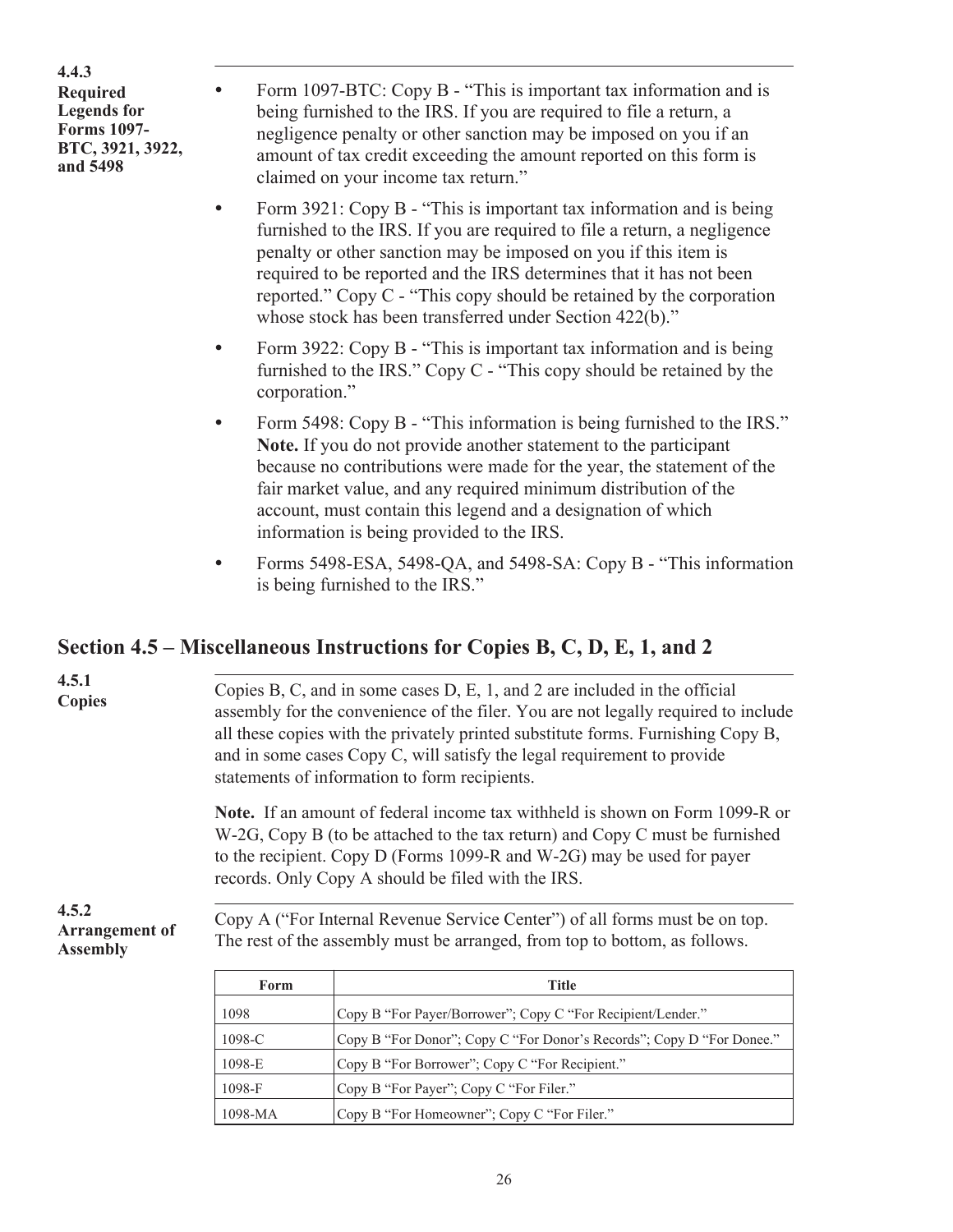| Form                                                                                    | <b>Title</b>                                                                                                                                                                                                                                                                                                                                                     |
|-----------------------------------------------------------------------------------------|------------------------------------------------------------------------------------------------------------------------------------------------------------------------------------------------------------------------------------------------------------------------------------------------------------------------------------------------------------------|
| 1098-Q                                                                                  | Copy B "For Participant"; Copy C "For Issuer."                                                                                                                                                                                                                                                                                                                   |
| 1098-T                                                                                  | Copy B "For Student"; Copy C "For Filer."                                                                                                                                                                                                                                                                                                                        |
| 1099-A                                                                                  | Copy B "For Borrower"; Copy C "For Lender."                                                                                                                                                                                                                                                                                                                      |
| 1097-BTC,<br>1099-PATR,<br>1099-Q, and<br>1099-QA                                       | Copy B "For Recipient"; Copy C "For Payer."                                                                                                                                                                                                                                                                                                                      |
| 1099-C                                                                                  | Copy B "For Debtor"; Copy C "For Creditor."                                                                                                                                                                                                                                                                                                                      |
| 1099-CAP                                                                                | Copy B "For Shareholder"; Copy C "For Corporation."                                                                                                                                                                                                                                                                                                              |
| 1099-B,<br>1099-DIV,<br>1099-G,<br>1099-INT,<br>1099-MISC,<br>1099-NEC, and<br>1099-OID | Copy 1 "For State Tax Department"; Copy B "For Recipient"; Copy 2 "To be<br>filed with recipient's state income tax return, when required"; and Copy C<br>"For Payer."                                                                                                                                                                                           |
| 1099-K                                                                                  | Copy 1 "For State Tax Department"; Copy B "For Payee"; Copy 2 "To be<br>filed with the recipient's state income tax return, when required"; Copy C<br>"For Filer."                                                                                                                                                                                               |
| 1099-LS                                                                                 | Copy B "For Payment Recipient"; Copy C "For Issuer"; Copy D "For<br>Acquirer."                                                                                                                                                                                                                                                                                   |
| 1099-LTC                                                                                | Copy B "For Policyholder"; Copy C "For Insured"; Copy D "For Payer."                                                                                                                                                                                                                                                                                             |
| 1099-R                                                                                  | Copy 1 "For State, City, or Local Tax Department"; Copy B "Report this<br>income on your federal tax return. If this form shows federal income tax<br>withheld in box 4, attach this copy to your return"; Copy C "For Recipient's<br>Records"; Copy 2 "File this copy with your state, city, or local income tax<br>return, when required"; Copy D "For Payer." |
| 1099-S                                                                                  | Copy B "For Transferor"; Copy C "For Filer."                                                                                                                                                                                                                                                                                                                     |
| 1099-SA                                                                                 | Copy B "For Recipient"; Copy C "For Trustee/Payer."                                                                                                                                                                                                                                                                                                              |
| 1099-SB                                                                                 | Copy B "For Seller"; Copy C "For Issuer."                                                                                                                                                                                                                                                                                                                        |
| 3921                                                                                    | Copy B "For Employee"; Copy C "For Corporation"; Copy D "For<br>Transferor."                                                                                                                                                                                                                                                                                     |
| 3922                                                                                    | Copy B "For Employee"; Copy C "For Corporation."                                                                                                                                                                                                                                                                                                                 |
| 5498                                                                                    | Copy B "For Participant"; Copy C "For Trustee or Issuer."                                                                                                                                                                                                                                                                                                        |
| 5498-ESA                                                                                | Copy B "For Beneficiary"; Copy C "For Trustee."                                                                                                                                                                                                                                                                                                                  |
| 5498-QA                                                                                 | Copy B "For Beneficiary"; Copy C "For Issuer."                                                                                                                                                                                                                                                                                                                   |
| 5498-SA                                                                                 | Copy B "For Participant"; Copy C "For Trustee."                                                                                                                                                                                                                                                                                                                  |
| $W-2G$                                                                                  | Copy 1 "For State, City, or Local Tax Department"; Copy B "Report this<br>income on your federal tax return. If this form shows federal income tax<br>withheld in box 2, attach this copy to your return"; Copy C "For Winner's<br>Records"; Copy 2 "Attach this copy to your state, city, or local income tax<br>return, if required"; Copy D "For Payer."      |
| 1042-S                                                                                  | Copy B "For Recipient"; Copy C "For Recipient" and "Attach to any federal<br>tax return you file"; Copy D "For Recipient" and "Attach to any state tax<br>return you file"; Copy E "For Withholding Agent."                                                                                                                                                      |

**Perforations**

. Instructions for perforation of forms can be found in *Section 2.1.9*, earlier. **4.5.3**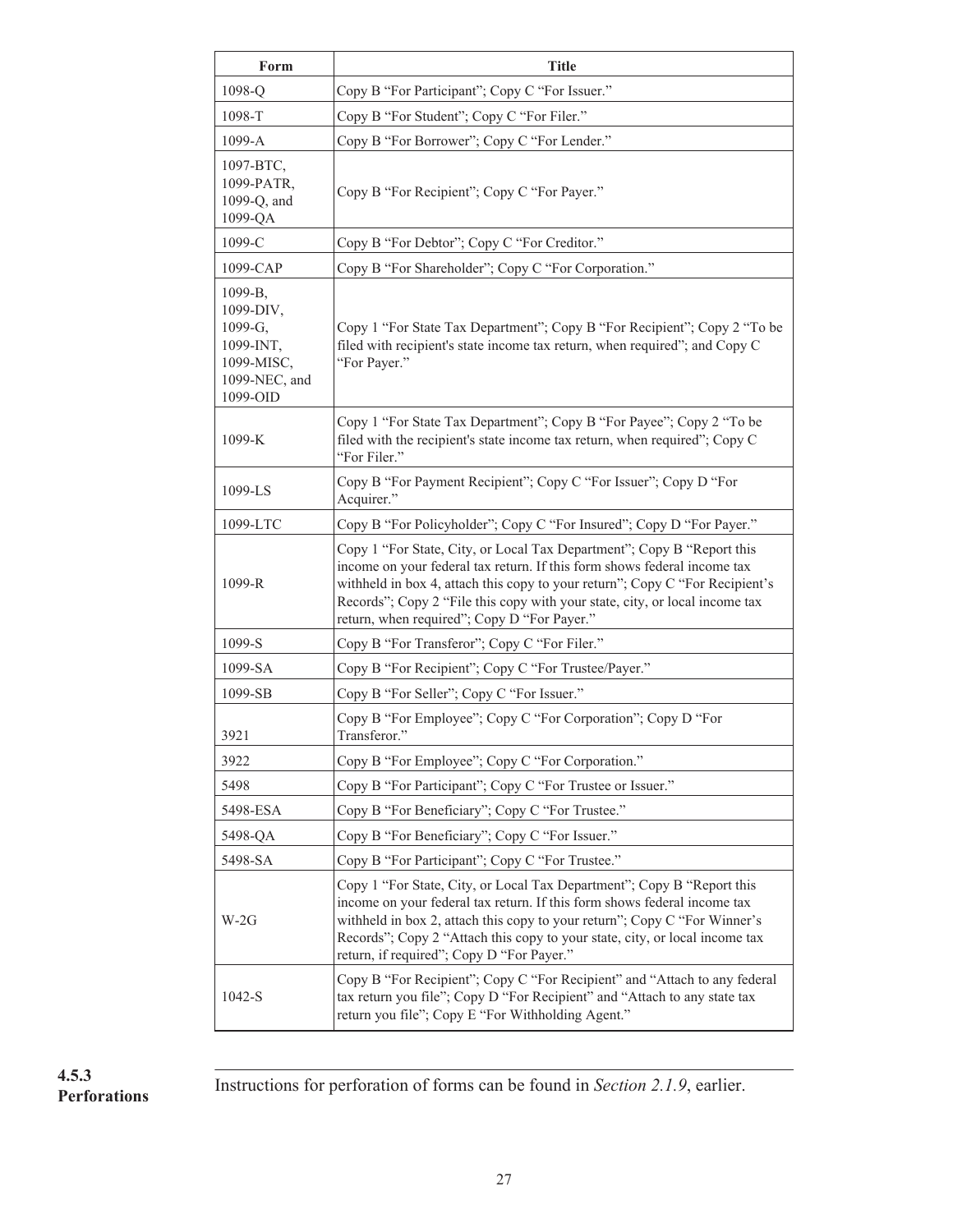## <span id="page-30-0"></span>**Section 4.6 – Electronic Delivery of Recipient Statements**

| 4.6.1<br>Electronic<br>Recipient<br><b>Statements</b> | If you are required to furnish a written statement (Copy B or an acceptable<br>substitute) to a recipient, then you may furnish the statement electronically<br>instead of on paper. This includes furnishing the statement to recipients of<br>Forms 1098, 1098-E, 1098-F, 1098-MA, 1098-Q, 1098-T, 1099-A, 1099-B,<br>1099-C, 1099-CAP, 1099-DIV, 1099-G, 1099-H, 1099-INT, 1099-K, 1099-LS,<br>1099-LTC, 1099-MISC, 1099-NEC, 1099-OID, 1099-PATR, 1099-Q,<br>1099-QA, 1099-R, 1099-S, 1099-SA, 1099-SB, 1042-S, 3921, 3922, 5498,<br>5498-ESA, 5498-QA, and 5498-SA. It also includes Form W-2G (except for<br>horse and dog racing, jai alai, sweepstakes, wagering pools, and lotteries).                                                      |  |  |  |  |  |  |  |  |  |
|-------------------------------------------------------|------------------------------------------------------------------------------------------------------------------------------------------------------------------------------------------------------------------------------------------------------------------------------------------------------------------------------------------------------------------------------------------------------------------------------------------------------------------------------------------------------------------------------------------------------------------------------------------------------------------------------------------------------------------------------------------------------------------------------------------------------|--|--|--|--|--|--|--|--|--|
|                                                       | Note. Until further guidance is issued, you cannot furnish Form 1098-C<br>electronically. Perforation (see Section 2.1.9, earlier) does not apply to printouts<br>of copies of forms that are furnished electronically to recipients. However,<br>recipients should be cautioned to carefully separate the copies.                                                                                                                                                                                                                                                                                                                                                                                                                                   |  |  |  |  |  |  |  |  |  |
|                                                       | If you meet the requirements listed in Sections 4.6.2 and 4.6.3, you are treated as<br>furnishing the statement timely.                                                                                                                                                                                                                                                                                                                                                                                                                                                                                                                                                                                                                              |  |  |  |  |  |  |  |  |  |
| 4.6.2<br>Consent                                      | The recipient must consent in the affirmative to receiving the statement<br>electronically and not have withdrawn the consent before the statement is<br>furnished. The consent by the recipient must be made electronically in a way<br>that shows that he or she can access the statement in the electronic format in<br>which it will be furnished. You must notify the recipient of any hardware or<br>software changes prior to furnishing the statement. A new consent to receive the<br>statement electronically is required after the new hardware or software is put<br>into service. Prior to furnishing the statements electronically, you must provide<br>the recipient a statement with the following statements prominently displayed. |  |  |  |  |  |  |  |  |  |
|                                                       | If the recipient does not consent to receive the statement electronically,<br>$\bullet$<br>a paper copy will be provided.                                                                                                                                                                                                                                                                                                                                                                                                                                                                                                                                                                                                                            |  |  |  |  |  |  |  |  |  |
|                                                       | The scope and duration of the consent. For example, whether the<br>$\bullet$<br>consent applies to every year the statement is furnished or only for the<br>January 31, 2022 (February 15 for Forms 1099-B, 1099-S, and<br>1099-MISC with payments reported in box 8 or 10) immediately<br>following the date of the consent.                                                                                                                                                                                                                                                                                                                                                                                                                        |  |  |  |  |  |  |  |  |  |
|                                                       | How to obtain a paper copy after giving consent.                                                                                                                                                                                                                                                                                                                                                                                                                                                                                                                                                                                                                                                                                                     |  |  |  |  |  |  |  |  |  |
|                                                       | How to withdraw the consent. The consent may be withdrawn at any<br>$\bullet$<br>time by furnishing the withdrawal in writing (electronically or on<br>paper) to the person whose name appears on the statement.<br>Confirmation of the withdrawal will also be in writing (electronically<br>or on paper).                                                                                                                                                                                                                                                                                                                                                                                                                                          |  |  |  |  |  |  |  |  |  |
|                                                       | Notice of termination. The notice must state under what conditions the<br>statements will no longer be furnished to the recipient.                                                                                                                                                                                                                                                                                                                                                                                                                                                                                                                                                                                                                   |  |  |  |  |  |  |  |  |  |
|                                                       | Procedures to update the recipient's information.                                                                                                                                                                                                                                                                                                                                                                                                                                                                                                                                                                                                                                                                                                    |  |  |  |  |  |  |  |  |  |
|                                                       |                                                                                                                                                                                                                                                                                                                                                                                                                                                                                                                                                                                                                                                                                                                                                      |  |  |  |  |  |  |  |  |  |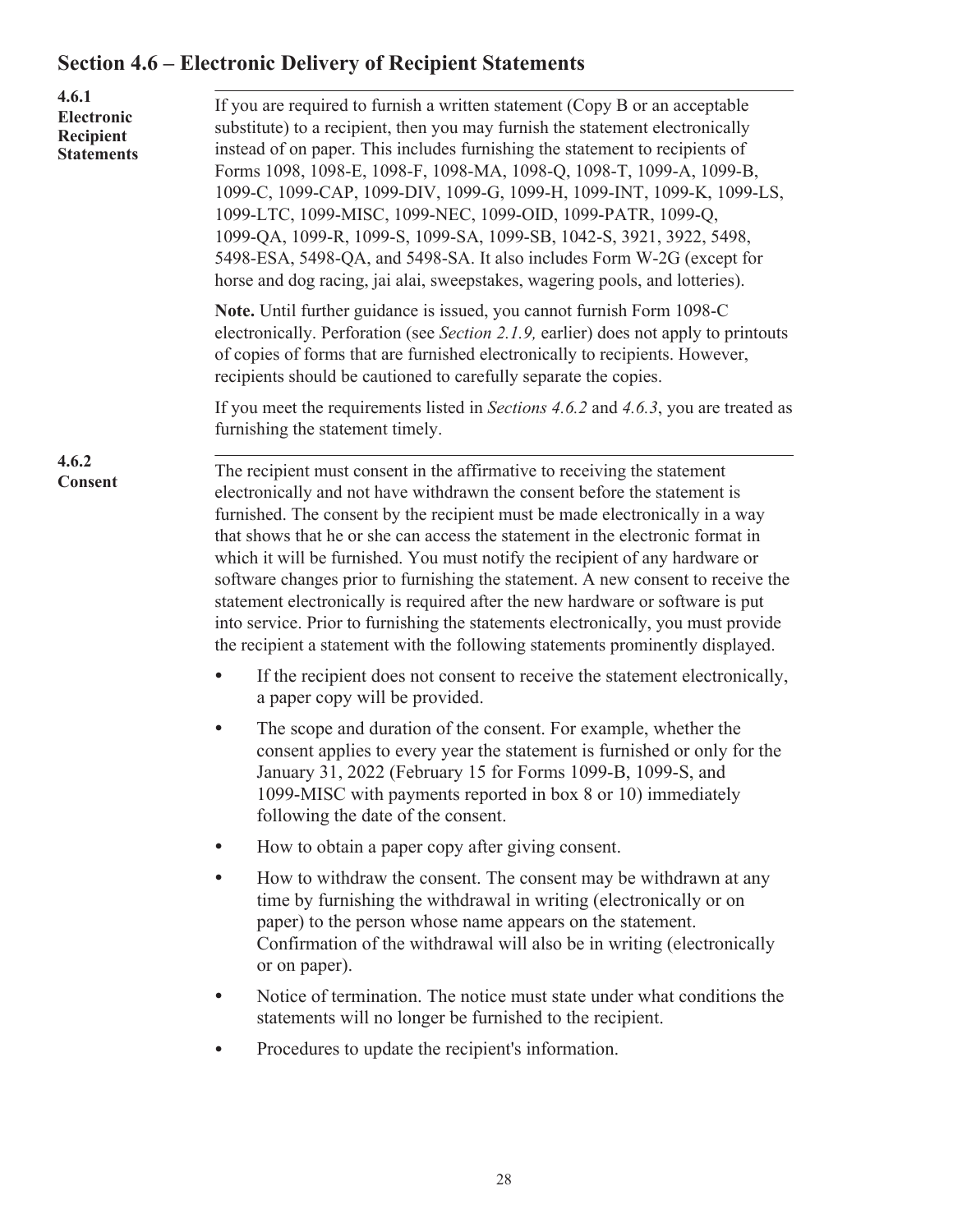• A description of the hardware and software required to access, print, and retain a statement, and a date the statement will no longer be available on the website.

<span id="page-31-0"></span>

| 4.6.3<br>Format, Posting, | Additionally, you must:                                                                                                                                                                                                                                                     |  |  |  |  |  |  |  |  |
|---------------------------|-----------------------------------------------------------------------------------------------------------------------------------------------------------------------------------------------------------------------------------------------------------------------------|--|--|--|--|--|--|--|--|
| and Notification          | Ensure the electronic format contains all the required information and<br>$\bullet$<br>complies with the guidelines in this document;                                                                                                                                       |  |  |  |  |  |  |  |  |
|                           | Post, on or before the January 31, 2022: (February 15 for Forms<br>$\bullet$<br>1099-B, 1099-S, and 1099-MISC with payments reported in box 8 or<br>10) due date, the applicable statement on a website accessible to the<br>recipient through October 17 of that year; and |  |  |  |  |  |  |  |  |
|                           | Inform the recipient, electronically or by mail, of the posting and how<br>to access and print the statement.                                                                                                                                                               |  |  |  |  |  |  |  |  |
|                           | For more information, see Regulations section 31.6051-1(j).                                                                                                                                                                                                                 |  |  |  |  |  |  |  |  |
|                           | For electronic furnishing of:                                                                                                                                                                                                                                               |  |  |  |  |  |  |  |  |
|                           | Forms 1098-E and 1098-T, see Regulations sections 1.6050S-2 and<br>$1.6050S-4$ ;                                                                                                                                                                                            |  |  |  |  |  |  |  |  |
|                           | Form 1099-K, see Regulations section 1.6050W-2;<br>$\bullet$                                                                                                                                                                                                                |  |  |  |  |  |  |  |  |
|                           | Forms 1099-QA and 5498-QA; see Regulations sections1.529A-7;                                                                                                                                                                                                                |  |  |  |  |  |  |  |  |
|                           | Forms 1099-R, 1099-SA, 1099-Q, 5498, 5498-ESA, and 5498-SA, see<br>$\bullet$<br>Notice 2004-10, 2004-1 C.B. 433; and                                                                                                                                                        |  |  |  |  |  |  |  |  |
|                           | Form 1042-S, see Regulations section $1.1461 - 1(c)(1)(i)$ .                                                                                                                                                                                                                |  |  |  |  |  |  |  |  |

## **Part 5 Additional Instructions for Substitute Forms 1097- BTC, 1098, 1099, 5498, W-2G, and 1042-S**

### **Section 5.1 – Paper Substitutes for Form 1042-S**

| 5.1.1<br>Paper<br><b>Substitutes</b> | Paper substitutes of Copies A, B, C, and D must be identical to the Form<br>1042-S, Foreign Person's U.S. Source Income Subject to Withholding, and may<br>be privately printed without prior approval from the Internal Revenue Service.                        |  |  |  |  |  |  |  |
|--------------------------------------|------------------------------------------------------------------------------------------------------------------------------------------------------------------------------------------------------------------------------------------------------------------|--|--|--|--|--|--|--|
|                                      | Caution. On the bottom of Copy B, left align the following text: (keep for<br>your records) and right align the following text: Form 1042-S (2021).                                                                                                              |  |  |  |  |  |  |  |
|                                      | Note. Copies A, B, C, and D of Form 1042-S may not contain multiple income<br>types for the same recipient, that is, multiple rows of the top boxes $1-11$ of the<br>form. Only Copy E, retained by the withholding agent, can contain multiple<br>income types. |  |  |  |  |  |  |  |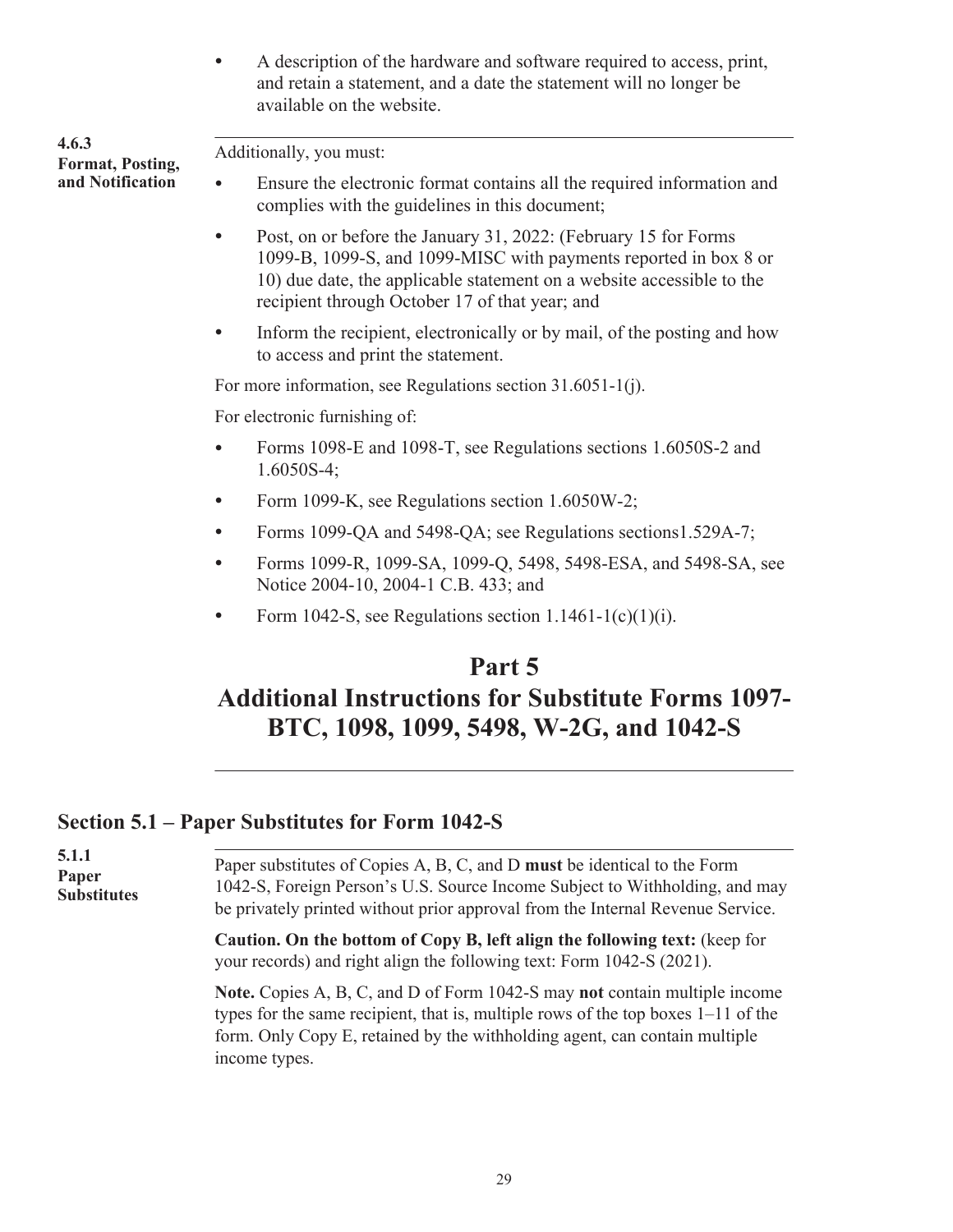| 5.1.2<br><b>Revisions</b>                       | Form 1042-S is subject to annual review and possible change. Withholding<br>agents and form suppliers are cautioned against overstocking supplies of the<br>privately printed substitutes.                                                                                                                                                                                                                                                                                                                                                                                                                                                                                                                            |  |  |  |  |  |  |  |  |
|-------------------------------------------------|-----------------------------------------------------------------------------------------------------------------------------------------------------------------------------------------------------------------------------------------------------------------------------------------------------------------------------------------------------------------------------------------------------------------------------------------------------------------------------------------------------------------------------------------------------------------------------------------------------------------------------------------------------------------------------------------------------------------------|--|--|--|--|--|--|--|--|
| 5.1.3<br><b>Obtaining</b><br><b>Copies</b>      | Copies of the official form for the reporting year may be obtained from most<br>IRS offices. The IRS provides only cut sheets of these forms. Continuous<br>fan-fold/pin-fed forms are not provided.                                                                                                                                                                                                                                                                                                                                                                                                                                                                                                                  |  |  |  |  |  |  |  |  |
| 5.1.4<br><b>Instructions For</b><br>Withholding | Only original forms may be filed with the IRS. Photocopies are not<br>acceptable.                                                                                                                                                                                                                                                                                                                                                                                                                                                                                                                                                                                                                                     |  |  |  |  |  |  |  |  |
| <b>Agents</b>                                   | The term "Recipient's U.S. TIN" for an individual means the SSN,<br>ITIN, or ATIN, consisting of nine digits separated by hyphens as<br>follows: 000-00-0000. For all other recipients, the EIN or qualified<br>intermediary employer identification number (QI-EIN). The QI-EIN<br>designation includes a withholding foreign partnership employer<br>identification number (WP-EIN), and a withholding foreign trust<br>employer identification number (WT-EIN). The EIN, QI-EIN,<br>WP-EIN, and WT-EIN consist of nine digits separated by a hyphen as<br>follows: 00-0000000. The TIN must be in one of these formats. Note.<br>Digits must be separated by hyphens on paper statements in the formats<br>listed. |  |  |  |  |  |  |  |  |
|                                                 | The term "Recipient's GIIN" means the global intermediary<br>identification number assigned to a recipient that is a participating<br>foreign financial institution (FFI) (including a reporting Model 2 FFI),<br>registered deemed-compliant FFI (including a reporting Model 1 FFI),<br>or other entity for chapter 4 purposes.<br>Note. A GIIN consists of nineteen characters as follows:<br>XXXXXX.XXXXX.XX.XXX (6 characters followed by a period, 5<br>characters followed by a period, 2 characters followed by a period, and<br>3 final characters).                                                                                                                                                         |  |  |  |  |  |  |  |  |
|                                                 | Withholding agents are requested to type or machine print whenever<br>possible, provide quality data entries on the forms (that is, use black<br>ink and insert data in the middle of blocks well separated from other<br>printing and guidelines), and take other measures to guarantee a clear,<br>sharp image. Withholding agents are not required, however, to acquire<br>special equipment solely for the purpose of preparing these forms.                                                                                                                                                                                                                                                                      |  |  |  |  |  |  |  |  |
|                                                 | The "UNIQUE FORM IDENTIFIER," "AMENDED," and<br>"AMENDMENT NO." boxes must be printed at the top center of the<br>form under the title.                                                                                                                                                                                                                                                                                                                                                                                                                                                                                                                                                                               |  |  |  |  |  |  |  |  |
|                                                 | Substitute forms prepared in continuous or strip form must be burst and                                                                                                                                                                                                                                                                                                                                                                                                                                                                                                                                                                                                                                               |  |  |  |  |  |  |  |  |

stripped to conform to the size specified for a single form before they are filed with the IRS. The dimensions are found in *Section 5.1.5*, later. Computer cards are acceptable provided they meet all requirements regarding layout, content, and size.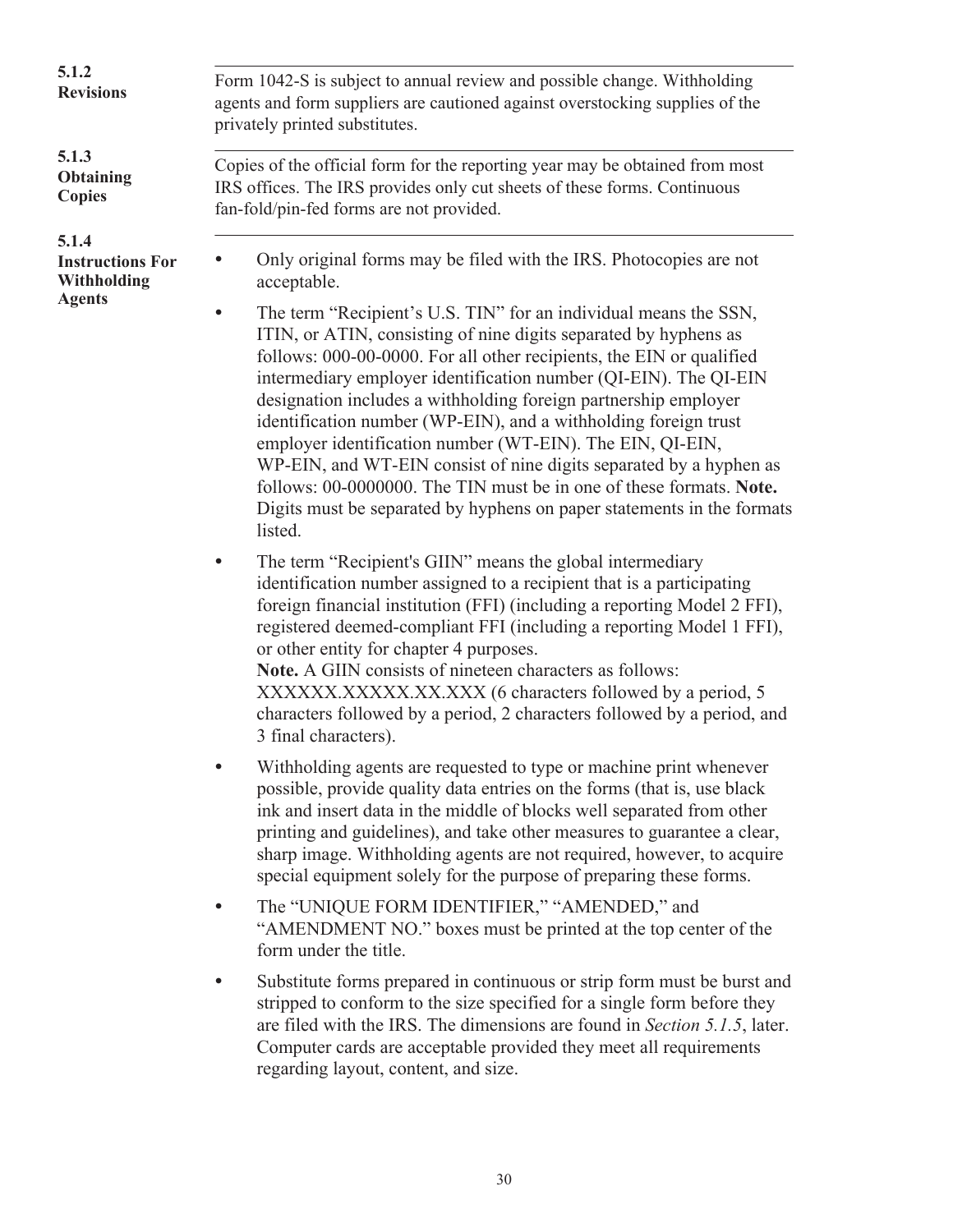• The OMB number must be printed in the format "OMB No. 1545-XXXX." Use the appropriate OMB number from the most recent revision of the original IRS form.

#### **5.1.5 Substitute Form 1042-S Format Requirements**

.

| <b>Property</b>             | <b>Substitute Form 1042-S Format Requirements</b>                                                                                                                                                                                                                                                                                                                                                                                                     |  |  |  |  |  |  |  |  |  |
|-----------------------------|-------------------------------------------------------------------------------------------------------------------------------------------------------------------------------------------------------------------------------------------------------------------------------------------------------------------------------------------------------------------------------------------------------------------------------------------------------|--|--|--|--|--|--|--|--|--|
| Printing                    | Privately printed substitute Forms 1042-S must be exact replicas of the<br>official forms with respect to layout and content. The Government Printing<br>Office (GPO) symbol must be deleted. The exact dimensions are found<br>below. The Cat. No. must be removed and replaced with the form printer's<br>EIN or the vendor code (preferred). See Section 2.1.10.                                                                                   |  |  |  |  |  |  |  |  |  |
| <b>Box Entries</b>          | Only one type of income may be represented on Copies A, B, C, and D<br>submitted to the IRS or furnished to recipients. Multiple income types may<br>be shown on Copy E retained by withholding agents. All boxes on Copy A<br>filed with the IRS, and Copies B, C, and D furnished to recipients on the<br>substitute form must conform to the official IRS form.                                                                                    |  |  |  |  |  |  |  |  |  |
| Color and Quality of<br>Ink | All printing must be in high quality nongloss black ink.                                                                                                                                                                                                                                                                                                                                                                                              |  |  |  |  |  |  |  |  |  |
| Typography                  | Type must be substantially identical in size and shape to corresponding<br>type on the official form. All rules on the document are either 1 point<br>$(0.015$ inches) or 3 point $(0.045$ inches). Vertical rules must be parallel to<br>the left edge of the document; horizontal rules must be parallel to the top<br>edge.                                                                                                                        |  |  |  |  |  |  |  |  |  |
| Assembly                    | If all five parts are present, the parts of the assembly shall be arranged<br>from top to bottom as follows: Copy A (Original) "for Internal Revenue<br>Service," Copies B, C, and D "for Recipient," and Copy E "for<br>Withholding Agent."                                                                                                                                                                                                          |  |  |  |  |  |  |  |  |  |
| Color Quality of<br>Paper   | Paper for Copy A must be white chemical wood bond, or equivalent, 20<br>pounds (basis $17 \times 22 - 500$ ), plus or minus $5\%$ (0.05); or offset book paper,<br>50 pounds (basis 25 x 38–500). No optical brighteners may be added to the<br>pulp or paper during manufacture. The paper must consist of principally<br>bleached chemical wood pulp or recycled printed paper. It must also be<br>suitably sized to accept ink without feathering. |  |  |  |  |  |  |  |  |  |
|                             | The dimensions for substitute Copies A, B, C, and D must match the<br>IRS Form 1042-S in size and format.                                                                                                                                                                                                                                                                                                                                             |  |  |  |  |  |  |  |  |  |
| Dimensions                  | The official form is 8 inches wide x 11 inches deep, exclusive of a $1/2$<br>$\bullet$<br>inch snap stub on the left side of the form. The snap feature is not<br>required on substitutes.                                                                                                                                                                                                                                                            |  |  |  |  |  |  |  |  |  |
|                             | Copies A, B, C, and D must conform to the official IRS form. No size<br>٠<br>variations are permitted.                                                                                                                                                                                                                                                                                                                                                |  |  |  |  |  |  |  |  |  |
| Other Copies                | Copies B, C, and D must be furnished for the convenience of payees who<br>must send a copy of the form with other federal and state returns they file.<br>Copy E may be used as a withholding agent's record/copy.                                                                                                                                                                                                                                    |  |  |  |  |  |  |  |  |  |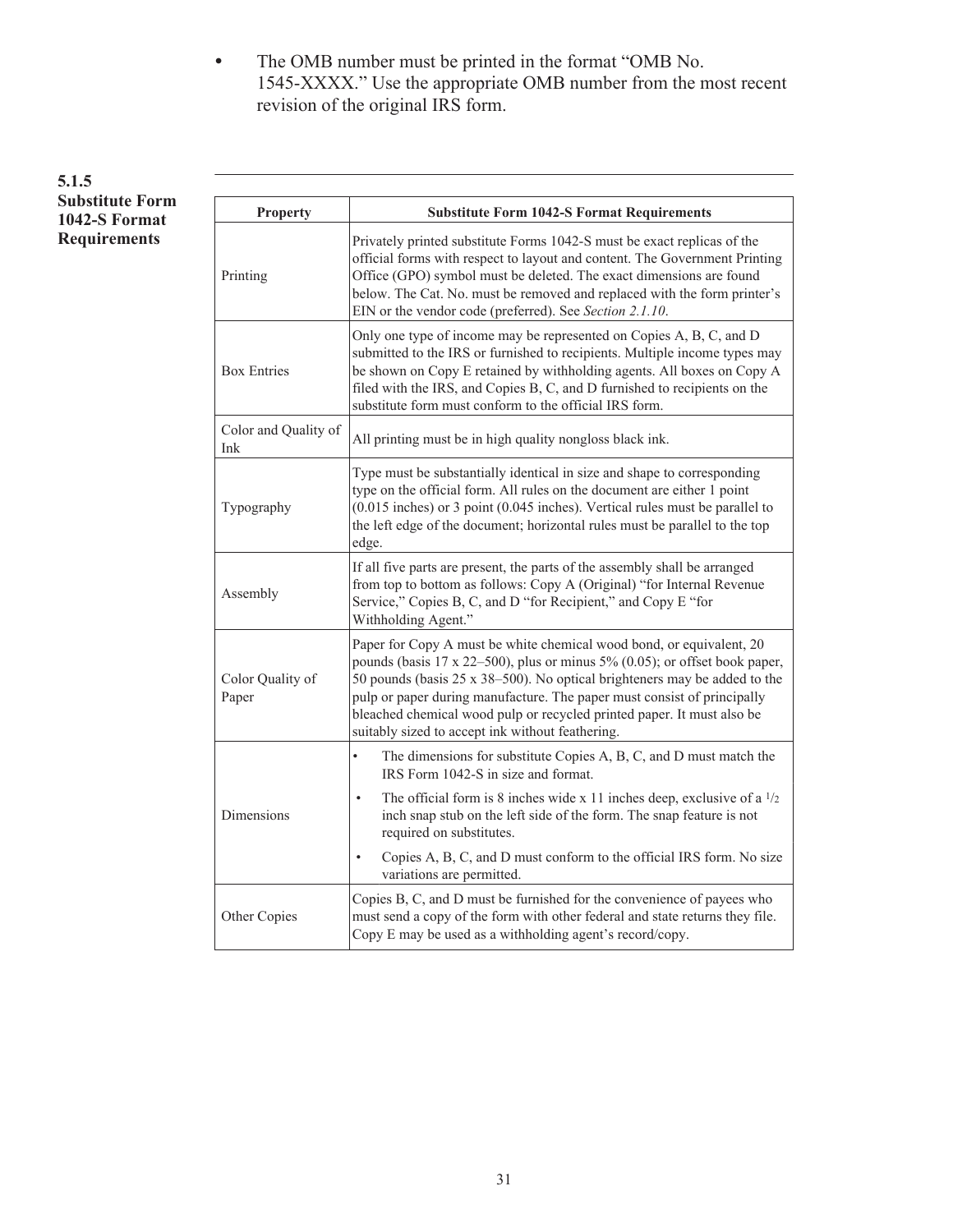### <span id="page-34-0"></span>**Section 5.2 – OMB Requirements for All Forms in This Revenue Procedure**

| 5.2.1<br><b>OMB</b>                               | The Paperwork Reduction Act (the Act) of 1995 (P. L. 104-13) requires that:                                                                                                                                                                                                                                       |  |  |  |  |  |  |  |  |
|---------------------------------------------------|-------------------------------------------------------------------------------------------------------------------------------------------------------------------------------------------------------------------------------------------------------------------------------------------------------------------|--|--|--|--|--|--|--|--|
| <b>Requirements</b>                               | OMB approves all IRS tax forms that are subject to the Act. Each IRS<br>form contains (in or near the upper right corner) the OMB approval<br>number, if any. (The official OMB numbers may be found on the<br>official IRS printed forms and are also shown on the forms in the<br>exhibits in <i>Part 6.</i> ); |  |  |  |  |  |  |  |  |
|                                                   | Each IRS form (or its instructions) states:                                                                                                                                                                                                                                                                       |  |  |  |  |  |  |  |  |
|                                                   | Why the IRS needs the information,<br>1.                                                                                                                                                                                                                                                                          |  |  |  |  |  |  |  |  |
|                                                   | 2.<br>How it will be used, and                                                                                                                                                                                                                                                                                    |  |  |  |  |  |  |  |  |
|                                                   | Whether or not the information is required to be furnished to the<br>3.<br>IRS.                                                                                                                                                                                                                                   |  |  |  |  |  |  |  |  |
|                                                   | This information must be provided to any users of official or substitute IRS<br>forms or instructions.                                                                                                                                                                                                            |  |  |  |  |  |  |  |  |
| 5.2.2<br><b>Substitute Form</b>                   | The OMB requirements for substitute IRS forms are:                                                                                                                                                                                                                                                                |  |  |  |  |  |  |  |  |
| <b>Requirements</b>                               | Any substitute form or substitute statement to a recipient must show the<br>OMB number as it appears on the official IRS form,                                                                                                                                                                                    |  |  |  |  |  |  |  |  |
|                                                   | For Copy A, the OMB number must appear exactly as shown on the<br>official IRS form.                                                                                                                                                                                                                              |  |  |  |  |  |  |  |  |
|                                                   | For any copy other than Copy A, the OMB number must use one of the<br>following formats.                                                                                                                                                                                                                          |  |  |  |  |  |  |  |  |
|                                                   | OMB No. 1545-xxxx (preferred), or<br>1.                                                                                                                                                                                                                                                                           |  |  |  |  |  |  |  |  |
|                                                   | $OMB # 1545-xxxxx$ (acceptable).<br>2.                                                                                                                                                                                                                                                                            |  |  |  |  |  |  |  |  |
|                                                   | Caution. These requirements do not apply to substitute Forms 1042-S. See<br>Section 5.1.4, earlier.                                                                                                                                                                                                               |  |  |  |  |  |  |  |  |
| 5.2.3<br><b>Required</b><br><b>Explanation to</b> | All substitute forms must state the Privacy Act and Paperwork Reduction Act<br>Notice as listed in Section 2.1.10, earlier.                                                                                                                                                                                       |  |  |  |  |  |  |  |  |
| <b>Users</b>                                      | If no instructions are provided to users of your forms, you must furnish them<br>with the exact text of the Privacy Act and Paperwork Reduction Act Notice.                                                                                                                                                       |  |  |  |  |  |  |  |  |

### **Section 5.3 – Ordering Forms and Instructions**

You can order official IRS Forms (Forms 1096, 1098, 1099, W-2G, 1042-S, and most other forms mentioned in this publication), instructions, and information copies of federal tax material by going to *[IRS.gov/OrderForms](https://www.irs.gov/orderforms)*.

**Note.** Some forms on the Internet are intended as information only and may not be submitted as an official IRS form (for example, most Forms 1099, W-2, and W-3). Unless otherwise instructed, Form 1096 and Copy A of 1098 series, 1099 series, 5498 series, and Forms 3921 and 3922 cannot be used for filing with the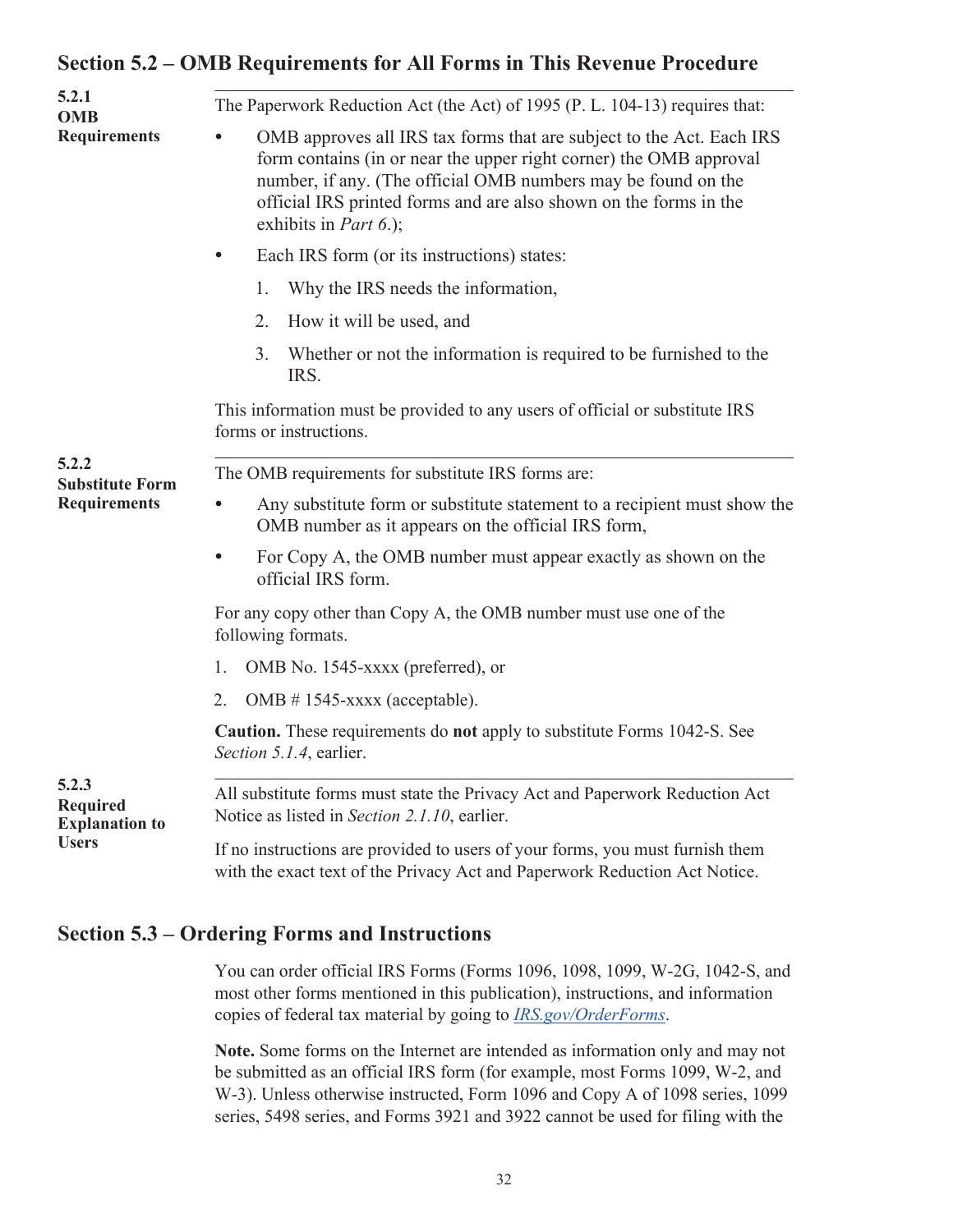<span id="page-35-0"></span>IRS when printed from a conventional printer. These forms contain drop-out ink requirements as described in *Part 2* of this publication.

**Exception.** Forms 1097-BTC, 1098-C, 1098-MA, 1099-CAP, 1099-LTC, 1099-Q, 1099-QA, 1099-SA, 3922, 5498-ESA, 5498-QA, 5498-SA, and 1042-S can be printed in black ink as specified in *Sections 2.1.1* and *5.1.5*, earlier.

### **Section 5.4 – Effect on Other Revenue Procedures**

| 5.4.1<br><b>Other Revenue</b><br><b>Procedures</b> | <i>Revenue Procedure 2020-35, 2020-29, I.R.B. 82, dated July 13, 2020, is</i><br>superseded by this revenue procedure. |
|----------------------------------------------------|------------------------------------------------------------------------------------------------------------------------|

## **Part 6 Exhibits**

### **Section 6.1 – Exhibits of Forms in This Revenue Procedure**

| 6.1.1<br><b>Purpose</b>    | <i>Exhibits A through CC</i> illustrate some of the specifications that were discussed<br>earlier in this revenue procedure. The dimensions apply to the actual size forms,<br>but the exhibits have been reduced in size.                                                                                                                                |  |  |  |  |  |  |  |  |
|----------------------------|-----------------------------------------------------------------------------------------------------------------------------------------------------------------------------------------------------------------------------------------------------------------------------------------------------------------------------------------------------------|--|--|--|--|--|--|--|--|
|                            | Generally, the illustrated dimensions apply to all like forms. For example,<br><i>Exhibit E</i> shows 11.00 inches from the top edge to the bottom edge of Form<br>1098-E and .85 inches between the bottom rule of the top form and the top rule<br>of the second form on the page. These dimensions apply to all forms that are<br>printed 3-to-a-page. |  |  |  |  |  |  |  |  |
|                            | <i>Exhibit B</i> contains the general measurements for forms printed 2-to-a-page. All<br>2-to-a-page forms, except Form 1099-B, are 4.5 inches in height within the<br>border lines. Form 1099-B is 4.67 inches in height within the border lines.                                                                                                        |  |  |  |  |  |  |  |  |
|                            | <i>Exhibit E</i> contains the general measurements for forms printed 3-to-a-page. All<br>3-to-a-page forms are 2.83 inches in height within the border lines.                                                                                                                                                                                             |  |  |  |  |  |  |  |  |
|                            | The printed area of all forms is 7.3 inches wide.                                                                                                                                                                                                                                                                                                         |  |  |  |  |  |  |  |  |
|                            | All of the exhibits in this publication were updated to include all of the 2021<br>revisions for those forms that have been revised.                                                                                                                                                                                                                      |  |  |  |  |  |  |  |  |
| 6.1.2<br><b>Guidelines</b> | Keep in mind the following guidelines when printing substitute forms.                                                                                                                                                                                                                                                                                     |  |  |  |  |  |  |  |  |
|                            | Closely follow the specifications to avoid delays in processing the<br>forms.                                                                                                                                                                                                                                                                             |  |  |  |  |  |  |  |  |
|                            | Always use the specifications as outlined in this revenue procedure and<br>illustrated in the exhibits.                                                                                                                                                                                                                                                   |  |  |  |  |  |  |  |  |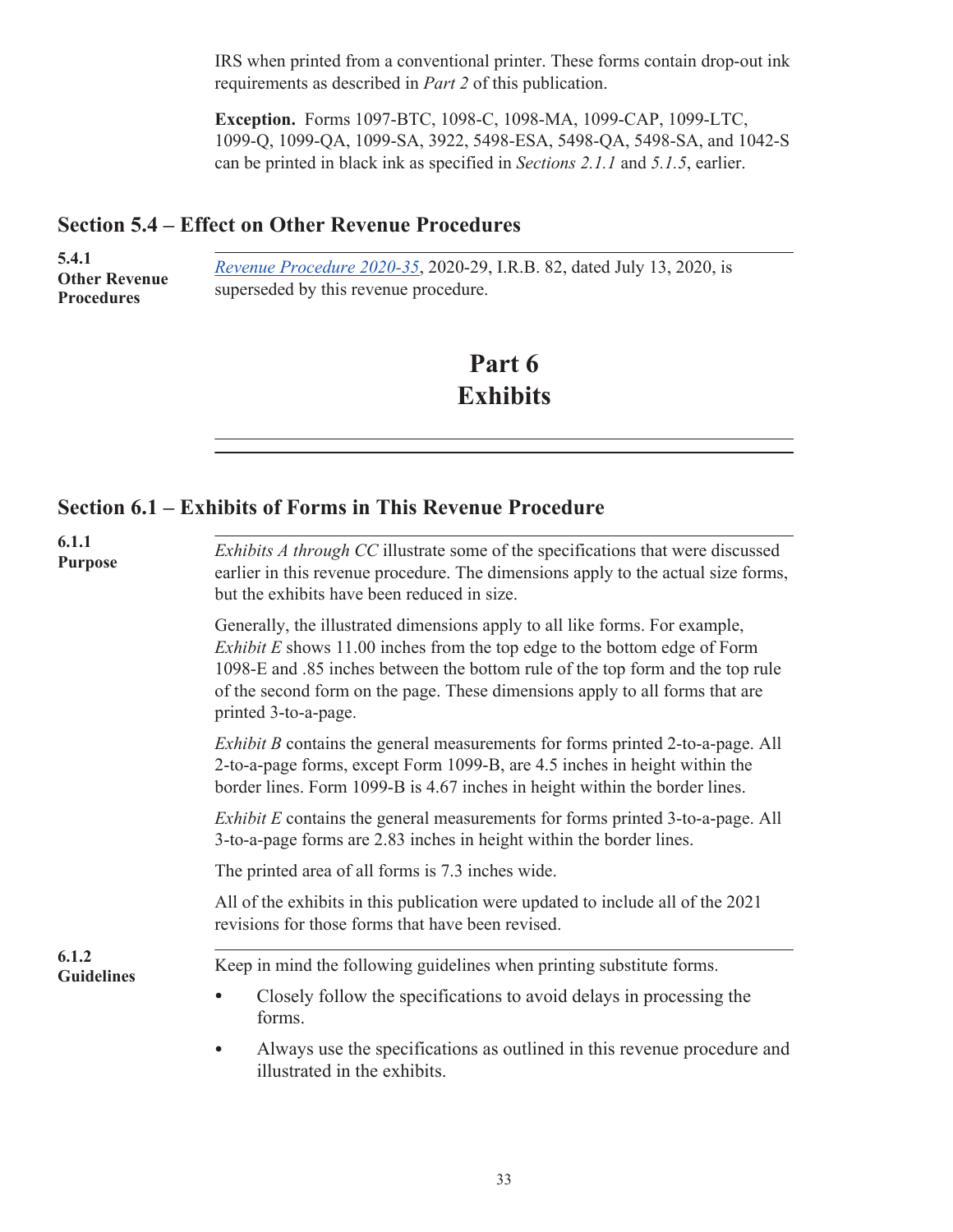• Do not add the text line "Do Not Cut or Separate Forms on This Page" to the bottom form. This will be inconsistent with the specifications.

**6.2 Exhibits**

. The following exhibits provide specifications for the forms listed in *Section 1.1.2*. *Exhibits A, B,* and *E* contain the general measurements for all of the forms. The remaining exhibits represent the images and may contain unique measurements as required by the form.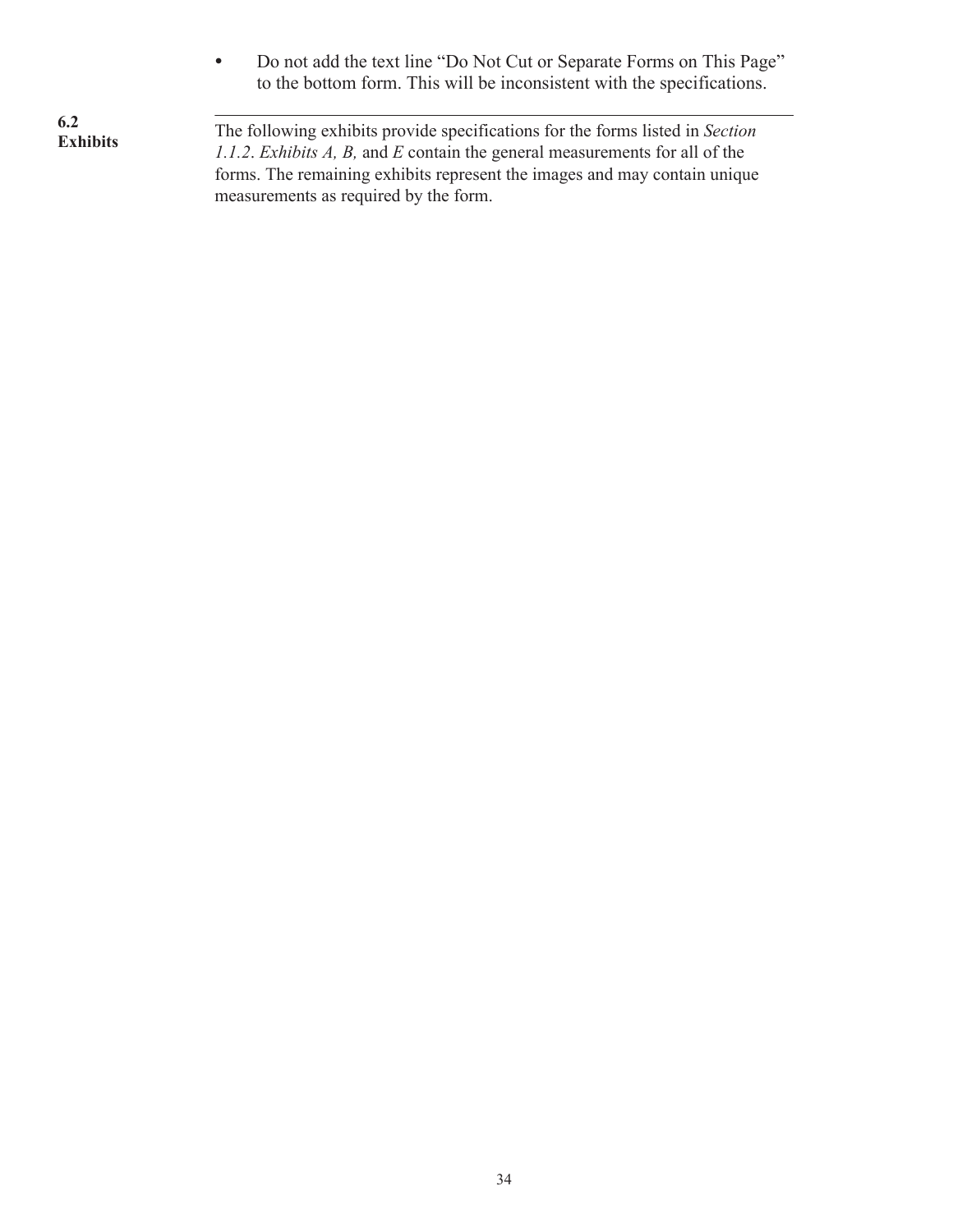## **Exhibit A** Form 1096

|         | Do Not Staple                                                                                                                                                                                                                                                                                                                                                                                                                                                                                                                                                                                                                                                                                                                                                                                                                                                                                                                                                                                                                                                                                                                                                                                                                                                                                                                                                                                                                                                                                                                                                                                                                                                                         |                                                                                 | 6969               |              |              |              | 50 in        |                                       |                |                                                                                                                                                                                                                                                                                                                                                                                          |                                                                                                                                                                                                                                                                                                                                                                                                                                                                                                       |                                             |                |                 |              |                                                                                                                                                                                                                                                                                                                                                                                                                                                                                                                                                                           |                                                |                   |          |
|---------|---------------------------------------------------------------------------------------------------------------------------------------------------------------------------------------------------------------------------------------------------------------------------------------------------------------------------------------------------------------------------------------------------------------------------------------------------------------------------------------------------------------------------------------------------------------------------------------------------------------------------------------------------------------------------------------------------------------------------------------------------------------------------------------------------------------------------------------------------------------------------------------------------------------------------------------------------------------------------------------------------------------------------------------------------------------------------------------------------------------------------------------------------------------------------------------------------------------------------------------------------------------------------------------------------------------------------------------------------------------------------------------------------------------------------------------------------------------------------------------------------------------------------------------------------------------------------------------------------------------------------------------------------------------------------------------|---------------------------------------------------------------------------------|--------------------|--------------|--------------|--------------|--------------|---------------------------------------|----------------|------------------------------------------------------------------------------------------------------------------------------------------------------------------------------------------------------------------------------------------------------------------------------------------------------------------------------------------------------------------------------------------|-------------------------------------------------------------------------------------------------------------------------------------------------------------------------------------------------------------------------------------------------------------------------------------------------------------------------------------------------------------------------------------------------------------------------------------------------------------------------------------------------------|---------------------------------------------|----------------|-----------------|--------------|---------------------------------------------------------------------------------------------------------------------------------------------------------------------------------------------------------------------------------------------------------------------------------------------------------------------------------------------------------------------------------------------------------------------------------------------------------------------------------------------------------------------------------------------------------------------------|------------------------------------------------|-------------------|----------|
|         | Form 1096<br>(Rev. February 2021)<br>Department of the Treasury                                                                                                                                                                                                                                                                                                                                                                                                                                                                                                                                                                                                                                                                                                                                                                                                                                                                                                                                                                                                                                                                                                                                                                                                                                                                                                                                                                                                                                                                                                                                                                                                                       |                                                                                 |                    |              |              |              |              |                                       |                |                                                                                                                                                                                                                                                                                                                                                                                          | OMB No. 1545-0108<br>Annual Summary and Transmittal of<br><b>U.S. Information Returns</b><br>2021                                                                                                                                                                                                                                                                                                                                                                                                     |                                             |                |                 |              |                                                                                                                                                                                                                                                                                                                                                                                                                                                                                                                                                                           |                                                |                   |          |
|         | Internal Revenue Service<br>FILER'S name<br>Street address (including room or suite number)                                                                                                                                                                                                                                                                                                                                                                                                                                                                                                                                                                                                                                                                                                                                                                                                                                                                                                                                                                                                                                                                                                                                                                                                                                                                                                                                                                                                                                                                                                                                                                                           |                                                                                 |                    |              |              |              |              |                                       |                |                                                                                                                                                                                                                                                                                                                                                                                          |                                                                                                                                                                                                                                                                                                                                                                                                                                                                                                       |                                             |                |                 |              | 2.14 in                                                                                                                                                                                                                                                                                                                                                                                                                                                                                                                                                                   |                                                |                   |          |
|         | City or town, state or province, country, and ZIP or foreign postal code                                                                                                                                                                                                                                                                                                                                                                                                                                                                                                                                                                                                                                                                                                                                                                                                                                                                                                                                                                                                                                                                                                                                                                                                                                                                                                                                                                                                                                                                                                                                                                                                              |                                                                                 |                    |              |              |              |              |                                       |                |                                                                                                                                                                                                                                                                                                                                                                                          |                                                                                                                                                                                                                                                                                                                                                                                                                                                                                                       |                                             |                | 7.30 in         |              |                                                                                                                                                                                                                                                                                                                                                                                                                                                                                                                                                                           |                                                |                   |          |
| 4.50 in |                                                                                                                                                                                                                                                                                                                                                                                                                                                                                                                                                                                                                                                                                                                                                                                                                                                                                                                                                                                                                                                                                                                                                                                                                                                                                                                                                                                                                                                                                                                                                                                                                                                                                       | Name of person to contact                                                       |                    |              |              |              |              | Telephone number                      |                |                                                                                                                                                                                                                                                                                                                                                                                          |                                                                                                                                                                                                                                                                                                                                                                                                                                                                                                       |                                             |                |                 |              | For Official Use Only                                                                                                                                                                                                                                                                                                                                                                                                                                                                                                                                                     |                                                |                   |          |
|         | Email address                                                                                                                                                                                                                                                                                                                                                                                                                                                                                                                                                                                                                                                                                                                                                                                                                                                                                                                                                                                                                                                                                                                                                                                                                                                                                                                                                                                                                                                                                                                                                                                                                                                                         |                                                                                 |                    |              |              |              |              | Fax number<br>3 Total number of forms |                |                                                                                                                                                                                                                                                                                                                                                                                          |                                                                                                                                                                                                                                                                                                                                                                                                                                                                                                       |                                             |                |                 |              | 4 Federal income tax withheld   5 Total amount reported with this Form 1096                                                                                                                                                                                                                                                                                                                                                                                                                                                                                               |                                                |                   |          |
|         |                                                                                                                                                                                                                                                                                                                                                                                                                                                                                                                                                                                                                                                                                                                                                                                                                                                                                                                                                                                                                                                                                                                                                                                                                                                                                                                                                                                                                                                                                                                                                                                                                                                                                       | 1 Employer identification number 2 Social security number<br>1.40 in<br>1.40 in |                    |              |              | 1.20 in      |              |                                       | 3              | 1.40 in                                                                                                                                                                                                                                                                                                                                                                                  |                                                                                                                                                                                                                                                                                                                                                                                                                                                                                                       |                                             |                | 1.90 in         |              |                                                                                                                                                                                                                                                                                                                                                                                                                                                                                                                                                                           |                                                |                   |          |
|         | 6 Enter an "X" in only one box below to indicate the type of form being filed.                                                                                                                                                                                                                                                                                                                                                                                                                                                                                                                                                                                                                                                                                                                                                                                                                                                                                                                                                                                                                                                                                                                                                                                                                                                                                                                                                                                                                                                                                                                                                                                                        |                                                                                 |                    |              |              |              |              |                                       |                |                                                                                                                                                                                                                                                                                                                                                                                          |                                                                                                                                                                                                                                                                                                                                                                                                                                                                                                       |                                             |                |                 |              |                                                                                                                                                                                                                                                                                                                                                                                                                                                                                                                                                                           |                                                |                   |          |
|         | $W-2G$<br>32                                                                                                                                                                                                                                                                                                                                                                                                                                                                                                                                                                                                                                                                                                                                                                                                                                                                                                                                                                                                                                                                                                                                                                                                                                                                                                                                                                                                                                                                                                                                                                                                                                                                          | 1097-BTC<br>50                                                                  | 1098<br>81         | 1098-C<br>78 | 1098-E<br>84 | 1098-F<br>03 | 1098-Q<br>74 | 1098-T<br>83                          | 1099-A<br>80   |                                                                                                                                                                                                                                                                                                                                                                                          | 1099-B<br>79                                                                                                                                                                                                                                                                                                                                                                                                                                                                                          | 1099-C<br>85                                | 1099-CAP<br>73 | 1099-DIV<br>91  | 1099-G<br>86 | 1099-INT<br>92                                                                                                                                                                                                                                                                                                                                                                                                                                                                                                                                                            | 1099-K<br>10                                   | $1099 - 1S$<br>16 | š.<br>E. |
|         | 1099-LTC                                                                                                                                                                                                                                                                                                                                                                                                                                                                                                                                                                                                                                                                                                                                                                                                                                                                                                                                                                                                                                                                                                                                                                                                                                                                                                                                                                                                                                                                                                                                                                                                                                                                              |                                                                                 | 1099-MISC 1099-NEC | 1099-OID     | 1099-        | 1099-Q       | 1099-QA      | 1099-R                                | 1099-S         |                                                                                                                                                                                                                                                                                                                                                                                          | 1099-SA                                                                                                                                                                                                                                                                                                                                                                                                                                                                                               | 1099-SB                                     | 3921           | 3922            | 5498         | 5498-ESA                                                                                                                                                                                                                                                                                                                                                                                                                                                                                                                                                                  | 5498-QA                                        | 5498-SA           |          |
|         | 93                                                                                                                                                                                                                                                                                                                                                                                                                                                                                                                                                                                                                                                                                                                                                                                                                                                                                                                                                                                                                                                                                                                                                                                                                                                                                                                                                                                                                                                                                                                                                                                                                                                                                    | 95                                                                              | 71                 | 96           | PATR<br>97   | 31           | 1A           | 98                                    | $\overline{7}$ |                                                                                                                                                                                                                                                                                                                                                                                          | 94                                                                                                                                                                                                                                                                                                                                                                                                                                                                                                    | 43                                          | 25             | 26              | 28           | 72                                                                                                                                                                                                                                                                                                                                                                                                                                                                                                                                                                        | 2A                                             | 27                |          |
|         |                                                                                                                                                                                                                                                                                                                                                                                                                                                                                                                                                                                                                                                                                                                                                                                                                                                                                                                                                                                                                                                                                                                                                                                                                                                                                                                                                                                                                                                                                                                                                                                                                                                                                       |                                                                                 |                    |              |              |              |              |                                       |                |                                                                                                                                                                                                                                                                                                                                                                                          |                                                                                                                                                                                                                                                                                                                                                                                                                                                                                                       |                                             |                |                 |              |                                                                                                                                                                                                                                                                                                                                                                                                                                                                                                                                                                           |                                                |                   |          |
|         | and complete.                                                                                                                                                                                                                                                                                                                                                                                                                                                                                                                                                                                                                                                                                                                                                                                                                                                                                                                                                                                                                                                                                                                                                                                                                                                                                                                                                                                                                                                                                                                                                                                                                                                                         |                                                                                 |                    |              |              |              |              |                                       |                | Return this entire page to the Internal Revenue Service. Photocopies are not acceptable.<br>Send this form, with the copies of the form checked in box 6, to the IRS in a flat mailer (not folded).<br>Under penalties of perjury, I declare that I have examined this return and accompanying documents and, to the best of my knowledge and belief, they are true, correct,<br>11.0 in |                                                                                                                                                                                                                                                                                                                                                                                                                                                                                                       |                                             |                |                 |              |                                                                                                                                                                                                                                                                                                                                                                                                                                                                                                                                                                           |                                                |                   |          |
|         |                                                                                                                                                                                                                                                                                                                                                                                                                                                                                                                                                                                                                                                                                                                                                                                                                                                                                                                                                                                                                                                                                                                                                                                                                                                                                                                                                                                                                                                                                                                                                                                                                                                                                       |                                                                                 |                    |              |              |              |              |                                       |                | <b>Title ▶</b><br>Date $\blacktriangleright$                                                                                                                                                                                                                                                                                                                                             |                                                                                                                                                                                                                                                                                                                                                                                                                                                                                                       |                                             |                |                 |              |                                                                                                                                                                                                                                                                                                                                                                                                                                                                                                                                                                           |                                                |                   |          |
|         | Signature ▶<br>8.00 in<br><b>Instructions</b><br><b>Future developments.</b> For the latest information about developments<br>related to Form 1096, such as legislation enacted after it was<br>published, go to www.irs.gov/Form1096.<br><b>Reminder.</b> The only acceptable method of electronically filing<br>information returns listed on this form in box 6 with the IRS is through<br>the FIRE System. See Pub. 1220.<br>Purpose of form. Use this form to transmit paper Forms 1097, 1098,<br>1099, 3921, 3922, 5498, and W-2G to the IRS.<br>Caution: If you are required to file 250 or more information returns of<br>any one type, you must file electronically. If you are required to file<br>electronically but fail to do so, and you do not have an approved<br>waiver, you may be subject to a penalty. The Taxpayer First Act of<br>2019, enacted July 1, 2019, authorized the Department of the<br>Treasury and the IRS to issue regulations that reduce the 250-return<br>requirement for 2021 tax returns. If those regulations are issued and<br>effective for 2021 tax returns required to be filed in 2022, we will post<br>an article at www.irs.gov/Form1099 explaining the change. Until<br>regulations are issued, however, the number remains at 250, as<br>reflected in these instructions. For more information, see part F in the<br>2021 General Instructions for Certain Information Returns.<br>Forms 1099-QA and 5498-QA can be filed on paper only, regardless<br>of the number of returns.<br>Who must file. Any person or entity who files any of the forms shown<br>in line 6 above must file Form 1096 to transmit those forms to the IRS. |                                                                                 |                    |              |              |              |              |                                       |                |                                                                                                                                                                                                                                                                                                                                                                                          | When to file. File Form 1096 as follows.<br>February 28, 2022.<br>. With Forms 1099-NEC, file by January 31, 2022.<br>. With Forms 5498, file by May 31, 2022.<br><b>Where To File</b><br>following.<br>If your principal business, office<br>or agency, or legal residence in<br>Alabama, Arizona, Arkansas, Delaware,<br>Florida, Georgia, Kentucky, Maine,<br>Massachusetts, Mississippi, New<br>Hampshire, New Jersey, New Mexico,<br>New York, North Carolina, Ohio, Texas,<br>Vermont, Virginia | the case of an individual, is<br>located in |                |                 |              | Enter the filer's name, address (including room, suite, or other unit<br>number), and taxpayer identification number (TIN) in the spaces<br>provided on the form. The name, address, and TIN of the filer on this<br>form must be the same as those you enter in the upper left area of<br>Forms 1097, 1098, 1099, 3921, 3922, 5498, or W-2G.<br>. With Forms 1097, 1098, 1099, 3921, 3922, or W-2G, file by<br>Send all information returns filed on paper with Form 1096 to the<br>Use the following<br>Internal Revenue Service<br>Austin Submission Processing Center | address<br>P.O. Box 149213<br>Austin, TX 78714 |                   |          |
|         | For more information and the Privacy Act and Paperwork Reduction Act Notice,<br>see the 2021 General Instructions for Certain Information Returns.                                                                                                                                                                                                                                                                                                                                                                                                                                                                                                                                                                                                                                                                                                                                                                                                                                                                                                                                                                                                                                                                                                                                                                                                                                                                                                                                                                                                                                                                                                                                    |                                                                                 |                    |              |              |              |              |                                       |                |                                                                                                                                                                                                                                                                                                                                                                                          |                                                                                                                                                                                                                                                                                                                                                                                                                                                                                                       |                                             |                | Cat. No. 14400O |              |                                                                                                                                                                                                                                                                                                                                                                                                                                                                                                                                                                           | Form 1096 (2021)                               |                   |          |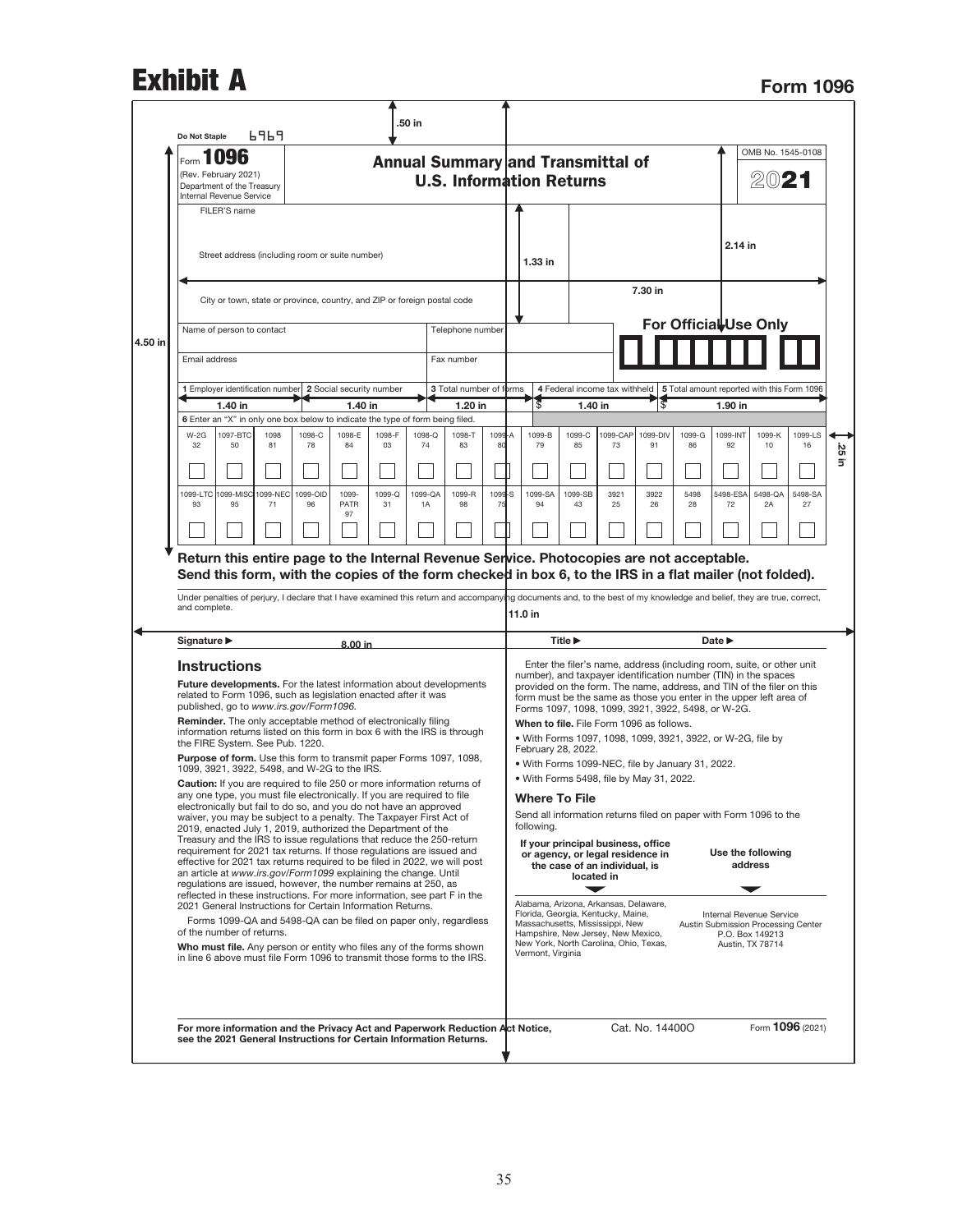# Exhibit B Form 1097-BTC

|                                                                   | OMB No. 1545-2197    | 1 Total              |                  | FORM 1097-BTC SSUER'S ame, street address, city or town, state or                                                                       |         |         |                                         |                                                     |
|-------------------------------------------------------------------|----------------------|----------------------|------------------|-----------------------------------------------------------------------------------------------------------------------------------------|---------|---------|-----------------------------------------|-----------------------------------------------------|
|                                                                   |                      |                      |                  | province, country ZIP or fore gn postal code, and telephone no.                                                                         |         |         |                                         |                                                     |
| Bond                                                              | Form $1097 - BTC$    | \$                   |                  |                                                                                                                                         |         |         |                                         |                                                     |
|                                                                   | (Rev. December 2019) | 2a Code              |                  |                                                                                                                                         |         | 1.33 in | 4.50 in                                 |                                                     |
| Tax                                                               | For calendar year    |                      |                  |                                                                                                                                         |         |         |                                         |                                                     |
| <b>Credit</b>                                                     | 20                   |                      |                  |                                                                                                                                         |         |         |                                         |                                                     |
|                                                                   |                      | 2b Unique identifier |                  |                                                                                                                                         |         |         |                                         |                                                     |
|                                                                   | 2.80 in              |                      |                  | <b>RECIPIENT'S TIN</b>                                                                                                                  |         |         |                                         | FORM 1097-BTC ISSUER'S TIN                          |
|                                                                   | 4                    | 3 Bond type          |                  |                                                                                                                                         |         |         |                                         |                                                     |
|                                                                   |                      | 1.40 in              |                  |                                                                                                                                         |         |         |                                         |                                                     |
| Copy A                                                            |                      |                      |                  |                                                                                                                                         |         |         |                                         | RECIPIENT'S name                                    |
| For<br><b>Internal Revenue</b>                                    | 5b February<br>\$    | 5a January<br>\$     |                  |                                                                                                                                         | 3.40 in |         |                                         |                                                     |
| <b>Service Center</b>                                             | 5d April             | 5c March             |                  |                                                                                                                                         |         |         |                                         | Street address (including apt. no.)                 |
| File with Form 1096.                                              | \$                   | \$                   |                  |                                                                                                                                         |         |         |                                         |                                                     |
|                                                                   | 5f June              | 5e May               |                  |                                                                                                                                         |         |         |                                         |                                                     |
|                                                                   | \$                   | \$                   |                  | City or town, state or province, country, and ZIP or foreign postal code                                                                |         |         |                                         |                                                     |
| For Privacy Act                                                   | <b>5n</b> August     | 5g July              |                  |                                                                                                                                         | 7.30 in |         |                                         |                                                     |
| and Paperwork                                                     | \$                   | \$                   |                  |                                                                                                                                         |         |         |                                         |                                                     |
| <b>Reduction Act</b><br>Notice, see the                           | 5j<br>October        | 5i September         |                  |                                                                                                                                         |         |         |                                         | Form 1097-BTC issuer is (check one):                |
| current General                                                   | \$                   | \$                   |                  |                                                                                                                                         |         |         |                                         |                                                     |
| Instructions for                                                  | 5I<br>December       | 5k November          |                  | Issuer of bond or its agent filing current year                                                                                         |         |         |                                         | .15 in ←<br>Form 1097 BTC for credit being reported |
| <b>Certain Information</b><br>Returns.                            | \$                   | \$<br>6<br>Comments  | 1.17 in          |                                                                                                                                         |         |         |                                         |                                                     |
|                                                                   |                      |                      |                  | An entity of a person that received or should have received<br>a current year Form 1097-BTC and is distributing part or all             |         |         |                                         |                                                     |
|                                                                   |                      |                      |                  |                                                                                                                                         |         |         | of that credit to others                |                                                     |
|                                                                   | $1$ in               |                      |                  | Do Not Cut or Separate Forms on This Page - Do Not Cut or Separate Forms on This Page                                                   |         |         | Form 1097-BTC (Rev. 12-2019)            |                                                     |
|                                                                   |                      |                      |                  |                                                                                                                                         |         |         |                                         |                                                     |
|                                                                   |                      |                      | <b>CORRECTED</b> | <b>VOID</b>                                                                                                                             |         |         | 5050                                    |                                                     |
|                                                                   | OMB No. 1545-2197    | 1 Total              |                  | FORM 1097-BTC ISSUER'S name, street address, city or town, state or<br>province, country, ZIP or foreign postal code, and telephone no. |         |         |                                         |                                                     |
|                                                                   | Form $1097 - BTC$    |                      |                  |                                                                                                                                         |         |         |                                         |                                                     |
| <b>Bond</b>                                                       | (Rev. December 2019) | \$<br>2a Code        |                  |                                                                                                                                         |         |         |                                         |                                                     |
| Tax                                                               | For calendar year    |                      |                  |                                                                                                                                         |         |         |                                         |                                                     |
| <b>Credit</b>                                                     | 20                   |                      |                  |                                                                                                                                         |         |         |                                         |                                                     |
|                                                                   |                      | 2b Unique identifier |                  |                                                                                                                                         |         |         |                                         |                                                     |
|                                                                   |                      |                      |                  |                                                                                                                                         |         |         |                                         |                                                     |
|                                                                   | 4                    | 3 Bond type          |                  | <b>RECIPIENT'S TIN</b>                                                                                                                  |         |         |                                         | FORM 1097-BTC ISSUER'S TIN                          |
|                                                                   |                      |                      |                  |                                                                                                                                         |         |         |                                         |                                                     |
| Copy A                                                            |                      |                      |                  |                                                                                                                                         |         |         |                                         | RECIPIENT'S name                                    |
| For                                                               | 5b February          | 5a January           |                  |                                                                                                                                         |         |         |                                         |                                                     |
| <b>Internal Revenue</b>                                           | \$                   | \$                   |                  |                                                                                                                                         |         |         |                                         |                                                     |
| <b>Service Center</b>                                             | 5d April             | 5c March             |                  |                                                                                                                                         |         |         |                                         | Street address (including apt. no.)                 |
| File with Form 1096.                                              | \$                   | \$                   |                  |                                                                                                                                         |         |         |                                         |                                                     |
|                                                                   | 5f June              | 5e May               |                  |                                                                                                                                         |         |         |                                         |                                                     |
|                                                                   | \$                   | \$                   |                  | City or town, state or province, country, and ZIP or foreign postal code                                                                |         |         |                                         |                                                     |
| For Privacy Act                                                   | 5h August            | 5g July              |                  |                                                                                                                                         |         |         |                                         |                                                     |
| and Paperwork<br><b>Reduction Act</b>                             | \$<br>5j<br>October  | \$<br>5i September   |                  |                                                                                                                                         |         |         |                                         | Form 1097-BTC issuer is (check one):                |
| Notice, see the                                                   | \$                   | \$                   |                  |                                                                                                                                         |         |         |                                         |                                                     |
| current General                                                   | 5I<br>December       | 5k November          |                  | Issuer of bond or its agent filing current year                                                                                         |         |         |                                         |                                                     |
| <b>Instructions for</b><br><b>Certain Information</b><br>Returns. | \$                   | \$                   |                  |                                                                                                                                         |         |         | Form 1097-BTC for credit being reported |                                                     |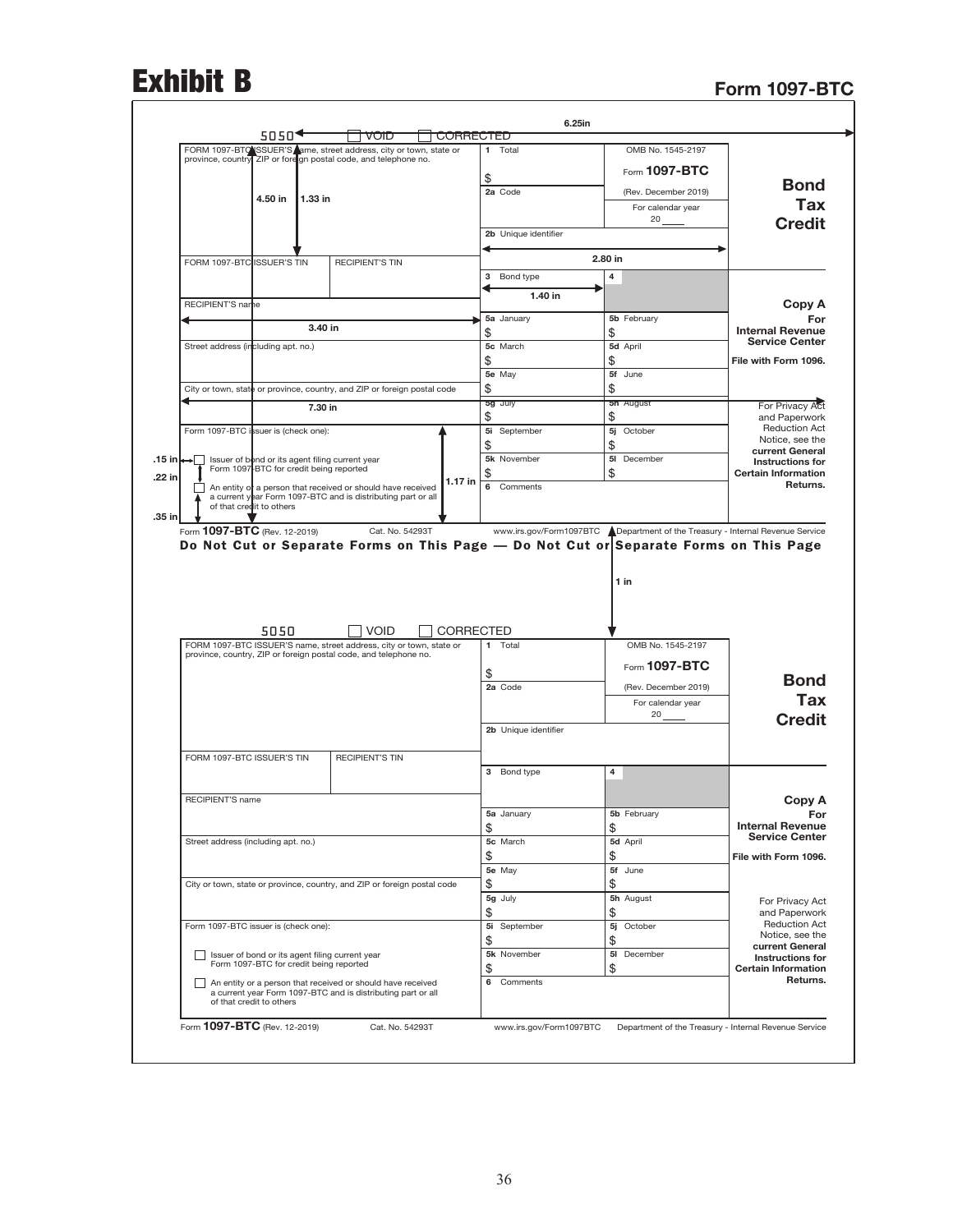## Exhibit C

| RECIPIENT'S/LENDER'S name, street address, city or town, state or                                                                     |                                |                                                                                                | OMB No. 1545-1380                         |                                                                                                                                                                                                                                                                                                                                                                              |
|---------------------------------------------------------------------------------------------------------------------------------------|--------------------------------|------------------------------------------------------------------------------------------------|-------------------------------------------|------------------------------------------------------------------------------------------------------------------------------------------------------------------------------------------------------------------------------------------------------------------------------------------------------------------------------------------------------------------------------|
| province, country, ZIP or foreign postal code, and telephone no.                                                                      |                                |                                                                                                |                                           | <b>Mortgage</b>                                                                                                                                                                                                                                                                                                                                                              |
|                                                                                                                                       |                                |                                                                                                | 2021                                      |                                                                                                                                                                                                                                                                                                                                                                              |
|                                                                                                                                       |                                |                                                                                                |                                           | <b>Interest</b>                                                                                                                                                                                                                                                                                                                                                              |
|                                                                                                                                       |                                |                                                                                                |                                           | <b>Statement</b>                                                                                                                                                                                                                                                                                                                                                             |
|                                                                                                                                       |                                |                                                                                                | Form 1098                                 |                                                                                                                                                                                                                                                                                                                                                                              |
|                                                                                                                                       |                                | 1 Mortgage interest received from payer(s)/borrower(s)                                         |                                           | Copy A                                                                                                                                                                                                                                                                                                                                                                       |
|                                                                                                                                       |                                | \$                                                                                             |                                           | For                                                                                                                                                                                                                                                                                                                                                                          |
| <b>RECIPIENT'S/LENDER'S TIN</b>                                                                                                       | PAYER'S/BORROWER'S TIN         | 2 Outstanding mortgage<br>principal                                                            | 3 Mortgage origination date               | <b>Internal Revenue</b>                                                                                                                                                                                                                                                                                                                                                      |
|                                                                                                                                       |                                | \$                                                                                             |                                           | <b>Service Center</b>                                                                                                                                                                                                                                                                                                                                                        |
|                                                                                                                                       |                                | 4 Refund of overpaid                                                                           | 5 Mortgage insurance                      | File with Form 1096.                                                                                                                                                                                                                                                                                                                                                         |
|                                                                                                                                       |                                | interest                                                                                       | premiums                                  |                                                                                                                                                                                                                                                                                                                                                                              |
| PAYER'S/BORROWER'S name                                                                                                               |                                | \$                                                                                             | \$                                        | For Privacy Act                                                                                                                                                                                                                                                                                                                                                              |
|                                                                                                                                       |                                | 6 Points paid on purchase of principal residence<br>\$                                         |                                           | and Paperwork                                                                                                                                                                                                                                                                                                                                                                |
| Street address (including apt. no.)                                                                                                   |                                | 7   If address of property securing mortgage is the same                                       |                                           | <b>Reduction Act</b>                                                                                                                                                                                                                                                                                                                                                         |
|                                                                                                                                       |                                | as PAYER'S/BORROWER'S address, check the box, or enter                                         |                                           | Notice, see the<br>2021 General                                                                                                                                                                                                                                                                                                                                              |
|                                                                                                                                       |                                | the address or description in box 8.                                                           |                                           | Instructions fe                                                                                                                                                                                                                                                                                                                                                              |
| City or town, state or province, country, and ZIP or foreign postal code                                                              |                                | 8 Address or description of property securing mortgage (see                                    |                                           | Certain<br>Information                                                                                                                                                                                                                                                                                                                                                       |
|                                                                                                                                       |                                | instructions)                                                                                  |                                           | Returns.                                                                                                                                                                                                                                                                                                                                                                     |
|                                                                                                                                       |                                |                                                                                                |                                           |                                                                                                                                                                                                                                                                                                                                                                              |
| 9 Number of properties securing the                                                                                                   | 10 Other                       |                                                                                                |                                           |                                                                                                                                                                                                                                                                                                                                                                              |
| mortgage                                                                                                                              |                                |                                                                                                |                                           |                                                                                                                                                                                                                                                                                                                                                                              |
|                                                                                                                                       |                                |                                                                                                |                                           | 11 Mortgage                                                                                                                                                                                                                                                                                                                                                                  |
| Account number (see instructions)                                                                                                     |                                |                                                                                                |                                           | acquisition date                                                                                                                                                                                                                                                                                                                                                             |
|                                                                                                                                       |                                |                                                                                                |                                           |                                                                                                                                                                                                                                                                                                                                                                              |
|                                                                                                                                       |                                |                                                                                                |                                           |                                                                                                                                                                                                                                                                                                                                                                              |
| Form 1098<br>Do Not Cut or Separate Forms on This Page<br>8181                                                                        | Cat. No. 14402K<br><b>VOID</b> | www.irs.gov/Form1098<br>CORRECTED                                                              | Do Not Cut or Separate Forms on This Page |                                                                                                                                                                                                                                                                                                                                                                              |
| RECIPIENT'S/LENDER'S name, street address, city or town, state or<br>province, country, ZIP or foreign postal code, and telephone no. |                                |                                                                                                | OMB No. 1545-1380                         |                                                                                                                                                                                                                                                                                                                                                                              |
|                                                                                                                                       |                                |                                                                                                |                                           |                                                                                                                                                                                                                                                                                                                                                                              |
|                                                                                                                                       |                                |                                                                                                | 2021                                      |                                                                                                                                                                                                                                                                                                                                                                              |
|                                                                                                                                       |                                |                                                                                                |                                           |                                                                                                                                                                                                                                                                                                                                                                              |
|                                                                                                                                       |                                |                                                                                                | Form 1098                                 |                                                                                                                                                                                                                                                                                                                                                                              |
|                                                                                                                                       |                                | 1 Mortgage interest received from payer(s)/borrower(s)                                         |                                           |                                                                                                                                                                                                                                                                                                                                                                              |
|                                                                                                                                       |                                | \$                                                                                             |                                           |                                                                                                                                                                                                                                                                                                                                                                              |
| RECIPIENT'S/LENDER'S TIN                                                                                                              | PAYER'S/BORROWER'S TIN         | 2 Outstanding mortgage<br>principal                                                            | 3 Mortgage origination date               |                                                                                                                                                                                                                                                                                                                                                                              |
|                                                                                                                                       |                                | \$                                                                                             |                                           |                                                                                                                                                                                                                                                                                                                                                                              |
|                                                                                                                                       |                                | 4 Refund of overpaid<br>interest                                                               | 5 Mortgage insurance<br>premiums          |                                                                                                                                                                                                                                                                                                                                                                              |
| PAYER'S/BORROWER'S name                                                                                                               |                                | \$                                                                                             | \$                                        |                                                                                                                                                                                                                                                                                                                                                                              |
|                                                                                                                                       |                                | 6 Points paid on purchase of principal residence                                               |                                           |                                                                                                                                                                                                                                                                                                                                                                              |
|                                                                                                                                       |                                | \$                                                                                             |                                           |                                                                                                                                                                                                                                                                                                                                                                              |
| Street address (including apt. no.)                                                                                                   |                                | 7   If address of property securing mortgage is the same                                       |                                           |                                                                                                                                                                                                                                                                                                                                                                              |
|                                                                                                                                       |                                | as PAYER'S/BORROWER'S address, check the box, or enter<br>the address or description in box 8. |                                           |                                                                                                                                                                                                                                                                                                                                                                              |
|                                                                                                                                       |                                |                                                                                                |                                           |                                                                                                                                                                                                                                                                                                                                                                              |
| City or town, state or province, country, and ZIP or foreign postal code                                                              |                                | 8 Address or description of property securing mortgage (see<br>instructions)                   |                                           |                                                                                                                                                                                                                                                                                                                                                                              |
|                                                                                                                                       |                                |                                                                                                |                                           |                                                                                                                                                                                                                                                                                                                                                                              |
|                                                                                                                                       |                                |                                                                                                |                                           |                                                                                                                                                                                                                                                                                                                                                                              |
| 9 Number of properties securing the<br>mortgage                                                                                       | 10 Other                       |                                                                                                |                                           |                                                                                                                                                                                                                                                                                                                                                                              |
|                                                                                                                                       |                                |                                                                                                |                                           | Department of the Treasury - Internal Revenue Service<br><b>Mortgage</b><br><b>Interest</b><br><b>Statement</b><br>Copy A<br>For<br><b>Internal Revenue</b><br><b>Service Center</b><br>File with Form 1096.<br>For Privacy Act<br>and Paperwork<br><b>Reduction Act</b><br>Notice, see the<br>2021 General<br><b>Instructions for</b><br>Certain<br>Information<br>Returns. |
| Account number (see instructions)                                                                                                     |                                |                                                                                                |                                           | 11 Mortgage<br>acquisition date                                                                                                                                                                                                                                                                                                                                              |
|                                                                                                                                       |                                |                                                                                                |                                           |                                                                                                                                                                                                                                                                                                                                                                              |
|                                                                                                                                       |                                |                                                                                                |                                           |                                                                                                                                                                                                                                                                                                                                                                              |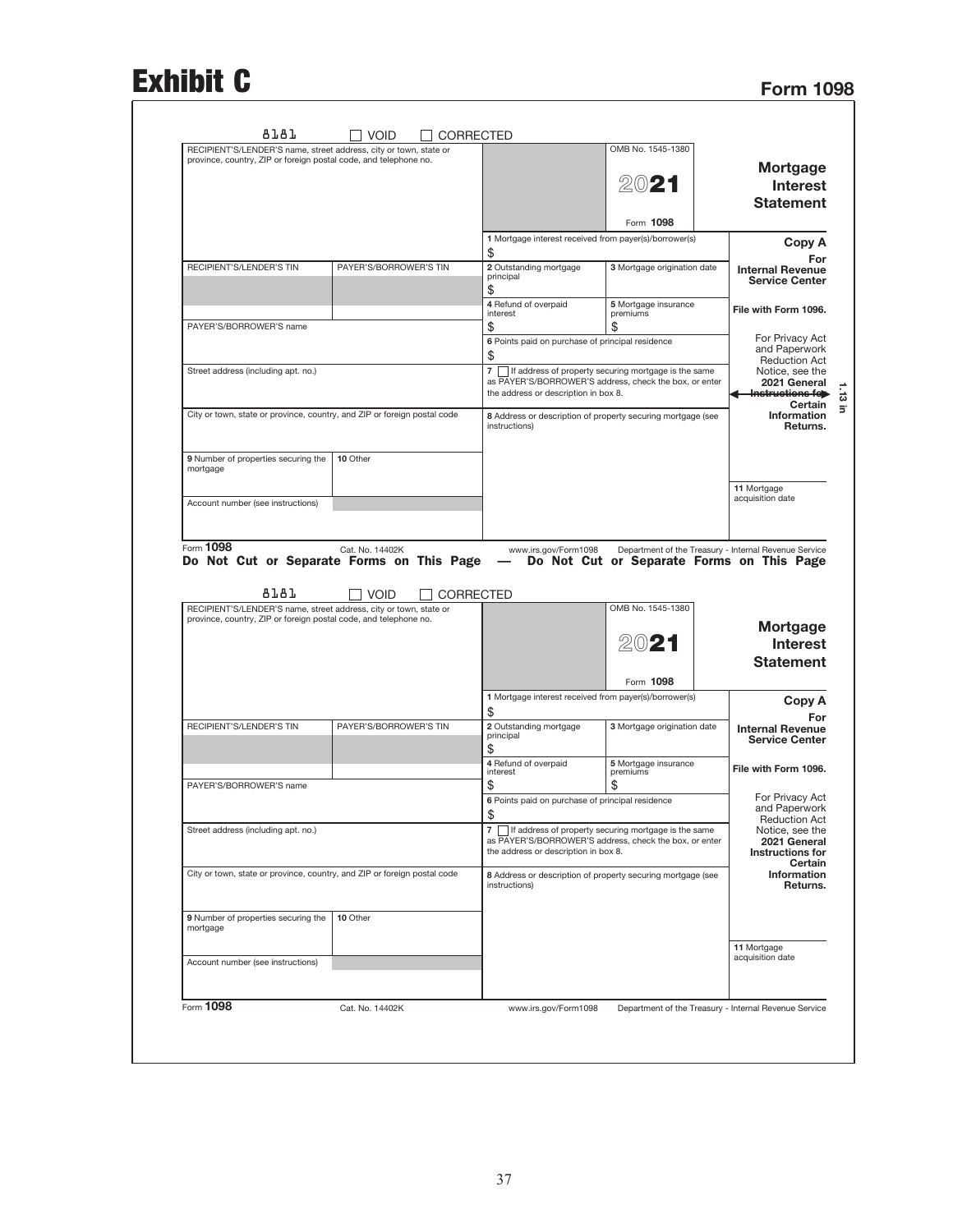# Exhibit D<br>Form 1098-C

| (Rev. November 2019)<br>2a Odometer mileage<br>For calendar year<br>20<br>7.16 in<br>2b Year<br>2c Make<br>2d Model<br>DONEE'S TIN<br><b>DONOR'S TIN</b><br>3 Vehicle or other identification number<br>2.80 in<br>Donee certifies that vehicle was sold in arm's<br><b>DONOR'S name</b><br>4a<br>ь<br>2.45 in<br>length transaction to unrelated party<br>3.40 in<br>Street address (including apt. no.)<br>4b Date of sale<br>City or town, state or province, country, and ZIP or foreign postal code<br>4c Gross proceeds from sale (see instructions)<br>\$<br>Donee certifies that vehicle will not be transferred for money, other property, or services before completion of material<br>5a<br>improvements or significant intervening use<br>Donee certifies that vehicle is to be transferred to a needy individual for significantly below fair market value in furtherance of<br>5b<br>donee's charitable purpose<br>5c Donee certifies the following detailed description of material improvements or significant intervening use and duration of use<br>6a Did you provide goods or services in exchange for the vehicle? $\ldots$<br>Yes<br>₩σ<br>.55 in<br>6b Value of goods and services provided in exchange for the vehicle<br>\$<br>6c Describe the goods and services, if any, that were provided. If this box is checked, donee certifies that the goods and services<br>$\leftarrow$ .05 in<br>7.30 in<br>7 Under the law, the donor may not claim a deduction of more than \$500 for this vehicle if this box is checked | DONEE'S name, street address, city or town, state or province, country, ZIP   1 Date of contribution<br>or foreign postal code, and telephone no. | OMB No. 1545-1959<br>Form 1098-C | <b>Contributions of</b><br><b>Motor Vehicles,</b><br>Boats, and                                                                                                                                |
|--------------------------------------------------------------------------------------------------------------------------------------------------------------------------------------------------------------------------------------------------------------------------------------------------------------------------------------------------------------------------------------------------------------------------------------------------------------------------------------------------------------------------------------------------------------------------------------------------------------------------------------------------------------------------------------------------------------------------------------------------------------------------------------------------------------------------------------------------------------------------------------------------------------------------------------------------------------------------------------------------------------------------------------------------------------------------------------------------------------------------------------------------------------------------------------------------------------------------------------------------------------------------------------------------------------------------------------------------------------------------------------------------------------------------------------------------------------------------------------------------------------------------------------------------|---------------------------------------------------------------------------------------------------------------------------------------------------|----------------------------------|------------------------------------------------------------------------------------------------------------------------------------------------------------------------------------------------|
|                                                                                                                                                                                                                                                                                                                                                                                                                                                                                                                                                                                                                                                                                                                                                                                                                                                                                                                                                                                                                                                                                                                                                                                                                                                                                                                                                                                                                                                                                                                                                  |                                                                                                                                                   |                                  | <b>Airplanes</b>                                                                                                                                                                               |
|                                                                                                                                                                                                                                                                                                                                                                                                                                                                                                                                                                                                                                                                                                                                                                                                                                                                                                                                                                                                                                                                                                                                                                                                                                                                                                                                                                                                                                                                                                                                                  |                                                                                                                                                   |                                  |                                                                                                                                                                                                |
|                                                                                                                                                                                                                                                                                                                                                                                                                                                                                                                                                                                                                                                                                                                                                                                                                                                                                                                                                                                                                                                                                                                                                                                                                                                                                                                                                                                                                                                                                                                                                  |                                                                                                                                                   |                                  |                                                                                                                                                                                                |
|                                                                                                                                                                                                                                                                                                                                                                                                                                                                                                                                                                                                                                                                                                                                                                                                                                                                                                                                                                                                                                                                                                                                                                                                                                                                                                                                                                                                                                                                                                                                                  |                                                                                                                                                   |                                  |                                                                                                                                                                                                |
|                                                                                                                                                                                                                                                                                                                                                                                                                                                                                                                                                                                                                                                                                                                                                                                                                                                                                                                                                                                                                                                                                                                                                                                                                                                                                                                                                                                                                                                                                                                                                  |                                                                                                                                                   |                                  |                                                                                                                                                                                                |
|                                                                                                                                                                                                                                                                                                                                                                                                                                                                                                                                                                                                                                                                                                                                                                                                                                                                                                                                                                                                                                                                                                                                                                                                                                                                                                                                                                                                                                                                                                                                                  |                                                                                                                                                   |                                  |                                                                                                                                                                                                |
|                                                                                                                                                                                                                                                                                                                                                                                                                                                                                                                                                                                                                                                                                                                                                                                                                                                                                                                                                                                                                                                                                                                                                                                                                                                                                                                                                                                                                                                                                                                                                  |                                                                                                                                                   |                                  |                                                                                                                                                                                                |
|                                                                                                                                                                                                                                                                                                                                                                                                                                                                                                                                                                                                                                                                                                                                                                                                                                                                                                                                                                                                                                                                                                                                                                                                                                                                                                                                                                                                                                                                                                                                                  |                                                                                                                                                   |                                  | Copy A                                                                                                                                                                                         |
|                                                                                                                                                                                                                                                                                                                                                                                                                                                                                                                                                                                                                                                                                                                                                                                                                                                                                                                                                                                                                                                                                                                                                                                                                                                                                                                                                                                                                                                                                                                                                  |                                                                                                                                                   |                                  | For<br><b>Internal Revenue</b><br><b>Service Center</b>                                                                                                                                        |
|                                                                                                                                                                                                                                                                                                                                                                                                                                                                                                                                                                                                                                                                                                                                                                                                                                                                                                                                                                                                                                                                                                                                                                                                                                                                                                                                                                                                                                                                                                                                                  |                                                                                                                                                   |                                  |                                                                                                                                                                                                |
|                                                                                                                                                                                                                                                                                                                                                                                                                                                                                                                                                                                                                                                                                                                                                                                                                                                                                                                                                                                                                                                                                                                                                                                                                                                                                                                                                                                                                                                                                                                                                  |                                                                                                                                                   |                                  |                                                                                                                                                                                                |
|                                                                                                                                                                                                                                                                                                                                                                                                                                                                                                                                                                                                                                                                                                                                                                                                                                                                                                                                                                                                                                                                                                                                                                                                                                                                                                                                                                                                                                                                                                                                                  |                                                                                                                                                   |                                  |                                                                                                                                                                                                |
|                                                                                                                                                                                                                                                                                                                                                                                                                                                                                                                                                                                                                                                                                                                                                                                                                                                                                                                                                                                                                                                                                                                                                                                                                                                                                                                                                                                                                                                                                                                                                  |                                                                                                                                                   |                                  |                                                                                                                                                                                                |
|                                                                                                                                                                                                                                                                                                                                                                                                                                                                                                                                                                                                                                                                                                                                                                                                                                                                                                                                                                                                                                                                                                                                                                                                                                                                                                                                                                                                                                                                                                                                                  |                                                                                                                                                   |                                  | File with Form 1096.<br>For Privacy Act<br>and Paperwork<br><b>Reduction Act</b><br>Notice, see the<br>current General<br><b>Instructions for</b><br>Certain<br><b>Information</b><br>Returns. |
|                                                                                                                                                                                                                                                                                                                                                                                                                                                                                                                                                                                                                                                                                                                                                                                                                                                                                                                                                                                                                                                                                                                                                                                                                                                                                                                                                                                                                                                                                                                                                  |                                                                                                                                                   |                                  |                                                                                                                                                                                                |
|                                                                                                                                                                                                                                                                                                                                                                                                                                                                                                                                                                                                                                                                                                                                                                                                                                                                                                                                                                                                                                                                                                                                                                                                                                                                                                                                                                                                                                                                                                                                                  |                                                                                                                                                   |                                  |                                                                                                                                                                                                |
|                                                                                                                                                                                                                                                                                                                                                                                                                                                                                                                                                                                                                                                                                                                                                                                                                                                                                                                                                                                                                                                                                                                                                                                                                                                                                                                                                                                                                                                                                                                                                  |                                                                                                                                                   |                                  |                                                                                                                                                                                                |
|                                                                                                                                                                                                                                                                                                                                                                                                                                                                                                                                                                                                                                                                                                                                                                                                                                                                                                                                                                                                                                                                                                                                                                                                                                                                                                                                                                                                                                                                                                                                                  |                                                                                                                                                   |                                  |                                                                                                                                                                                                |
| Form 1098-C (Rev. 11-2019)<br>Cat. No. 39732R<br>www.irs.gov/Form1098C<br>Department of the Treasury - Internal Revenue Service                                                                                                                                                                                                                                                                                                                                                                                                                                                                                                                                                                                                                                                                                                                                                                                                                                                                                                                                                                                                                                                                                                                                                                                                                                                                                                                                                                                                                  |                                                                                                                                                   |                                  |                                                                                                                                                                                                |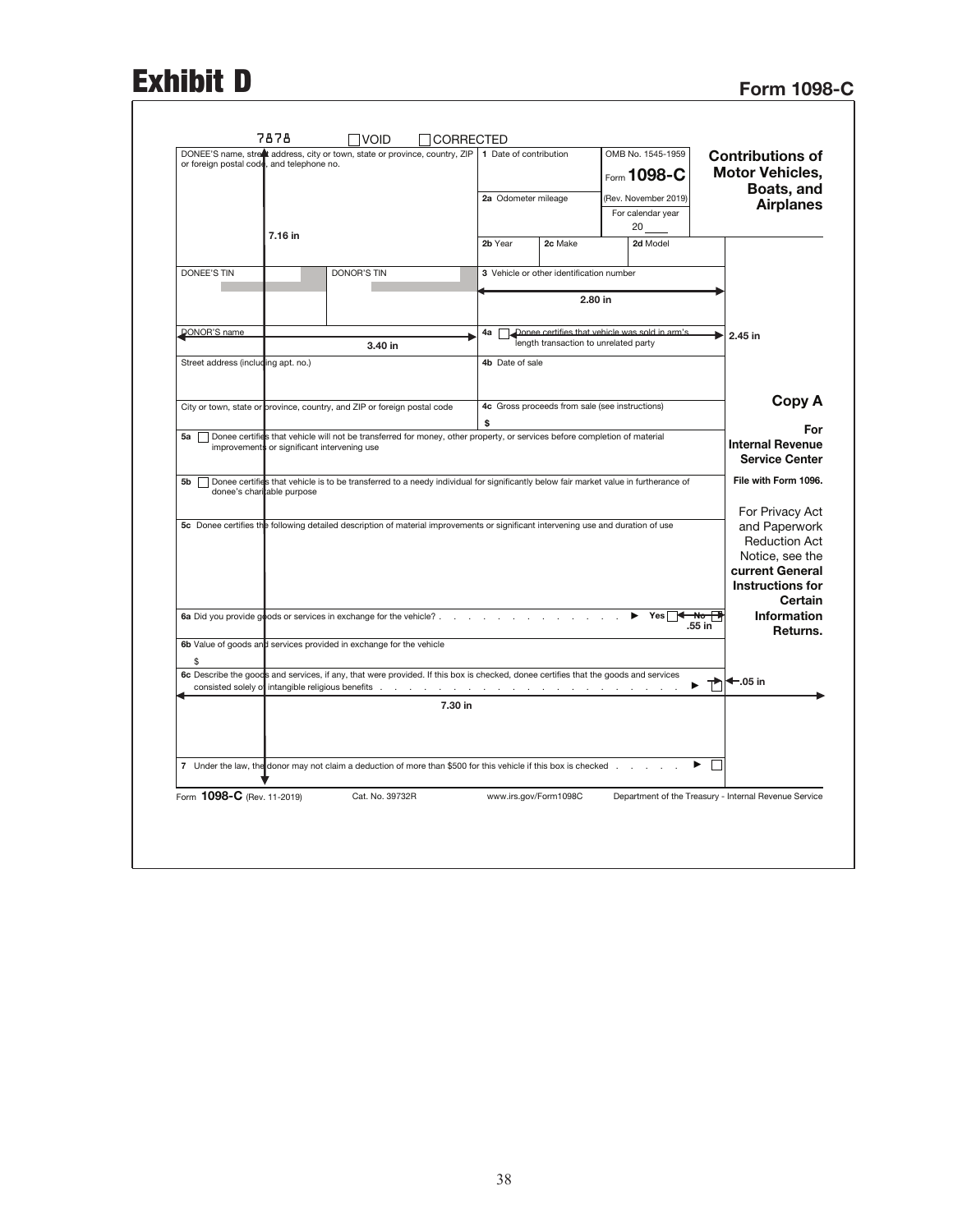|        | <b>Exhibit E</b>       |                                     |         |                                                                                                                                          |                  |                                                   |                                                                                                               |         | <b>Form 1098-E</b>                                                                    |
|--------|------------------------|-------------------------------------|---------|------------------------------------------------------------------------------------------------------------------------------------------|------------------|---------------------------------------------------|---------------------------------------------------------------------------------------------------------------|---------|---------------------------------------------------------------------------------------|
|        |                        |                                     |         |                                                                                                                                          | .33 in           |                                                   |                                                                                                               |         |                                                                                       |
|        |                        | 8484                                |         | <b>VOID</b>                                                                                                                              | <b>CORRECTED</b> | .50 in                                            |                                                                                                               |         |                                                                                       |
|        |                        |                                     |         | RECIPIENT'S/LENDER'S name, street address, city or town, state or<br>province, country, ZIP or foreign postal code, and telephone number |                  |                                                   | OMB No. 1545-1576                                                                                             |         |                                                                                       |
| .45 in |                        | 3.33 in                             |         |                                                                                                                                          | 1 in             |                                                   | 2021                                                                                                          |         | <b>Student</b><br><b>Loan Interest</b><br><b>Statement</b>                            |
|        |                        |                                     |         |                                                                                                                                          |                  |                                                   | Form 1098-E                                                                                                   |         |                                                                                       |
|        | <b>RECIPIENT'S TIN</b> | 1.70 in                             |         | <b>BORROWER'S TIN</b>                                                                                                                    |                  | 1 Student loan interest received by lender        | 2.80 in                                                                                                       |         | Copy A                                                                                |
|        |                        | <b>BORROWER'S name</b>              |         |                                                                                                                                          |                  | 2.83 in                                           |                                                                                                               |         | <b>Internal Revenue</b><br><b>Service Center</b>                                      |
|        |                        |                                     |         | 3.40 in                                                                                                                                  |                  |                                                   |                                                                                                               |         | File with Form 1096.                                                                  |
|        |                        | Street address (including apt. ro.) |         |                                                                                                                                          |                  |                                                   |                                                                                                               |         | For Privacy Act and                                                                   |
|        |                        |                                     |         | City or town, state or province, country, and ZIP or foreign postal code                                                                 |                  |                                                   | 7.30 in                                                                                                       |         | <b>Paperwork Reduction</b><br>Act Notice, see the<br>2021 General                     |
|        |                        | Account number (see instructions)   |         |                                                                                                                                          |                  |                                                   | 2 Check if box 1 does not include loan origination fees                                                       |         | Instructions for<br>Certain Information →<br><del>Return</del>                        |
|        | Form 1098-E            |                                     |         | Cat. No. 25088U                                                                                                                          |                  | www.irs.gov/Form1098E                             | and/or dapitalized interest, and the loan was made<br>before september 1, 2004                                |         | Department of the Treasury - Internal Revenue Service                                 |
|        |                        |                                     |         |                                                                                                                                          |                  |                                                   |                                                                                                               |         | Do Not Cut or Separate Forms on This Page — Do Not Cut or Separate Forms on This Page |
|        |                        |                                     |         | .85 in                                                                                                                                   |                  |                                                   |                                                                                                               |         | 8.00 in                                                                               |
|        |                        | 8484                                |         | <b>VOID</b>                                                                                                                              | <b>CORRECTED</b> |                                                   |                                                                                                               | 4.75 in |                                                                                       |
|        |                        |                                     |         | RECIPIENT'S/LENDER'S name, street address, city or town, state or<br>province, country, ZIP or foreign postal code, and telephone number |                  |                                                   | OMB No. 1545-1576                                                                                             |         |                                                                                       |
|        |                        |                                     |         |                                                                                                                                          |                  |                                                   | 2021                                                                                                          |         | <b>Student</b>                                                                        |
|        |                        |                                     | 11.0 in |                                                                                                                                          |                  |                                                   |                                                                                                               |         | <b>Loan Interest</b>                                                                  |
|        |                        |                                     |         |                                                                                                                                          |                  |                                                   |                                                                                                               |         | <b>Statement</b>                                                                      |
|        | <b>RECIPIENT'S TIN</b> |                                     |         | <b>BORROWER'S TIN</b>                                                                                                                    |                  | 1 Student loan interest received by lender        | Form 1098-E                                                                                                   |         | Copy A                                                                                |
|        |                        |                                     |         |                                                                                                                                          |                  | \$                                                |                                                                                                               |         | For                                                                                   |
|        |                        | <b>BORROWER'S name</b>              |         |                                                                                                                                          |                  |                                                   |                                                                                                               |         | <b>Internal Revenue</b><br><b>Service Center</b>                                      |
|        |                        |                                     |         |                                                                                                                                          |                  |                                                   |                                                                                                               |         | File with Form 1096.                                                                  |
|        |                        | Street address (including apt. no.) |         |                                                                                                                                          |                  |                                                   |                                                                                                               |         | For Privacy Act and<br>Paperwork Reduction                                            |
|        |                        |                                     |         | City or town, state or province country, and ZIP or foreign postal code                                                                  |                  |                                                   |                                                                                                               |         | Act Notice, see the<br>2021 General                                                   |
|        |                        | Account number (see instructions)   |         |                                                                                                                                          |                  |                                                   | 2 Check if box 1 does not include loan origination fees<br>and/or capitalized interest, and the loan was made |         | <b>Instructions for</b><br><b>Certain Information</b><br>Returns.                     |
|        | Form 1098-E            |                                     |         | Cat. No. 25088U                                                                                                                          |                  | before September 1, 2004<br>www.irs.gov/Form1098E |                                                                                                               |         | Department of the Treasury - Internal Revenue Service                                 |
|        |                        |                                     |         |                                                                                                                                          |                  |                                                   |                                                                                                               |         | Do Not Cut or Separate Forms on This Page - Do Not Cut or Separate Forms on This Page |
|        |                        | 8484                                |         | <b>VOID</b>                                                                                                                              | <b>CORRECTED</b> |                                                   |                                                                                                               |         |                                                                                       |
|        |                        |                                     |         | RECIPIENT'S/LENDER'S name, street address, city or town, state or                                                                        |                  |                                                   | OMB No. 1545-1576                                                                                             |         |                                                                                       |
|        |                        |                                     |         | province, country, ZIP or foreign postal code, and telephone number                                                                      |                  |                                                   |                                                                                                               |         | <b>Student</b>                                                                        |
|        |                        |                                     |         |                                                                                                                                          |                  |                                                   | 2021                                                                                                          |         | <b>Loan Interest</b>                                                                  |
|        |                        |                                     |         |                                                                                                                                          |                  |                                                   |                                                                                                               |         | <b>Statement</b>                                                                      |
|        |                        |                                     |         |                                                                                                                                          |                  |                                                   | Form 1098-E                                                                                                   |         |                                                                                       |
|        |                        |                                     |         |                                                                                                                                          |                  |                                                   |                                                                                                               |         |                                                                                       |
|        | <b>RECIPIENT'S TIN</b> |                                     |         | <b>BORROWER'S TIN</b>                                                                                                                    |                  | 1 Student loan interest received by lender        |                                                                                                               |         | Copy A                                                                                |
|        |                        | <b>BORROWER'S name</b>              |         |                                                                                                                                          |                  | \$                                                |                                                                                                               |         | For<br><b>Internal Revenue</b>                                                        |
|        |                        |                                     |         |                                                                                                                                          |                  |                                                   |                                                                                                               |         | <b>Service Center</b><br>File with Form 1096.                                         |
|        |                        | Street address (including apt. no.) |         |                                                                                                                                          |                  |                                                   |                                                                                                               |         | For Privacy Act and                                                                   |
|        |                        |                                     |         |                                                                                                                                          |                  |                                                   |                                                                                                               |         | Paperwork Reduction<br>Act Notice, see the                                            |
|        |                        | City or town, state or province     |         | country, and ZIP or foreign postal code                                                                                                  |                  |                                                   |                                                                                                               |         | 2021 General                                                                          |
|        |                        | Account number (see instructions)   |         |                                                                                                                                          |                  | before September 1, 2004                          | 2 Check if box 1 does not include loan origination fees<br>and/or capitalized interest, and the loan was made |         | Instructions for<br><b>Certain Information</b><br>Returns.                            |

J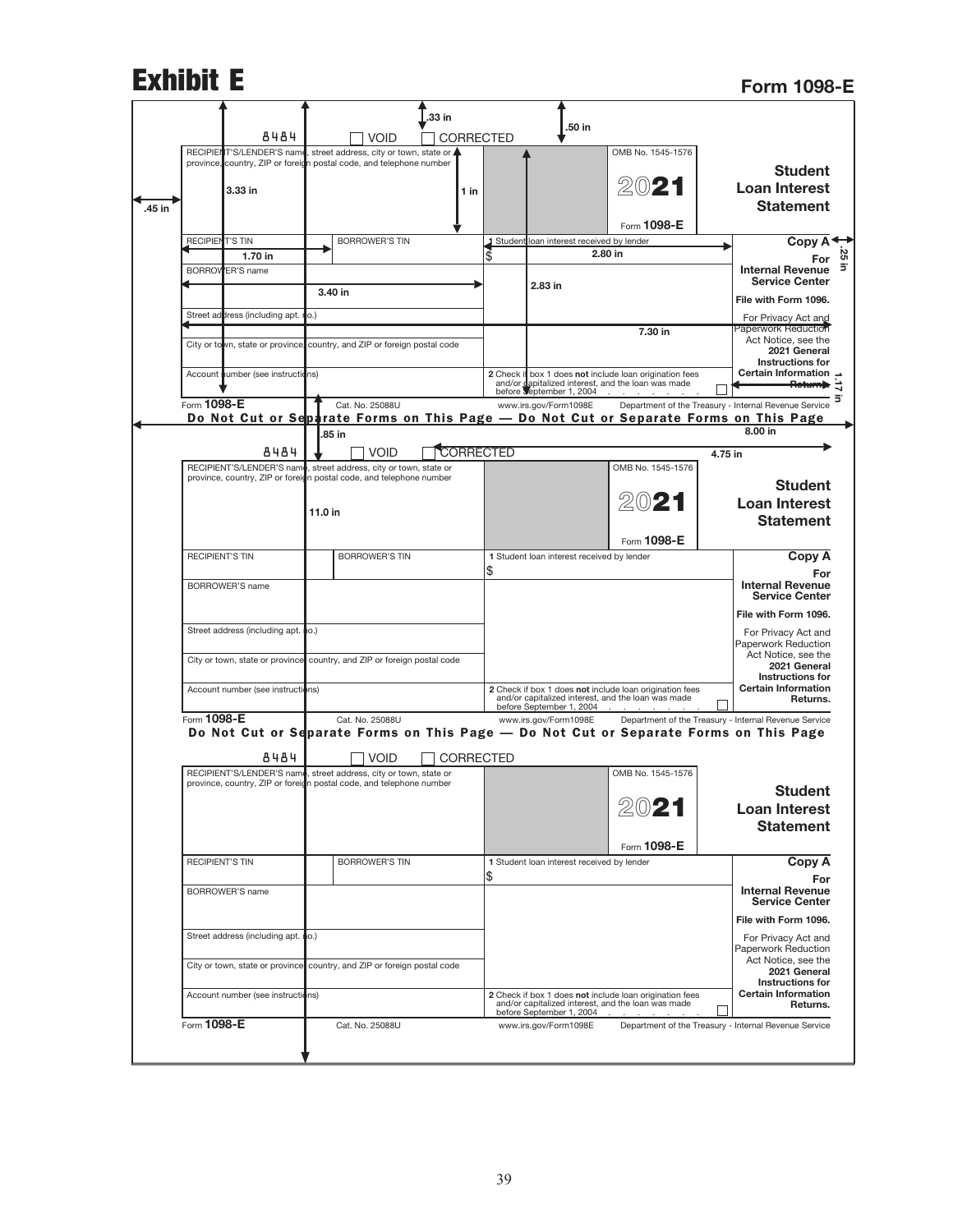## **Exhibit F** Form 1098-F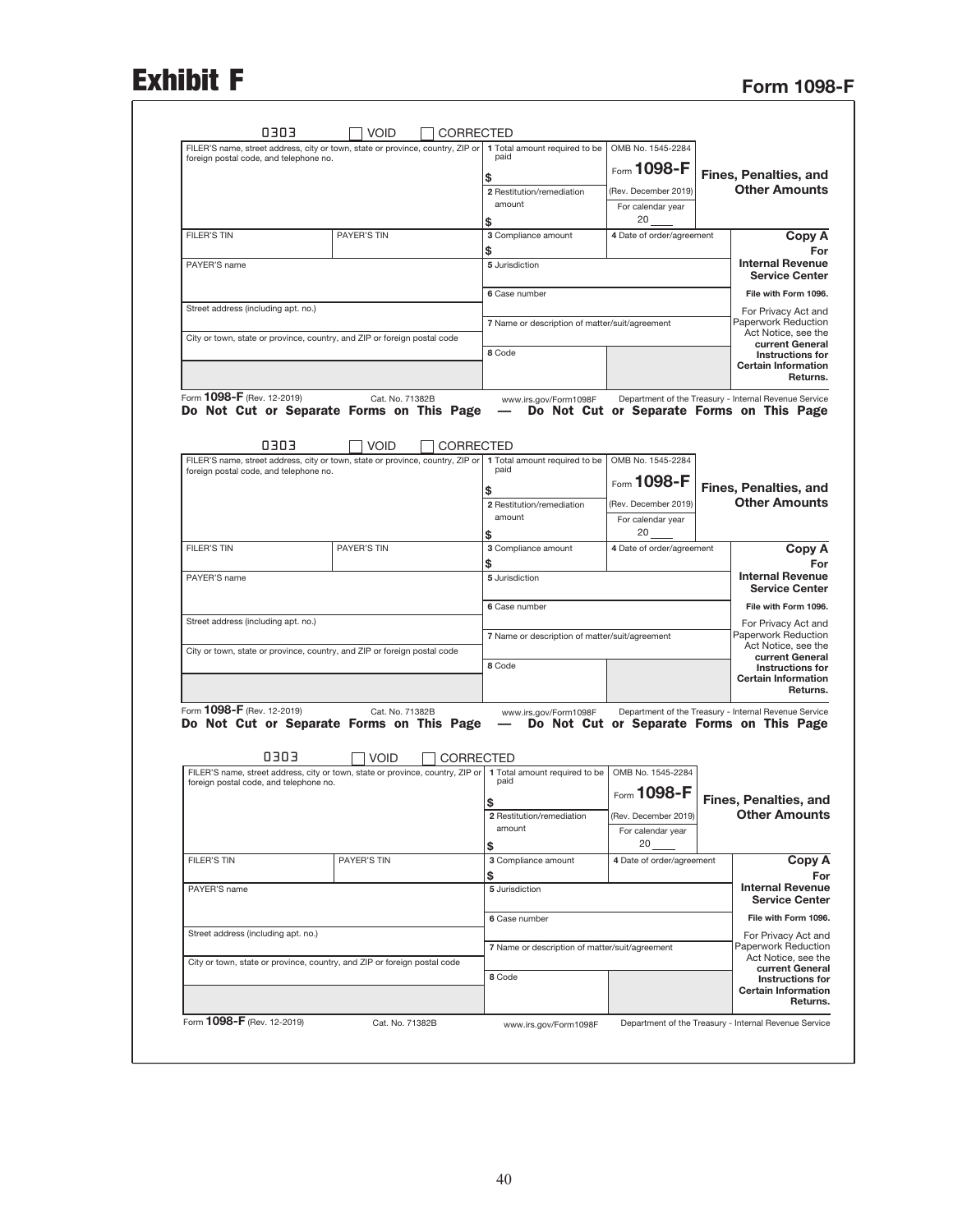## Exhibit G<br>Form 1098-MA

|                                                                                                                           | OMB No. 1545-2221                                     |                                                          | FILER'S name, street address, city, state, ZIP code, and telephone no.                                                                                                                      |                                                |
|---------------------------------------------------------------------------------------------------------------------------|-------------------------------------------------------|----------------------------------------------------------|---------------------------------------------------------------------------------------------------------------------------------------------------------------------------------------------|------------------------------------------------|
| <b>Mortgage</b>                                                                                                           | Form 1098-MA                                          |                                                          |                                                                                                                                                                                             |                                                |
| <b>Assistance</b>                                                                                                         | (Rev. September 2019)                                 |                                                          |                                                                                                                                                                                             |                                                |
| <b>Payments</b>                                                                                                           | For calendar year<br>20                               |                                                          |                                                                                                                                                                                             |                                                |
| Copy A<br>For                                                                                                             |                                                       | 1. Total State HFA and homeowner mortgage payments<br>\$ | <b>HOMEOWNER'S TIN</b>                                                                                                                                                                      | <b>FILER'S TIN</b>                             |
| <b>Internal Revenue</b><br><b>Service Center</b>                                                                          |                                                       | 2. State HFA mortgage assistance payments                |                                                                                                                                                                                             | <b>HOMEOWNER'S name</b>                        |
| For Privacy Act<br>and Paperwork<br><b>Reduction Act</b>                                                                  |                                                       | \$<br>3. Homeowner mortgage payments<br>\$               |                                                                                                                                                                                             | Street address (including apt. no.) (optional) |
| Notice, see<br>the current General                                                                                        |                                                       |                                                          |                                                                                                                                                                                             | City, state, and ZIP code (optional)           |
| <b>Instructions for</b><br><b>Certain Information</b><br>Returns.                                                         |                                                       |                                                          |                                                                                                                                                                                             | Account number (optional)                      |
|                                                                                                                           | Department of the Treasury - Internal Revenue Service | www.irs.gov/Form1098MA                                   | Cat. No. 58017D                                                                                                                                                                             | Form 1098-MA (Rev. 9-2019)                     |
|                                                                                                                           |                                                       |                                                          | Do Not Cut or Separate Forms on This Page - Do Not Cut or Separate Forms on This Page                                                                                                       |                                                |
|                                                                                                                           | OMB No. 1545-2221                                     |                                                          | <b>CORRECTED</b><br><b>VOID</b><br>FILER'S name, street address, city, state, ZIP code, and telephone no.                                                                                   |                                                |
| <b>Mortgage</b><br><b>Assistance</b>                                                                                      | Form 1098-MA                                          |                                                          |                                                                                                                                                                                             |                                                |
|                                                                                                                           | (Rev. September 2019)                                 |                                                          |                                                                                                                                                                                             |                                                |
| <b>Payments</b>                                                                                                           | For calendar year<br>20                               |                                                          |                                                                                                                                                                                             |                                                |
| Copy A<br>For                                                                                                             |                                                       | 1. Total State HFA and homeowner mortgage payments<br>\$ | <b>HOMEOWNER'S TIN</b>                                                                                                                                                                      | <b>FILER'S TIN</b>                             |
| <b>Internal Revenue</b><br><b>Service Center</b>                                                                          |                                                       | 2. State HFA mortgage assistance payments                |                                                                                                                                                                                             | HOMEOWNER'S name                               |
| For Privacy Act<br>and Paperwork                                                                                          |                                                       | \$<br>3. Homeowner mortgage payments                     |                                                                                                                                                                                             | Street address (including apt. no.) (optional) |
| <b>Reduction Act</b><br>Notice, see                                                                                       |                                                       | \$                                                       |                                                                                                                                                                                             | City, state, and ZIP code (optional)           |
| the current General<br><b>Instructions for</b><br><b>Certain Information</b>                                              |                                                       |                                                          |                                                                                                                                                                                             | Account number (optional)                      |
| Returns.                                                                                                                  | Department of the Treasury - Internal Revenue Service | www.irs.gov/Form1098MA                                   | Cat. No. 58017D                                                                                                                                                                             | Form 1098-MA (Rev. 9-2019)                     |
|                                                                                                                           |                                                       |                                                          | Do Not Cut or Separate Forms on This Page - Do Not Cut or Separate Forms on This Page<br><b>VOID</b><br>CORRECTED<br>FILER'S name, street address, city, state, ZIP code, and telephone no. |                                                |
|                                                                                                                           |                                                       |                                                          |                                                                                                                                                                                             |                                                |
| Mortgage                                                                                                                  | OMB No. 1545-2221                                     |                                                          |                                                                                                                                                                                             |                                                |
| <b>Assistance</b>                                                                                                         | Form 1098-MA                                          |                                                          |                                                                                                                                                                                             |                                                |
| <b>Payments</b>                                                                                                           | (Rev. September 2019)<br>For calendar year<br>20      |                                                          |                                                                                                                                                                                             |                                                |
| Copy A                                                                                                                    |                                                       | 1. Total State HFA and homeowner mortgage payments       | <b>HOMEOWNER'S TIN</b>                                                                                                                                                                      | <b>FILER'S TIN</b>                             |
| For<br><b>Internal Revenue</b><br><b>Service Center</b>                                                                   |                                                       | \$<br>2. State HFA mortgage assistance payments          |                                                                                                                                                                                             | HOMEOWNER'S name                               |
|                                                                                                                           |                                                       | \$<br>3. Homeowner mortgage payments<br>\$               |                                                                                                                                                                                             | Street address (including apt. no.) (optional) |
| For Privacy Act<br>and Paperwork<br><b>Reduction Act</b><br>Notice, see<br>the current General<br><b>Instructions for</b> |                                                       |                                                          |                                                                                                                                                                                             | City, state, and ZIP code (optional)           |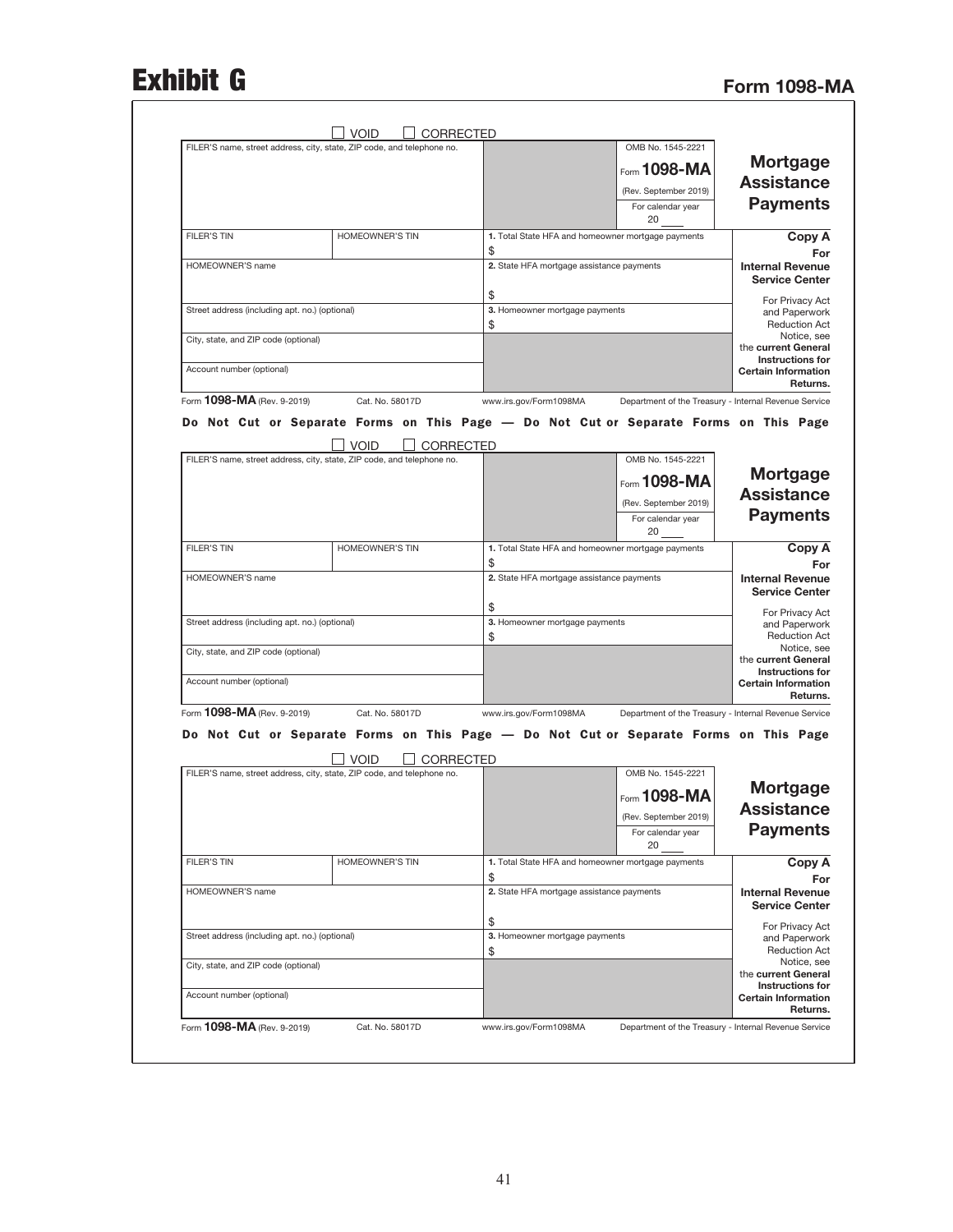## **Exhibit H**

|  | <b>Form 1098-Q</b> |
|--|--------------------|
|--|--------------------|

| Qualifying<br><b>Longevity Annuity</b><br><b>Contract</b><br><b>Information</b> | OMB No. 1545-2234<br>Form 1098-Q<br>(Rev. December 2019)<br>For calendar year<br>20                |          | <b>ISSUER'S TIN</b><br>PARTICIPANT'S TIM<br>.50 in<br>1a Annuity amount on start date<br>\$ |                    | ISSUER'S name, street address, city or town state or province, country, ZIP<br>or foreign postal code, and telephone no.<br>$1.5$ in |
|---------------------------------------------------------------------------------|----------------------------------------------------------------------------------------------------|----------|---------------------------------------------------------------------------------------------|--------------------|--------------------------------------------------------------------------------------------------------------------------------------|
| Copy A<br>For<br><b>Internal Revenue</b>                                        | 2 Check if tart date may be<br>accelerated 0.4 in                                                  |          | 1b Annuity start date                                                                       |                    |                                                                                                                                      |
| <b>Service Center</b>                                                           | 4 FMV of QLAC<br>\$                                                                                |          | 3 Total premiums<br>0.4 in<br>\$                                                            | $0.6$ in           |                                                                                                                                      |
| File with Form 1096.                                                            | 5b February<br>Ad<br>$0.34$ in<br>\$                                                               |          | 5a January<br>dd<br>\$                                                                      |                    | PARTICIPANT'S name<br>$0.5$ in                                                                                                       |
| For Privacy Act<br>and Paperwork                                                | 5d April<br>dd                                                                                     |          | 5c March<br>dd                                                                              |                    |                                                                                                                                      |
| <b>Reduction Act</b>                                                            | \$                                                                                                 |          | \$                                                                                          |                    | Street address (including apt. no.)                                                                                                  |
| Notice, see the<br>current General                                              | 5f June<br>dd                                                                                      |          | 5e May<br>dd                                                                                | $0.6$ in           |                                                                                                                                      |
| <b>Instructions for</b>                                                         | \$<br>5h August<br>dd                                                                              |          | \$<br>5g July<br>dd                                                                         |                    |                                                                                                                                      |
| <b>Certain Information</b>                                                      | \$                                                                                                 |          | \$                                                                                          |                    | City or town, state or province, country, and ZIP or foreign postal co                                                               |
| Returns.                                                                        | 5j October<br>dd                                                                                   |          | 5i September<br>dd                                                                          | $^{\circ}$ 0.3 in  |                                                                                                                                      |
|                                                                                 | \$                                                                                                 |          | \$                                                                                          | Plan number        | Account number (see instructions)                                                                                                    |
|                                                                                 | 5I December<br>dd                                                                                  |          | 5k November<br>dd                                                                           |                    | $0.5$ in                                                                                                                             |
|                                                                                 | \$                                                                                                 | $0.4$ in | 1.0 in<br>\$                                                                                |                    |                                                                                                                                      |
|                                                                                 | Department of the Treasury - Internal Revenue Service<br>Do Not Cut or Separate Forms on This Page |          | www.irs.gov/Form1098Q                                                                       | Cat. No. 67073Z    | Form 1098-Q (Rev. 12-2019)<br>Do Not Cut or Separate Forms on This Page -                                                            |
|                                                                                 |                                                                                                    |          |                                                                                             |                    | 7474<br><b>VOID</b>                                                                                                                  |
|                                                                                 | OMB No. 1545-2234                                                                                  |          | <b>ISSUER'S TIN</b>                                                                         | CORRECTED          | ISSUER'S name, street address, city or town, state or province, country, ZIP<br>or foreign postal code, and telephone no.            |
| Qualifying                                                                      |                                                                                                    |          | PARTICIPANT'S TIN                                                                           |                    |                                                                                                                                      |
|                                                                                 | Form 1098-Q Longevity Annuity                                                                      |          |                                                                                             |                    |                                                                                                                                      |
| <b>Contract</b>                                                                 | (Rev. December 2019)                                                                               |          |                                                                                             |                    |                                                                                                                                      |
| <b>Information</b>                                                              | For calendar year<br>20                                                                            |          | 1a Annuity amount on start date<br>\$                                                       |                    |                                                                                                                                      |
| Copy A                                                                          | 2 Check if start date may be<br>accelerated                                                        |          | 1b Annuity start date                                                                       |                    |                                                                                                                                      |
| For<br><b>Internal Revenue</b>                                                  | 4 FMV of QLAC                                                                                      |          | 3 Total premiums                                                                            |                    |                                                                                                                                      |
| <b>Service Center</b>                                                           | \$                                                                                                 |          | \$                                                                                          |                    |                                                                                                                                      |
| File with Form 1096.                                                            | 5b February<br>dd                                                                                  |          | 5a January<br>dd                                                                            |                    | PARTICIPANT'S name                                                                                                                   |
|                                                                                 | \$                                                                                                 |          | \$                                                                                          |                    |                                                                                                                                      |
| For Privacy Act<br>and Paperwork                                                | 5d April<br>dd                                                                                     | dd       | 5c March                                                                                    |                    |                                                                                                                                      |
| <b>Reduction Act</b>                                                            | \$                                                                                                 |          | \$                                                                                          |                    | Street address (including apt. no.)                                                                                                  |
| Notice, see the                                                                 | 5f June<br>dd                                                                                      | dd       | 5e May                                                                                      |                    |                                                                                                                                      |
| current General<br>Instructions for                                             | \$                                                                                                 |          | \$                                                                                          |                    |                                                                                                                                      |
| <b>Certain Information</b>                                                      | 5h August<br>dd                                                                                    |          | 5g July<br>dd                                                                               |                    |                                                                                                                                      |
| Returns.                                                                        | \$<br>5j October<br>dd                                                                             |          | \$<br>dd                                                                                    |                    | City or town, state or province, country, and ZIP or foreign postal code                                                             |
|                                                                                 |                                                                                                    |          | 5i September                                                                                | Plan number        | Account number (see instructions)                                                                                                    |
|                                                                                 | \$<br>5I December<br>dd                                                                            |          | \$<br>5k November<br>dd                                                                     |                    |                                                                                                                                      |
|                                                                                 | \$                                                                                                 |          | \$                                                                                          |                    |                                                                                                                                      |
|                                                                                 |                                                                                                    |          |                                                                                             | Plan sponsor's EIN | Name of plan                                                                                                                         |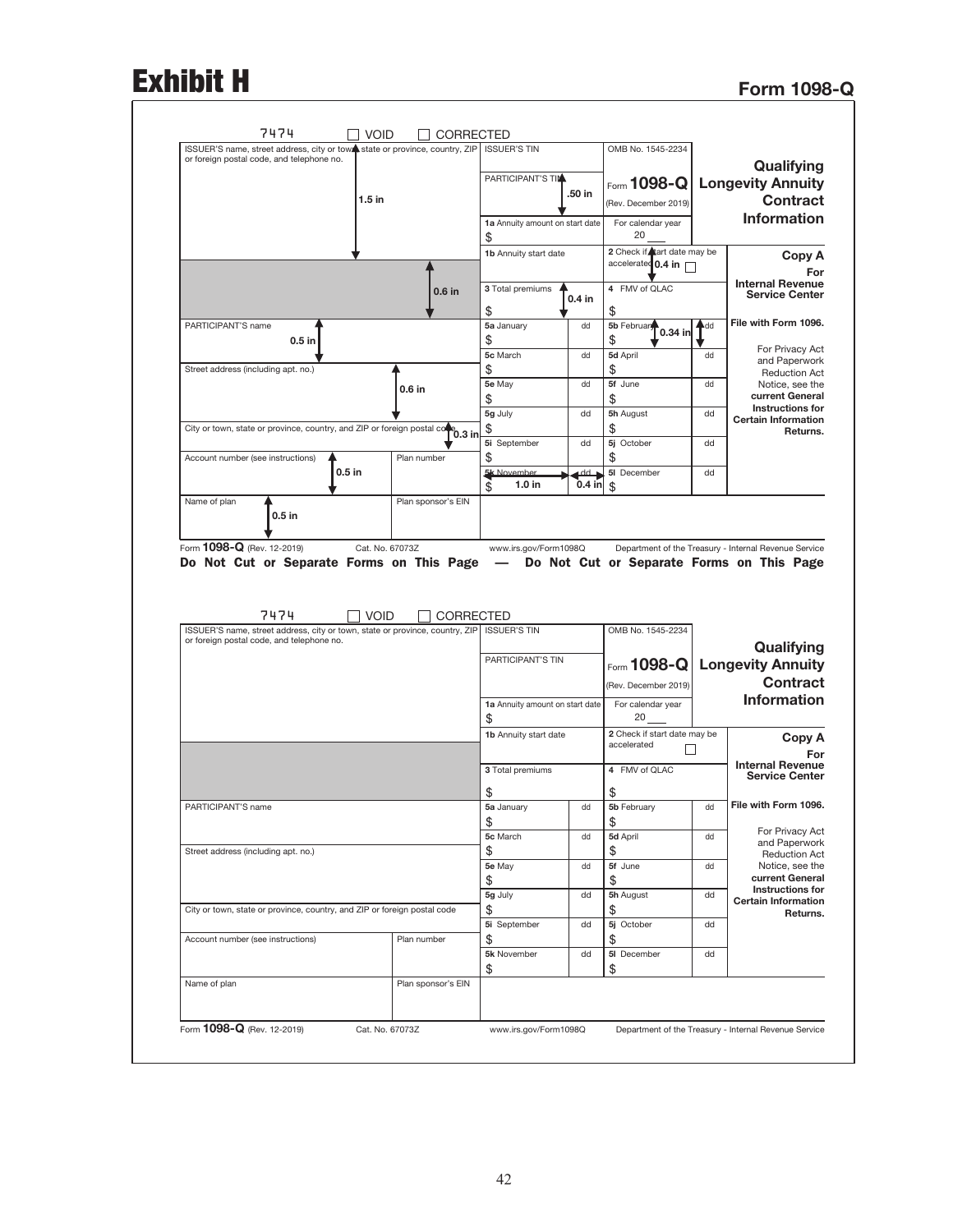## **Exhibit I**

| <b>Form 1098-T</b> |  |  |
|--------------------|--|--|
|                    |  |  |

|                                                                                                                                                                    |                                                                                       | CORRECTED                                                            |                                            |                                                                                                                             |
|--------------------------------------------------------------------------------------------------------------------------------------------------------------------|---------------------------------------------------------------------------------------|----------------------------------------------------------------------|--------------------------------------------|-----------------------------------------------------------------------------------------------------------------------------|
|                                                                                                                                                                    | OMB No. 1545-1574                                                                     | 1 Payments received for<br>qualified tuition and related<br>expenses |                                            | FILER'S name, street address, city or town, state or province, country, ZIP or<br>foreign postal code, and telephone number |
| Tuition                                                                                                                                                            |                                                                                       | \$                                                                   |                                            |                                                                                                                             |
| <b>Statement</b>                                                                                                                                                   | 2021                                                                                  | $\overline{\mathbf{2}}$                                              |                                            |                                                                                                                             |
|                                                                                                                                                                    |                                                                                       |                                                                      |                                            |                                                                                                                             |
| Copy A                                                                                                                                                             | Form 1098-T                                                                           | з                                                                    | <b>STUDENT'S TIN</b>                       | FILER'S employer identification no.                                                                                         |
| For                                                                                                                                                                |                                                                                       |                                                                      |                                            |                                                                                                                             |
| <b>Internal Revenue</b><br><b>Service Center</b>                                                                                                                   | 5 Scholarships or grants                                                              | 4 Adjustments made for a<br>prior year                               |                                            | STUDENT'S name                                                                                                              |
| File with Form 1096.                                                                                                                                               | \$                                                                                    | \$                                                                   |                                            |                                                                                                                             |
| For Privacy Act and<br>Paperwork Reduction                                                                                                                         | 7 Checked if the amount<br>in box 1 includes                                          | 6 Adjustments to<br>scholarships or grants                           |                                            | Street address (including apt. no.)                                                                                         |
| Act Notice, see the                                                                                                                                                | amounts for an<br>academic period                                                     | for a prior year                                                     |                                            | City or town, state or province, country, and ZIP or foreign postal code                                                    |
| 2021 General<br><b>Instructions for</b>                                                                                                                            | beginning January-<br>March 2022                                                      | \$                                                                   |                                            |                                                                                                                             |
| <b>Certain Information</b>                                                                                                                                         | 10 Ins. contract reimb./refund                                                        | 9 Checked if a graduate                                              | 8 Checked if at least                      | Service Provider/Acct. No. (see instr.)                                                                                     |
| Returns.                                                                                                                                                           | \$                                                                                    | student                                                              | half-time student                          |                                                                                                                             |
|                                                                                                                                                                    | Department of the Treasury - Internal Revenue Service                                 | www.irs.gov/Form1098T                                                | Cat. No. 25087J                            | Form 1098-T                                                                                                                 |
|                                                                                                                                                                    | Do Not Cut or Separate Forms on This Page - Do Not Cut or Separate Forms on This Page |                                                                      |                                            |                                                                                                                             |
|                                                                                                                                                                    |                                                                                       |                                                                      |                                            |                                                                                                                             |
|                                                                                                                                                                    | OMB No. 1545-1574                                                                     | 1 Payments received for                                              | <b>VOID</b><br>CORRECTED                   | 8383<br>FILER'S name, street address, city or town, state or province, country, ZIP or                                      |
|                                                                                                                                                                    |                                                                                       | qualified tuition and related<br>expenses                            |                                            | foreign postal code, and telephone number                                                                                   |
| <b>Tuition</b>                                                                                                                                                     | 2021                                                                                  | \$                                                                   |                                            |                                                                                                                             |
| <b>Statement</b>                                                                                                                                                   |                                                                                       | $\overline{\mathbf{2}}$                                              |                                            |                                                                                                                             |
|                                                                                                                                                                    |                                                                                       |                                                                      |                                            |                                                                                                                             |
|                                                                                                                                                                    | Form 1098-T                                                                           | з                                                                    | <b>STUDENT'S TIN</b>                       | FILER'S employer identification no.                                                                                         |
| Copy A<br>For                                                                                                                                                      |                                                                                       |                                                                      |                                            |                                                                                                                             |
| <b>Internal Revenue</b>                                                                                                                                            | 5 Scholarships or grants                                                              | 4 Adjustments made for a                                             |                                            | STUDENT'S name                                                                                                              |
| <b>Service Center</b>                                                                                                                                              |                                                                                       | prior year                                                           |                                            |                                                                                                                             |
| File with Form 1096.                                                                                                                                               | \$<br>7 Checked if the amount                                                         | \$                                                                   |                                            |                                                                                                                             |
| For Privacy Act and<br>Paperwork Reduction                                                                                                                         | in box 1 includes                                                                     | 6 Adjustments to<br>scholarships or grants                           |                                            | Street address (including apt. no.)                                                                                         |
| Act Notice, see the                                                                                                                                                | amounts for an<br>academic period                                                     | for a prior year                                                     |                                            | City or town, state or province, country, and ZIP or foreign postal code                                                    |
| 2021 General<br>Instructions for                                                                                                                                   | beginning January-<br>March 2022                                                      | \$                                                                   |                                            |                                                                                                                             |
|                                                                                                                                                                    | 10 Ins. contract reimb./refund                                                        | 9 Checked if a graduate                                              | 8 Checked if at least                      | Service Provider/Acct. No. (see instr.)                                                                                     |
|                                                                                                                                                                    | \$                                                                                    | student                                                              | half-time student                          |                                                                                                                             |
|                                                                                                                                                                    |                                                                                       |                                                                      |                                            | Form 1098-T                                                                                                                 |
|                                                                                                                                                                    | Department of the Treasury - Internal Revenue Service                                 | www.irs.gov/Form1098T                                                | Cat. No. 25087J                            |                                                                                                                             |
|                                                                                                                                                                    | Do Not Cut or Separate Forms on This Page - Do Not Cut or Separate Forms on This Page |                                                                      |                                            |                                                                                                                             |
|                                                                                                                                                                    |                                                                                       |                                                                      | <b>VOID</b>                                | 8383                                                                                                                        |
|                                                                                                                                                                    | OMB No. 1545-1574                                                                     |                                                                      | <b>CORRECTED</b>                           | FILER'S name, street address, city or town, state or province, country, ZIP or   1 Payments received for                    |
|                                                                                                                                                                    |                                                                                       | qualified tuition and related<br>expenses                            |                                            | foreign postal code, and telephone number                                                                                   |
|                                                                                                                                                                    |                                                                                       | \$                                                                   |                                            |                                                                                                                             |
|                                                                                                                                                                    | 2021                                                                                  | $\overline{\mathbf{2}}$                                              |                                            |                                                                                                                             |
| <b>Certain Information</b><br>Returns.<br><b>Tuition</b><br><b>Statement</b>                                                                                       |                                                                                       |                                                                      |                                            |                                                                                                                             |
| Copy A                                                                                                                                                             | Form 1098-T                                                                           | з                                                                    | <b>STUDENT'S TIN</b>                       | FILER'S employer identification no.                                                                                         |
|                                                                                                                                                                    |                                                                                       |                                                                      |                                            |                                                                                                                             |
|                                                                                                                                                                    | 5 Scholarships or grants                                                              | 4 Adjustments made for a                                             |                                            | STUDENT'S name                                                                                                              |
| For<br><b>Internal Revenue</b><br><b>Service Center</b>                                                                                                            |                                                                                       | prior year                                                           |                                            |                                                                                                                             |
|                                                                                                                                                                    | \$                                                                                    | \$                                                                   |                                            |                                                                                                                             |
|                                                                                                                                                                    | 7 Checked if the amount<br>in box 1 includes                                          | 6 Adjustments to<br>scholarships or grants                           |                                            | Street address (including apt. no.)                                                                                         |
|                                                                                                                                                                    | amounts for an<br>academic period                                                     | for a prior year                                                     |                                            | City or town, state or province, country, and ZIP or foreign postal code                                                    |
|                                                                                                                                                                    | beginning January-<br>March 2022                                                      | \$                                                                   |                                            |                                                                                                                             |
| File with Form 1096.<br>For Privacy Act and<br>Paperwork Reduction<br>Act Notice, see the<br>2021 General<br><b>Instructions for</b><br><b>Certain Information</b> | 10 Ins. contract reimb./refund                                                        | 9 Checked if a graduate                                              | 8 Checked if at least<br>half-time student | Service Provider/Acct. No. (see instr.)                                                                                     |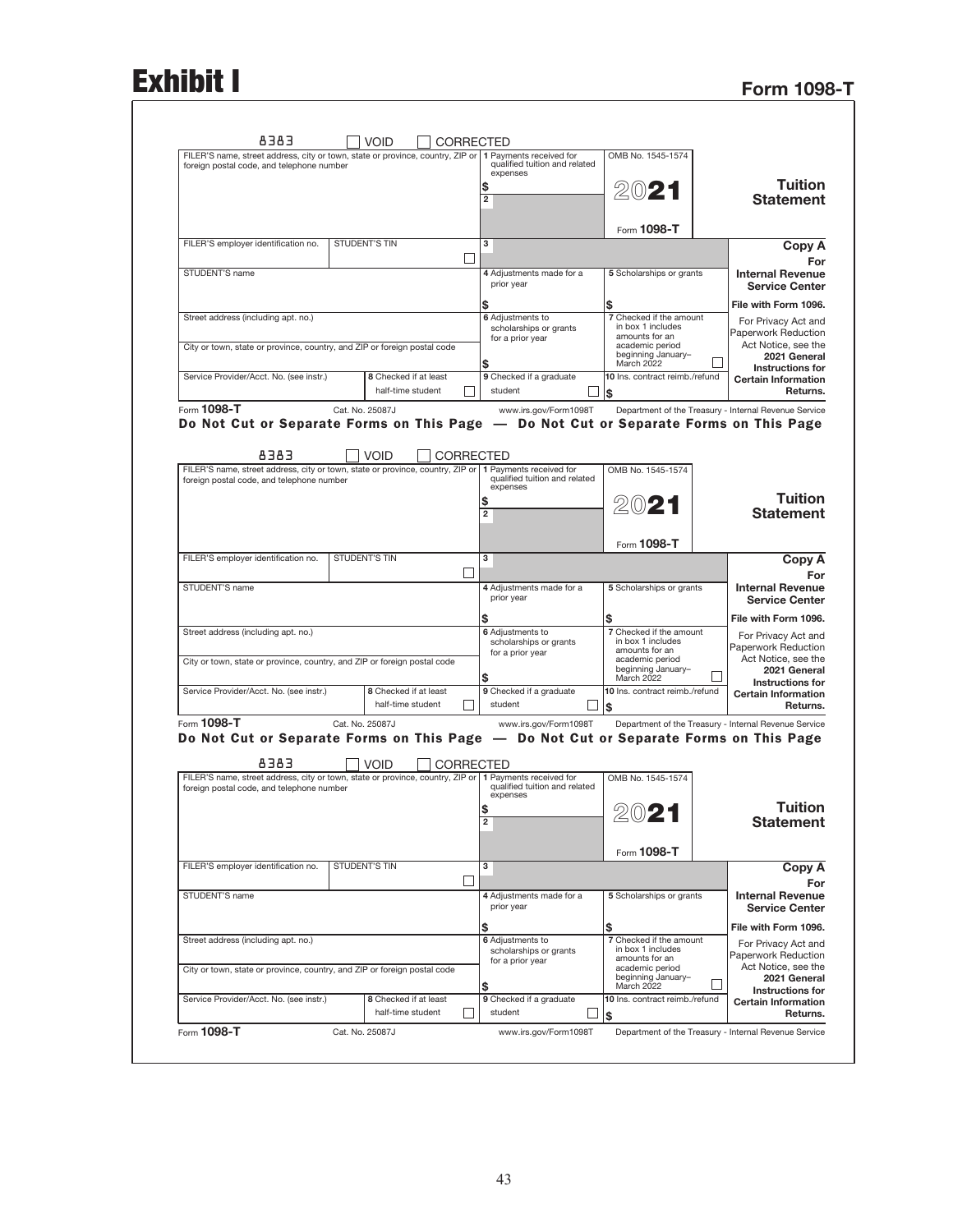## Exhibit J<br>Form 1099-A

| LENDER'S name, street address, city or town, state or province, country, ZIP or                                           |                       |             |                  |                                                                                                                                  | OMB No. 1545-0877                     |                                                                    |
|---------------------------------------------------------------------------------------------------------------------------|-----------------------|-------------|------------------|----------------------------------------------------------------------------------------------------------------------------------|---------------------------------------|--------------------------------------------------------------------|
| foreign postal code, and telephone no.                                                                                    |                       |             |                  |                                                                                                                                  | Form 1099-A                           | <b>Acquisition or</b><br>Abandonment of<br><b>Secured Property</b> |
|                                                                                                                           |                       |             |                  | 1 Date of lender's acquisition or<br>knowledge of abandonment                                                                    | 2 Balance of principal<br>outstanding | Copy A                                                             |
| <b>LENDER'S TIN</b>                                                                                                       | <b>BORROWER'S TIN</b> |             |                  |                                                                                                                                  | \$                                    | For<br><b>Internal Revenue</b>                                     |
| <b>BORROWER'S name</b>                                                                                                    |                       |             |                  | 3                                                                                                                                | 4 Fair market value of property       | <b>Service Center</b><br>File with Form 1096.                      |
|                                                                                                                           |                       |             |                  |                                                                                                                                  | \$                                    | For Privacy Act                                                    |
| Street address (including apt. no.)                                                                                       |                       |             |                  | 5 Check if the borrower was personally liable for repayment of<br>the debt $\cdots$ $\cdots$ $\cdots$ $\cdots$ $\cdots$ $\cdots$ |                                       | and Paperwork<br><b>Reduction Act</b><br>Notice, see the           |
| City or town, state or province, country, and ZIP or foreign postal code                                                  |                       |             |                  | 6 Description of property                                                                                                        |                                       | 2021 General<br><b>Instructions for</b><br>Certain                 |
| Account number (see instructions)                                                                                         |                       |             |                  |                                                                                                                                  |                                       | Information<br>Returns.                                            |
| Form 1099-A                                                                                                               | Cat. No. 14412G       |             |                  | www.irs.gov/Form1099A                                                                                                            |                                       | Department of the Treasury - Internal Revenue Service              |
| Do Not Cut or Separate Forms on This Page — Do Not Cut or Separate Forms on This Page                                     |                       |             |                  |                                                                                                                                  |                                       |                                                                    |
| 8080                                                                                                                      |                       | <b>VOID</b> | <b>CORRECTED</b> |                                                                                                                                  | OMB No. 1545-0877                     |                                                                    |
| LENDER'S name, street address, city or town, state or province, country, ZIP or<br>foreign postal code, and telephone no. |                       |             |                  |                                                                                                                                  |                                       | <b>Acquisition or</b>                                              |
|                                                                                                                           |                       |             |                  |                                                                                                                                  | 2021                                  | <b>Abandonment of</b><br><b>Secured Property</b>                   |
|                                                                                                                           |                       |             |                  | 1 Date of lender's acquisition or                                                                                                | Form 1099-A<br>2 Balance of principal | Copy A                                                             |
| <b>LENDER'S TIN</b>                                                                                                       | <b>BORROWER'S TIN</b> |             |                  | knowledge of abandonment                                                                                                         | outstanding<br>\$                     | For<br><b>Internal Revenue</b>                                     |
| <b>BORROWER'S name</b>                                                                                                    |                       |             |                  | 3                                                                                                                                | 4 Fair market value of property       | <b>Service Center</b>                                              |
|                                                                                                                           |                       |             |                  |                                                                                                                                  | \$                                    | File with Form 1096.<br>For Privacy Act                            |
| Street address (including apt. no.)                                                                                       |                       |             |                  | 5 Check if the borrower was personally liable for repayment of<br>the debt $\ldots$ $\ldots$ $\ldots$ $\ldots$ $\ldots$ $\ldots$ |                                       | and Paperwork<br><b>Reduction Act</b>                              |
| City or town, state or province, country, and ZIP or foreign postal code                                                  |                       |             |                  | 6 Description of property                                                                                                        |                                       | Notice, see the<br>2021 General<br><b>Instructions for</b>         |
| Account number (see instructions)                                                                                         |                       |             |                  |                                                                                                                                  |                                       | Certain<br>Information<br>Returns.                                 |
| Form 1099-A                                                                                                               | Cat. No. 14412G       |             |                  | www.irs.gov/Form1099A                                                                                                            |                                       | Department of the Treasury - Internal Revenue Service              |
| Do Not Cut or Separate Forms on This Page - Do Not Cut or Separate Forms on This Page                                     |                       |             |                  |                                                                                                                                  |                                       |                                                                    |
| 8080<br>LENDER'S name, street address, city or town, state or province, country, ZIP or                                   |                       | <b>VOID</b> | CORRECTED        |                                                                                                                                  | OMB No. 1545-0877                     |                                                                    |
| foreign postal code, and telephone no.                                                                                    |                       |             |                  |                                                                                                                                  |                                       | <b>Acquisition or</b>                                              |
|                                                                                                                           |                       |             |                  |                                                                                                                                  | 2021                                  | Abandonment of<br><b>Secured Property</b>                          |
|                                                                                                                           |                       |             |                  | 1 Date of lender's acquisition or                                                                                                | Form 1099-A<br>2 Balance of principal | Copy A                                                             |
| LENDER'S TIN                                                                                                              | <b>BORROWER'S TIN</b> |             |                  | knowledge of abandonment                                                                                                         | outstanding                           | For                                                                |
| <b>BORROWER'S name</b>                                                                                                    |                       |             |                  | 3                                                                                                                                | \$<br>4 Fair market value of property | <b>Internal Revenue</b><br><b>Service Center</b>                   |
|                                                                                                                           |                       |             |                  |                                                                                                                                  | \$                                    | File with Form 1096.                                               |
|                                                                                                                           |                       |             |                  | 5 Check if the borrower was personally liable for repayment of<br>the debt $\ldots$ $\ldots$ $\ldots$ $\ldots$ $\ldots$ $\ldots$ |                                       | For Privacy Act<br>and Paperwork<br><b>Reduction Act</b>           |
| Street address (including apt. no.)                                                                                       |                       |             |                  | 6 Description of property                                                                                                        |                                       | Notice, see the<br>2021 General                                    |
| City or town, state or province, country, and ZIP or foreign postal code                                                  |                       |             |                  |                                                                                                                                  |                                       | <b>Instructions for</b><br>Certain                                 |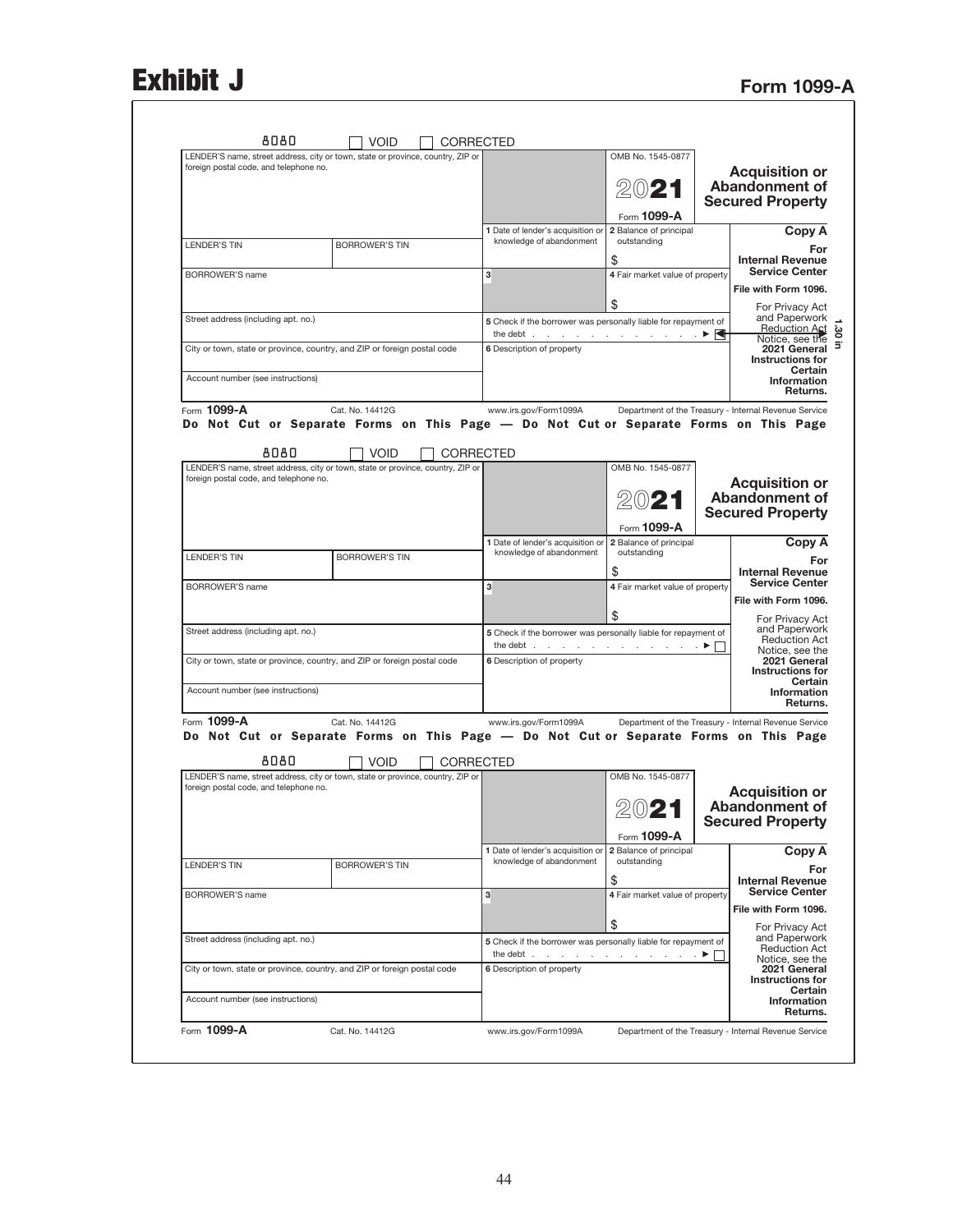# Exhibit K Form 1099-B

|                                                                     | OMB No. 1545-0715                                                                     | CORRECTED<br>Applicable checkbox on Form 8949                  |                                                          | 7979<br>PAYER'S name, street address, city or town, state or province, country, ZIP                                                                                                         |
|---------------------------------------------------------------------|---------------------------------------------------------------------------------------|----------------------------------------------------------------|----------------------------------------------------------|---------------------------------------------------------------------------------------------------------------------------------------------------------------------------------------------|
| <b>Proceeds From</b><br><b>Broker and</b><br><b>Barter Exchange</b> | $20$ 21                                                                               |                                                                |                                                          | or foreign postal code, and telephone no.                                                                                                                                                   |
| <b>Transactions</b>                                                 | Form 1099-B                                                                           |                                                                |                                                          |                                                                                                                                                                                             |
|                                                                     |                                                                                       | 1a Description of property (Example: 100 sh. XYZ Co.)          |                                                          |                                                                                                                                                                                             |
|                                                                     | 1c Date sold or disposed                                                              | 1b Date acquired                                               |                                                          |                                                                                                                                                                                             |
| Copy A                                                              | 1e Cost or other basis                                                                | 1d Proceeds                                                    | <b>RECIPIENT'S TIN</b>                                   | <b>PAYER'S TIN</b>                                                                                                                                                                          |
|                                                                     |                                                                                       | \$<br>\$<br>1f Accrued market discount                         |                                                          |                                                                                                                                                                                             |
| For<br><b>Internal Revenue</b>                                      | 1g Wash sale loss disallowed                                                          | \$<br>\$                                                       |                                                          |                                                                                                                                                                                             |
| <b>Service Center</b>                                               | 3 Check if proceeds from:                                                             | 2 Short-term gain or loss                                      |                                                          | RECIPIENT'S name                                                                                                                                                                            |
| File with Form 1096.                                                | Collectibles                                                                          | Long-term gain or loss                                         |                                                          |                                                                                                                                                                                             |
| $1.27$ in                                                           | QOF<br>5 Check if noncovered                                                          | Ordinary<br>4 Federal income tax withheld                      |                                                          | Street address (including apt. no.)                                                                                                                                                         |
|                                                                     | security                                                                              | \$                                                             |                                                          |                                                                                                                                                                                             |
| For Privacy Act                                                     | 7 Check if loss is not allowed                                                        | 6 Reported to IRS:                                             |                                                          |                                                                                                                                                                                             |
| and Paperwork<br>Reduction Ad                                       | based on amount in 1d<br>2.60 in                                                      | Gross proceeds                                                 |                                                          | City or town, state or province, country, and ZIP or foreign postal code                                                                                                                    |
| Notice, see the                                                     | 9 Unrealized profit or (loss) on                                                      | Net proceeds<br>8 Profit or (loss) realized in                 | 0.60 in                                                  |                                                                                                                                                                                             |
| 2021 General<br><b>Instructions for</b>                             | open contracts-12/31/2020                                                             | 2021 on closed contracts                                       | 2nd TIN not.                                             | Account number (see instructions)                                                                                                                                                           |
| Certain                                                             |                                                                                       | \$<br>\$                                                       |                                                          |                                                                                                                                                                                             |
| <b>Information</b><br><del>Return).</del>                           | 11 Aggregate profit or (loss)<br>on contracts                                         | 10 Unrealized profit or (loss) on<br>onen contracts.           | <b>FATCA filing</b><br>requirement                       | CUSIP number                                                                                                                                                                                |
|                                                                     | 4.20 in                                                                               | \$<br>\$                                                       | 15 State identification no. 16 State tax withheld        | 14 State name                                                                                                                                                                               |
|                                                                     | 13 Bartering                                                                          | 12 Check if basis reported to                                  |                                                          |                                                                                                                                                                                             |
|                                                                     |                                                                                       |                                                                |                                                          |                                                                                                                                                                                             |
|                                                                     | 1.56 in<br>Department of the Treasury - Internal Revenue Service<br>OMB No. 1545-0715 | www.irs.gov/Form1099B<br>Applicable checkbox on Form 8949      | \$<br>Cat. No. 14411V<br><b>VOID</b><br><b>CORRECTED</b> | Form 1099-B<br>Do Not Cut or Separate Forms on This Page - Do Not Cut or Separate Forms on This Page<br>7979<br>PAYER'S name, street address, city or town, state or province, country, ZIP |
| <b>Proceeds From</b><br><b>Broker and</b><br><b>Barter Exchange</b> | 2021                                                                                  |                                                                |                                                          | or foreign postal code, and telephone no.                                                                                                                                                   |
| <b>Transactions</b>                                                 | Form 1099-B                                                                           |                                                                |                                                          |                                                                                                                                                                                             |
|                                                                     |                                                                                       | 1a Description of property (Example: 100 sh. XYZ Co.)          |                                                          |                                                                                                                                                                                             |
|                                                                     | 1c Date sold or disposed                                                              | 1b Date acquired                                               |                                                          |                                                                                                                                                                                             |
| Copy A                                                              | 1e Cost or other basis                                                                | 1d Proceeds                                                    | <b>RECIPIENT'S TIN</b>                                   | <b>PAYER'S TIN</b>                                                                                                                                                                          |
|                                                                     |                                                                                       | \$<br>\$                                                       |                                                          |                                                                                                                                                                                             |
| For                                                                 | 1g Wash sale loss disallowed                                                          | 1f Accrued market discount                                     |                                                          |                                                                                                                                                                                             |
| <b>Internal Revenue</b>                                             |                                                                                       | \$<br>\$                                                       |                                                          |                                                                                                                                                                                             |
| <b>Service Center</b><br>File with Form 1096.                       | 3 Check if proceeds from:                                                             | 2 Short-term gain or loss                                      |                                                          | RECIPIENT'S name                                                                                                                                                                            |
|                                                                     | Collectibles<br>QOF                                                                   | Long-term gain or loss<br>Ordinary                             |                                                          |                                                                                                                                                                                             |
|                                                                     | 5 Check if noncovered                                                                 | 4 Federal income tax withheld                                  |                                                          | Street address (including apt. no.)                                                                                                                                                         |
|                                                                     | security                                                                              | \$                                                             |                                                          |                                                                                                                                                                                             |
| For Privacy Act                                                     | 7 Check if loss is not allowed<br>based on amount in 1d                               | 6 Reported to IRS:                                             |                                                          |                                                                                                                                                                                             |
| and Paperwork<br><b>Reduction Act</b>                               |                                                                                       | Gross proceeds<br>Net proceeds                                 |                                                          | City or town, state or province, country, and ZIP or foreign postal code                                                                                                                    |
| Notice, see the                                                     | 9 Unrealized profit or (loss) on                                                      | 8 Profit or (loss) realized in                                 |                                                          |                                                                                                                                                                                             |
| 2021 General<br>Instructions for                                    | open contracts-12/31/2020                                                             | 2021 on closed contracts                                       | 2nd TIN not.                                             | Account number (see instructions)                                                                                                                                                           |
| Certain                                                             |                                                                                       | \$<br>\$                                                       |                                                          |                                                                                                                                                                                             |
| <b>Information</b><br>Returns.                                      | 11 Aggregate profit or (loss)<br>on contracts                                         | 10 Unrealized profit or (loss) on<br>open contracts-12/31/2021 | <b>FATCA filing</b><br>requirement                       | CUSIP number                                                                                                                                                                                |
|                                                                     |                                                                                       | \$<br>\$                                                       | 16 State tax withheld                                    | 15 State identification no.<br>14 State name                                                                                                                                                |
|                                                                     | 13 Bartering                                                                          | 12 Check if basis reported to<br><b>IRS</b><br>\$              | \$<br>\$                                                 |                                                                                                                                                                                             |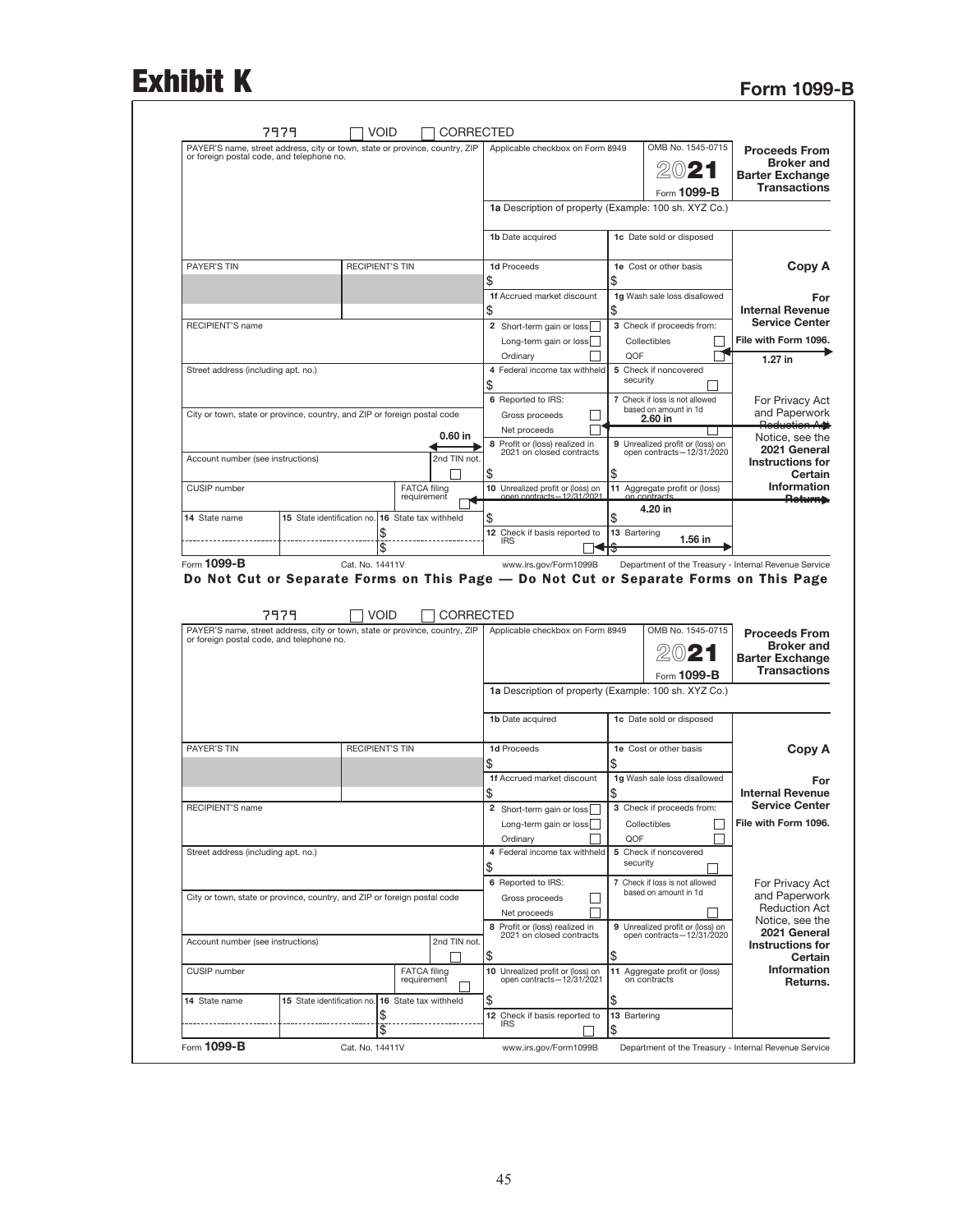## Exhibit L<br>Form 1099-C

|                                               | CREDITOR'S name, street address, city or town, state or province, country,                                             | 1 Date of identifiable event                                                  | OMB No. 1545-1424                                     |                                                       |
|-----------------------------------------------|------------------------------------------------------------------------------------------------------------------------|-------------------------------------------------------------------------------|-------------------------------------------------------|-------------------------------------------------------|
| ZIP or foreign postal code, and telephone no. |                                                                                                                        |                                                                               |                                                       | <b>Cancellation</b>                                   |
|                                               |                                                                                                                        | 2 Amount of debt discharged<br>\$                                             | $20$ 21                                               | of Debt                                               |
|                                               |                                                                                                                        | 3 Interest, if included in box 2                                              |                                                       |                                                       |
|                                               |                                                                                                                        | \$                                                                            | Form 1099-C                                           |                                                       |
| <b>CREDITOR'S TIN</b>                         | <b>DEBTOR'S TIN</b>                                                                                                    | 4 Debt description                                                            |                                                       | Copy A                                                |
|                                               |                                                                                                                        |                                                                               |                                                       |                                                       |
| DEBTOR'S name                                 |                                                                                                                        |                                                                               |                                                       | <b>Internal Revenue</b><br><b>Service Center</b>      |
|                                               |                                                                                                                        |                                                                               |                                                       | File with Form 1096.                                  |
| Street address (including apt. no.)           |                                                                                                                        | 5 Check here if the debtor was personally liable for<br>repayment of the debt |                                                       | For Privacy Act and w<br>Paperwork Reduction          |
|                                               | City or town, state or province, country, and ZIP or foreign postal code                                               |                                                                               |                                                       | Act Notice, see the<br>2021 General                   |
| Account number (see instructions)             |                                                                                                                        | 6 Identifiable event code                                                     | 7 Fair market value of property                       | <b>Instructions for</b><br><b>Certain Information</b> |
|                                               |                                                                                                                        |                                                                               | \$                                                    | Returns.                                              |
| Form 1099-C                                   | Cat. No. 26280W                                                                                                        | www.irs.gov/Form1099C                                                         | Department of the Treasury - Internal Revenue Service |                                                       |
|                                               | Do Not Cut or Separate Forms on This Page - Do Not Cut or Separate Forms on This Page                                  |                                                                               |                                                       |                                                       |
|                                               |                                                                                                                        |                                                                               |                                                       |                                                       |
| 8585                                          | <b>VOID</b>                                                                                                            | CORRECTED                                                                     |                                                       |                                                       |
| ZIP or foreign postal code, and telephone no. | CREDITOR'S name, street address, city or town, state or province, country,                                             | 1 Date of identifiable event                                                  | OMB No. 1545-1424                                     |                                                       |
|                                               |                                                                                                                        | 2 Amount of debt discharged                                                   |                                                       | <b>Cancellation</b>                                   |
|                                               |                                                                                                                        | \$                                                                            | 2021                                                  | of Debt                                               |
|                                               |                                                                                                                        | 3 Interest, if included in box 2                                              |                                                       |                                                       |
| <b>CREDITOR'S TIN</b>                         | <b>DEBTOR'S TIN</b>                                                                                                    | \$<br>4 Debt description                                                      | Form 1099-C                                           | Copy A                                                |
|                                               |                                                                                                                        |                                                                               |                                                       |                                                       |
| DEBTOR'S name                                 |                                                                                                                        |                                                                               |                                                       | <b>Internal Revenue</b><br><b>Service Center</b>      |
|                                               |                                                                                                                        |                                                                               |                                                       | File with Form 1096.                                  |
| Street address (including apt. no.)           |                                                                                                                        | 5 Check here if the debtor was personally liable for<br>repayment of the debt |                                                       | For Privacy Act and                                   |
|                                               |                                                                                                                        |                                                                               |                                                       | Paperwork Reduction<br>Act Notice, see the            |
|                                               | City or town, state or province, country, and ZIP or foreign postal code                                               |                                                                               |                                                       | 2021 General                                          |
| Account number (see instructions)             |                                                                                                                        | 6 Identifiable event code                                                     | 7 Fair market value of property                       | <b>Instructions for</b><br><b>Certain Information</b> |
|                                               |                                                                                                                        |                                                                               | \$                                                    | Returns.                                              |
| Form 1099-C                                   | Cat. No. 26280W                                                                                                        | www.irs.gov/Form1099C                                                         | Department of the Treasury - Internal Revenue Service |                                                       |
|                                               | Do Not Cut or Separate Forms on This Page — Do Not Cut or Separate Forms on This Page                                  |                                                                               |                                                       |                                                       |
| 8585                                          | <b>VOID</b><br>CREDITOR'S name, street address, city or town, state or province, country, 1 Date of identifiable event | <b>CORRECTED</b>                                                              | OMB No. 1545-1424                                     |                                                       |
| ZIP or foreign postal code, and telephone no. |                                                                                                                        |                                                                               |                                                       |                                                       |
|                                               |                                                                                                                        | 2 Amount of debt discharged                                                   |                                                       | <b>Cancellation</b>                                   |
|                                               |                                                                                                                        |                                                                               | 2021                                                  | of Debt                                               |
|                                               |                                                                                                                        | \$                                                                            |                                                       |                                                       |
|                                               |                                                                                                                        | 3 Interest, if included in box 2                                              |                                                       |                                                       |
|                                               |                                                                                                                        | \$                                                                            | Form 1099-C                                           |                                                       |
| <b>CREDITOR'S TIN</b>                         | <b>DEBTOR'S TIN</b>                                                                                                    | 4 Debt description                                                            |                                                       | Copy A                                                |
|                                               |                                                                                                                        |                                                                               |                                                       |                                                       |
| DEBTOR'S name                                 |                                                                                                                        |                                                                               |                                                       | <b>Internal Revenue</b><br><b>Service Center</b>      |
|                                               |                                                                                                                        |                                                                               |                                                       | File with Form 1096.                                  |
| Street address (including apt. no.)           |                                                                                                                        | 5 Check here if the debtor was personally liable for<br>repayment of the debt | $\rightarrow$                                         | For Privacy Act and                                   |
|                                               |                                                                                                                        |                                                                               |                                                       | Paperwork Reduction<br>Act Notice, see the            |
|                                               | City or town, state or province, country, and ZIP or foreign postal code                                               |                                                                               |                                                       | 2021 General<br><b>Instructions for</b>               |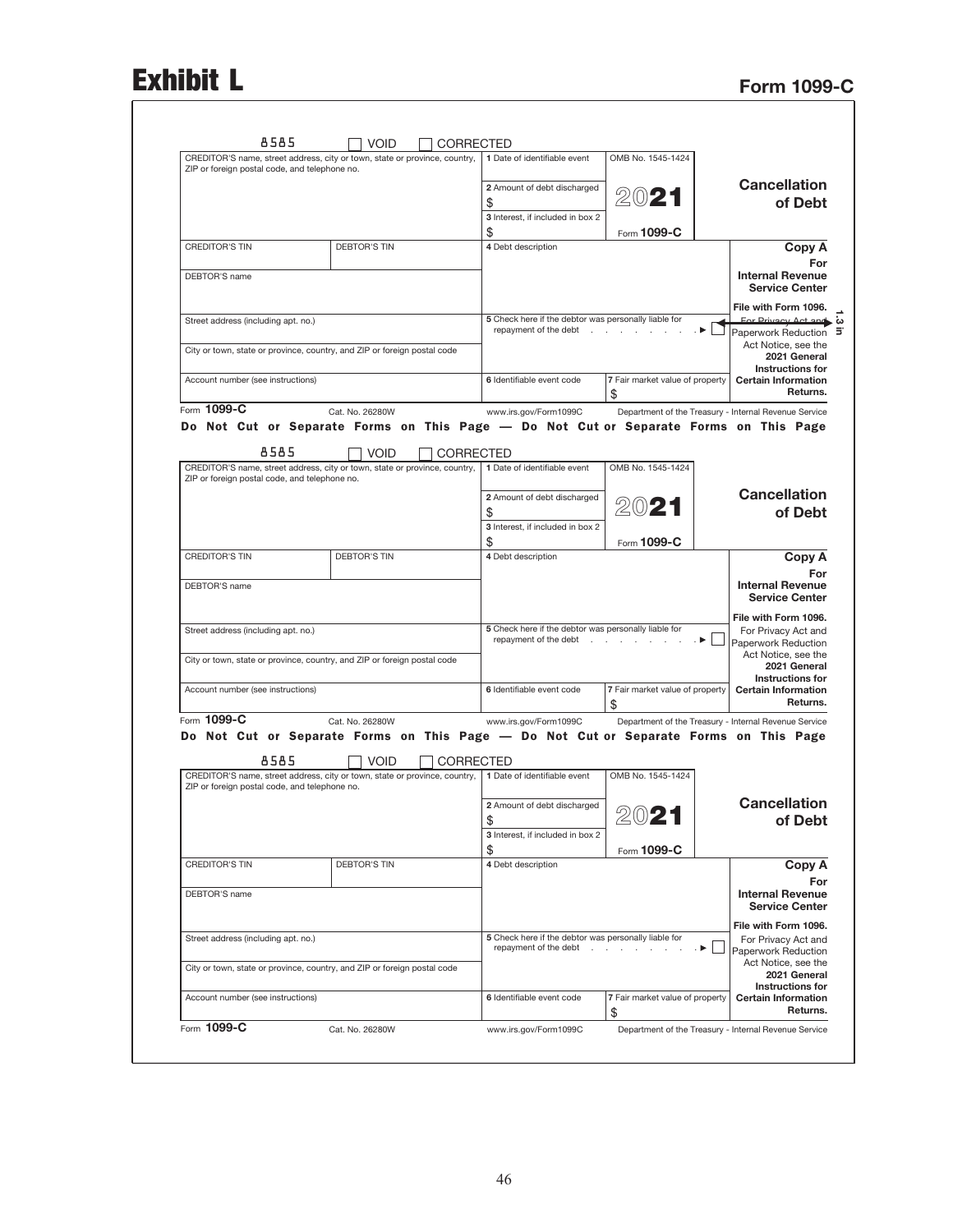## Exhibit M Form 1099-DIV

|                                                  | OMB No. 1545-0110                                                                                        | 1a Total ordinary dividends               |                                    |                        | PAYER'S name, street address, city or town, state or province, country, ZIP         |
|--------------------------------------------------|----------------------------------------------------------------------------------------------------------|-------------------------------------------|------------------------------------|------------------------|-------------------------------------------------------------------------------------|
| <b>Dividends and</b>                             |                                                                                                          |                                           |                                    |                        | or foreign postal code, and telephone no.                                           |
| <b>Distributions</b>                             | 2021                                                                                                     | \$<br><b>1b</b> Qualified dividends       |                                    |                        |                                                                                     |
|                                                  |                                                                                                          |                                           |                                    |                        |                                                                                     |
|                                                  | Form 1099-DIV                                                                                            |                                           |                                    |                        |                                                                                     |
| Copy A                                           | 2b Unrecap. Sec. 1250 gain                                                                               | 2a Total capital gain distr.              |                                    |                        |                                                                                     |
| For<br><b>Internal Revenue</b>                   | \$<br>2d Collectibles (28%) gain                                                                         | \$<br>2c Section 1202 gain                |                                    | <b>RECIPIENT'S TIN</b> | PAYER'S TIN                                                                         |
| <b>Service Center</b>                            | \$                                                                                                       | \$                                        |                                    |                        |                                                                                     |
| File with Form 1096.                             | 2f Section 897 capital gain                                                                              | 2e Section 897 ordinary dividends         |                                    |                        |                                                                                     |
|                                                  | \$<br>Federal income tax withheld                                                                        | \$<br>Nondividend distributions           |                                    |                        | <b>RECIPIENT'S name</b>                                                             |
| For Privacy Act                                  | 4<br>\$                                                                                                  | з<br>\$                                   |                                    |                        |                                                                                     |
| and Paperwork                                    | 6<br>Investment expenses                                                                                 | 5<br>Section 199A dividends               |                                    |                        |                                                                                     |
| <b>Reduction Act</b><br>Notice, see the          | \$                                                                                                       | \$                                        |                                    |                        | Street address (including apt. no.)                                                 |
| 2021 General                                     | 8<br>Foreign country or U.S. possession                                                                  | $\overline{7}$<br>Foreign tax paid        |                                    |                        |                                                                                     |
| <b>Instructions for</b><br>Certain               |                                                                                                          | \$                                        |                                    |                        | City or town, state or province, country, and ZIP or foreign postal code            |
| <b>Information</b>                               | 10 Noncash liquidation distributions                                                                     | 9<br>Cash liquidation distributions       |                                    |                        |                                                                                     |
| Returns.                                         | \$                                                                                                       | \$                                        |                                    |                        |                                                                                     |
|                                                  | 12 Specified private activity<br>bond interest dividends                                                 | 11 Exempt-interest dividends              | <b>FATCA filing</b><br>requirement |                        |                                                                                     |
|                                                  | \$                                                                                                       | \$                                        |                                    |                        |                                                                                     |
|                                                  | 15 State tax withheld                                                                                    | 13 State<br>14 State identification no.   | 2nd TIN not.                       |                        | Account number (see instructions)                                                   |
|                                                  |                                                                                                          |                                           |                                    |                        |                                                                                     |
|                                                  | \$                                                                                                       |                                           |                                    |                        |                                                                                     |
|                                                  | Ŝ.<br>Department of the Treasury - Internal Revenue Service<br>Do Not Cut or Separate Forms on This Page | www.irs.gov/Form1099DIV                   |                                    | Cat. No. 14415N        | Form 1099-DIV<br>Do Not Cut or Separate Forms on This Page                          |
|                                                  | OMB No. 1545-0110                                                                                        | 1a Total ordinary dividends               | CORRECTED                          | <b>NOID</b>            | 9191<br>PAYER'S name, street address, city or town, state or province, country, ZIP |
|                                                  |                                                                                                          |                                           |                                    |                        | or foreign postal code, and telephone no.                                           |
| <b>Dividends and</b>                             | 2021                                                                                                     | \$                                        |                                    |                        |                                                                                     |
| <b>Distributions</b>                             |                                                                                                          | 1b Qualified dividends                    |                                    |                        |                                                                                     |
|                                                  | Form 1099-DIV                                                                                            | \$                                        |                                    |                        |                                                                                     |
| Copy A                                           | 2b Unrecap. Sec. 1250 gain                                                                               | 2a Total capital gain distr.              |                                    |                        |                                                                                     |
| For                                              | \$                                                                                                       | \$                                        |                                    |                        |                                                                                     |
| <b>Internal Revenue</b><br><b>Service Center</b> | 2d Collectibles (28%) gain<br>\$                                                                         | 2c Section 1202 gain<br>\$                |                                    | <b>RECIPIENT'S TIN</b> | <b>PAYER'S TIN</b>                                                                  |
|                                                  | 2f Section 897 capital gain                                                                              | 2e Section 897 ordinary dividends         |                                    |                        |                                                                                     |
| File with Form 1096.                             | \$                                                                                                       | \$                                        |                                    |                        |                                                                                     |
|                                                  | 4 Federal income tax withheld                                                                            | 3<br>Nondividend distributions            |                                    |                        | RECIPIENT'S name                                                                    |
| For Privacy Act<br>and Paperwork                 | \$<br>6                                                                                                  | \$<br>5<br>Section 199A dividends         |                                    |                        |                                                                                     |
| <b>Reduction Act</b>                             | Investment expenses<br>\$                                                                                | \$                                        |                                    |                        | Street address (including apt. no.)                                                 |
| Notice, see the<br>2021 General                  | 8 Foreign country or U.S. possession                                                                     | Foreign tax paid<br>$\overline{7}$        |                                    |                        |                                                                                     |
| <b>Instructions for</b>                          |                                                                                                          |                                           |                                    |                        |                                                                                     |
| Certain                                          | 10<br>Noncash liquidation distributions                                                                  | \$<br>Cash liquidation distributions<br>9 |                                    |                        | City or town, state or province, country, and ZIP or foreign postal code            |
| <b>Information</b><br>Returns.                   | \$                                                                                                       | \$                                        |                                    |                        |                                                                                     |
|                                                  | 12 Specified private activity                                                                            | 11 Exempt-interest dividends              | <b>FATCA filing</b>                |                        |                                                                                     |
|                                                  | bond interest dividends                                                                                  |                                           | requirement                        |                        |                                                                                     |
|                                                  | \$                                                                                                       | \$<br>13 State                            |                                    |                        | Account number (see instructions)                                                   |
|                                                  | 15 State tax withheld<br>\$                                                                              | 14 State identification no.               | 2nd TIN not.                       |                        |                                                                                     |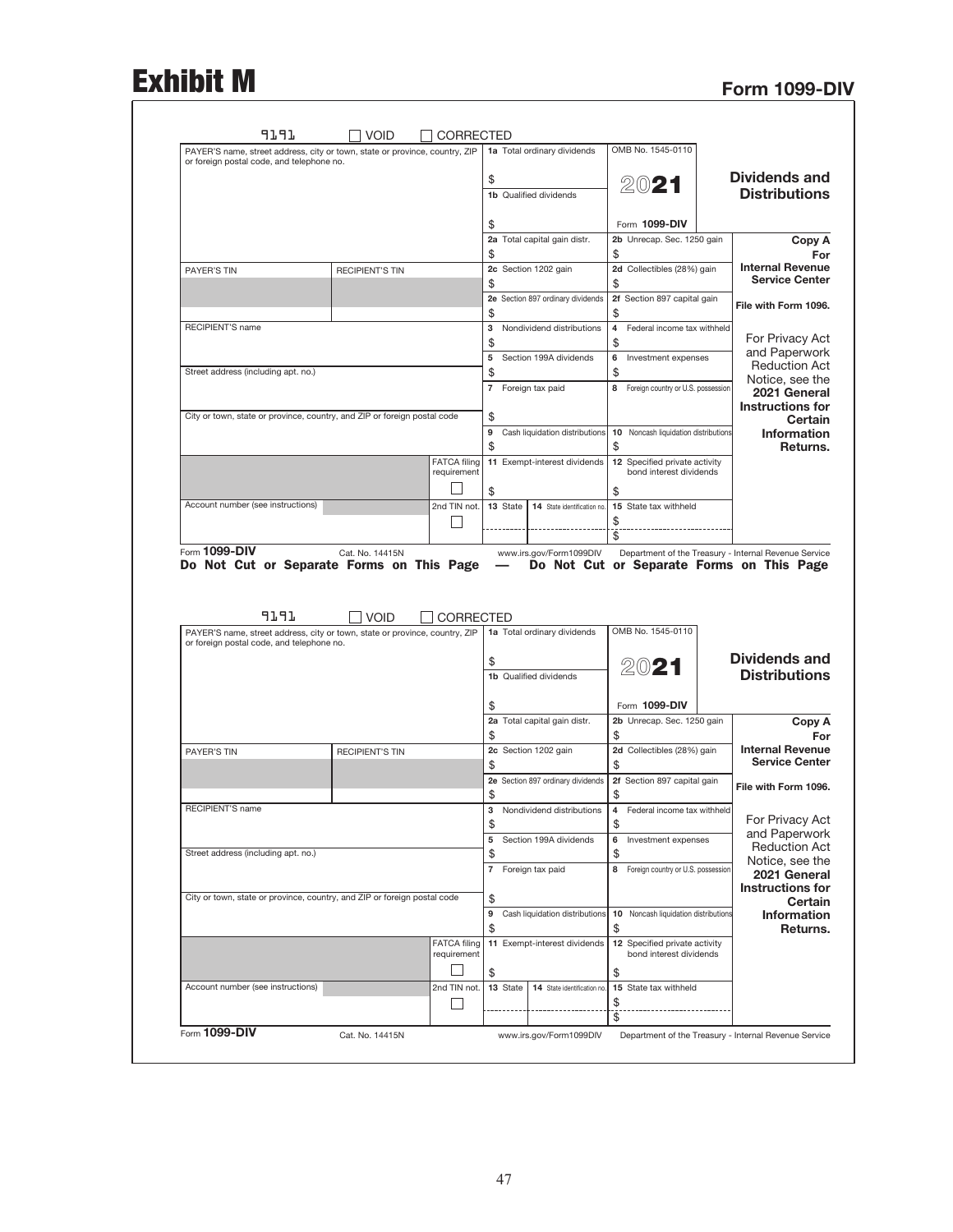# Exhibit N<br>Form 1099-G

|                                                                                                                                                              |                                                                                       |                                                             | CORRECTED             |                  | VOID                   |                 |                                                                                                                          |
|--------------------------------------------------------------------------------------------------------------------------------------------------------------|---------------------------------------------------------------------------------------|-------------------------------------------------------------|-----------------------|------------------|------------------------|-----------------|--------------------------------------------------------------------------------------------------------------------------|
|                                                                                                                                                              | OMB No. 1545-0120                                                                     | 1 Unemployment compensation                                 |                       |                  |                        |                 | PAYER'S name, street address, city or town, state or province, country, ZIP<br>or foreign postal code, and telephone no. |
| Certain                                                                                                                                                      |                                                                                       |                                                             |                       |                  |                        |                 |                                                                                                                          |
| Government                                                                                                                                                   | 2021                                                                                  | 2 State or local income tax                                 |                       |                  |                        |                 |                                                                                                                          |
| <b>Payments</b>                                                                                                                                              |                                                                                       | refunds, credits, or offsets                                |                       |                  |                        |                 |                                                                                                                          |
|                                                                                                                                                              | Form 1099-G                                                                           |                                                             |                       |                  |                        |                 |                                                                                                                          |
| Copy A                                                                                                                                                       | 4 Federal income tax withheld                                                         | 3 Box 2 amount is for tax year                              |                       |                  | <b>RECIPIENT'S TIN</b> |                 | <b>PAYER'S TIN</b>                                                                                                       |
| For                                                                                                                                                          | \$                                                                                    |                                                             |                       |                  |                        |                 |                                                                                                                          |
| <b>Internal Revenue</b><br><b>Service Center</b>                                                                                                             | 6 Taxable grants<br>\$                                                                |                                                             | 5 RTAA payments<br>\$ |                  |                        |                 | RECIPIENT'S name                                                                                                         |
| File with Form 1096.<br>For Privacy Act                                                                                                                      | 8 Check if box 2 is<br>trade or business                                              | 7 Agriculture payments                                      |                       |                  |                        |                 |                                                                                                                          |
| and Paperwork                                                                                                                                                | ь<br>income                                                                           |                                                             | \$<br>9 Market gain   |                  |                        |                 | Street address (including apt. no.)                                                                                      |
| <b>Reduction Act</b><br>Notice, see the 2021                                                                                                                 |                                                                                       |                                                             | \$                    |                  |                        |                 | City or town, state or province, country, and ZIP or foreign postal code                                                 |
| General                                                                                                                                                      | 11 State income tax withheld                                                          | 10b State identification no.                                | 10a State             |                  |                        |                 |                                                                                                                          |
| <b>Instructions for</b><br><b>Certain Information</b>                                                                                                        |                                                                                       |                                                             |                       | 2nd TIN not.     |                        |                 | Account number (see instructions)                                                                                        |
| Returns.                                                                                                                                                     |                                                                                       |                                                             |                       |                  |                        |                 |                                                                                                                          |
|                                                                                                                                                              | Department of the Treasury - Internal Revenue Service                                 |                                                             | www.irs.gov/Form1099G |                  |                        | Cat. No. 14438M | Form 1099-G                                                                                                              |
|                                                                                                                                                              | Do Not Cut or Separate Forms on This Page - Do Not Cut or Separate Forms on This Page |                                                             |                       |                  |                        |                 |                                                                                                                          |
|                                                                                                                                                              |                                                                                       |                                                             |                       |                  |                        | 8686            |                                                                                                                          |
|                                                                                                                                                              | OMB No. 1545-0120                                                                     | 1 Unemployment compensation                                 |                       | <b>CORRECTED</b> | <b>VOID</b>            |                 | PAYER'S name, street address, city or town, state or province, country, ZIP                                              |
|                                                                                                                                                              |                                                                                       |                                                             |                       |                  |                        |                 | or foreign postal code, and telephone no.                                                                                |
| Certain                                                                                                                                                      |                                                                                       |                                                             |                       |                  |                        |                 |                                                                                                                          |
| Government                                                                                                                                                   | 2021                                                                                  | 2 State or local income tax                                 |                       |                  |                        |                 |                                                                                                                          |
| <b>Payments</b>                                                                                                                                              |                                                                                       | refunds, credits, or offsets                                |                       |                  |                        |                 |                                                                                                                          |
|                                                                                                                                                              | Form 1099-G                                                                           |                                                             |                       |                  |                        |                 |                                                                                                                          |
| Copy A                                                                                                                                                       | 4 Federal income tax withheld                                                         | 3 Box 2 amount is for tax year                              |                       |                  | <b>RECIPIENT'S TIN</b> |                 | <b>PAYER'S TIN</b>                                                                                                       |
| For<br><b>Internal Revenue</b>                                                                                                                               | \$                                                                                    |                                                             |                       |                  |                        |                 |                                                                                                                          |
| <b>Service Center</b>                                                                                                                                        | 6 Taxable grants<br>\$                                                                |                                                             | 5 RTAA payments<br>\$ |                  |                        |                 | RECIPIENT'S name                                                                                                         |
| File with Form 1096.                                                                                                                                         | 8 Check if box 2 is                                                                   | 7 Agriculture payments                                      |                       |                  |                        |                 |                                                                                                                          |
| For Privacy Act                                                                                                                                              | trade or business<br>income                                                           |                                                             |                       |                  |                        |                 | Street address (including apt. no.)                                                                                      |
| and Paperwork<br><b>Reduction Act</b>                                                                                                                        |                                                                                       |                                                             | 9 Market gain         |                  |                        |                 |                                                                                                                          |
| Notice, see the 2021                                                                                                                                         |                                                                                       |                                                             | \$                    |                  |                        |                 | City or town, state or province, country, and ZIP or foreign postal code                                                 |
| General<br><b>Instructions for</b>                                                                                                                           | 10b State identification no. 11 State income tax withheld                             |                                                             | 10a State             |                  |                        |                 |                                                                                                                          |
| <b>Certain Information</b>                                                                                                                                   |                                                                                       |                                                             |                       | 2nd TIN not.     |                        |                 | Account number (see instructions)                                                                                        |
| Returns.                                                                                                                                                     | Department of the Treasury - Internal Revenue Service                                 |                                                             | www.irs.gov/Form1099G |                  |                        | Cat. No. 14438M | Form 1099-G                                                                                                              |
|                                                                                                                                                              | Do Not Cut or Separate Forms on This Page - Do Not Cut or Separate Forms on This Page |                                                             |                       | CORRECTED        | <b>VOID</b>            | 8686            |                                                                                                                          |
|                                                                                                                                                              |                                                                                       | 1 Unemployment compensation                                 |                       |                  |                        |                 | PAYER'S name, street address, city or town, state or province, country, ZIP                                              |
|                                                                                                                                                              | OMB No. 1545-0120                                                                     |                                                             |                       |                  |                        |                 | or foreign postal code, and telephone no.                                                                                |
|                                                                                                                                                              |                                                                                       |                                                             |                       |                  |                        |                 |                                                                                                                          |
| Certain<br>Government                                                                                                                                        |                                                                                       |                                                             | ა                     |                  |                        |                 |                                                                                                                          |
|                                                                                                                                                              | 2021                                                                                  | 2 State or local income tax<br>refunds, credits, or offsets |                       |                  |                        |                 |                                                                                                                          |
|                                                                                                                                                              |                                                                                       |                                                             |                       |                  |                        |                 |                                                                                                                          |
| <b>Payments</b>                                                                                                                                              | Form 1099-G<br>4 Federal income tax withheld                                          | 3 Box 2 amount is for tax year                              | \$                    |                  | <b>RECIPIENT'S TIN</b> |                 | PAYER'S TIN                                                                                                              |
| Copy A<br>For                                                                                                                                                | \$                                                                                    |                                                             |                       |                  |                        |                 |                                                                                                                          |
|                                                                                                                                                              | 6 Taxable grants<br>\$                                                                |                                                             | 5 RTAA payments<br>\$ |                  |                        |                 | RECIPIENT'S name                                                                                                         |
|                                                                                                                                                              | 8 Check if box 2 is                                                                   | 7 Agriculture payments                                      |                       |                  |                        |                 |                                                                                                                          |
|                                                                                                                                                              | trade or business<br>ь<br>income                                                      |                                                             | \$                    |                  |                        |                 | Street address (including apt. no.)                                                                                      |
|                                                                                                                                                              |                                                                                       |                                                             | 9 Market gain         |                  |                        |                 |                                                                                                                          |
| <b>Internal Revenue</b><br><b>Service Center</b><br>File with Form 1096.<br>For Privacy Act<br>and Paperwork<br><b>Reduction Act</b><br>Notice, see the 2021 |                                                                                       |                                                             | \$                    |                  |                        |                 | City or town, state or province, country, and ZIP or foreign postal code                                                 |
| General<br><b>Instructions for</b>                                                                                                                           | 10b State identification no. 11 State income tax withheld                             |                                                             | 10a State             |                  |                        |                 |                                                                                                                          |
| <b>Certain Information</b><br>Returns.                                                                                                                       |                                                                                       |                                                             |                       | 2nd TIN not.     |                        |                 | Account number (see instructions)                                                                                        |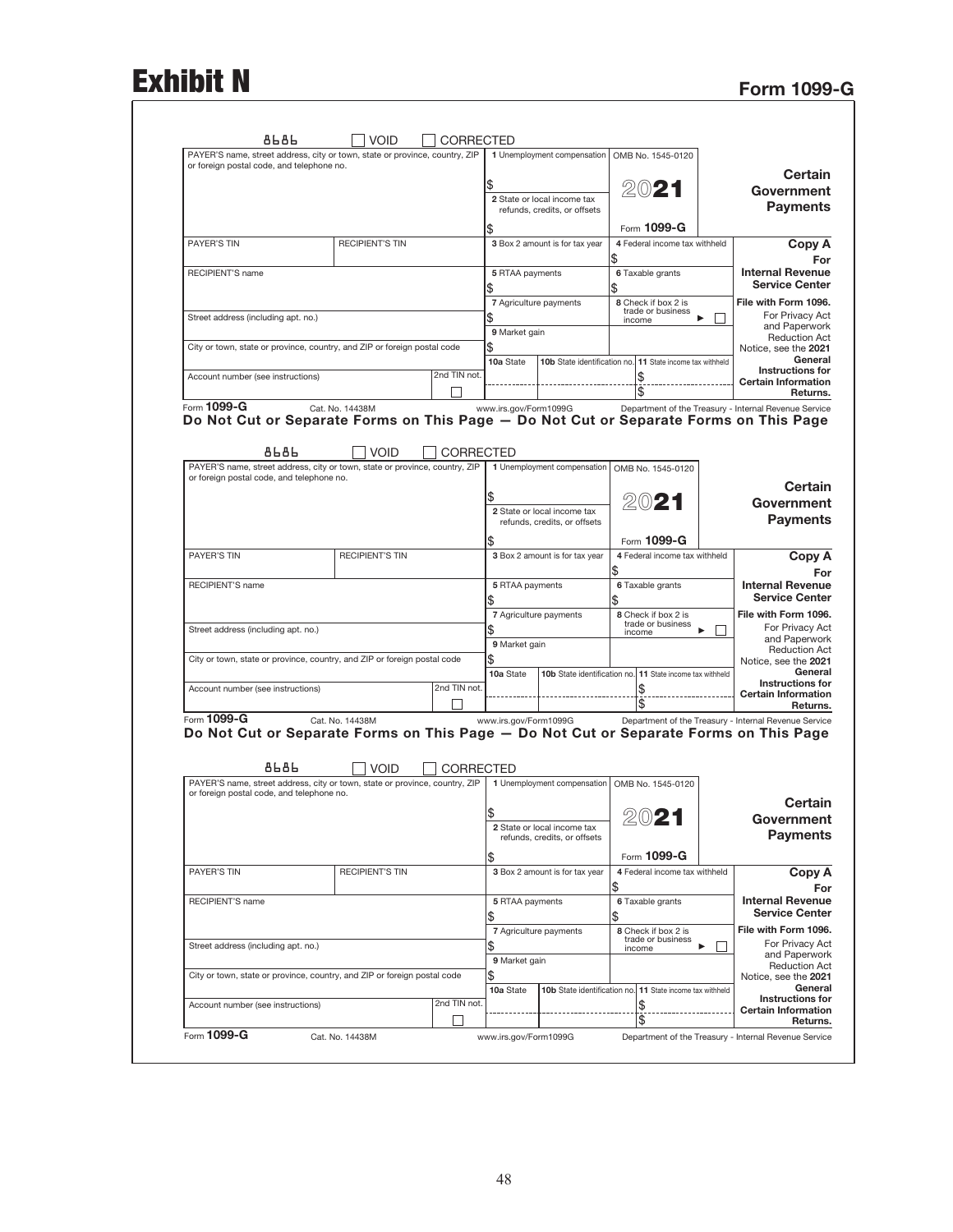## Exhibit 0 Form 1099-INT

| PAYER'S name, street address, city or town, state or province, country, ZIP                                               |                               | Payer's RTN (optional)                                      |          | OMB No. 1545-0112                    |                                                                                                                                      |
|---------------------------------------------------------------------------------------------------------------------------|-------------------------------|-------------------------------------------------------------|----------|--------------------------------------|--------------------------------------------------------------------------------------------------------------------------------------|
| or foreign postal code, and telephone no.                                                                                 |                               |                                                             |          |                                      | <b>Interest</b>                                                                                                                      |
|                                                                                                                           |                               |                                                             |          | 2021                                 |                                                                                                                                      |
|                                                                                                                           |                               | 1 Interest income                                           |          |                                      | <b>Income</b>                                                                                                                        |
|                                                                                                                           |                               |                                                             |          | Form 1099-INT                        |                                                                                                                                      |
|                                                                                                                           |                               | 2 Early withdrawal penalty                                  |          |                                      |                                                                                                                                      |
|                                                                                                                           |                               |                                                             |          |                                      | Copy A                                                                                                                               |
| PAYER'S TIN<br><b>RECIPIENT'S TIN</b>                                                                                     |                               | \$                                                          |          |                                      | For                                                                                                                                  |
|                                                                                                                           |                               | 3 Interest on U.S. Savings Bonds and Treas. obligations     |          |                                      | <b>Internal Revenue</b>                                                                                                              |
|                                                                                                                           |                               | \$                                                          |          |                                      | <b>Service Center</b>                                                                                                                |
| RECIPIENT'S name                                                                                                          |                               | 4 Federal income tax withheld                               |          | 5 Investment expenses                | File with Form 1096.                                                                                                                 |
|                                                                                                                           |                               |                                                             | \$       |                                      |                                                                                                                                      |
|                                                                                                                           |                               | 6 Foreign tax paid                                          |          | 7 Foreign country or U.S. possession | For Privacy Act                                                                                                                      |
| Street address (including apt. no.)                                                                                       |                               |                                                             |          |                                      | and Paperwork                                                                                                                        |
|                                                                                                                           |                               | 8 Tax-exempt interest                                       | interest | 9 Specified private activity bond    | <b>Reduction Act</b>                                                                                                                 |
| City or town, state or province, country, and ZIP or foreign postal code                                                  |                               | \$                                                          | \$       |                                      | Notice, see the<br>2021 General                                                                                                      |
|                                                                                                                           |                               | 10 Market discount                                          |          | 11 Bond premium                      | Instructions for                                                                                                                     |
|                                                                                                                           |                               |                                                             |          |                                      | Certain                                                                                                                              |
|                                                                                                                           | FATCA filing S                |                                                             | \$       |                                      | <b>Information</b>                                                                                                                   |
|                                                                                                                           |                               | requirement 12 Bond premium on Treasury obligations         |          | 13 Bond premium on tax-exempt bond   | Returns.                                                                                                                             |
|                                                                                                                           |                               | \$                                                          | \$       |                                      |                                                                                                                                      |
| Account number (see instructions)                                                                                         |                               | 2nd TIN not. 14 Tax-exempt and tax credit<br>bond CUSIP no. |          | 15 State 16 State identification no. | 17 State tax withheld<br>\$                                                                                                          |
|                                                                                                                           |                               |                                                             |          |                                      | \$                                                                                                                                   |
| Form 1099-INT<br>Cat. No. 14410K<br>Do Not Cut or Separate Forms on This Page - Do Not Cut or Separate Forms on This Page |                               | www.irs.gov/Form1099INT                                     |          |                                      |                                                                                                                                      |
| 9292<br><b>VOID</b>                                                                                                       | CORRECTED                     |                                                             |          |                                      | Department of the Treasury - Internal Revenue Service                                                                                |
| PAYER'S name, street address, city or town, state or province, country, ZIP<br>or foreign postal code, and telephone no.  |                               | Payer's RTN (optional)                                      |          | OMB No. 1545-0112                    |                                                                                                                                      |
|                                                                                                                           |                               |                                                             |          |                                      |                                                                                                                                      |
|                                                                                                                           |                               | 1 Interest income                                           |          | 2021                                 |                                                                                                                                      |
|                                                                                                                           |                               |                                                             |          |                                      | <b>Interest</b><br><b>Income</b>                                                                                                     |
|                                                                                                                           |                               |                                                             |          | Form 1099-INT                        |                                                                                                                                      |
|                                                                                                                           |                               | 2 Early withdrawal penalty                                  |          |                                      | Copy A                                                                                                                               |
| PAYER'S TIN<br><b>RECIPIENT'S TIN</b>                                                                                     |                               | \$                                                          |          |                                      |                                                                                                                                      |
|                                                                                                                           |                               | 3 Interest on U.S. Savings Bonds and Treas. obligations     |          |                                      | For                                                                                                                                  |
|                                                                                                                           |                               |                                                             |          |                                      | <b>Internal Revenue</b><br><b>Service Center</b>                                                                                     |
|                                                                                                                           |                               | \$                                                          |          |                                      |                                                                                                                                      |
| RECIPIENT'S name                                                                                                          |                               | 4 Federal income tax withheld 5 Investment expenses         |          |                                      | File with Form 1096.                                                                                                                 |
|                                                                                                                           |                               | \$                                                          | \$       |                                      |                                                                                                                                      |
| Street address (including apt. no.)                                                                                       |                               | 6 Foreign tax paid<br>\$                                    |          | 7 Foreign country or U.S. possession | For Privacy Act                                                                                                                      |
|                                                                                                                           |                               | 8 Tax-exempt interest                                       |          | 9 Specified private activity bond    |                                                                                                                                      |
|                                                                                                                           |                               |                                                             | interest |                                      |                                                                                                                                      |
| City or town, state or province, country, and ZIP or foreign postal code                                                  |                               | \$                                                          | \$       |                                      |                                                                                                                                      |
|                                                                                                                           |                               | 10 Market discount                                          |          | 11 Bond premium                      |                                                                                                                                      |
|                                                                                                                           |                               |                                                             |          |                                      | and Paperwork<br><b>Reduction Act</b><br>Notice, see the<br>2021 General<br><b>Instructions for</b><br>Certain<br><b>Information</b> |
|                                                                                                                           | FATCA filing S<br>requirement | 12 Bond premium on Treasury obligations                     | \$       | 13 Bond premium on tax-exempt bond   |                                                                                                                                      |
|                                                                                                                           |                               | \$                                                          | \$       |                                      | Returns.                                                                                                                             |
| Account number (see instructions)                                                                                         | 2nd TIN not.                  | 14 Tax-exempt and tax credit                                |          | 15 State 16 State identification no. | 17 State tax withheld                                                                                                                |
|                                                                                                                           | ⊔                             | bond CUSIP no.                                              |          |                                      | \$<br>\$                                                                                                                             |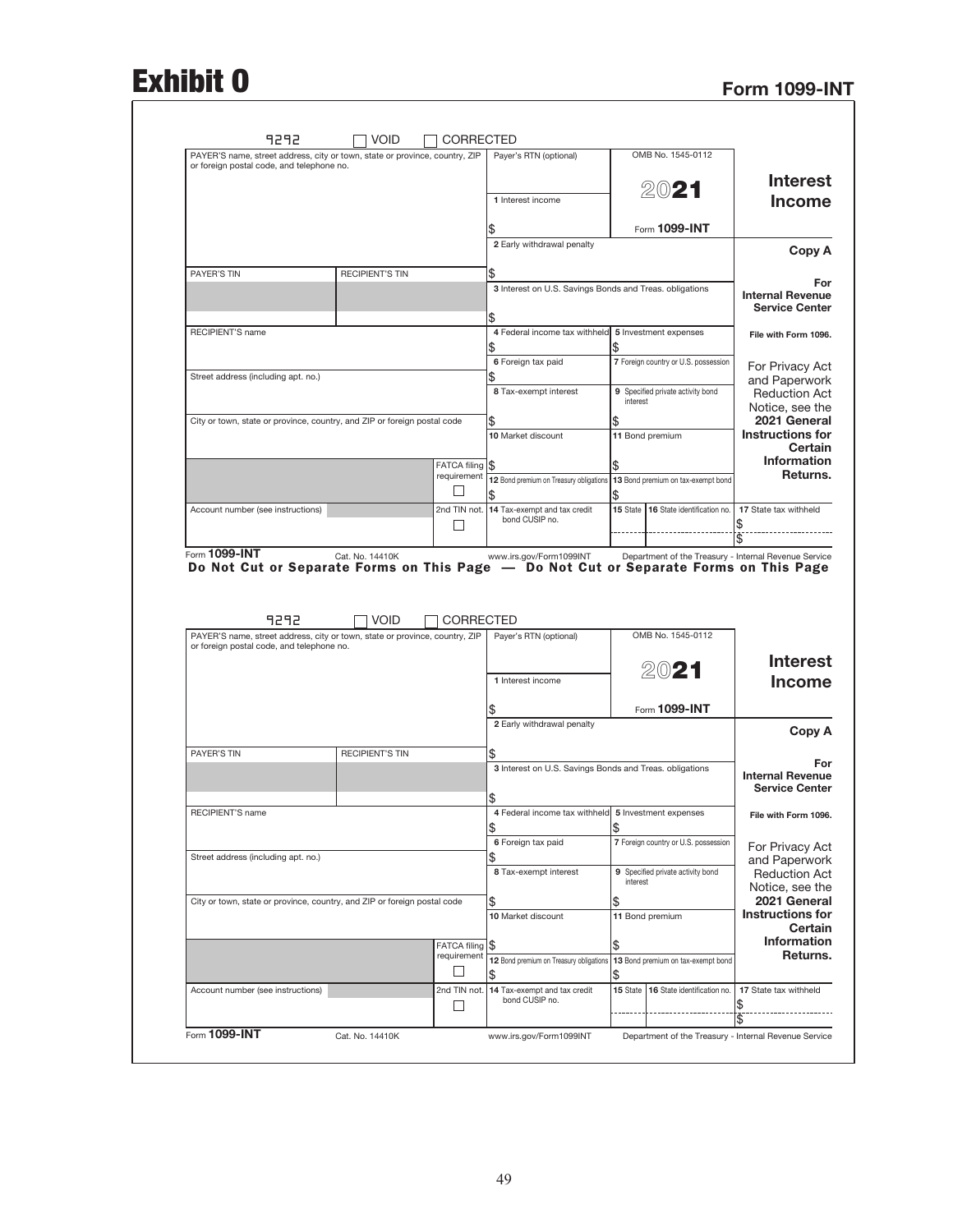# Exhibit P<br>Form 1099-K

| FILER'S name, street address, city or town, state or province, country, ZIP<br>or foreign postal code, and telephone no. |                                                 |                   | <b>FILER'S TA</b><br>$0.33$ in                                                   | OMB No. 1545-2205                      | <b>Payment Card and</b>                                                                                                                                                                                                                                                                  |
|--------------------------------------------------------------------------------------------------------------------------|-------------------------------------------------|-------------------|----------------------------------------------------------------------------------|----------------------------------------|------------------------------------------------------------------------------------------------------------------------------------------------------------------------------------------------------------------------------------------------------------------------------------------|
|                                                                                                                          |                                                 |                   | PAYEE'S TIN                                                                      |                                        | <b>Third Party</b>                                                                                                                                                                                                                                                                       |
|                                                                                                                          | 1.40 in                                         |                   |                                                                                  | 2021                                   | <b>Network</b>                                                                                                                                                                                                                                                                           |
|                                                                                                                          |                                                 |                   | 1a Gross amount payment<br>card/third party network<br>transactions<br>$0.50$ in |                                        | <b>Transactions</b>                                                                                                                                                                                                                                                                      |
|                                                                                                                          |                                                 |                   | \$<br>1b Card Not Present                                                        | Form 1099-K<br>2 Merchan category code |                                                                                                                                                                                                                                                                                          |
| Check to indicate if FILER is a (an):                                                                                    | Check to indicate transactions                  |                   | transactions<br>\$                                                               | $0.42$ in                              | Copy A<br>For                                                                                                                                                                                                                                                                            |
| Payment settlement entity (PSE)<br>Electronic Payment Facilitator                                                        | reported are:<br>Payment card<br>.1.56.in       | 0.09 in $-$       | 3<br>Number of payment<br>transactions<br>0.42 in                                | 4<br>Federal income tax<br>withheld    | <b>Internal Revenue</b><br><b>Service Center</b>                                                                                                                                                                                                                                         |
| (EPF)/Other third party<br>PAYEE'S name                                                                                  |                                                 |                   | 5a January                                                                       | \$<br>5b February                      | File with Form 1096.                                                                                                                                                                                                                                                                     |
|                                                                                                                          |                                                 |                   | \$                                                                               | \$                                     |                                                                                                                                                                                                                                                                                          |
|                                                                                                                          |                                                 |                   | 5c March                                                                         | 5d April<br>0.33 in                    | For Privacy Act<br>and Paperwork                                                                                                                                                                                                                                                         |
| Street address (including apt. no.)                                                                                      |                                                 |                   | \$<br>5e May                                                                     | \$<br>5f June                          | <b>Reduction Act</b>                                                                                                                                                                                                                                                                     |
|                                                                                                                          |                                                 |                   | \$                                                                               | \$                                     | Notice, see the<br>2021 General                                                                                                                                                                                                                                                          |
|                                                                                                                          |                                                 |                   | 5g July                                                                          | 5h August                              | Instructions for                                                                                                                                                                                                                                                                         |
| City or town, state or province, country, and ZIP or foreign postal code                                                 |                                                 |                   | \$                                                                               | \$                                     | <b>Certain Information</b><br>Returns.                                                                                                                                                                                                                                                   |
|                                                                                                                          |                                                 |                   | 5i September                                                                     | 5j October                             |                                                                                                                                                                                                                                                                                          |
| PSE'S name and telephone number                                                                                          |                                                 |                   | \$<br>5k November                                                                | \$<br>5I December                      |                                                                                                                                                                                                                                                                                          |
|                                                                                                                          |                                                 |                   | \$                                                                               | \$                                     |                                                                                                                                                                                                                                                                                          |
| Account number (see instructions)                                                                                        |                                                 | 2nd TIN not.      | 6 State                                                                          | 7 State identification no.             | 8 State income tax withheld                                                                                                                                                                                                                                                              |
|                                                                                                                          |                                                 |                   |                                                                                  |                                        | \$                                                                                                                                                                                                                                                                                       |
|                                                                                                                          |                                                 | - 1               |                                                                                  |                                        |                                                                                                                                                                                                                                                                                          |
| Form 1099-K<br>Do Not Cut or Separate Forms on This Page - Do Not Cut or Separate Forms on This Page<br>1010             | Cat. No. 54118B<br><b>VOID</b>                  |                   | www.irs.gov/Form1099K                                                            |                                        | \$                                                                                                                                                                                                                                                                                       |
| FILER'S name, street address, city or town, state or province, country, ZIP                                              |                                                 | <b>CORRECTED</b>  | FILER'S TIN                                                                      | OMB No. 1545-2205                      |                                                                                                                                                                                                                                                                                          |
| or foreign postal code, and telephone no.                                                                                |                                                 |                   |                                                                                  |                                        |                                                                                                                                                                                                                                                                                          |
|                                                                                                                          |                                                 |                   | PAYEE'S TIN                                                                      |                                        |                                                                                                                                                                                                                                                                                          |
|                                                                                                                          |                                                 |                   | 1a Gross amount of payment                                                       | 2021                                   |                                                                                                                                                                                                                                                                                          |
|                                                                                                                          |                                                 |                   | card/third party network<br>transactions                                         |                                        |                                                                                                                                                                                                                                                                                          |
|                                                                                                                          |                                                 |                   | \$                                                                               | Form 1099-K                            |                                                                                                                                                                                                                                                                                          |
|                                                                                                                          |                                                 |                   | <b>1b Card Not Present</b><br>transactions                                       | 2 Merchant category code               | Department of the Treasury - Internal Revenue Service<br><b>Payment Card and</b><br><b>Third Party</b><br><b>Network</b><br><b>Transactions</b><br>Copy A                                                                                                                                |
| Check to indicate if FILER is a (an):                                                                                    | Check to indicate transactions<br>reported are: |                   | \$                                                                               |                                        |                                                                                                                                                                                                                                                                                          |
| Payment settlement entity (PSE)<br>Electronic Payment Facilitator                                                        | Payment card                                    |                   | 3<br>Number of payment<br>transactions                                           | Federal income tax<br>4<br>withheld    |                                                                                                                                                                                                                                                                                          |
| (EPF)/Other third party<br>PAYEE'S name                                                                                  | Third party network                             |                   | 5a January                                                                       | \$<br>5b February                      |                                                                                                                                                                                                                                                                                          |
|                                                                                                                          |                                                 |                   | \$                                                                               | \$                                     |                                                                                                                                                                                                                                                                                          |
|                                                                                                                          |                                                 |                   | 5c March                                                                         | 5d April                               |                                                                                                                                                                                                                                                                                          |
| Street address (including apt. no.)                                                                                      |                                                 |                   | \$                                                                               | \$                                     |                                                                                                                                                                                                                                                                                          |
|                                                                                                                          |                                                 |                   | 5e May                                                                           | 5f June                                |                                                                                                                                                                                                                                                                                          |
|                                                                                                                          |                                                 |                   | \$<br>5g July                                                                    | \$<br>5h August                        |                                                                                                                                                                                                                                                                                          |
| City or town, state or province, country, and ZIP or foreign postal code                                                 |                                                 |                   | \$                                                                               | \$                                     |                                                                                                                                                                                                                                                                                          |
|                                                                                                                          |                                                 |                   | 5i September                                                                     | 5j October                             |                                                                                                                                                                                                                                                                                          |
| PSE'S name and telephone number                                                                                          |                                                 |                   | \$                                                                               | \$                                     |                                                                                                                                                                                                                                                                                          |
|                                                                                                                          |                                                 |                   | 5k November                                                                      | 5I December                            |                                                                                                                                                                                                                                                                                          |
| Account number (see instructions)                                                                                        |                                                 | 2nd TIN not.      | \$<br>6 State                                                                    | \$<br>7 State identification no.       |                                                                                                                                                                                                                                                                                          |
|                                                                                                                          |                                                 | $\vert \ \ \vert$ |                                                                                  |                                        | For<br><b>Internal Revenue</b><br><b>Service Center</b><br>File with Form 1096.<br>For Privacy Act<br>and Paperwork<br><b>Reduction Act</b><br>Notice, see the<br>2021 General<br><b>Instructions for</b><br><b>Certain Information</b><br>Returns.<br>8 State income tax withheld<br>\$ |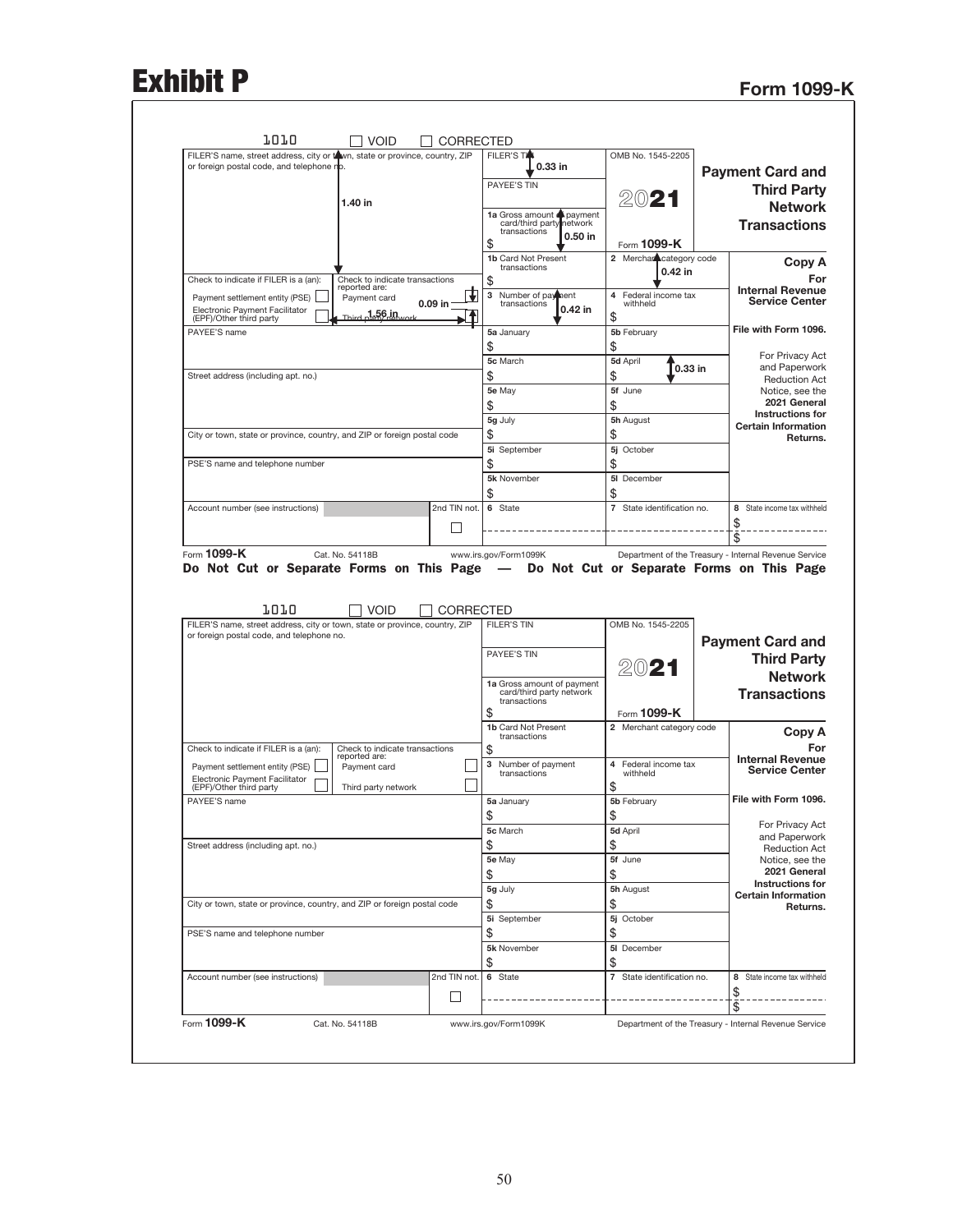# Exhibit Q Form 1099-LS

|                                                                                                                                                                                    | VOID                    | CORRECTED        |                                                |                                                                                                                                                |                                                                                                                                      |
|------------------------------------------------------------------------------------------------------------------------------------------------------------------------------------|-------------------------|------------------|------------------------------------------------|------------------------------------------------------------------------------------------------------------------------------------------------|--------------------------------------------------------------------------------------------------------------------------------------|
| ACQUIRER'S name, street address, city or town, state or province, country,<br>ZIP or foreign postal code, and telephone no.                                                        |                         |                  | 1 Amount paid to payment<br>recipient          | OMB No. 1545-2281                                                                                                                              |                                                                                                                                      |
|                                                                                                                                                                                    |                         |                  |                                                | Form 1099-LS                                                                                                                                   |                                                                                                                                      |
|                                                                                                                                                                                    |                         |                  | \$                                             |                                                                                                                                                | <b>Reportable Life</b><br><b>Insurance Sale</b>                                                                                      |
|                                                                                                                                                                                    |                         |                  | 2 Date of sale                                 | (Rev. December 2019)                                                                                                                           |                                                                                                                                      |
|                                                                                                                                                                                    |                         |                  |                                                | For calendar year<br>20                                                                                                                        |                                                                                                                                      |
| <b>ACQUIRER'S TIN</b>                                                                                                                                                              | PAYMENT RECIPIENT'S TIN |                  | Issuer's name                                  |                                                                                                                                                | Copy A                                                                                                                               |
| PAYMENT RECIPIENT'S name                                                                                                                                                           |                         |                  | and telephone no. (if different from ACQUIRER) | Acquirer's information contact name, street address, city or<br>town, state or province, country, ZIP or foreign postal code,                  | For<br><b>Internal Revenue</b><br><b>Service Center</b><br>File with Form 1096.<br>For Privacy Act                                   |
| Street address (including apt. no.)<br>City or town, state or province, country, and ZIP or foreign postal code                                                                    |                         |                  |                                                |                                                                                                                                                | and Paperwork<br><b>Reduction Act</b><br>Notice, see the<br>current General                                                          |
|                                                                                                                                                                                    |                         |                  |                                                |                                                                                                                                                | <b>Instructions for</b><br>Certain                                                                                                   |
| Policy number                                                                                                                                                                      |                         |                  |                                                |                                                                                                                                                | <b>Information</b><br>Returns.                                                                                                       |
| Form 1099-LS (Rev. 12-2019)                                                                                                                                                        | Cat. No. 71383M         |                  | www.irs.gov/Form1099LS                         | Department of the Treasury - Internal Revenue Service                                                                                          |                                                                                                                                      |
| Do Not Cut or Separate Forms on This Page — Do Not Cut or Separate Forms on This Page<br><b>JPJP</b><br>ACQUIRER'S name, street address, city or town, state or province, country, | <b>VOID</b>             | CORRECTED        | 1 Amount paid to payment                       | OMB No. 1545-2281                                                                                                                              |                                                                                                                                      |
| ZIP or foreign postal code, and telephone no.                                                                                                                                      |                         |                  | recipient                                      | Form $1099$ -LS                                                                                                                                |                                                                                                                                      |
|                                                                                                                                                                                    |                         |                  | \$                                             |                                                                                                                                                | <b>Reportable Life</b><br><b>Insurance Sale</b>                                                                                      |
|                                                                                                                                                                                    |                         |                  | 2 Date of sale                                 | (Rev. December 2019)<br>For calendar year<br>20                                                                                                |                                                                                                                                      |
| <b>ACQUIRER'S TIN</b>                                                                                                                                                              | PAYMENT RECIPIENT'S TIN |                  | Issuer's name                                  |                                                                                                                                                | Copy A<br>For                                                                                                                        |
| PAYMENT RECIPIENT'S name<br>Street address (including apt. no.)                                                                                                                    |                         |                  | and telephone no. (if different from ACQUIRER) | Acquirer's information contact name, street address, city or<br>town, state or province, country, ZIP or foreign postal code,                  | <b>Internal Revenue</b><br><b>Service Center</b><br>File with Form 1096.<br>For Privacy Act<br>and Paperwork<br><b>Reduction Act</b> |
| City or town, state or province, country, and ZIP or foreign postal code                                                                                                           |                         |                  |                                                |                                                                                                                                                | Notice, see the<br>current General<br><b>Instructions for</b>                                                                        |
| Policy number                                                                                                                                                                      |                         |                  |                                                |                                                                                                                                                | Certain<br>Information                                                                                                               |
| Form 1099-LS (Rev. 12-2019)                                                                                                                                                        |                         |                  |                                                |                                                                                                                                                | Returns.                                                                                                                             |
|                                                                                                                                                                                    | Cat. No. 71383M         |                  | www.irs.gov/Form1099LS                         | Department of the Treasury - Internal Revenue Service<br>Do Not Cut or Separate Forms on This Page — Do Not Cut or Separate Forms on This Page |                                                                                                                                      |
| 7P 7P<br>ACQUIRER'S name, street address, city or town, state or province, country,                                                                                                | <b>VOID</b>             | <b>CORRECTED</b> | 1 Amount paid to payment                       | OMB No. 1545-2281                                                                                                                              |                                                                                                                                      |
| ZIP or foreign postal code, and telephone no.                                                                                                                                      |                         |                  | recipient                                      |                                                                                                                                                |                                                                                                                                      |
|                                                                                                                                                                                    |                         |                  | \$                                             | $ _{\color{red}\mathsf{Form}}$ 1099-LS                                                                                                         | <b>Reportable Life</b>                                                                                                               |
|                                                                                                                                                                                    |                         |                  | 2 Date of sale                                 | (Rev. December 2019)<br>For calendar year                                                                                                      | <b>Insurance Sale</b>                                                                                                                |
| <b>ACQUIRER'S TIN</b>                                                                                                                                                              | PAYMENT RECIPIENT'S TIN |                  | Issuer's name                                  | 20                                                                                                                                             |                                                                                                                                      |
|                                                                                                                                                                                    |                         |                  |                                                |                                                                                                                                                | Copy A<br>For                                                                                                                        |
| PAYMENT RECIPIENT'S name                                                                                                                                                           |                         |                  | and telephone no. (if different from ACQUIRER) | Acquirer's information contact name, street address, city or<br>town, state or province, country, ZIP or foreign postal code,                  | <b>Internal Revenue</b><br><b>Service Center</b><br>File with Form 1096.<br>For Privacy Act                                          |
| Street address (including apt. no.)                                                                                                                                                |                         |                  |                                                |                                                                                                                                                |                                                                                                                                      |
| City or town, state or province, country, and ZIP or foreign postal code                                                                                                           |                         |                  |                                                |                                                                                                                                                | and Paperwork<br><b>Reduction Act</b><br>Notice, see the<br>current General<br>Instructions for<br>Certain                           |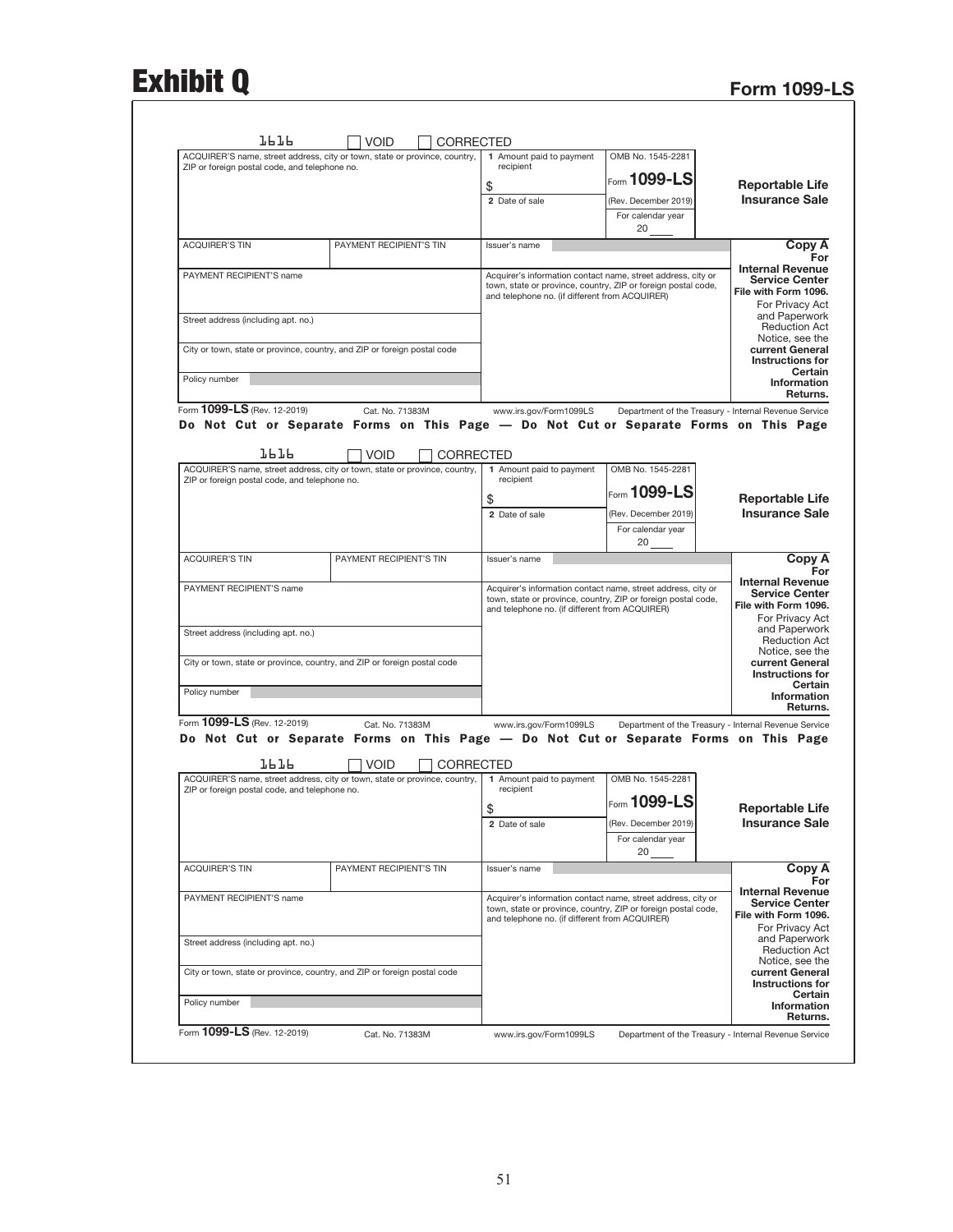# Exhibit R<br>Form 1099-MISC

ſ

|                                                                                               | OMB No. 1545-0115                                                                                                                              | 1 Rents                                             |                  |                             |                        | PAYER'S name, street address, city or town, state or province, country, ZIP<br>or foreign postal code, and telephone no. |
|-----------------------------------------------------------------------------------------------|------------------------------------------------------------------------------------------------------------------------------------------------|-----------------------------------------------------|------------------|-----------------------------|------------------------|--------------------------------------------------------------------------------------------------------------------------|
| <b>Miscellaneous</b>                                                                          | 2021                                                                                                                                           | \$                                                  |                  |                             |                        |                                                                                                                          |
| <b>Information</b>                                                                            |                                                                                                                                                | 2 Royalties                                         |                  |                             |                        |                                                                                                                          |
|                                                                                               | Form 1099-MISC                                                                                                                                 | \$                                                  |                  |                             |                        |                                                                                                                          |
| Copy A                                                                                        | 4 Federal income tax withheld                                                                                                                  | 3 Other income                                      |                  |                             |                        |                                                                                                                          |
| For                                                                                           | \$                                                                                                                                             | \$                                                  |                  |                             |                        |                                                                                                                          |
| <b>Internal Revenue</b><br><b>Service Center</b>                                              | 6 Medical and health care payments                                                                                                             | 5 Fishing boat proceeds                             |                  |                             | <b>RECIPIENT'S TIN</b> |                                                                                                                          |
|                                                                                               |                                                                                                                                                |                                                     |                  |                             |                        |                                                                                                                          |
| File with Form 1096.                                                                          | \$<br>8 Substitute payments in lieu of                                                                                                         | \$<br>7 Payer made direct sales                     |                  |                             |                        | RECIPIENT'S name                                                                                                         |
| For Privacy Act<br>and Paperwork                                                              | dividends or interest<br>\$                                                                                                                    | totaling \$5,000 or more of<br>consumer products to |                  |                             |                        |                                                                                                                          |
| <b>Reduction Act</b><br>Notice, see the                                                       | 10 Gross proceeds paid to an                                                                                                                   | recipient for resale<br>9 Crop insurance proceeds   |                  |                             |                        | Street address (including apt. no.)                                                                                      |
| 2021 General                                                                                  | attorney                                                                                                                                       |                                                     |                  | 50 in                       |                        |                                                                                                                          |
| <b>Instructions for</b><br>Certain                                                            | \$                                                                                                                                             | \$                                                  |                  |                             |                        |                                                                                                                          |
| Information<br>Returns.                                                                       | 12 Section 409A deferrals                                                                                                                      | 11 Fish purchased for resale                        |                  |                             |                        | City or town, state or province, country, and ZIP or foreign postal code                                                 |
|                                                                                               | \$                                                                                                                                             | \$                                                  |                  |                             |                        |                                                                                                                          |
|                                                                                               | 14 Nonqualified deferred<br>compensation                                                                                                       | 2nd TIN not. 13 Excess golden parachute<br>payments |                  | FATCA filing<br>requirement |                        | Account number (see instructions)                                                                                        |
|                                                                                               | \$                                                                                                                                             | \$                                                  | H                |                             |                        |                                                                                                                          |
| 17 State income                                                                               | 16 State/Payer's state no.                                                                                                                     | 15 State tax withheld<br>\$                         |                  |                             |                        |                                                                                                                          |
| \$                                                                                            |                                                                                                                                                |                                                     |                  |                             |                        |                                                                                                                          |
| $\overline{\$}$                                                                               | Department of the Treasury - Internal Revenue Service<br>Do Not Cut or Separate Forms on This Page - Do Not Cut or Separate Forms on This Page | \$<br>www.irs.gov/Form1099MISC<br>1.00 in           |                  |                             | Cat. No. 14425J        | Form 1099-MISC                                                                                                           |
|                                                                                               | OMB No. 1545-0115                                                                                                                              | 1 Rents                                             | <b>CORRECTED</b> | <b>VOID</b>                 |                        | 9595                                                                                                                     |
|                                                                                               |                                                                                                                                                |                                                     |                  |                             |                        | PAYER'S name, street address, city or town, state or province, country, ZIP<br>or foreign postal code, and telephone no. |
| <b>Miscellaneous</b>                                                                          | 2021                                                                                                                                           | \$                                                  |                  |                             |                        |                                                                                                                          |
| <b>Information</b>                                                                            |                                                                                                                                                | 2 Royalties                                         |                  |                             |                        |                                                                                                                          |
|                                                                                               | Form 1099-MISC                                                                                                                                 | \$                                                  |                  |                             |                        |                                                                                                                          |
| Copy A                                                                                        | 4 Federal income tax withheld                                                                                                                  | 3 Other income                                      |                  |                             |                        |                                                                                                                          |
| For<br><b>Internal Revenue</b>                                                                | \$<br>6 Medical and health care payments                                                                                                       | \$<br>5 Fishing boat proceeds                       |                  |                             | <b>RECIPIENT'S TIN</b> |                                                                                                                          |
| <b>Service Center</b>                                                                         |                                                                                                                                                |                                                     |                  |                             |                        |                                                                                                                          |
| File with Form 1096.                                                                          | \$                                                                                                                                             | \$                                                  |                  |                             |                        |                                                                                                                          |
| For Privacy Act                                                                               | 8 Substitute payments in lieu of                                                                                                               | 7 Payer made direct sales                           |                  |                             |                        | RECIPIENT'S name                                                                                                         |
| and Paperwork                                                                                 | dividends or interest                                                                                                                          | totaling \$5,000 or more of<br>consumer products to |                  |                             |                        |                                                                                                                          |
|                                                                                               | \$<br>10 Gross proceeds paid to an                                                                                                             | recipient for resale<br>9 Crop insurance proceeds   |                  |                             |                        | Street address (including apt. no.)                                                                                      |
|                                                                                               | attorney                                                                                                                                       |                                                     |                  |                             |                        |                                                                                                                          |
| <b>Reduction Act</b><br>Notice, see the<br>2021 General<br><b>Instructions for</b><br>Certain | \$<br>12 Section 409A deferrals                                                                                                                | \$<br>11 Fish purchased for resale                  |                  |                             |                        | City or town, state or province, country, and ZIP or foreign postal code                                                 |
| Information<br>Returns.                                                                       |                                                                                                                                                |                                                     |                  |                             |                        |                                                                                                                          |
|                                                                                               | \$<br>14 Nonqualified deferred                                                                                                                 | \$<br>13 Excess golden parachute                    | 2nd TIN not.     | <b>FATCA filing</b>         |                        | Account number (see instructions)                                                                                        |
|                                                                                               | compensation                                                                                                                                   | payments                                            | $\Box$           | requirement<br>Ш            |                        |                                                                                                                          |
| 17 State income                                                                               | \$                                                                                                                                             | \$<br>15 State tax withheld                         |                  |                             |                        |                                                                                                                          |
| \$                                                                                            | 16 State/Payer's state no.                                                                                                                     | \$                                                  |                  |                             |                        |                                                                                                                          |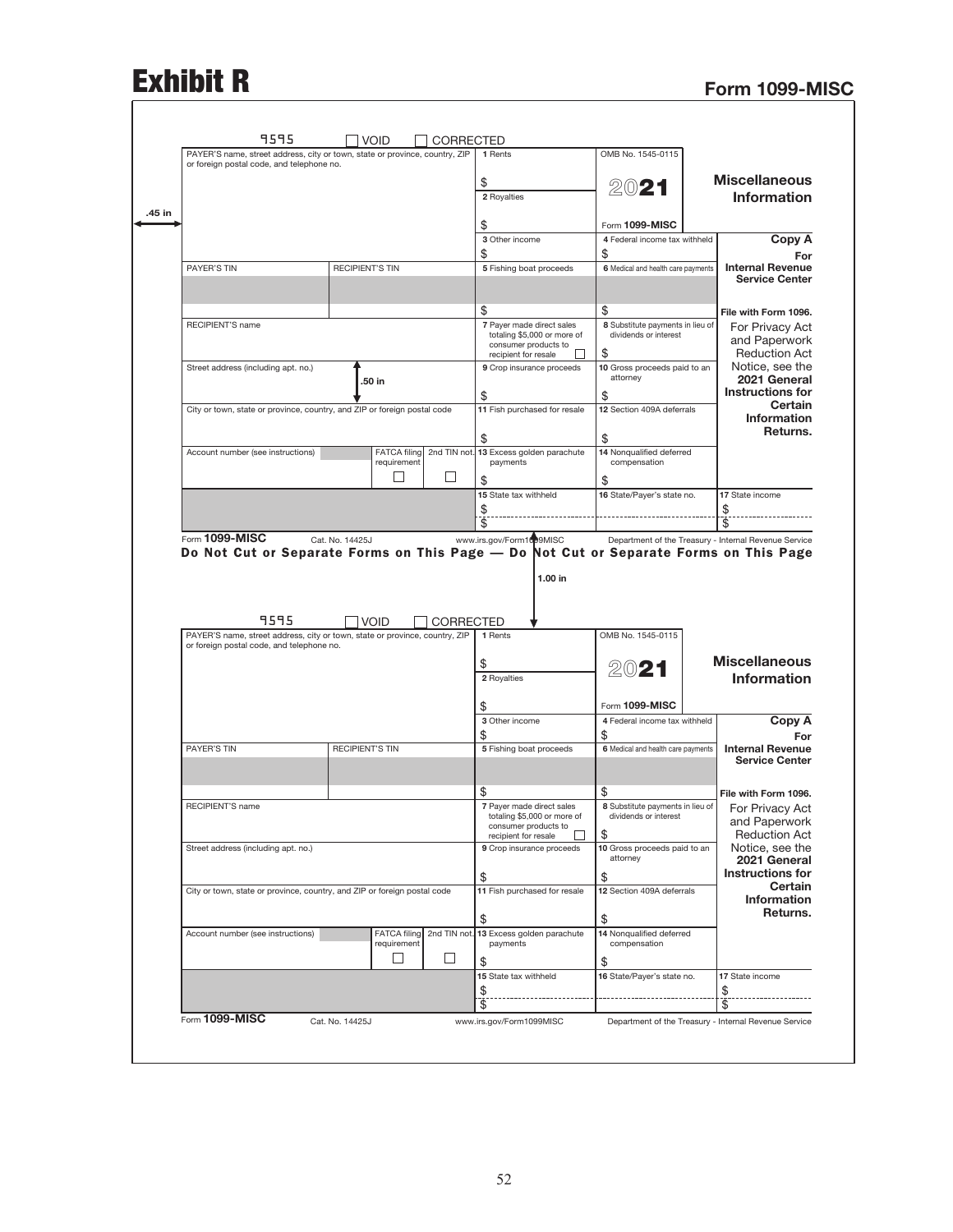# Exhibit S<br>Form 1099-NEC

| PAYER'S name, street address, city or town, state or province, country, ZIP                                              |                        |                  |                               | OMB No. 1545-0116                                                                                  |                                                                                                                                                                                                                                                                                  |
|--------------------------------------------------------------------------------------------------------------------------|------------------------|------------------|-------------------------------|----------------------------------------------------------------------------------------------------|----------------------------------------------------------------------------------------------------------------------------------------------------------------------------------------------------------------------------------------------------------------------------------|
| or foreign postal code, and telephone no.                                                                                |                        |                  |                               |                                                                                                    |                                                                                                                                                                                                                                                                                  |
|                                                                                                                          |                        |                  |                               |                                                                                                    | Nonemployee                                                                                                                                                                                                                                                                      |
|                                                                                                                          |                        |                  |                               | 2021                                                                                               | Compensation                                                                                                                                                                                                                                                                     |
|                                                                                                                          |                        |                  |                               |                                                                                                    |                                                                                                                                                                                                                                                                                  |
|                                                                                                                          |                        |                  |                               | Form 1099-NEC                                                                                      |                                                                                                                                                                                                                                                                                  |
| <b>PAYER'S TIN</b>                                                                                                       | <b>RECIPIENT'S TIN</b> |                  | 1 Nonemployee compensation    |                                                                                                    | Copy A                                                                                                                                                                                                                                                                           |
|                                                                                                                          |                        |                  | \$                            |                                                                                                    | <b>For Internal Revenue</b>                                                                                                                                                                                                                                                      |
| <b>RECIPIENT'S name</b>                                                                                                  |                        |                  |                               | 2 Payer made direct sales totaling \$5,000 or more of                                              | <b>Service Center</b>                                                                                                                                                                                                                                                            |
|                                                                                                                          |                        |                  |                               | consumer products to recipient for resale                                                          | File with Form 1096.                                                                                                                                                                                                                                                             |
|                                                                                                                          |                        |                  | 3                             |                                                                                                    | For Privacy Act and                                                                                                                                                                                                                                                              |
| Street address (including apt. no.)                                                                                      |                        |                  |                               |                                                                                                    | Paperwork Reduction Act<br>Notice, see the 2021                                                                                                                                                                                                                                  |
|                                                                                                                          |                        |                  | 4 Federal income tax withheld |                                                                                                    | <b>General Instructions for</b><br><b>Certain Information</b>                                                                                                                                                                                                                    |
| City or town, state or province, country, and ZIP or foreign postal code                                                 |                        |                  | \$                            |                                                                                                    | Returns.                                                                                                                                                                                                                                                                         |
|                                                                                                                          |                        |                  | 5 State tax withheld          | 6 State/Payer's state no.                                                                          | 7 State income                                                                                                                                                                                                                                                                   |
| Account number (see instructions)                                                                                        |                        | 2nd TIN not. S   |                               |                                                                                                    | \$                                                                                                                                                                                                                                                                               |
|                                                                                                                          |                        |                  | \$                            |                                                                                                    |                                                                                                                                                                                                                                                                                  |
| Form 1099-NEC                                                                                                            | Cat. No. 72590N        |                  | www.irs.gov/Form1099NEC       |                                                                                                    | Department of the Treasury - Internal Revenue Service                                                                                                                                                                                                                            |
| Do Not Cut or Separate Forms on This Page - Do Not Cut or Separate Forms on This Page<br>7171                            | <b>VOID</b>            | <b>CORRECTED</b> |                               |                                                                                                    |                                                                                                                                                                                                                                                                                  |
| PAYER'S name, street address, city or town, state or province, country, ZIP<br>or foreign postal code, and telephone no. |                        |                  |                               | OMB No. 1545-0116                                                                                  |                                                                                                                                                                                                                                                                                  |
|                                                                                                                          |                        |                  |                               |                                                                                                    | Nonemployee                                                                                                                                                                                                                                                                      |
|                                                                                                                          |                        |                  |                               | 2021                                                                                               | Compensation                                                                                                                                                                                                                                                                     |
|                                                                                                                          |                        |                  |                               |                                                                                                    |                                                                                                                                                                                                                                                                                  |
|                                                                                                                          |                        |                  |                               | Form 1099-NEC                                                                                      |                                                                                                                                                                                                                                                                                  |
| PAYER'S TIN                                                                                                              | <b>RECIPIENT'S TIN</b> |                  | 1 Nonemployee compensation    |                                                                                                    | Copy A                                                                                                                                                                                                                                                                           |
|                                                                                                                          |                        |                  | \$                            |                                                                                                    | For Internal Revenue                                                                                                                                                                                                                                                             |
| RECIPIENT'S name                                                                                                         |                        |                  |                               | 2 Payer made direct sales totaling \$5,000 or more of                                              | <b>Service Center</b>                                                                                                                                                                                                                                                            |
|                                                                                                                          |                        |                  |                               | consumer products to recipient for resale                                                          | File with Form 1096.                                                                                                                                                                                                                                                             |
|                                                                                                                          |                        |                  | з                             |                                                                                                    | For Privacy Act and                                                                                                                                                                                                                                                              |
| Street address (including apt. no.)                                                                                      |                        |                  |                               |                                                                                                    | Paperwork Reduction Act<br>Notice, see the 2021                                                                                                                                                                                                                                  |
|                                                                                                                          |                        |                  | 4 Federal income tax withheld |                                                                                                    | <b>General Instructions for</b><br><b>Certain Information</b>                                                                                                                                                                                                                    |
| City or town, state or province, country, and ZIP or foreign postal code                                                 |                        |                  | \$                            |                                                                                                    | Returns.                                                                                                                                                                                                                                                                         |
|                                                                                                                          |                        |                  | 5 State tax withheld          | 6 State/Payer's state no.                                                                          | 7 State income                                                                                                                                                                                                                                                                   |
|                                                                                                                          |                        | 2nd TIN not.     | \$                            |                                                                                                    | \$                                                                                                                                                                                                                                                                               |
| Account number (see instructions)                                                                                        |                        |                  | $\overline{\$}$               |                                                                                                    | \$                                                                                                                                                                                                                                                                               |
|                                                                                                                          |                        |                  | www.irs.gov/Form1099NEC       |                                                                                                    | Department of the Treasury - Internal Revenue Service                                                                                                                                                                                                                            |
| Form 1099-NEC                                                                                                            | Cat. No. 72590N        |                  |                               |                                                                                                    |                                                                                                                                                                                                                                                                                  |
| Do Not Cut or Separate Forms on This Page - Do Not Cut or Separate Forms on This Page<br>7171                            | <b>VOID</b>            | CORRECTED        |                               |                                                                                                    |                                                                                                                                                                                                                                                                                  |
| PAYER'S name, street address, city or town, state or province, country, ZIP<br>or foreign postal code, and telephone no. |                        |                  |                               | OMB No. 1545-0116                                                                                  |                                                                                                                                                                                                                                                                                  |
|                                                                                                                          |                        |                  |                               |                                                                                                    |                                                                                                                                                                                                                                                                                  |
|                                                                                                                          |                        |                  |                               | 49 J                                                                                               |                                                                                                                                                                                                                                                                                  |
|                                                                                                                          |                        |                  |                               |                                                                                                    |                                                                                                                                                                                                                                                                                  |
|                                                                                                                          |                        |                  |                               |                                                                                                    |                                                                                                                                                                                                                                                                                  |
|                                                                                                                          |                        |                  |                               | Form 1099-NEC                                                                                      |                                                                                                                                                                                                                                                                                  |
| <b>PAYER'S TIN</b>                                                                                                       | <b>RECIPIENT'S TIN</b> |                  | 1 Nonemployee compensation    |                                                                                                    |                                                                                                                                                                                                                                                                                  |
|                                                                                                                          |                        |                  | \$                            |                                                                                                    |                                                                                                                                                                                                                                                                                  |
| RECIPIENT'S name                                                                                                         |                        |                  |                               | 2 Payer made direct sales totaling \$5,000 or more of<br>consumer products to recipient for resale |                                                                                                                                                                                                                                                                                  |
|                                                                                                                          |                        |                  |                               |                                                                                                    |                                                                                                                                                                                                                                                                                  |
|                                                                                                                          |                        |                  | з                             |                                                                                                    |                                                                                                                                                                                                                                                                                  |
| Street address (including apt. no.)                                                                                      |                        |                  |                               |                                                                                                    |                                                                                                                                                                                                                                                                                  |
|                                                                                                                          |                        |                  | 4 Federal income tax withheld |                                                                                                    |                                                                                                                                                                                                                                                                                  |
| City or town, state or province, country, and ZIP or foreign postal code                                                 |                        |                  | \$                            |                                                                                                    |                                                                                                                                                                                                                                                                                  |
|                                                                                                                          |                        |                  | 5 State tax withheld          | 6 State/Payer's state no.                                                                          | Nonemployee<br>Compensation<br>Copy A<br>For Internal Revenue<br><b>Service Center</b><br>File with Form 1096.<br>For Privacy Act and<br>Paperwork Reduction Act<br>Notice, see the 2021<br>General Instructions for<br><b>Certain Information</b><br>Returns.<br>7 State income |
| Account number (see instructions)                                                                                        |                        | 2nd TIN not.     | \$<br>\$                      |                                                                                                    | \$<br>\$                                                                                                                                                                                                                                                                         |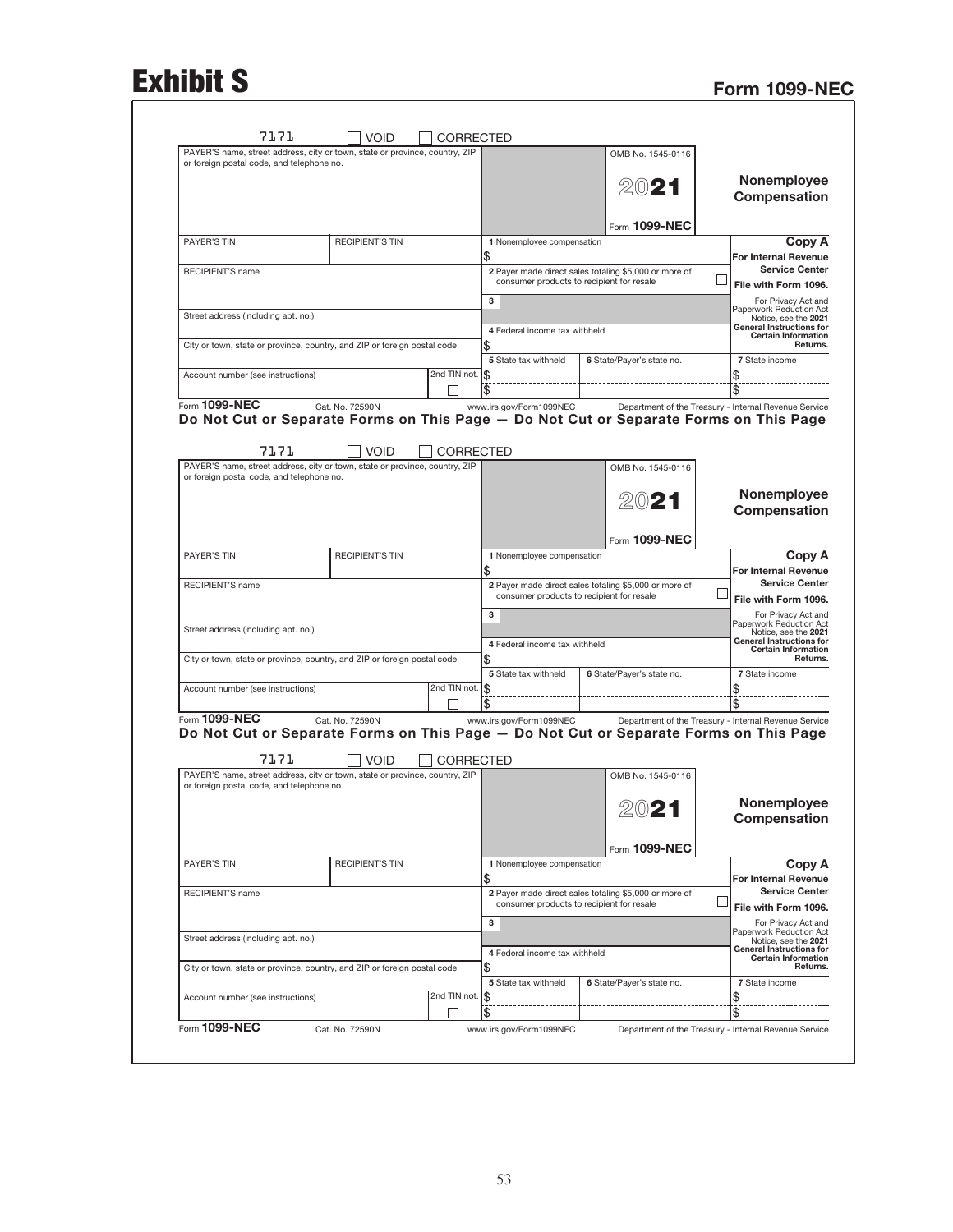## Exhibit T<br>Form 1099-OID

| 9696                                                                                                                     | <b>VOID</b>            | <b>CORRECTED</b>                   |                      |                                                           |                                                |                                                                                                                                                                            |
|--------------------------------------------------------------------------------------------------------------------------|------------------------|------------------------------------|----------------------|-----------------------------------------------------------|------------------------------------------------|----------------------------------------------------------------------------------------------------------------------------------------------------------------------------|
| PAYER'S name, street address, city or town, state or province, country,<br>ZIP or foreign postal code, and telephone no. |                        |                                    | the year             | 1 Original issue discount for                             | OMB No. 1545-0117                              |                                                                                                                                                                            |
|                                                                                                                          |                        |                                    |                      |                                                           |                                                |                                                                                                                                                                            |
|                                                                                                                          |                        |                                    | \$                   |                                                           | $_{\text{\tiny{F}\space o\space cm}}$ 1099-OID | <b>Original Issue</b>                                                                                                                                                      |
|                                                                                                                          |                        |                                    |                      |                                                           |                                                | <b>Discount</b>                                                                                                                                                            |
|                                                                                                                          |                        |                                    |                      | 2 Other periodic interest                                 | (Rev. October 2019)                            |                                                                                                                                                                            |
|                                                                                                                          |                        |                                    |                      |                                                           | For calendar year                              |                                                                                                                                                                            |
|                                                                                                                          |                        |                                    | \$                   |                                                           | 20                                             |                                                                                                                                                                            |
| PAYER'S TIN                                                                                                              | <b>RECIPIENT'S TIN</b> |                                    |                      | 3 Early withdrawal penalty                                | 4 Federal income tax withheld                  |                                                                                                                                                                            |
|                                                                                                                          |                        |                                    | \$                   |                                                           | \$                                             | Copy A                                                                                                                                                                     |
|                                                                                                                          |                        |                                    |                      | 5 Market discount                                         | 6 Acquisition premium                          |                                                                                                                                                                            |
|                                                                                                                          |                        |                                    |                      |                                                           |                                                | For                                                                                                                                                                        |
| RECIPIENT'S name                                                                                                         |                        |                                    | \$                   |                                                           | \$                                             | <b>Internal Revenue</b><br><b>Service Center</b>                                                                                                                           |
|                                                                                                                          |                        |                                    | <b>7</b> Description |                                                           |                                                |                                                                                                                                                                            |
|                                                                                                                          |                        |                                    |                      |                                                           |                                                | File with Form 1096.                                                                                                                                                       |
| Street address (including apt. no.)                                                                                      |                        |                                    |                      |                                                           |                                                |                                                                                                                                                                            |
|                                                                                                                          |                        |                                    |                      |                                                           |                                                | For Privacy Act                                                                                                                                                            |
|                                                                                                                          |                        |                                    |                      |                                                           |                                                | and Paperwork                                                                                                                                                              |
| City or town, state or province, country, and ZIP or foreign postal code                                                 |                        |                                    |                      | 8 Original issue discount on                              | 9 Investment expenses                          | <b>Reduction Act</b>                                                                                                                                                       |
|                                                                                                                          |                        |                                    |                      | U.S. Treasury obligations                                 |                                                | Notice, see the                                                                                                                                                            |
|                                                                                                                          |                        |                                    | \$                   |                                                           | \$                                             | current General                                                                                                                                                            |
|                                                                                                                          |                        | <b>FATCA filing</b><br>requirement |                      | 10 Bond premium                                           | 11 Tax-exempt OID                              | <b>Instructions for</b>                                                                                                                                                    |
|                                                                                                                          |                        | Ш                                  |                      |                                                           |                                                | Certain                                                                                                                                                                    |
|                                                                                                                          |                        |                                    | \$                   |                                                           | \$                                             | <b>Information</b>                                                                                                                                                         |
| Account number (see instructions)                                                                                        |                        | 2nd TIN not.                       | 12 State             | 13 State identification no.                               | 14 State tax withheld                          | Returns.                                                                                                                                                                   |
|                                                                                                                          |                        | □                                  |                      |                                                           | \$<br>\$                                       |                                                                                                                                                                            |
| Form 1099-OID (Rev. 10-2019)<br>Do Not Cut or Separate Forms on This Page - Do Not Cut or Separate Forms on This Page    | Cat. No. 14421R        |                                    |                      | www.irs.gov/Form1099OID                                   |                                                |                                                                                                                                                                            |
| 9696<br>PAYER'S name, street address, city or town, state or province, country,                                          | <b>VOID</b>            | CORRECTED                          |                      | 1 Original issue discount for                             | OMB No. 1545-0117                              |                                                                                                                                                                            |
| ZIP or foreign postal code, and telephone no.                                                                            |                        |                                    | the year             |                                                           |                                                |                                                                                                                                                                            |
|                                                                                                                          |                        |                                    | \$                   |                                                           |                                                |                                                                                                                                                                            |
|                                                                                                                          |                        |                                    |                      |                                                           | Form 1099-OID                                  |                                                                                                                                                                            |
|                                                                                                                          |                        |                                    |                      |                                                           | (Rev. October 2019)                            |                                                                                                                                                                            |
|                                                                                                                          |                        |                                    |                      | 2 Other periodic interest                                 |                                                |                                                                                                                                                                            |
|                                                                                                                          |                        |                                    |                      |                                                           | For calendar year<br>20                        |                                                                                                                                                                            |
| PAYER'S TIN                                                                                                              | <b>RECIPIENT'S TIN</b> |                                    | \$                   | 3 Early withdrawal penalty                                | 4 Federal income tax withheld                  |                                                                                                                                                                            |
|                                                                                                                          |                        |                                    | \$                   |                                                           | \$                                             |                                                                                                                                                                            |
|                                                                                                                          |                        |                                    |                      | 5 Market discount                                         | 6 Acquisition premium                          |                                                                                                                                                                            |
|                                                                                                                          |                        |                                    |                      |                                                           |                                                | Department of the Treasury - Internal Revenue Service<br><b>Original Issue</b><br><b>Discount</b><br>Copy A<br>For                                                         |
| <b>RECIPIENT'S name</b>                                                                                                  |                        |                                    | \$                   |                                                           | \$                                             | <b>Internal Revenue</b>                                                                                                                                                    |
|                                                                                                                          |                        |                                    | <b>7 Description</b> |                                                           |                                                |                                                                                                                                                                            |
|                                                                                                                          |                        |                                    |                      |                                                           |                                                |                                                                                                                                                                            |
| Street address (including apt. no.)                                                                                      |                        |                                    |                      |                                                           |                                                |                                                                                                                                                                            |
|                                                                                                                          |                        |                                    |                      |                                                           |                                                |                                                                                                                                                                            |
|                                                                                                                          |                        |                                    |                      |                                                           |                                                |                                                                                                                                                                            |
| City or town, state or province, country, and ZIP or foreign postal code                                                 |                        |                                    |                      | 8 Original issue discount on<br>U.S. Treasury obligations | 9 Investment expenses                          |                                                                                                                                                                            |
|                                                                                                                          |                        |                                    |                      |                                                           |                                                |                                                                                                                                                                            |
|                                                                                                                          |                        |                                    | \$                   |                                                           | \$                                             |                                                                                                                                                                            |
|                                                                                                                          |                        | <b>FATCA filing</b><br>requirement |                      | 10 Bond premium                                           | 11 Tax-exempt OID                              | <b>Service Center</b><br>File with Form 1096.<br>For Privacy Act<br>and Paperwork<br><b>Reduction Act</b><br>Notice, see the<br>current General<br><b>Instructions for</b> |
|                                                                                                                          |                        | ப                                  |                      |                                                           |                                                |                                                                                                                                                                            |
|                                                                                                                          |                        |                                    | \$                   |                                                           | \$                                             |                                                                                                                                                                            |
| Account number (see instructions)                                                                                        |                        | 2nd TIN not.                       | 12 State             | 13 State identification no.                               | 14 State tax withheld                          | <b>Certain</b><br><b>Information</b><br>Returns.                                                                                                                           |
|                                                                                                                          |                        | ப                                  |                      |                                                           | \$<br>\$                                       |                                                                                                                                                                            |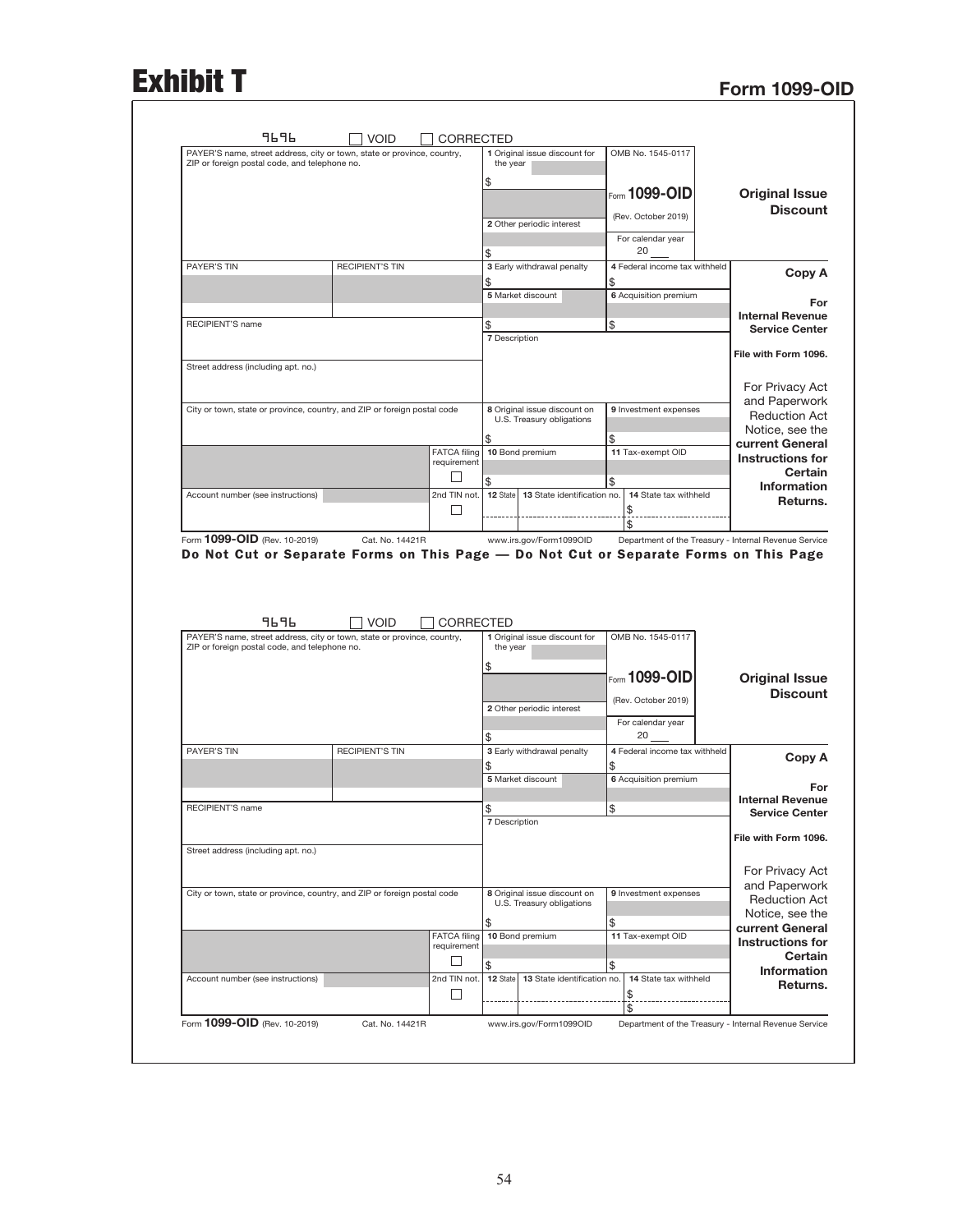# Exhibit U Form 1099-PATR

|                                                                                                                                                                                                                                              |                   | OMB No. 1545-0118                            | 1 Patronage dividends                                                                 | <b>CORRECTED</b>  |                        | PAYER'S name, street address, city or town, state or province, country, ZIP                                              |
|----------------------------------------------------------------------------------------------------------------------------------------------------------------------------------------------------------------------------------------------|-------------------|----------------------------------------------|---------------------------------------------------------------------------------------|-------------------|------------------------|--------------------------------------------------------------------------------------------------------------------------|
| <b>Taxable</b>                                                                                                                                                                                                                               |                   |                                              |                                                                                       |                   |                        | or foreign postal code, and telephone no.                                                                                |
| <b>Distributions</b>                                                                                                                                                                                                                         |                   | 2021                                         | 2 Nonpatronage distributions                                                          |                   |                        |                                                                                                                          |
| <b>Received From</b>                                                                                                                                                                                                                         |                   |                                              | \$                                                                                    |                   |                        |                                                                                                                          |
| <b>Cooperatives</b>                                                                                                                                                                                                                          |                   |                                              | 3 Per-unit retain allocations                                                         |                   |                        |                                                                                                                          |
|                                                                                                                                                                                                                                              |                   | Form 1099-PATR                               | \$                                                                                    |                   |                        |                                                                                                                          |
| Copy A                                                                                                                                                                                                                                       |                   | 5 Redeemed nonqualified notices              | 4 Federal income tax withheld                                                         |                   | <b>RECIPIENT'S TIN</b> | PAYER'S TIN                                                                                                              |
|                                                                                                                                                                                                                                              |                   | \$                                           | \$                                                                                    |                   |                        |                                                                                                                          |
| <b>Internal Revenue</b><br><b>Service Center</b>                                                                                                                                                                                             |                   | 7 Qualified payments<br>(Section 199A(b)(7)) | 6 Section 199A(q) deduction                                                           |                   |                        | <b>RECIPIENT'S name</b>                                                                                                  |
| File with Form 1096.                                                                                                                                                                                                                         |                   | \$                                           | \$                                                                                    |                   |                        |                                                                                                                          |
| For Privacy Act                                                                                                                                                                                                                              |                   | 9 Section 199A(a) SSTB items                 | 8 Section 199A(a) qual. items                                                         |                   |                        | Street address (including apt. no.)                                                                                      |
| and Paperwork                                                                                                                                                                                                                                |                   | \$                                           | \$                                                                                    |                   |                        |                                                                                                                          |
| <b>Reduction Act</b><br>Notice, see the                                                                                                                                                                                                      |                   | 11 Work opportunity credit                   | 10 Investment credit                                                                  |                   |                        | City or town, state or province, country, and ZIP or foreign postal code                                                 |
| 2021 General                                                                                                                                                                                                                                 |                   | \$                                           | \$                                                                                    |                   |                        |                                                                                                                          |
| <b>Instructions for</b><br><b>Certain Information</b>                                                                                                                                                                                        | 13 Specified Coop |                                              | 2nd TIN not. 12 Other credits and deductions                                          |                   |                        | Account number (see instructions)                                                                                        |
| Returns.                                                                                                                                                                                                                                     |                   |                                              | \$                                                                                    | $\mathsf{L}$      |                        |                                                                                                                          |
|                                                                                                                                                                                                                                              |                   |                                              | www.irs.gov/Form1099PATR  Department of the Treasury - Internal Revenue Service       |                   | Cat. No. 14435F        | Form 1099-PATR                                                                                                           |
|                                                                                                                                                                                                                                              |                   |                                              | Do Not Cut or Separate Forms on This Page - Do Not Cut or Separate Forms on This Page |                   |                        |                                                                                                                          |
|                                                                                                                                                                                                                                              |                   |                                              |                                                                                       |                   |                        |                                                                                                                          |
|                                                                                                                                                                                                                                              |                   |                                              |                                                                                       | CORRECTED         | <b>VOID</b>            | 9797                                                                                                                     |
| <b>Taxable</b>                                                                                                                                                                                                                               |                   | OMB No. 1545-0118                            | 1 Patronage dividends                                                                 |                   |                        | PAYER'S name, street address, city or town, state or province, country, ZIP<br>or foreign postal code, and telephone no. |
| <b>Distributions</b>                                                                                                                                                                                                                         |                   |                                              | 2 Nonpatronage distributions                                                          |                   |                        |                                                                                                                          |
| <b>Received From</b>                                                                                                                                                                                                                         |                   | 2021                                         | \$                                                                                    |                   |                        |                                                                                                                          |
| <b>Cooperatives</b>                                                                                                                                                                                                                          |                   |                                              | 3 Per-unit retain allocations                                                         |                   |                        |                                                                                                                          |
|                                                                                                                                                                                                                                              |                   | Form 1099-PATR                               | \$                                                                                    |                   |                        |                                                                                                                          |
| Copy A                                                                                                                                                                                                                                       |                   | 5 Redeemed nonqualified notices              | 4 Federal income tax withheld                                                         |                   | <b>RECIPIENT'S TIN</b> | <b>PAYER'S TIN</b>                                                                                                       |
| For                                                                                                                                                                                                                                          |                   | \$                                           | \$                                                                                    |                   |                        |                                                                                                                          |
| <b>Internal Revenue</b><br><b>Service Center</b>                                                                                                                                                                                             |                   | 7 Qualified payments<br>(Section 199A(b)(7)) | 6 Section 199A(g) deduction                                                           |                   |                        | RECIPIENT'S name                                                                                                         |
| File with Form 1096.                                                                                                                                                                                                                         |                   |                                              |                                                                                       |                   |                        |                                                                                                                          |
| For Privacy Act                                                                                                                                                                                                                              |                   | \$<br>9 Section 199A(a) SSTB items           | \$<br>8 Section 199A(a) qual. items                                                   |                   |                        |                                                                                                                          |
| and Paperwork                                                                                                                                                                                                                                |                   | \$                                           | \$                                                                                    |                   |                        | Street address (including apt. no.)                                                                                      |
| <b>Reduction Act</b><br>Notice, see the                                                                                                                                                                                                      |                   | 11 Work opportunity credit                   | 10 Investment credit                                                                  |                   |                        | City or town, state or province, country, and ZIP or foreign postal code                                                 |
| 2021 General                                                                                                                                                                                                                                 |                   | \$                                           |                                                                                       |                   |                        |                                                                                                                          |
| <b>Instructions for</b><br><b>Certain Information</b>                                                                                                                                                                                        | 13 Specified Coop |                                              | 2nd TIN not.   12 Other credits and deductions                                        |                   |                        | Account number (see instructions)                                                                                        |
| Returns.                                                                                                                                                                                                                                     |                   |                                              | \$                                                                                    | $\mathbf{L}$      |                        |                                                                                                                          |
|                                                                                                                                                                                                                                              |                   |                                              | www.irs.gov/Form1099PATR  Department of the Treasury - Internal Revenue Service       |                   | Cat. No. 14435F        | Form 1099-PATR                                                                                                           |
|                                                                                                                                                                                                                                              |                   |                                              | Do Not Cut or Separate Forms on This Page - Do Not Cut or Separate Forms on This Page |                   |                        |                                                                                                                          |
|                                                                                                                                                                                                                                              |                   |                                              |                                                                                       |                   |                        |                                                                                                                          |
|                                                                                                                                                                                                                                              |                   |                                              |                                                                                       | <b>CORRECTED</b>  | <b>VOID</b>            | 9797                                                                                                                     |
|                                                                                                                                                                                                                                              |                   | OMB No. 1545-0118                            | 1 Patronage dividends                                                                 |                   |                        | PAYER'S name, street address, city or town, state or province, country, ZIP                                              |
|                                                                                                                                                                                                                                              |                   |                                              |                                                                                       |                   |                        | or foreign postal code, and telephone no.                                                                                |
|                                                                                                                                                                                                                                              |                   | 2021                                         | 2 Nonpatronage distributions                                                          |                   |                        |                                                                                                                          |
|                                                                                                                                                                                                                                              |                   |                                              |                                                                                       |                   |                        |                                                                                                                          |
|                                                                                                                                                                                                                                              |                   |                                              | \$                                                                                    |                   |                        |                                                                                                                          |
|                                                                                                                                                                                                                                              |                   |                                              | 3 Per-unit retain allocations                                                         |                   |                        |                                                                                                                          |
|                                                                                                                                                                                                                                              |                   | Form $1099-PATR$                             | \$                                                                                    |                   |                        |                                                                                                                          |
| <b>Taxable</b><br><b>Distributions</b><br><b>Received From</b><br><b>Cooperatives</b><br>Copy A<br>For                                                                                                                                       |                   | 5 Redeemed nonqualified notices              | 4 Federal income tax withheld                                                         |                   | <b>RECIPIENT'S TIN</b> | PAYER'S TIN                                                                                                              |
|                                                                                                                                                                                                                                              |                   | \$                                           | \$                                                                                    |                   |                        |                                                                                                                          |
|                                                                                                                                                                                                                                              |                   | 7 Qualified payments<br>(Section 199A(b)(7)) | 6 Section 199A(g) deduction                                                           |                   |                        | RECIPIENT'S name                                                                                                         |
|                                                                                                                                                                                                                                              |                   | \$                                           |                                                                                       |                   |                        |                                                                                                                          |
|                                                                                                                                                                                                                                              |                   | 9 Section 199A(a) SSTB items                 | \$<br>8 Section 199A(a) qual. items                                                   |                   |                        | Street address (including apt. no.)                                                                                      |
|                                                                                                                                                                                                                                              |                   | \$                                           | \$                                                                                    |                   |                        |                                                                                                                          |
|                                                                                                                                                                                                                                              |                   | 11 Work opportunity credit                   | 10 Investment credit                                                                  |                   |                        | City or town, state or province, country, and ZIP or foreign postal code                                                 |
|                                                                                                                                                                                                                                              |                   | \$                                           | \$                                                                                    |                   |                        |                                                                                                                          |
| <b>Internal Revenue</b><br><b>Service Center</b><br>File with Form 1096.<br>For Privacy Act<br>and Paperwork<br><b>Reduction Act</b><br>Notice, see the<br>2021 General<br><b>Instructions for</b><br><b>Certain Information</b><br>Returns. | 13 Specified Coop |                                              | 12 Other credits and deductions<br>\$                                                 | 2nd TIN not.<br>H |                        | Account number (see instructions)                                                                                        |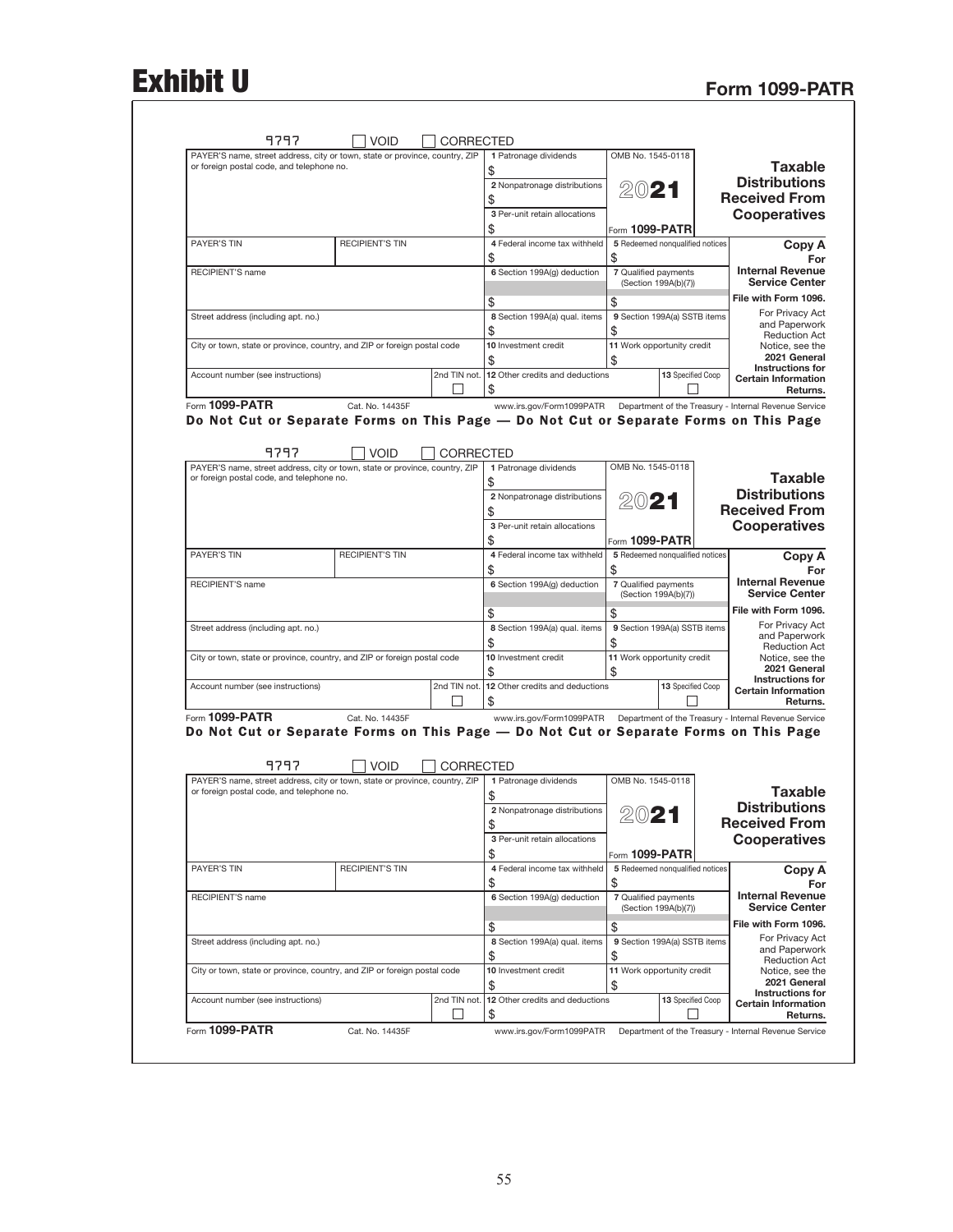## Exhibit V Form 1099-Q

| PAYER'S/TRUSTEE'S name, street address, city or town, state or province,<br>country, ZIP or foreign postal code, and telephone no. |                                |           | 1 Gross distribution          | OMB No. 1545-1760                                     | <b>Payments From</b><br>Qualified                                                                                      |
|------------------------------------------------------------------------------------------------------------------------------------|--------------------------------|-----------|-------------------------------|-------------------------------------------------------|------------------------------------------------------------------------------------------------------------------------|
|                                                                                                                                    |                                |           | \$                            | Form 1099-Q                                           | <b>Education</b>                                                                                                       |
|                                                                                                                                    |                                |           | 2 Earnings                    | (Rev. November 2019)                                  | Programs                                                                                                               |
|                                                                                                                                    |                                |           |                               | For calendar year                                     | (Under Sections<br>529 and 530)                                                                                        |
|                                                                                                                                    |                                |           | \$                            | 20                                                    |                                                                                                                        |
| PAYER'S/TRUSTEE'S TIN                                                                                                              | <b>RECIPIENT'S TIN</b>         |           | 3 Basis<br>\$                 | 4 Trustee-to-trustee<br>transfer                      | Copy A<br>$1.17$ in                                                                                                    |
| RECIPIENT'S name                                                                                                                   |                                |           | 5 Distribution is from:       | 6 Check if the recipient is                           | <b>Internal Revenue</b>                                                                                                |
|                                                                                                                                    |                                |           | · Qualified tuition program-  | not the designated<br>beneficiary<br>3.30 in          | <b>Service Center</b>                                                                                                  |
|                                                                                                                                    |                                |           | Private <b>or</b> State       | 2.55 in                                               | <del>"ile with Form 1090</del><br>For Privacy Ad                                                                       |
| Street address (including apt. no.)                                                                                                |                                |           | · Coverdell ESA               |                                                       | and Paperwork                                                                                                          |
| City or town, state or province, country, and ZIP or foreign postal code                                                           |                                |           |                               |                                                       | <b>Reduction Act</b><br>Notice, see the                                                                                |
|                                                                                                                                    |                                |           |                               |                                                       | current General<br><b>Instructions for</b>                                                                             |
| Account number (see instructions)                                                                                                  |                                |           |                               |                                                       | <b>Certain Information</b>                                                                                             |
| Form 1099-Q (Rev. 11-2019)                                                                                                         | Cat. No. 32223J                |           | www.irs.gov/Form1099Q         | Department of the Treasury - Internal Revenue Service | Returns.                                                                                                               |
| Do Not Cut or Separate Forms on This Page — Do Not Cut or Separate Forms on This Page<br>3131                                      | <b>VOID</b>                    | CORRECTED |                               |                                                       |                                                                                                                        |
| PAYER'S/TRUSTEE'S name, street address, city or town, state or province,                                                           |                                |           | 1 Gross distribution          | OMB No. 1545-1760                                     | <b>Payments From</b>                                                                                                   |
| country, ZIP or foreign postal code, and telephone no.                                                                             |                                |           |                               | Form $1099 - Q$                                       | Qualified                                                                                                              |
|                                                                                                                                    |                                |           | \$                            | (Rev. November 2019)                                  | <b>Education</b><br>Programs                                                                                           |
|                                                                                                                                    |                                |           | 2 Earnings                    | For calendar year                                     | <b>(Under Sections</b>                                                                                                 |
|                                                                                                                                    |                                |           | \$                            | 20                                                    | 529 and 530)                                                                                                           |
| PAYER'S/TRUSTEE'S TIN                                                                                                              | <b>RECIPIENT'S TIN</b>         |           | 3 Basis                       | 4 Trustee-to-trustee<br>transfer                      | Copy A                                                                                                                 |
| <b>RECIPIENT'S name</b>                                                                                                            |                                |           | \$<br>5 Distribution is from: |                                                       | $\mathsf{L}$<br>For<br><b>Internal Revenue</b>                                                                         |
|                                                                                                                                    |                                |           | · Qualified tuition program-  | 6 Check if the recipient is<br>not the designated     | <b>Service Center</b>                                                                                                  |
|                                                                                                                                    |                                |           | Private  <br>or State         | beneficiary                                           | File with Form 1096.                                                                                                   |
| Street address (including apt. no.)                                                                                                |                                |           | · Coverdell ESA               |                                                       | For Privacy Act<br>and Paperwork                                                                                       |
|                                                                                                                                    |                                |           |                               |                                                       | <b>Reduction Act</b>                                                                                                   |
| City or town, state or province, country, and ZIP or foreign postal code                                                           |                                |           |                               |                                                       | Notice, see the<br>current General                                                                                     |
| Account number (see instructions)                                                                                                  |                                |           |                               |                                                       | <b>Instructions for</b>                                                                                                |
|                                                                                                                                    |                                |           |                               |                                                       | <b>Certain Information</b><br>Returns.                                                                                 |
| Form 1099-Q (Rev. 11-2019)<br>Do Not Cut or Separate Forms on This Page - Do Not Cut or Separate Forms on This Page<br>3737        | Cat. No. 32223J<br><b>VOID</b> | CORRECTED | www.irs.gov/Form1099Q         | Department of the Treasury - Internal Revenue Service |                                                                                                                        |
| PAYER'S/TRUSTEE'S name, street address, city or town, state or province,<br>country, ZIP or foreign postal code, and telephone no. |                                |           | 1 Gross distribution          | OMB No. 1545-1760                                     | <b>Payments From</b>                                                                                                   |
|                                                                                                                                    |                                |           | \$                            | Form 1099-Q                                           | Qualified<br><b>Education</b>                                                                                          |
|                                                                                                                                    |                                |           | 2 Earnings                    | (Rev. November 2019)                                  | Programs                                                                                                               |
|                                                                                                                                    |                                |           |                               | For calendar year                                     | (Under Sections<br>529 and 530)                                                                                        |
|                                                                                                                                    |                                |           | \$                            | 20                                                    |                                                                                                                        |
|                                                                                                                                    | <b>RECIPIENT'S TIN</b>         |           | 3 Basis<br>\$                 | 4 Trustee-to-trustee<br>transfer                      | Copy A<br>$\mathsf{L}$                                                                                                 |
| PAYER'S/TRUSTEE'S TIN                                                                                                              |                                |           | 5 Distribution is from:       | 6 Check if the recipient is                           | <b>Internal Revenue</b>                                                                                                |
| RECIPIENT'S name                                                                                                                   |                                |           |                               | not the designated                                    | <b>Service Center</b>                                                                                                  |
|                                                                                                                                    |                                |           | · Qualified tuition program-  | beneficiary                                           | L                                                                                                                      |
|                                                                                                                                    |                                |           | Private    <br>or State       |                                                       |                                                                                                                        |
| Street address (including apt. no.)                                                                                                |                                |           | · Coverdell ESA               |                                                       |                                                                                                                        |
|                                                                                                                                    |                                |           |                               |                                                       |                                                                                                                        |
| City or town, state or province, country, and ZIP or foreign postal code                                                           |                                |           |                               |                                                       | File with Form 1096.<br>For Privacy Act<br>and Paperwork<br><b>Reduction Act</b><br>Notice, see the<br>current General |
| Account number (see instructions)                                                                                                  |                                |           |                               |                                                       | <b>Instructions for</b><br><b>Certain Information</b><br>Returns.                                                      |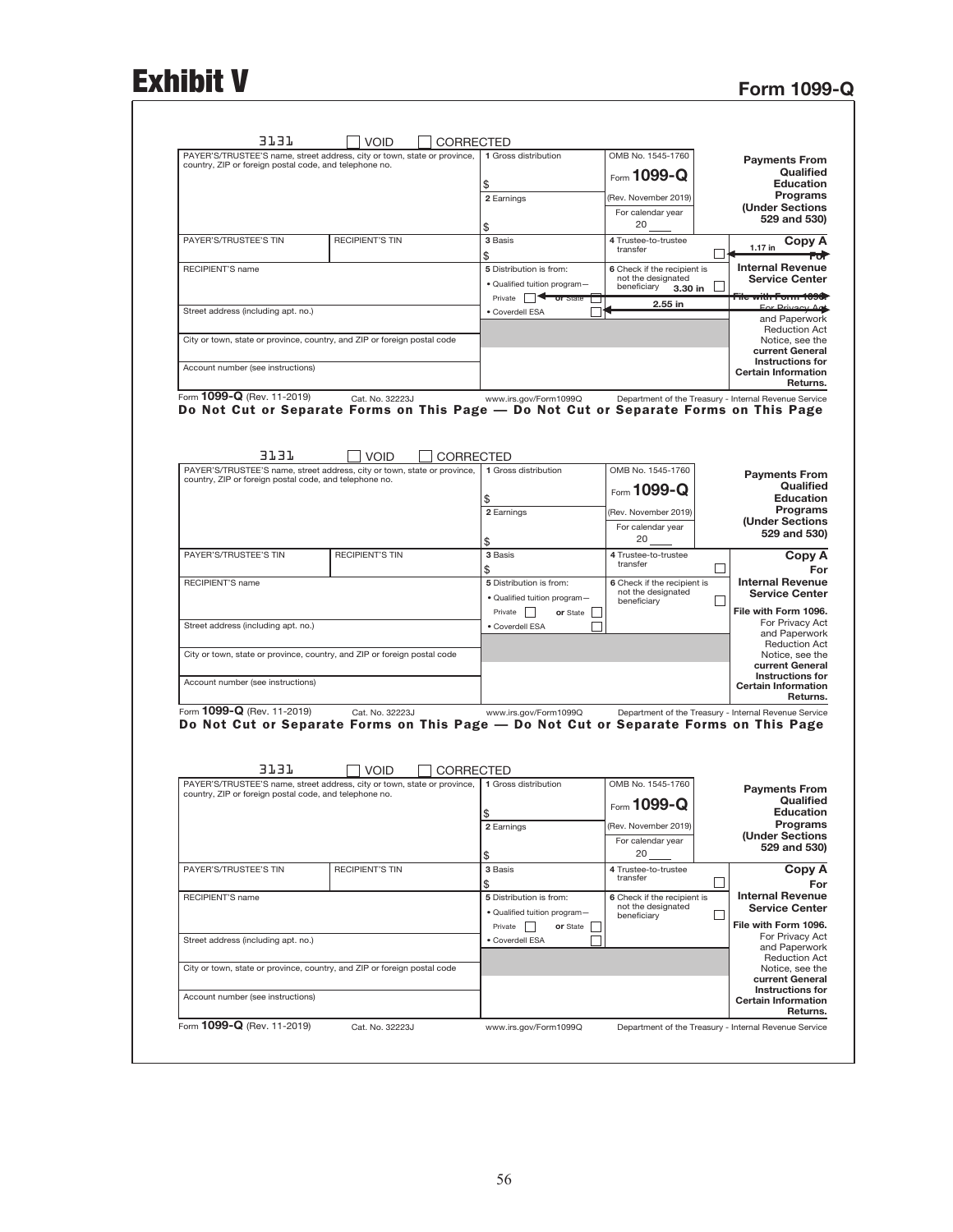## Exhibit W Form 1099-R

| PAYER'S name, street address, city or town, state or province,<br>country, ZIP or foreign postal code, and telephone no. |                        |                       | 1 Gross distribution                        |               | OMB No. 1545-0119                        |   | <b>Distributions From</b><br>Pensions, Annuities,                                                                                                                                                                                                                                                                  |
|--------------------------------------------------------------------------------------------------------------------------|------------------------|-----------------------|---------------------------------------------|---------------|------------------------------------------|---|--------------------------------------------------------------------------------------------------------------------------------------------------------------------------------------------------------------------------------------------------------------------------------------------------------------------|
|                                                                                                                          |                        |                       |                                             |               |                                          |   | <b>Retirement or</b>                                                                                                                                                                                                                                                                                               |
|                                                                                                                          |                        |                       |                                             |               | 2021                                     |   | <b>Profit-Sharing Plans,</b>                                                                                                                                                                                                                                                                                       |
|                                                                                                                          |                        |                       | 2a Taxable amount                           |               |                                          |   | <b>IRAs, Insurance</b>                                                                                                                                                                                                                                                                                             |
|                                                                                                                          |                        |                       |                                             |               | Form 1099-R                              |   | Contracts, etc.                                                                                                                                                                                                                                                                                                    |
|                                                                                                                          |                        |                       | 2b Taxable amount<br>not determined         |               | Total<br>distribution                    |   | Copy A<br>For                                                                                                                                                                                                                                                                                                      |
| PAYER'S TIN                                                                                                              | <b>RECIPIENT'S TIN</b> |                       | 3 Capital gain (included in                 |               | 4 Federal income tax                     |   | <b>Internal Revenue</b>                                                                                                                                                                                                                                                                                            |
|                                                                                                                          |                        |                       | box 2a)                                     |               | withheld                                 |   | <b>Service Center</b>                                                                                                                                                                                                                                                                                              |
|                                                                                                                          |                        |                       | Ŝ.                                          |               | \$                                       |   | File with Form 1096.                                                                                                                                                                                                                                                                                               |
| <b>RECIPIENT'S name</b>                                                                                                  |                        |                       | 5 Employee contributions/                   |               | 6 Net unrealized                         |   |                                                                                                                                                                                                                                                                                                                    |
|                                                                                                                          |                        |                       | Designated Roth<br>contributions or         |               | appreciation in<br>employer's securities |   | For Privacy Act<br>and Paperwork                                                                                                                                                                                                                                                                                   |
|                                                                                                                          |                        |                       | insurance premiums                          |               |                                          |   | <b>Reduction Act</b>                                                                                                                                                                                                                                                                                               |
|                                                                                                                          |                        |                       |                                             |               |                                          |   | Notice, see the                                                                                                                                                                                                                                                                                                    |
| Street address (including apt. no.)                                                                                      |                        |                       | 7 Distribution                              | IRA/          | 8 Other                                  |   | 2021 General                                                                                                                                                                                                                                                                                                       |
|                                                                                                                          |                        |                       | code(s)                                     | SEP/          |                                          |   | <b>Instructions for</b>                                                                                                                                                                                                                                                                                            |
|                                                                                                                          |                        |                       |                                             | <b>SIMPLE</b> |                                          |   | Certain                                                                                                                                                                                                                                                                                                            |
|                                                                                                                          |                        |                       |                                             |               | \$                                       | % | <b>Information</b>                                                                                                                                                                                                                                                                                                 |
| City or town, state or province, country, and ZIP or foreign postal code                                                 |                        |                       | 9a Your percentage of total                 |               | 9b Total employee contributions          |   | Returns.                                                                                                                                                                                                                                                                                                           |
|                                                                                                                          |                        |                       | distribution                                | %             | 1\$                                      |   |                                                                                                                                                                                                                                                                                                                    |
| 10 Amount allocable to IRR                                                                                               | 11 1st year of desig.  | 12 FATCA filing       | 14 State tax withheld                       |               | 15 State/Payer's state no.               |   | 16 State distribution                                                                                                                                                                                                                                                                                              |
| within 5 years                                                                                                           | Roth contrib.          | requirement           | 1\$                                         |               |                                          |   |                                                                                                                                                                                                                                                                                                                    |
|                                                                                                                          |                        |                       |                                             |               |                                          |   |                                                                                                                                                                                                                                                                                                                    |
| \$                                                                                                                       |                        |                       |                                             |               |                                          |   |                                                                                                                                                                                                                                                                                                                    |
| Account number (see instructions)                                                                                        |                        | 13 Date of            | 17 Local tax withheld                       |               | 18 Name of locality                      |   | 19 Local distribution                                                                                                                                                                                                                                                                                              |
|                                                                                                                          |                        | payment               |                                             |               |                                          |   |                                                                                                                                                                                                                                                                                                                    |
|                                                                                                                          |                        |                       |                                             |               |                                          |   |                                                                                                                                                                                                                                                                                                                    |
| Form 1099-R Cat. No. 144360                                                                                              |                        | www.irs.gov/Form1099R |                                             |               |                                          |   |                                                                                                                                                                                                                                                                                                                    |
| Do Not Cut or Separate Forms on This Page -                                                                              |                        |                       |                                             |               |                                          |   |                                                                                                                                                                                                                                                                                                                    |
| 9898                                                                                                                     | <b>VOID</b>            | <b>CORRECTED</b>      |                                             |               |                                          |   |                                                                                                                                                                                                                                                                                                                    |
| PAYER'S name, street address, city or town, state or province,                                                           |                        |                       | 1 Gross distribution                        |               | OMB No. 1545-0119                        |   |                                                                                                                                                                                                                                                                                                                    |
| country, ZIP or foreign postal code, and telephone no.                                                                   |                        |                       |                                             |               |                                          |   |                                                                                                                                                                                                                                                                                                                    |
|                                                                                                                          |                        |                       |                                             |               |                                          |   |                                                                                                                                                                                                                                                                                                                    |
|                                                                                                                          |                        |                       | 2a Taxable amount                           |               | 2021                                     |   |                                                                                                                                                                                                                                                                                                                    |
|                                                                                                                          |                        |                       |                                             |               |                                          |   |                                                                                                                                                                                                                                                                                                                    |
|                                                                                                                          |                        |                       |                                             |               |                                          |   |                                                                                                                                                                                                                                                                                                                    |
|                                                                                                                          |                        |                       |                                             |               | Form 1099-R                              |   | Department of the Treasury - Internal Revenue Service<br>Do Not Cut or Separate Forms on This Page<br><b>Distributions From</b><br>Pensions, Annuities,<br><b>Retirement or</b><br><b>Profit-Sharing Plans,</b><br><b>IRAs, Insurance</b><br>Contracts, etc.                                                       |
|                                                                                                                          |                        |                       | 2b Taxable amount<br>not determined         |               | Total<br>distribution                    |   |                                                                                                                                                                                                                                                                                                                    |
| PAYER'S TIN                                                                                                              | <b>RECIPIENT'S TIN</b> |                       | 3 Capital gain (included in                 |               | 4 Federal income tax                     |   |                                                                                                                                                                                                                                                                                                                    |
|                                                                                                                          |                        |                       | box 2a)                                     |               | withheld                                 |   |                                                                                                                                                                                                                                                                                                                    |
|                                                                                                                          |                        |                       |                                             |               |                                          |   |                                                                                                                                                                                                                                                                                                                    |
|                                                                                                                          |                        |                       |                                             |               | \$                                       |   |                                                                                                                                                                                                                                                                                                                    |
|                                                                                                                          |                        |                       |                                             |               |                                          |   |                                                                                                                                                                                                                                                                                                                    |
| <b>RECIPIENT'S name</b>                                                                                                  |                        |                       | 5 Employee contributions/                   |               | 6 Net unrealized<br>appreciation in      |   |                                                                                                                                                                                                                                                                                                                    |
|                                                                                                                          |                        |                       | Designated Roth<br>contributions or         |               | employer's securities                    |   |                                                                                                                                                                                                                                                                                                                    |
|                                                                                                                          |                        |                       | insurance premiums                          |               |                                          |   |                                                                                                                                                                                                                                                                                                                    |
|                                                                                                                          |                        |                       |                                             |               |                                          |   |                                                                                                                                                                                                                                                                                                                    |
| Street address (including apt. no.)                                                                                      |                        |                       | 7 Distribution                              | IRA/          | 8 Other                                  |   |                                                                                                                                                                                                                                                                                                                    |
|                                                                                                                          |                        |                       | code(s)                                     | SEP/          |                                          |   |                                                                                                                                                                                                                                                                                                                    |
|                                                                                                                          |                        |                       |                                             | SIMPLE        |                                          |   |                                                                                                                                                                                                                                                                                                                    |
|                                                                                                                          |                        |                       |                                             |               | \$                                       | % |                                                                                                                                                                                                                                                                                                                    |
| City or town, state or province, country, and ZIP or foreign postal code                                                 |                        |                       | 9a Your percentage of total<br>distribution | %             | 9b Total employee contributions<br>\$    |   |                                                                                                                                                                                                                                                                                                                    |
| 10 Amount allocable to IRR                                                                                               | 11 1st year of desig.  | 12 FATCA filing       | 14 State tax withheld                       |               | 15 State/Payer's state no.               |   |                                                                                                                                                                                                                                                                                                                    |
| within 5 years                                                                                                           | Roth contrib.          | requirement           |                                             |               |                                          |   |                                                                                                                                                                                                                                                                                                                    |
|                                                                                                                          |                        |                       |                                             |               |                                          |   |                                                                                                                                                                                                                                                                                                                    |
| \$                                                                                                                       |                        |                       |                                             |               |                                          |   |                                                                                                                                                                                                                                                                                                                    |
| Account number (see instructions)                                                                                        |                        | 13 Date of            | 17 Local tax withheld                       |               | 18 Name of locality                      |   | Copy A<br>For<br><b>Internal Revenue</b><br><b>Service Center</b><br>File with Form 1096.<br>For Privacy Act<br>and Paperwork<br><b>Reduction Act</b><br>Notice, see the<br>2021 General<br><b>Instructions for</b><br>Certain<br><b>Information</b><br>Returns.<br>16 State distribution<br>19 Local distribution |
|                                                                                                                          |                        | payment               |                                             |               |                                          |   |                                                                                                                                                                                                                                                                                                                    |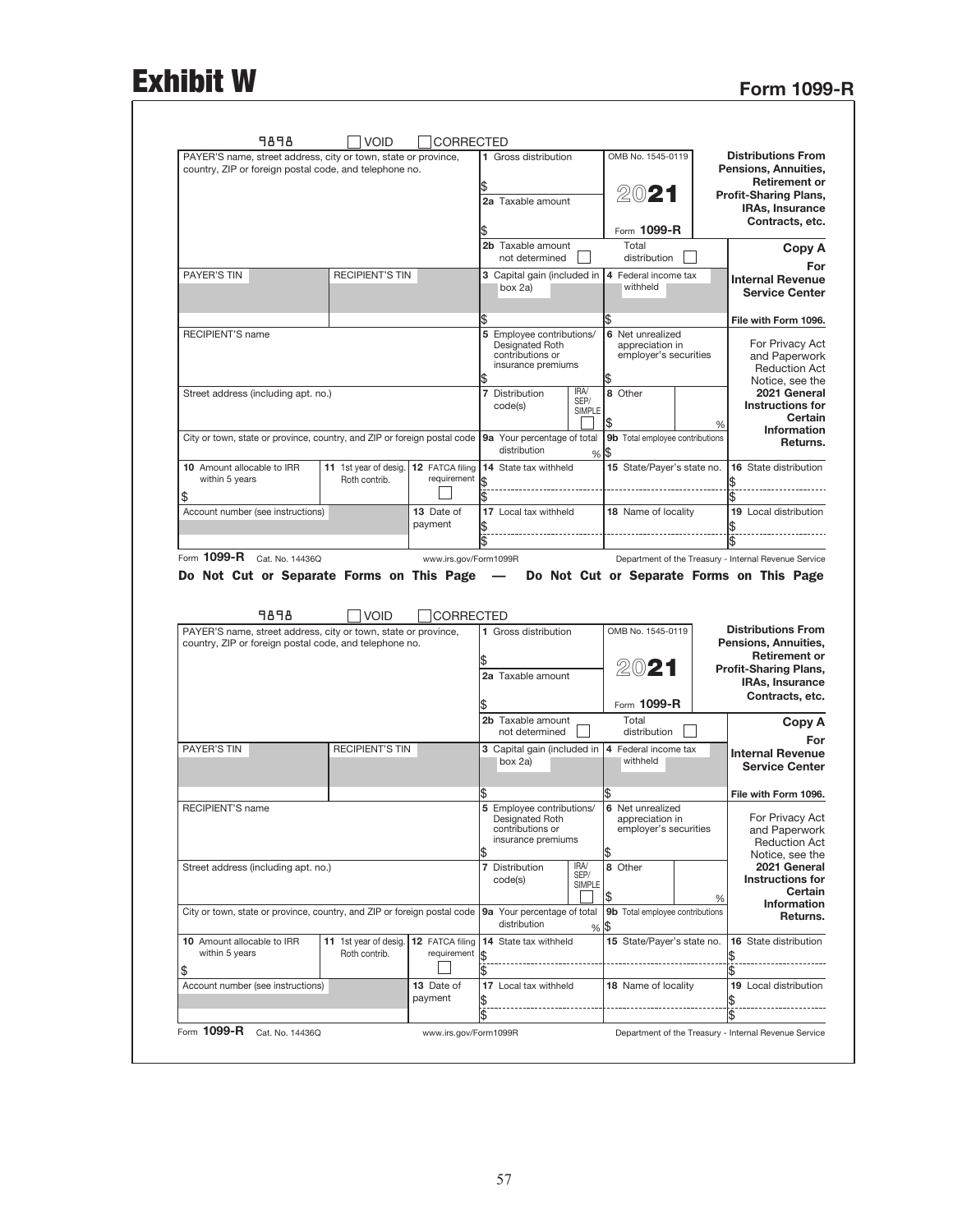## Exhibit X Form 1099-S

| ZIP or foreign postal code, and telephone number | FILER'S name, street address, city or town, state or province, country,                                  | 1 Date of closing                       | OMB No. 1545-0997                                                                                            |                                                            |
|--------------------------------------------------|----------------------------------------------------------------------------------------------------------|-----------------------------------------|--------------------------------------------------------------------------------------------------------------|------------------------------------------------------------|
|                                                  |                                                                                                          |                                         |                                                                                                              | <b>Proceeds From Real</b>                                  |
|                                                  |                                                                                                          | 2 Gross proceeds                        | 2021                                                                                                         | <b>Estate Transactions</b>                                 |
|                                                  |                                                                                                          |                                         |                                                                                                              |                                                            |
|                                                  | TRANSFEROR'S TIN                                                                                         | \$                                      | Form 1099-S<br>3 Address (including city, state, and ZIP code) or legal description                          |                                                            |
|                                                  |                                                                                                          |                                         |                                                                                                              | Copy A                                                     |
| TRANSFEROR'S name                                |                                                                                                          |                                         |                                                                                                              | <b>Internal Revenue</b><br><b>Service Center</b>           |
|                                                  |                                                                                                          |                                         |                                                                                                              | File with Form 1096.                                       |
| Street address (including apt. no.)              |                                                                                                          |                                         | 4 Check here if the transferor received or will receive<br>property or services as part of the consideration | For Privacy Act                                            |
|                                                  |                                                                                                          |                                         | 5 Check here if the transferor is a foreign person                                                           | and Paperwork<br><b>Reduction Act</b>                      |
|                                                  | City or town, state or province, country, and ZIP or foreign postal code                                 |                                         | (nonresident alien, foreign partnership, foreign estate,<br>or foreign trust)                                | Notice, see the<br>2021 General<br>Instructions for        |
| Account number (see instructions)                |                                                                                                          | 6 Buyer's part of real estate tax       |                                                                                                              | <b>Certain Information</b><br>Returns.                     |
| Form 1099-S                                      | Cat. No. 64292E                                                                                          | www.irs.gov/Form1099S                   | Department of the Treasury - Internal Revenue Service                                                        |                                                            |
|                                                  | Do Not Cut or Separate Forms on This Page — Do Not Cut or Separate Forms on This Page                    |                                         |                                                                                                              |                                                            |
| 7575                                             | <b>VOID</b>                                                                                              | CORRECTED                               |                                                                                                              |                                                            |
|                                                  | FILER'S name, street address, city or town, state or province, country,                                  | 1 Date of closing                       | OMB No. 1545-0997                                                                                            |                                                            |
| ZIP or foreign postal code, and telephone number |                                                                                                          |                                         |                                                                                                              |                                                            |
|                                                  |                                                                                                          | 2 Gross proceeds                        | 2021                                                                                                         | <b>Proceeds From Real</b><br><b>Estate Transactions</b>    |
|                                                  |                                                                                                          |                                         |                                                                                                              |                                                            |
|                                                  |                                                                                                          | \$                                      | Form 1099-S                                                                                                  |                                                            |
|                                                  | <b>TRANSFEROR'S TIN</b>                                                                                  |                                         | 3 Address (including city, state, and ZIP code) or legal description                                         | Copy A                                                     |
| TRANSFEROR'S name                                |                                                                                                          |                                         |                                                                                                              | <b>Internal Revenue</b>                                    |
|                                                  |                                                                                                          |                                         |                                                                                                              | <b>Service Center</b>                                      |
|                                                  |                                                                                                          |                                         | 4 Check here if the transferor received or will receive                                                      | File with Form 1096.<br>For Privacy Act                    |
| Street address (including apt. no.)              |                                                                                                          |                                         | property or services as part of the consideration<br>5 Check here if the transferor is a foreign person      | and Paperwork                                              |
|                                                  | City or town, state or province, country, and ZIP or foreign postal code                                 |                                         | (nonresident alien, foreign partnership, foreign estate,                                                     | <b>Reduction Act</b><br>Notice, see the                    |
|                                                  |                                                                                                          |                                         | or foreign trust)                                                                                            | 2021 General<br><b>Instructions for</b>                    |
| Account number (see instructions)                |                                                                                                          | 6 Buyer's part of real estate tax       |                                                                                                              | <b>Certain Information</b><br>Returns.                     |
| Form 1099-S                                      |                                                                                                          | \$                                      |                                                                                                              |                                                            |
|                                                  | Cat. No. 64292E<br>Do Not Cut or Separate Forms on This Page - Do Not Cut or Separate Forms on This Page | www.irs.gov/Form1099S                   | Department of the Treasury - Internal Revenue Service                                                        |                                                            |
|                                                  |                                                                                                          |                                         |                                                                                                              |                                                            |
| 7575                                             | <b>VOID</b>                                                                                              | <b>CORRECTED</b>                        |                                                                                                              |                                                            |
| ZIP or foreign postal code, and telephone number | FILER'S name, street address, city or town, state or province, country,                                  | 1 Date of closing                       | OMB No. 1545-0997                                                                                            |                                                            |
|                                                  |                                                                                                          |                                         |                                                                                                              | <b>Proceeds From Real</b>                                  |
|                                                  |                                                                                                          | 2 Gross proceeds                        | 2021                                                                                                         | <b>Estate Transactions</b>                                 |
|                                                  |                                                                                                          |                                         |                                                                                                              |                                                            |
|                                                  | <b>TRANSFEROR'S TIN</b>                                                                                  | \$                                      | Form 1099-S<br>3 Address (including city, state, and ZIP code) or legal description                          | Copy A                                                     |
|                                                  |                                                                                                          |                                         |                                                                                                              |                                                            |
| TRANSFEROR'S name                                |                                                                                                          |                                         |                                                                                                              | <b>Internal Revenue</b><br><b>Service Center</b>           |
|                                                  |                                                                                                          |                                         |                                                                                                              | File with Form 1096.                                       |
|                                                  |                                                                                                          |                                         | 4 Check here if the transferor received or will receive<br>property or services as part of the consideration | For Privacy Act                                            |
|                                                  |                                                                                                          |                                         | 5 Check here if the transferor is a foreign person                                                           | and Paperwork<br><b>Reduction Act</b>                      |
| Street address (including apt. no.)              |                                                                                                          |                                         | (nonresident alien, foreign partnership, foreign estate,                                                     | Notice, see the<br>2021 General                            |
|                                                  | City or town, state or province, country, and ZIP or foreign postal code                                 | or foreign trust).                      |                                                                                                              |                                                            |
| Account number (see instructions)                |                                                                                                          | 6 Buyer's part of real estate tax<br>\$ |                                                                                                              | Instructions for<br><b>Certain Information</b><br>Returns. |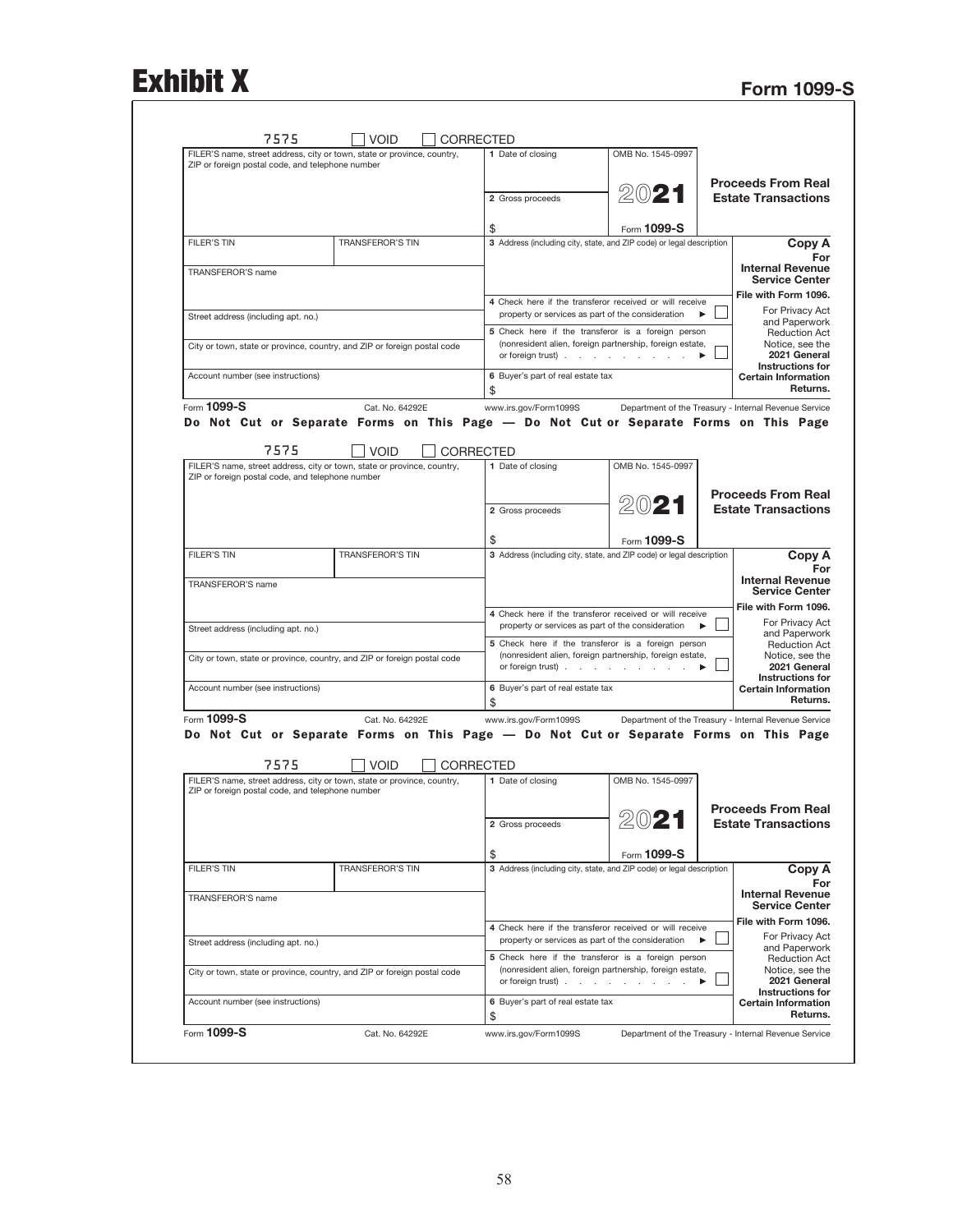## Exhibit Y Form 1099-SB

| or foreign postal code, and telephone no. | ISSUER'S name, street address, city or town, state or province, country, ZIP 1 Investment in contract                  |                                                                                                                                                                             | OMB No. 1545-2281                         |                                                                                                                                                                            |
|-------------------------------------------|------------------------------------------------------------------------------------------------------------------------|-----------------------------------------------------------------------------------------------------------------------------------------------------------------------------|-------------------------------------------|----------------------------------------------------------------------------------------------------------------------------------------------------------------------------|
|                                           |                                                                                                                        | \$                                                                                                                                                                          | Form $1099\text{-}SB$                     | Seller's Investment in                                                                                                                                                     |
|                                           |                                                                                                                        | 2 Surrender amount                                                                                                                                                          | (Rev. December 2019)                      | <b>Life Insurance</b>                                                                                                                                                      |
|                                           |                                                                                                                        |                                                                                                                                                                             | For calendar year                         | <b>Contract</b>                                                                                                                                                            |
|                                           |                                                                                                                        | \$                                                                                                                                                                          | 20                                        |                                                                                                                                                                            |
| <b>ISSUER'S TIN</b>                       | <b>SELLER'S TIN</b>                                                                                                    | Issuer's information contact name, street address, city or<br>town, state or province, country, ZIP or foreign postal code,                                                 |                                           | Copy A                                                                                                                                                                     |
|                                           |                                                                                                                        | and telephone no. (if different from ISSUER)                                                                                                                                |                                           | <b>Internal Revenue</b>                                                                                                                                                    |
| SELLER'S name                             |                                                                                                                        |                                                                                                                                                                             |                                           | <b>Service Center</b>                                                                                                                                                      |
|                                           |                                                                                                                        |                                                                                                                                                                             |                                           | File with Form 1096.<br>For Privacy Act                                                                                                                                    |
| Street address (including apt. no.)       |                                                                                                                        |                                                                                                                                                                             |                                           | and Paperwork                                                                                                                                                              |
|                                           |                                                                                                                        |                                                                                                                                                                             |                                           | <b>Reduction Act</b><br>Notice, see the                                                                                                                                    |
|                                           | City or town, state or province, country, and ZIP or foreign postal code                                               |                                                                                                                                                                             |                                           | current General                                                                                                                                                            |
|                                           |                                                                                                                        |                                                                                                                                                                             |                                           | <b>Instructions for</b><br>Certain                                                                                                                                         |
| Policy number                             |                                                                                                                        |                                                                                                                                                                             |                                           | Information                                                                                                                                                                |
| Form 1099-SB (Rev. 12-2019)               | Cat. No. 71384X                                                                                                        | www.irs.gov/Form1099SB                                                                                                                                                      |                                           | Returns.<br>Department of the Treasury - Internal Revenue Service                                                                                                          |
| 4343                                      | <b>VOID</b><br>ISSUER'S name, street address, city or town, state or province, country, ZIP   1 Investment in contract | CORRECTED                                                                                                                                                                   | OMB No. 1545-2281                         |                                                                                                                                                                            |
| or foreign postal code, and telephone no. |                                                                                                                        |                                                                                                                                                                             |                                           |                                                                                                                                                                            |
|                                           |                                                                                                                        | \$                                                                                                                                                                          | $\rm{F}$ orm 1099-SB                      | Seller's Investment in                                                                                                                                                     |
|                                           |                                                                                                                        | 2 Surrender amount                                                                                                                                                          | (Rev. December 2019)                      | <b>Life Insurance</b><br><b>Contract</b>                                                                                                                                   |
|                                           |                                                                                                                        |                                                                                                                                                                             | For calendar year                         |                                                                                                                                                                            |
|                                           |                                                                                                                        | \$                                                                                                                                                                          | 20                                        |                                                                                                                                                                            |
| <b>ISSUER'S TIN</b>                       | <b>SELLER'S TIN</b>                                                                                                    | Issuer's information contact name, street address, city or<br>town, state or province, country, ZIP or foreign postal code,<br>and telephone no. (if different from ISSUER) |                                           | Copy A                                                                                                                                                                     |
| Street address (including apt. no.)       | City or town, state or province, country, and ZIP or foreign postal code                                               |                                                                                                                                                                             |                                           | <b>Service Center</b><br>File with Form 1096.<br>For Privacy Act<br>and Paperwork<br><b>Reduction Act</b><br>Notice, see the<br>current General<br><b>Instructions for</b> |
| Policy number                             |                                                                                                                        |                                                                                                                                                                             |                                           | Certain<br><b>Information</b>                                                                                                                                              |
|                                           |                                                                                                                        |                                                                                                                                                                             |                                           | Returns.                                                                                                                                                                   |
|                                           | Cat. No. 71384X<br>Do Not Cut or Separate Forms on This Page — Do Not Cut or Separate Forms on This Page               | www.irs.gov/Form1099SB                                                                                                                                                      |                                           | Department of the Treasury - Internal Revenue Service                                                                                                                      |
| Form 1099-SB (Rev. 12-2019)<br>4343       | <b>VOID</b>                                                                                                            | <b>CORRECTED</b>                                                                                                                                                            |                                           |                                                                                                                                                                            |
|                                           | ISSUER'S name, street address, city or town, state or province, country, ZIP 1 Investment in contract                  |                                                                                                                                                                             | OMB No. 1545-2281                         |                                                                                                                                                                            |
| or foreign postal code, and telephone no. |                                                                                                                        |                                                                                                                                                                             | $\rm{F}$ orm 1099-SB                      | Seller's Investment in                                                                                                                                                     |
|                                           |                                                                                                                        | \$                                                                                                                                                                          |                                           | Life Insurance                                                                                                                                                             |
|                                           |                                                                                                                        | 2 Surrender amount                                                                                                                                                          | (Rev. December 2019)<br>For calendar year | Contract                                                                                                                                                                   |
|                                           |                                                                                                                        | \$                                                                                                                                                                          | 20                                        |                                                                                                                                                                            |
| <b>ISSUER'S TIN</b>                       | SELLER'S TIN                                                                                                           | Issuer's information contact name, street address, city or                                                                                                                  |                                           | Copy A                                                                                                                                                                     |
|                                           |                                                                                                                        | town, state or province, country, ZIP or foreign postal code,<br>and telephone no. (if different from ISSUER)                                                               |                                           | <b>Internal Revenue</b>                                                                                                                                                    |
| SELLER'S name                             |                                                                                                                        |                                                                                                                                                                             |                                           | <b>Service Center</b><br>File with Form 1096.                                                                                                                              |
| Street address (including apt. no.)       |                                                                                                                        |                                                                                                                                                                             |                                           | For Privacy Act<br>and Paperwork<br><b>Reduction Act</b><br>Notice, see the                                                                                                |
| Policy number                             | City or town, state or province, country, and ZIP or foreign postal code                                               |                                                                                                                                                                             |                                           | current General<br>Instructions for<br>Certain                                                                                                                             |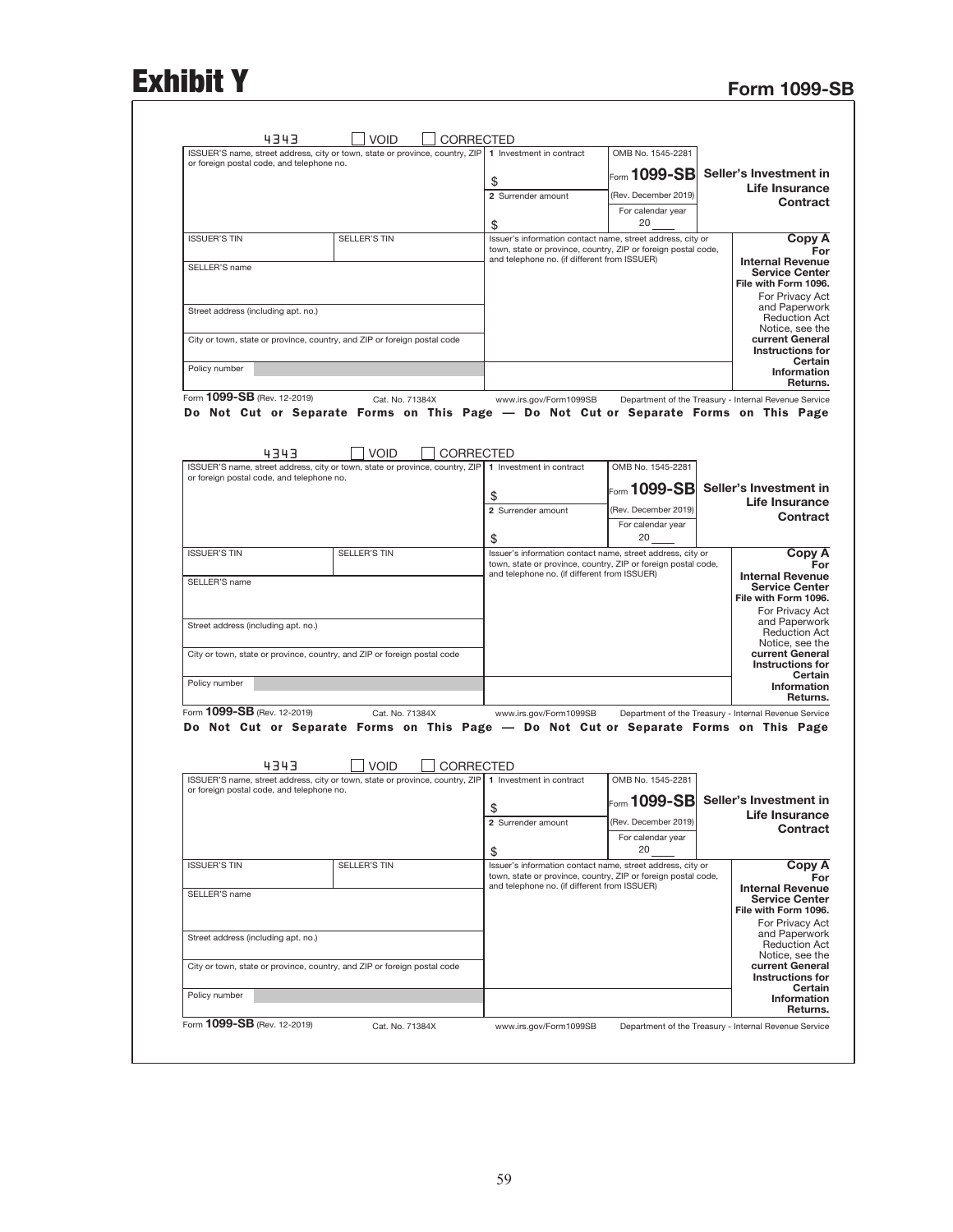## Exhibit Z<br>Form 3921

|                                                                                                                        | TRANSFEROR'S name, street address, city or town, state or province, |           | 1 Date option granted                                                                                 | OMB No. 1545-2129                                     |                                                                                                                                                                                                                                                                   |
|------------------------------------------------------------------------------------------------------------------------|---------------------------------------------------------------------|-----------|-------------------------------------------------------------------------------------------------------|-------------------------------------------------------|-------------------------------------------------------------------------------------------------------------------------------------------------------------------------------------------------------------------------------------------------------------------|
| country, and ZIP or foreign postal code                                                                                |                                                                     |           |                                                                                                       |                                                       | <b>Exercise of an</b>                                                                                                                                                                                                                                             |
|                                                                                                                        |                                                                     |           |                                                                                                       | <b>Form 3921</b>                                      | <b>Incentive Stock</b>                                                                                                                                                                                                                                            |
|                                                                                                                        |                                                                     |           | 2 Date option exercised                                                                               |                                                       | <b>Option Under</b>                                                                                                                                                                                                                                               |
|                                                                                                                        |                                                                     |           |                                                                                                       | (Rev. October 2017)                                   | Section 422(b)                                                                                                                                                                                                                                                    |
| <b>TRANSFEROR'S TIN</b>                                                                                                | <b>EMPLOYEE'S TIN</b>                                               |           | 3 Exercise price per share                                                                            | 4 Fair market value per share                         | Copy A                                                                                                                                                                                                                                                            |
|                                                                                                                        |                                                                     |           |                                                                                                       | on exercise date                                      |                                                                                                                                                                                                                                                                   |
| EMPLOYEE'S name                                                                                                        |                                                                     |           | \$                                                                                                    | \$                                                    | <b>Internal Revenue</b><br><b>Service Center</b>                                                                                                                                                                                                                  |
|                                                                                                                        |                                                                     |           | 5 No. of shares transferred                                                                           |                                                       | File with Form 1096.                                                                                                                                                                                                                                              |
| Street address (including apt. no.)                                                                                    |                                                                     |           | 6 If other than TRANSFEROR, name, address, and TIN of                                                 |                                                       | For Privacy Act and                                                                                                                                                                                                                                               |
|                                                                                                                        |                                                                     |           | corporation whose stock is being transferred                                                          |                                                       | Paperwork<br><b>Reduction Act</b>                                                                                                                                                                                                                                 |
| City or town, state or province, country, and ZIP or foreign postal code                                               |                                                                     |           |                                                                                                       |                                                       | Notice, see the<br>current version of                                                                                                                                                                                                                             |
|                                                                                                                        |                                                                     |           |                                                                                                       |                                                       | the General<br><b>Instructions for</b>                                                                                                                                                                                                                            |
| Account number (see instructions)                                                                                      |                                                                     |           |                                                                                                       |                                                       | <b>Certain Information</b><br>Returns.                                                                                                                                                                                                                            |
| Form 3921 (Rev. October 2017)                                                                                          | Cat. No. 411790                                                     |           | www.irs.gov/Form3921                                                                                  | Department of the Treasury - Internal Revenue Service |                                                                                                                                                                                                                                                                   |
| Do Not Cut or Separate Forms on This Page - Do Not Cut or Separate Forms on This Page                                  |                                                                     |           |                                                                                                       |                                                       |                                                                                                                                                                                                                                                                   |
|                                                                                                                        |                                                                     |           |                                                                                                       |                                                       |                                                                                                                                                                                                                                                                   |
| 2525                                                                                                                   | <b>VOID</b>                                                         |           |                                                                                                       |                                                       |                                                                                                                                                                                                                                                                   |
| TRANSFEROR'S name, street address, city or town, state or province,                                                    |                                                                     |           | <b>CORRECTED</b><br>1 Date option granted                                                             | OMB No. 1545-2129                                     |                                                                                                                                                                                                                                                                   |
| country, and ZIP or foreign postal code                                                                                |                                                                     |           |                                                                                                       |                                                       | <b>Exercise of an</b>                                                                                                                                                                                                                                             |
|                                                                                                                        |                                                                     |           |                                                                                                       | <b>Form 3921</b>                                      | <b>Incentive Stock</b>                                                                                                                                                                                                                                            |
|                                                                                                                        |                                                                     |           | 2 Date option exercised                                                                               |                                                       | <b>Option Under</b><br>Section 422(b)                                                                                                                                                                                                                             |
|                                                                                                                        |                                                                     |           |                                                                                                       | (Rev. October 2017)                                   |                                                                                                                                                                                                                                                                   |
| <b>TRANSFEROR'S TIN</b>                                                                                                | <b>EMPLOYEE'S TIN</b>                                               |           | 3 Exercise price per share                                                                            | 4 Fair market value per share                         | Copy A                                                                                                                                                                                                                                                            |
|                                                                                                                        |                                                                     |           |                                                                                                       | on exercise date                                      |                                                                                                                                                                                                                                                                   |
| EMPLOYEE'S name                                                                                                        |                                                                     |           | \$                                                                                                    | \$                                                    | <b>Internal Revenue</b><br><b>Service Center</b>                                                                                                                                                                                                                  |
|                                                                                                                        |                                                                     |           | 5 No. of shares transferred                                                                           |                                                       | File with Form 1096.                                                                                                                                                                                                                                              |
| Street address (including apt. no.)                                                                                    |                                                                     |           | 6 If other than TRANSFEROR, name, address, and TIN of                                                 |                                                       | For Privacy Act and                                                                                                                                                                                                                                               |
|                                                                                                                        |                                                                     |           | corporation whose stock is being transferred                                                          |                                                       | Paperwork<br><b>Reduction Act</b>                                                                                                                                                                                                                                 |
| City or town, state or province, country, and ZIP or foreign postal code                                               |                                                                     |           |                                                                                                       |                                                       | Notice, see the<br>current version of                                                                                                                                                                                                                             |
|                                                                                                                        |                                                                     |           |                                                                                                       |                                                       | the General<br>Instructions for                                                                                                                                                                                                                                   |
| Account number (see instructions)                                                                                      |                                                                     |           |                                                                                                       |                                                       | <b>Certain Information</b><br>Returns.                                                                                                                                                                                                                            |
|                                                                                                                        | Cat. No. 411790                                                     |           | www.irs.gov/Form3921                                                                                  | Department of the Treasury - Internal Revenue Service |                                                                                                                                                                                                                                                                   |
|                                                                                                                        |                                                                     |           |                                                                                                       |                                                       |                                                                                                                                                                                                                                                                   |
| Form 3921 (Rev. October 2017)<br>Do Not Cut or Separate Forms on This Page - Do Not Cut or Separate Forms on This Page |                                                                     |           |                                                                                                       |                                                       |                                                                                                                                                                                                                                                                   |
|                                                                                                                        |                                                                     |           |                                                                                                       |                                                       |                                                                                                                                                                                                                                                                   |
|                                                                                                                        |                                                                     |           |                                                                                                       |                                                       |                                                                                                                                                                                                                                                                   |
| 2525                                                                                                                   | <b>VOID</b>                                                         | CORRECTED |                                                                                                       |                                                       |                                                                                                                                                                                                                                                                   |
| TRANSFEROR'S name, street address, city or town, state or province,<br>country, and ZIP or foreign postal code         |                                                                     |           | 1 Date option granted                                                                                 | OMB No. 1545-2129                                     | <b>Exercise of an</b>                                                                                                                                                                                                                                             |
|                                                                                                                        |                                                                     |           |                                                                                                       | <b>Form 3921</b>                                      |                                                                                                                                                                                                                                                                   |
|                                                                                                                        |                                                                     |           | 2 Date option exercised                                                                               |                                                       |                                                                                                                                                                                                                                                                   |
|                                                                                                                        |                                                                     |           |                                                                                                       | (Rev. October 2017)                                   |                                                                                                                                                                                                                                                                   |
| <b>TRANSFEROR'S TIN</b>                                                                                                | <b>EMPLOYEE'S TIN</b>                                               |           | 3 Exercise price per share                                                                            | 4 Fair market value per share                         |                                                                                                                                                                                                                                                                   |
|                                                                                                                        |                                                                     |           |                                                                                                       | on exercise date                                      | <b>Incentive Stock</b><br><b>Option Under</b><br>Section 422(b)<br>Copy A                                                                                                                                                                                         |
| EMPLOYEE'S name                                                                                                        |                                                                     |           | \$                                                                                                    | \$                                                    |                                                                                                                                                                                                                                                                   |
|                                                                                                                        |                                                                     |           | 5 No. of shares transferred                                                                           |                                                       |                                                                                                                                                                                                                                                                   |
|                                                                                                                        |                                                                     |           |                                                                                                       |                                                       |                                                                                                                                                                                                                                                                   |
| Street address (including apt. no.)                                                                                    |                                                                     |           | 6 If other than TRANSFEROR, name, address, and EIN of<br>corporation whose stock is being transferred |                                                       |                                                                                                                                                                                                                                                                   |
| City or town, state or province, country, and ZIP or foreign postal code                                               |                                                                     |           |                                                                                                       |                                                       |                                                                                                                                                                                                                                                                   |
|                                                                                                                        |                                                                     |           |                                                                                                       |                                                       |                                                                                                                                                                                                                                                                   |
| Account number (see instructions)                                                                                      |                                                                     |           |                                                                                                       |                                                       | <b>Internal Revenue</b><br><b>Service Center</b><br>File with Form 1096.<br>For Privacy Act and<br>Paperwork<br><b>Reduction Act</b><br>Notice, see the<br>current version of<br>the General<br><b>Instructions for</b><br><b>Certain Information</b><br>Returns. |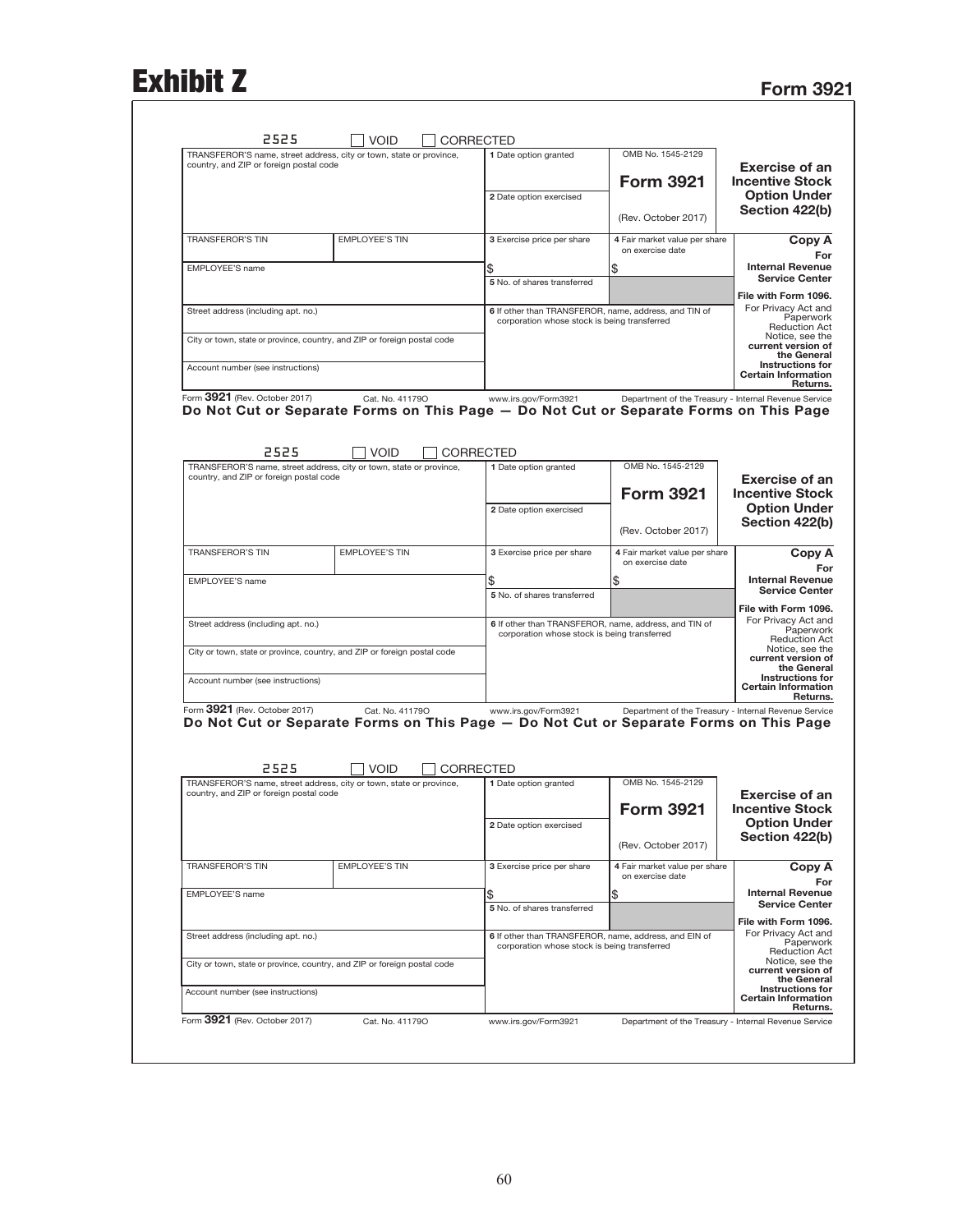## Exhibit AA Form 5498

| <b>IRA</b><br><b>Contribution</b><br><b>Information</b>                                                                                                                                                                                                                   |                                    | OMB No. 1545-0747<br>2021<br>Form 5498          | CORRECTED<br>1 IRA contributions (other<br>than amounts in boxes<br>2-4, 8-10, 13a, and 14a)<br>\$<br>$\overline{\mathbf{2}}$<br>Rollover contributions<br>\$ |                                             | <b>VOID</b> | 2828<br>TRUSTEE'S or ISSUER'S name, street address, city or town, state or<br>province, country, and ZIP or foreign postal code |
|---------------------------------------------------------------------------------------------------------------------------------------------------------------------------------------------------------------------------------------------------------------------------|------------------------------------|-------------------------------------------------|---------------------------------------------------------------------------------------------------------------------------------------------------------------|---------------------------------------------|-------------|---------------------------------------------------------------------------------------------------------------------------------|
| Copy A                                                                                                                                                                                                                                                                    | 0.50 in                            | 4 Recharacterized<br>contributions              | 3 Roth IRA conversion<br>amount                                                                                                                               |                                             |             |                                                                                                                                 |
| For                                                                                                                                                                                                                                                                       |                                    | \$                                              | \$                                                                                                                                                            | PARTICIPANT'S TIN                           |             | TRUSTER'S or ISSUER'S TIN                                                                                                       |
| <b>Internal Revenue</b><br><b>Service Center</b>                                                                                                                                                                                                                          | Life insurance cost included in    | 6<br>box 1                                      | 5<br>FMV of account                                                                                                                                           | 1.70 in                                     |             | 0.66 in                                                                                                                         |
| File with Form 1096.                                                                                                                                                                                                                                                      |                                    | \$                                              | \$                                                                                                                                                            |                                             |             |                                                                                                                                 |
|                                                                                                                                                                                                                                                                           | Roth IRA<br>9 SIMPLE contributions | <b>SIMPLE</b>                                   | 7 IRA<br><b>SEP</b><br>SEP contributions<br>8                                                                                                                 |                                             |             | PARTICIPANT'S name                                                                                                              |
| For Privacy Act                                                                                                                                                                                                                                                           | 0.33 in                            | \$                                              | \$                                                                                                                                                            |                                             |             |                                                                                                                                 |
| and Paperwork                                                                                                                                                                                                                                                             | 11 Check if RMD for 2022           |                                                 | 10 Roth IRA contributions                                                                                                                                     |                                             |             | Street address (including apt. no.)                                                                                             |
| <b>Reduction Act</b>                                                                                                                                                                                                                                                      |                                    |                                                 | \$                                                                                                                                                            | $0.50$ in                                   |             |                                                                                                                                 |
| Notice, see the<br>2021 General                                                                                                                                                                                                                                           |                                    | 12b RMD amount                                  | 12a RMD date                                                                                                                                                  |                                             |             |                                                                                                                                 |
| <b>Instructions for</b>                                                                                                                                                                                                                                                   |                                    | \$                                              |                                                                                                                                                               |                                             |             | City or town, state or province, country, and ZIP or foreign postal code                                                        |
| Certain                                                                                                                                                                                                                                                                   | 13c Code                           | 13b Year                                        | 13a Postponed/late contrib.                                                                                                                                   |                                             |             |                                                                                                                                 |
| <b>Information</b>                                                                                                                                                                                                                                                        |                                    |                                                 | \$<br>14a Repayments                                                                                                                                          |                                             |             |                                                                                                                                 |
| Returns.                                                                                                                                                                                                                                                                  |                                    | 14b Code                                        |                                                                                                                                                               |                                             |             |                                                                                                                                 |
|                                                                                                                                                                                                                                                                           |                                    |                                                 | \$                                                                                                                                                            |                                             |             |                                                                                                                                 |
|                                                                                                                                                                                                                                                                           |                                    | 15b Code(s)                                     | 15a FMV of certain specified                                                                                                                                  |                                             |             | Account number (see instructions)                                                                                               |
|                                                                                                                                                                                                                                                                           |                                    |                                                 | assets                                                                                                                                                        |                                             |             |                                                                                                                                 |
|                                                                                                                                                                                                                                                                           |                                    |                                                 |                                                                                                                                                               |                                             |             |                                                                                                                                 |
|                                                                                                                                                                                                                                                                           |                                    |                                                 | \$<br>www.irs.gov/Form5498<br>Do Not Cut or Separate Forms on This Page - Do Not Cut or Separate Forms on This Page                                           | Cat. No. 50010C<br><b>VOID</b><br>CORRECTED |             | Form 5498<br>2828                                                                                                               |
|                                                                                                                                                                                                                                                                           |                                    | OMB No. 1545-0747                               | 1 IRA contributions (other<br>than amounts in boxes                                                                                                           |                                             |             | TRUSTEE'S or ISSUER'S name, street address, city or town, state or<br>province, country, and ZIP or foreign postal code         |
|                                                                                                                                                                                                                                                                           |                                    |                                                 | 2-4, 8-10, 13a, and 14a)                                                                                                                                      |                                             |             |                                                                                                                                 |
|                                                                                                                                                                                                                                                                           |                                    | 2021                                            | S                                                                                                                                                             |                                             |             |                                                                                                                                 |
|                                                                                                                                                                                                                                                                           |                                    |                                                 | 2 Rollover contributions                                                                                                                                      |                                             |             |                                                                                                                                 |
|                                                                                                                                                                                                                                                                           |                                    | Form 5498<br>4 Recharacterized<br>contributions | \$<br>3 Roth IRA conversion<br>amount                                                                                                                         |                                             |             |                                                                                                                                 |
|                                                                                                                                                                                                                                                                           |                                    | \$                                              | \$                                                                                                                                                            | PARTICIPANT'S TIN                           |             | TRUSTEE'S or ISSUER'S TIN                                                                                                       |
|                                                                                                                                                                                                                                                                           | 6 Life insurance cost included in  | box 1                                           | 5 FMV of account                                                                                                                                              |                                             |             |                                                                                                                                 |
|                                                                                                                                                                                                                                                                           |                                    | \$                                              | \$                                                                                                                                                            |                                             |             |                                                                                                                                 |
|                                                                                                                                                                                                                                                                           | Roth IRA                           | SIMPLE                                          | 7 IRA<br><b>SEP</b>                                                                                                                                           |                                             |             | PARTICIPANT'S name                                                                                                              |
|                                                                                                                                                                                                                                                                           | 9 SIMPLE contributions             |                                                 | 8 SEP contributions                                                                                                                                           |                                             |             |                                                                                                                                 |
|                                                                                                                                                                                                                                                                           |                                    | \$                                              | \$                                                                                                                                                            |                                             |             |                                                                                                                                 |
| Department of the Treasury - Internal Revenue Service<br><b>IRA</b><br><b>Contribution</b><br><b>Information</b><br>Copy A<br>For<br><b>Internal Revenue</b><br><b>Service Center</b><br>File with Form 1096.<br>For Privacy Act<br>and Paperwork<br><b>Reduction Act</b> | 11 Check if RMD for 2022           |                                                 | 10 Roth IRA contributions                                                                                                                                     |                                             |             | Street address (including apt. no.)                                                                                             |
|                                                                                                                                                                                                                                                                           |                                    |                                                 | \$                                                                                                                                                            |                                             |             |                                                                                                                                 |
|                                                                                                                                                                                                                                                                           |                                    | 12b RMD amount<br>\$                            | 12a RMD date                                                                                                                                                  |                                             |             | City or town, state or province, country, and ZIP or foreign postal code                                                        |
|                                                                                                                                                                                                                                                                           | 13c Code                           | 13b Year                                        | 13a Postponed/late contrib.                                                                                                                                   |                                             |             |                                                                                                                                 |
|                                                                                                                                                                                                                                                                           |                                    |                                                 | \$                                                                                                                                                            |                                             |             |                                                                                                                                 |
|                                                                                                                                                                                                                                                                           |                                    | 14b Code                                        | 14a Repayments                                                                                                                                                |                                             |             |                                                                                                                                 |
|                                                                                                                                                                                                                                                                           |                                    |                                                 | \$                                                                                                                                                            |                                             |             |                                                                                                                                 |
| Notice, see the<br>2021 General<br><b>Instructions for</b><br>Certain<br>Information<br>Returns.                                                                                                                                                                          |                                    | 15b Code(s)                                     | 15a FMV of certain specified<br>assets<br>\$                                                                                                                  |                                             |             | Account number (see instructions)                                                                                               |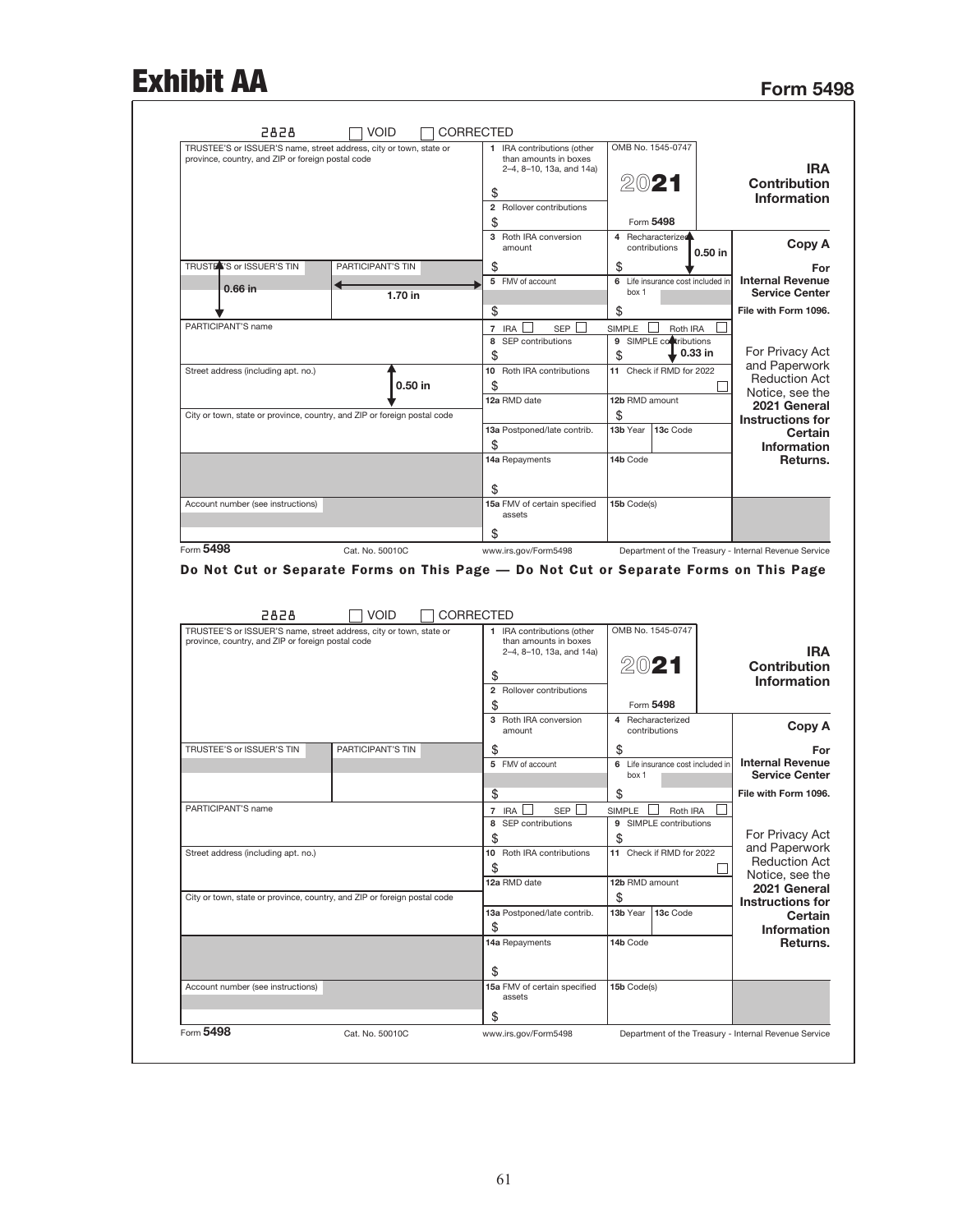# Exhibit BB Form W-2G

| PAYER'S name, street address, city or town, province or state, country,                                                                                                           | 1 Reportable winnings                     | 2 Date won                                            | OMB No. 1545-0238                                                                                                                                                                                                                                        |
|-----------------------------------------------------------------------------------------------------------------------------------------------------------------------------------|-------------------------------------------|-------------------------------------------------------|----------------------------------------------------------------------------------------------------------------------------------------------------------------------------------------------------------------------------------------------------------|
| and ZIP or foreign postal code                                                                                                                                                    | $0.50$ in                                 |                                                       | Form W-2G                                                                                                                                                                                                                                                |
|                                                                                                                                                                                   | \$                                        |                                                       | <b>Certain</b>                                                                                                                                                                                                                                           |
|                                                                                                                                                                                   | 3 Type of wager                           | 4 Federal income tax withheld                         | Gambling                                                                                                                                                                                                                                                 |
|                                                                                                                                                                                   |                                           | \$                                                    | Winnings                                                                                                                                                                                                                                                 |
|                                                                                                                                                                                   | 5 Transaction                             | 6 Race<br>0.33 in                                     | (Rev. January 2021)                                                                                                                                                                                                                                      |
|                                                                                                                                                                                   |                                           |                                                       | For calendar year                                                                                                                                                                                                                                        |
|                                                                                                                                                                                   | 7 Winnings from identical wagers          | 8 Cashier                                             | 20                                                                                                                                                                                                                                                       |
| PAYER'S telephone number<br>PAYER'S federal identification number                                                                                                                 | \$                                        | 10 Window                                             |                                                                                                                                                                                                                                                          |
| 0.67 in                                                                                                                                                                           | 9 Winner's taxpayer identification no.    |                                                       | For Privacy Act                                                                                                                                                                                                                                          |
|                                                                                                                                                                                   |                                           |                                                       | and Paperwork                                                                                                                                                                                                                                            |
| WINNER'S name                                                                                                                                                                     | 11 First identification                   | 12 Second identification                              | <b>Reduction Act</b><br>Notice, see the                                                                                                                                                                                                                  |
|                                                                                                                                                                                   | $0.50$ in                                 |                                                       | current General                                                                                                                                                                                                                                          |
|                                                                                                                                                                                   |                                           |                                                       | <b>Instructions for</b>                                                                                                                                                                                                                                  |
| Street address (including apt. no.)                                                                                                                                               | 13 State/Payer's state identification no. | 14 State winnings                                     | <b>Certain Information</b><br>Returns.                                                                                                                                                                                                                   |
|                                                                                                                                                                                   |                                           |                                                       |                                                                                                                                                                                                                                                          |
|                                                                                                                                                                                   |                                           | \$                                                    |                                                                                                                                                                                                                                                          |
| City or town, province or state, country, and ZIP or foreign postal code                                                                                                          | 15 State income tax withheld              | 16 Local winnings                                     |                                                                                                                                                                                                                                                          |
|                                                                                                                                                                                   |                                           |                                                       | File with Form 1096                                                                                                                                                                                                                                      |
|                                                                                                                                                                                   | \$                                        | \$                                                    |                                                                                                                                                                                                                                                          |
|                                                                                                                                                                                   | 17 Local income tax withheld              | 18 Name of locality                                   | Copy A                                                                                                                                                                                                                                                   |
|                                                                                                                                                                                   |                                           |                                                       | <b>For Internal Revenue</b>                                                                                                                                                                                                                              |
| Under penalties of perjury, I declare that, to the best of my knowledge and belief, the name, address, and taxpayer identification number that I have furnished                   | \$                                        |                                                       | <b>Service Center</b>                                                                                                                                                                                                                                    |
| correctly identify me as the recipient of this payment and any payments from identical wagers, and that no other person is entitled to any part of these payments.                |                                           |                                                       |                                                                                                                                                                                                                                                          |
| Signature ▶                                                                                                                                                                       |                                           | Date $\blacktriangleright$                            |                                                                                                                                                                                                                                                          |
|                                                                                                                                                                                   |                                           |                                                       |                                                                                                                                                                                                                                                          |
| Form <b>W-2G</b> (Rev. 1-2021)<br>Cat. No. 10138V<br>Do Not Cut or Separate Forms on This Page - Do Not Cut or Separate Forms on This Page<br><b>VOID</b><br><b>CORRECTED</b>     | www.irs.gov/FormW2G                       | Department of the Treasury - Internal Revenue Service |                                                                                                                                                                                                                                                          |
| 3232<br>PAYER'S name, street address, city or town, province or state, country,                                                                                                   | 1 Reportable winnings                     | 2 Date won                                            |                                                                                                                                                                                                                                                          |
| and ZIP or foreign postal code                                                                                                                                                    |                                           |                                                       |                                                                                                                                                                                                                                                          |
|                                                                                                                                                                                   | \$                                        |                                                       |                                                                                                                                                                                                                                                          |
|                                                                                                                                                                                   | 3 Type of wager                           | 4 Federal income tax withheld                         |                                                                                                                                                                                                                                                          |
|                                                                                                                                                                                   |                                           | \$                                                    |                                                                                                                                                                                                                                                          |
|                                                                                                                                                                                   | 5 Transaction                             | 6 Race                                                |                                                                                                                                                                                                                                                          |
|                                                                                                                                                                                   |                                           |                                                       |                                                                                                                                                                                                                                                          |
|                                                                                                                                                                                   | 7 Winnings from identical wagers          | 8 Cashier                                             | $20 \ \_$                                                                                                                                                                                                                                                |
| PAYER'S federal identification number<br>PAYER'S telephone number                                                                                                                 | \$                                        |                                                       |                                                                                                                                                                                                                                                          |
|                                                                                                                                                                                   | 9 Winner's taxpayer identification no.    | 10 Window                                             |                                                                                                                                                                                                                                                          |
|                                                                                                                                                                                   |                                           |                                                       |                                                                                                                                                                                                                                                          |
| WINNER'S name                                                                                                                                                                     | 11 First identification                   | 12 Second identification                              |                                                                                                                                                                                                                                                          |
|                                                                                                                                                                                   |                                           |                                                       |                                                                                                                                                                                                                                                          |
|                                                                                                                                                                                   |                                           |                                                       | OMB No. 1545-0238<br>Form W-2G<br><b>Certain</b><br>Gambling<br><b>Winnings</b><br>(Rev. January 2021)<br>For calendar year<br>For Privacy Act<br>and Paperwork<br><b>Reduction Act</b><br>Notice, see the<br>current General<br><b>Instructions for</b> |
| Street address (including apt. no.)                                                                                                                                               | 13 State/Payer's state identification no. | 14 State winnings                                     |                                                                                                                                                                                                                                                          |
|                                                                                                                                                                                   |                                           |                                                       |                                                                                                                                                                                                                                                          |
|                                                                                                                                                                                   |                                           | \$                                                    |                                                                                                                                                                                                                                                          |
| City or town, province or state, country, and ZIP or foreign postal code                                                                                                          | 15 State income tax withheld              | 16 Local winnings                                     |                                                                                                                                                                                                                                                          |
|                                                                                                                                                                                   |                                           |                                                       |                                                                                                                                                                                                                                                          |
|                                                                                                                                                                                   | \$                                        | \$                                                    |                                                                                                                                                                                                                                                          |
|                                                                                                                                                                                   | 17 Local income tax withheld              | 18 Name of locality                                   |                                                                                                                                                                                                                                                          |
|                                                                                                                                                                                   |                                           |                                                       | <b>Certain Information</b><br>Returns.<br>File with Form 1096<br>Copy A<br>For Internal Revenue                                                                                                                                                          |
|                                                                                                                                                                                   | \$                                        |                                                       | <b>Service Center</b>                                                                                                                                                                                                                                    |
| Under penalties of perjury, I declare that, to the best of my knowledge and belief, the name, address, and taxpayer identification number that I have furnished                   |                                           |                                                       |                                                                                                                                                                                                                                                          |
| correctly identify me as the recipient of this payment and any payments from identical wagers, and that no other person is entitled to any part of these payments.<br>Signature ▶ |                                           | Date $\blacktriangleright$                            |                                                                                                                                                                                                                                                          |